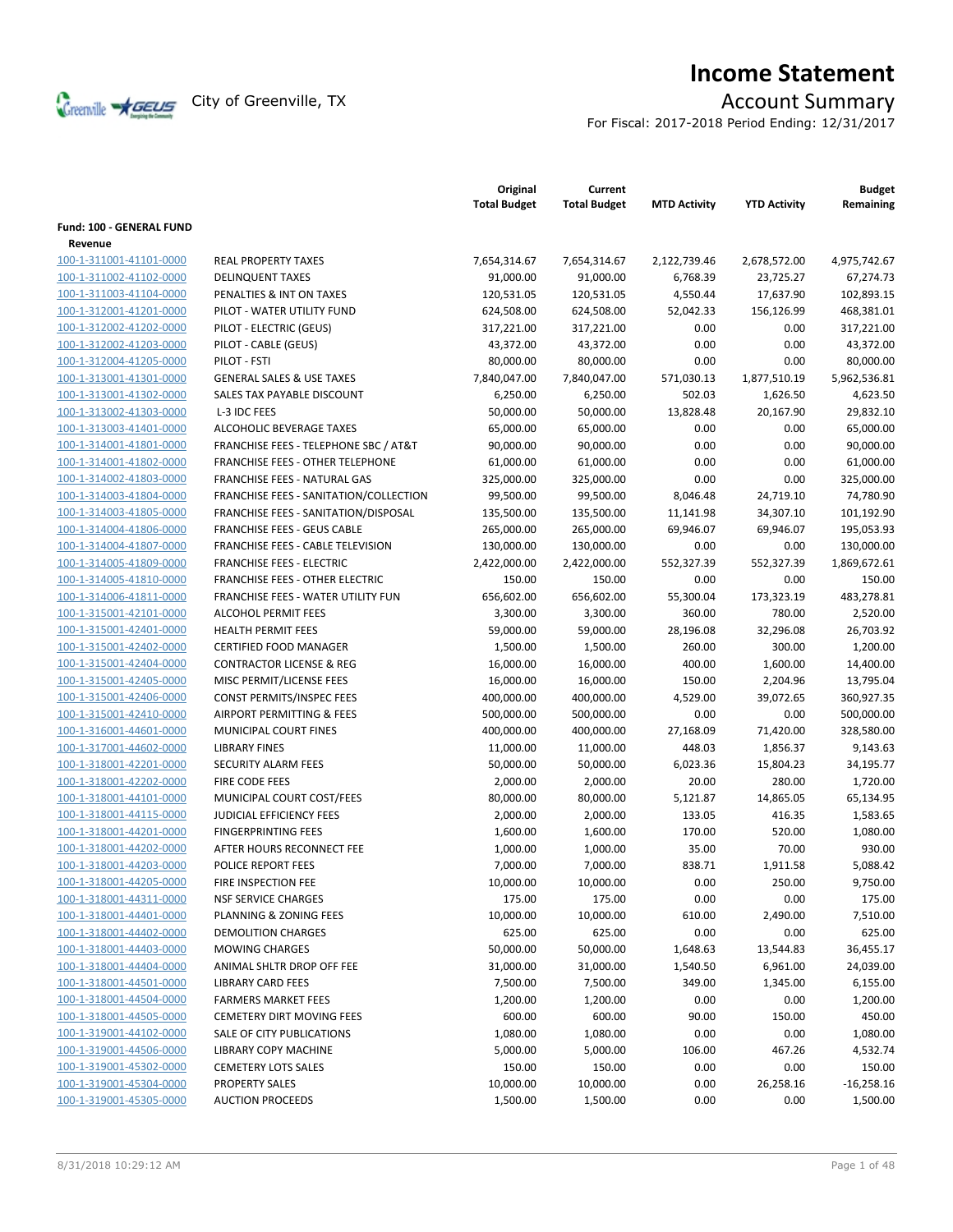|                         |                                       | Original<br><b>Total Budget</b> | Current<br><b>Total Budget</b> | <b>MTD Activity</b> | <b>YTD Activity</b> | <b>Budget</b><br>Remaining |
|-------------------------|---------------------------------------|---------------------------------|--------------------------------|---------------------|---------------------|----------------------------|
| 100-1-319001-45401-0000 | <b>INTEREST REVENUES</b>              | 18,000.00                       | 18,000.00                      | 879.28              | 178.14              | 17,821.86                  |
| 100-1-319001-45501-0000 | LIBRARY MTG ROOM RENTAL               | 800.00                          | 800.00                         | 30.00               | 122.50              | 677.50                     |
| 100-1-319001-45503-0000 | <b>PAVILION RENTALS</b>               | 18,255.00                       | 18,255.00                      | 100.00              | 800.00              | 17,455.00                  |
| 100-1-319001-45601-0000 | <b>MISCELLANEOUS REVENUES</b>         | 32,000.00                       | 32,000.00                      | 713.70              | 35,941.79           | $-3,941.79$                |
| 100-1-319001-45604-0000 | OTHER REVENUE / OVER/SHORT            | 0.00                            | 0.00                           | 5,637.00            | $-100.37$           | 100.37                     |
| 100-1-322001-43002-0000 | ANIMAL SHELTER CONTRIB                | 100,000.00                      | 100,000.00                     | 0.00                | 25,000.00           | 75,000.00                  |
| 100-1-322001-43003-0000 | HUNT CO CONTRIB - FIRE                | 28,800.00                       | 28,800.00                      | 2,400.00            | 7,200.00            | 21,600.00                  |
| 100-1-322001-43004-0000 | HUNT CO MEM HOSP REIM                 | 22,400.00                       | 22,400.00                      | 0.00                | 3,733.34            | 18,666.66                  |
| 100-1-323001-46007-0000 | <b>XFR - GUN RANGE</b>                | 32,225.00                       | 32,225.00                      | 2,685.42            | 8,056.26            | 24,168.74                  |
| 100-1-323001-46008-0000 | <b>XFR - TOURISM FUND</b>             | 175,000.00                      | 180,115.00                     | 14,583.33           | 43,749.99           | 136,365.01                 |
| 100-1-324001-46506-0000 | CA - RECREATION FUND                  | 5,811.00                        | 5,811.00                       | 484.25              | 1,452.75            | 4,358.25                   |
| 100-1-324001-46509-0000 | CA - VENUE MGMT FUND                  | 14,129.00                       | 14,129.00                      | 1,177.42            | 3,532.26            | 10,596.74                  |
| 100-1-324001-46537-0000 | CA - MAIL MACHINE LEASE               | 3,132.00                        | 3,132.00                       | 0.00                | 522.00              | 2,610.00                   |
| 100-1-324001-46614-0000 | CA - SANITATION FUND COLLECTION       | 30,488.00                       | 30,488.00                      | 2,540.67            | 7,622.01            | 22,865.99                  |
| 100-1-324001-46650-0000 | CA - UTILITY FUND TO GENERAL GOVERNME | 318,332.00                      | 318,332.00                     | 26,527.67           | 79,583.01           | 238,748.99                 |
| 100-1-324001-46651-0000 | CA - UTILITY FUND TO PUBLIC WORKS     | 162,430.00                      | 162,430.00                     | 13,535.83           | 40,607.49           | 121,822.51                 |
| 100-1-324001-46801-0000 | <b>CA - SPENCE FUND</b>               | 600.00                          | 600.00                         | 50.00               | 150.00              | 450.00                     |
| 100-1-324009-46901-0000 | <b>CA - ELECTRIC UTILITY</b>          | 298,924.00                      | 298,924.00                     | 24,910.33           | 74,730.99           | 224,193.01                 |
| 100-1-324009-46906-0000 | <b>CA - CABLE UTILITY</b>             | 48,192.00                       | 48,192.00                      | 4,016.00            | 12,048.00           | 36,144.00                  |
|                         | <b>Revenue Total:</b>                 | 24,065,743.72                   | 24,070,858.72                  | 3,646,691.44        | 6,209,783.28        | 17,861,075.44              |
| Expense                 |                                       |                                 |                                |                     |                     |                            |
| 100-1-411000-52001-0000 | <b>OFFICE SUPPLIES</b>                | 60.00                           | 60.00                          | 0.00                | 0.00                | 60.00                      |
| 100-1-411000-52005-0000 | PRINTED MATERIALS                     | 96.00                           | 96.00                          | 0.00                | 0.00                | 96.00                      |
| 100-1-411000-52103-0000 | <b>MEETING SUPPLIES</b>               | 1,800.00                        | 1,800.00                       | 91.55               | 163.45              | 1,636.55                   |
| 100-1-411000-54001-0000 | <b>TELEPHONE CHARGES</b>              | 3,563.28                        | 3,563.28                       | 111.98              | 223.96              | 3,339.32                   |
| 100-1-411000-54201-0000 | MEMBERSHIPS & SUBSCRIPTIONS           | 6,250.00                        | 6,250.00                       | 2,144.00            | 2,144.00            | 4,106.00                   |
| 100-1-411000-54204-0000 | <b>PUBLIC RELATIONS</b>               | 1,000.00                        | 1,000.00                       | 0.00                | 0.00                | 1,000.00                   |
| 100-1-411000-54213-0000 | PLAQUES AND AWARDS                    | 750.00                          | 750.00                         | 0.00                | 0.00                | 750.00                     |
| 100-1-411000-54214-0000 | <b>TRAVEL &amp; TRAINING</b>          | 15,579.00                       | 15,579.00                      | 20.00               | 5,446.34            | 10,132.66                  |
| 100-1-411400-51001-0000 | <b>REGULAR SALARIES</b>               | 78,543.00                       | 78,543.00                      | 5,908.80            | 20,680.80           | 57,862.20                  |
| 100-1-411400-51021-0000 | LONGEVITY                             | 1,464.00                        | 1,464.00                       | 0.00                | 1,464.00            | 0.00                       |
| 100-1-411400-51116-0000 | <b>CAR ALLOWANCE</b>                  | 4,200.00                        | 4,200.00                       | 323.08              | 1,130.78            | 3,069.22                   |
| 100-1-411400-51117-0000 | <b>CELL PHONE ALLOWANCE</b>           | 696.00                          | 696.00                         | 53.54               | 187.39              | 508.61                     |
| 100-1-411400-51201-0000 | <b>FICA</b>                           | 5,252.00                        | 5,252.00                       | 378.58              | 1,421.87            | 3,830.13                   |
| 100-1-411400-51202-0000 | MEDICARE                              | 1,228.00                        | 1,228.00                       | 88.54               | 332.54              | 895.46                     |
| 100-1-411400-51203-0000 | <b>HEALTH INSURANCE</b>               | 10,725.00                       | 10,725.00                      | 893.75              | 2,681.25            | 8,043.75                   |
| 100-1-411400-51204-0000 | <b>WORKERS COMPENSATION</b>           | 232.00                          | 232.00                         | 19.33               | 57.99               | 174.01                     |
| 100-1-411400-51205-0000 | STATE UNEMPLOYMENT                    | 70.00                           | 70.00                          | 0.00                | 0.00                | 70.00                      |
| 100-1-411400-51301-0000 | <b>TMRS</b>                           | 9,751.00                        | 9,751.00                       | 702.70              | 2,623.13            | 7,127.87                   |
| 100-1-411400-52001-0000 | <b>OFFICE SUPPLIES</b>                | 56.00                           | 56.00                          | 0.00                | 0.00                | 56.00                      |
| 100-1-411400-52002-0000 | POSTAGE / FREIGHT                     | 150.00                          | 150.00                         | 0.00                | 7.89                | 142.11                     |
| 100-1-411400-52005-0000 | PRINTED MATERIALS                     | 240.00                          | 240.00                         | 0.00                | 60.00               | 180.00                     |
| 100-1-411400-54001-0000 | <b>TELEPHONE CHARGES</b>              | 1,200.00                        | 1,200.00                       | 23.00               | 116.02              | 1,083.98                   |
| 100-1-411400-54101-0000 | PROFESSIONAL SERVICES                 | 875.00                          | 875.00                         | 0.00                | 375.00              | 500.00                     |
| 100-1-411400-54201-0000 | MEMBERSHIPS & SUBSCRIPTIONS           | 135.00                          | 135.00                         | 0.00                | 125.00              | 10.00                      |
| 100-1-411400-54206-0000 | <b>ELECTION EXPENSE</b>               | 5,500.00                        | 5,500.00                       | 0.00                | 123.33              | 5,376.67                   |
| 100-1-411400-54212-0000 | PRINTING                              | 4,000.00                        | 4,000.00                       | 0.00                | 1,223.50            | 2,776.50                   |
| 100-1-411400-54214-0000 | <b>TRAVEL &amp; TRAINING</b>          | 1,025.00                        | 1,025.00                       | 0.00                | 0.00                | 1,025.00                   |
| 100-1-412100-51001-0000 | <b>REGULAR SALARIES</b>               | 176,813.00                      | 176,813.00                     | 12,850.15           | 44,319.79           | 132,493.21                 |
| 100-1-412100-51020-0000 | <b>OVERTIME</b>                       | 5,500.00                        | 5,500.00                       | 272.92              | 1,062.74            | 4,437.26                   |
| 100-1-412100-51021-0000 | <b>LONGEVITY</b>                      | 5,344.00                        | 5,344.00                       | 0.00                | 5,344.00            | 0.00                       |
| 100-1-412100-51101-0000 | <b>CERTIFICATION PAY</b>              | 3,600.00                        | 3,600.00                       | 230.78              | 807.73              | 2,792.27                   |
| 100-1-412100-51201-0000 | <b>FICA</b>                           | 11,929.00                       | 11,929.00                      | 784.41              | 3,061.59            | 8,867.41                   |
| 100-1-412100-51202-0000 | MEDICARE                              | 2,790.00                        | 2,790.00                       | 183.45              | 716.03              | 2,073.97                   |
| 100-1-412100-51203-0000 | <b>HEALTH INSURANCE</b>               | 42,900.00                       | 42,900.00                      | 3,575.00            | 10,725.00           | 32,175.00                  |
| 100-1-412100-51204-0000 | <b>WORKERS COMPENSATION</b>           | 526.00                          | 526.00                         | 43.83               | 131.49              | 394.51                     |
| 100-1-412100-51205-0000 | STATE UNEMPLOYMENT                    | 407.00                          | 407.00                         | 0.66                | 3.02                | 403.98                     |
| 100-1-412100-51301-0000 | <b>TMRS</b>                           | 21,333.00                       | 21,333.00                      | 1,280.05            | 4,915.32            | 16,417.68                  |
| 100-1-412100-51401-0000 | <b>CONTRA - SALARIES</b>              | 0.00                            | 0.00                           | 475.00              | 475.00              | $-475.00$                  |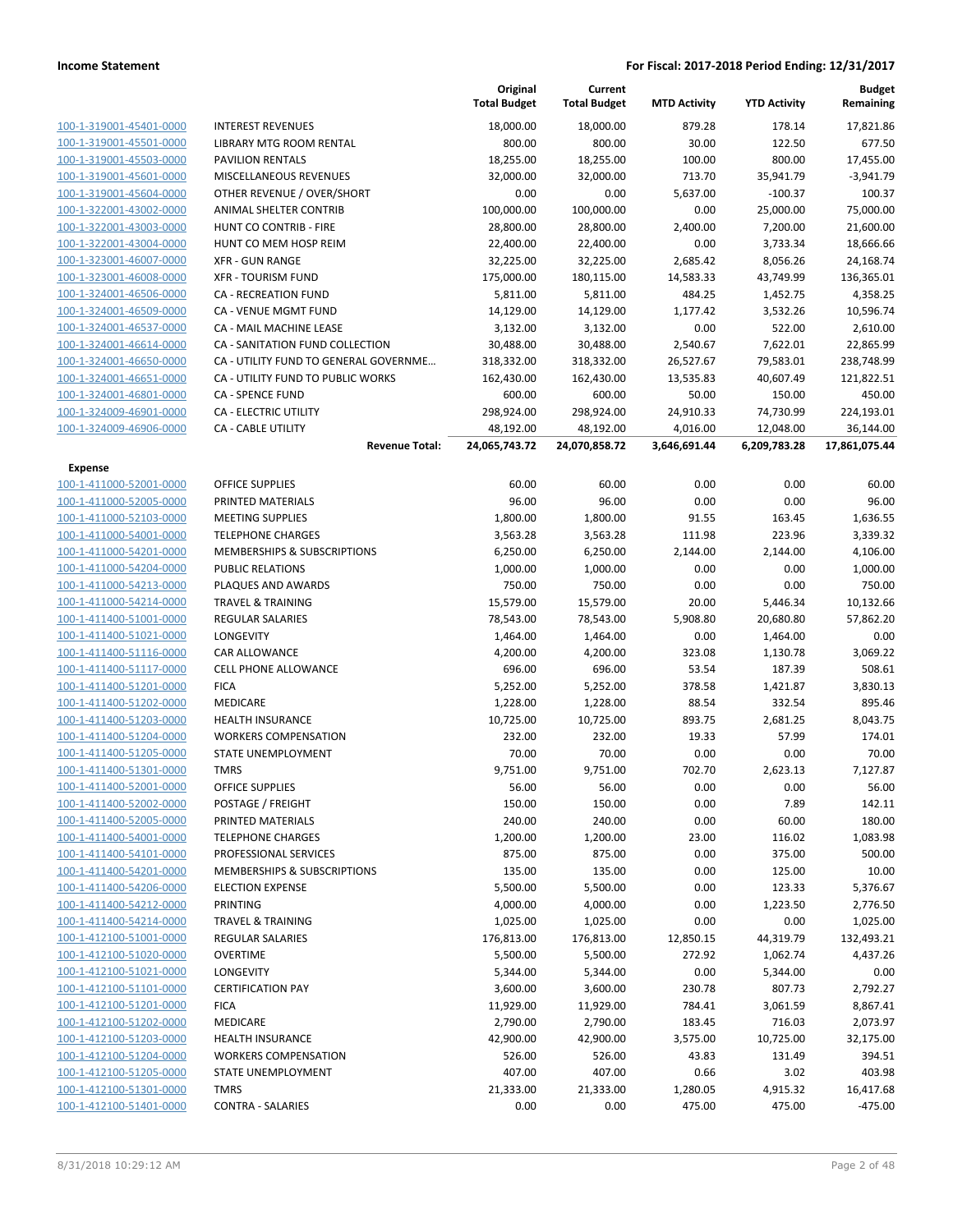| 100-1-412100-52001-0000        |
|--------------------------------|
| 100-1-412100-52002-0000        |
| 100-1-412100-52005-0000        |
| 100-1-412100-52102-0000        |
| 100-1-412100-52110-0000        |
| 100-1-412100-53201-0000        |
| 100-1-412100-54001-0000        |
| 100-1-412100-54101-0000        |
| 100-1-412100-54201-0000        |
| 100-1-412100-54207-0000        |
| 100-1-412100-54214-0000        |
| 100-1-413200-51001-0000        |
| 100-1-413200-51020-0000        |
| 100-1-413200-51021-0000        |
| 100-1-413200-51101-0000        |
| 100-1-413200-51116-0000        |
| 100-1-413200-51201-0000        |
| 100-1-413200-51202-0000        |
| 100-1-413200-51203-0000        |
| 100-1-413200-51204-0000        |
| 100-1-413200-51205-0000        |
|                                |
| 100-1-413200-51301-0000        |
| 100-1-413200-52001-0000        |
| 100-1-413200-52002-0000        |
| 100-1-413200-52102-0000        |
| 100-1-413200-52103-0000        |
| 100-1-413200-52201-0000        |
| 100-1-413200-54001-0000        |
| 100-1-413200-54101-0000        |
| 100-1-413200-54201-0000        |
| 100-1-413200-54205-0000        |
| 100-1-413200-54212-0000        |
| 100-1-413200-54214-0000        |
| 100-1-415100-51001-0000        |
| 100-1-415100-51020-0000        |
| 100-1-415100-51021-0000        |
| 100-1-415100-51116-0000        |
| 100-1-415100-51117-0000        |
| 100-1-415100-51201-0000        |
| 100-1-415100-51202-0000        |
| 100-1-415100-51203-0000        |
| <u>100-1-415100-51204-0000</u> |
| 100-1-415100-51205-0000        |
| 100-1-415100-51301-0000        |
| 100-1-415100-52001-0000        |
|                                |
| <u>100-1-415100-52002-0000</u> |
| <u>100-1-415100-54001-0000</u> |
| 100-1-415100-54110-0000        |
| 100-1-415100-54201-0000        |
| <u>100-1-415100-54211-0000</u> |
| <u>100-1-415100-54212-0000</u> |
| 100-1-415100-54214-0000        |
| 100-1-415150-54401-0000        |
| 100-1-415150-54402-0000        |
| 100-1-415300-54106-0000        |
| <u>100-1-415500-51001-0000</u> |
| 100-1-415500-51020-0000        |
| <u>100-1-415500-51021-0000</u> |
| 100-1-415500-51116-0000        |
|                                |

|                         |                               | Original<br><b>Total Budget</b> | Current<br><b>Total Budget</b> | <b>MTD Activity</b> | <b>YTD Activity</b> | <b>Budget</b><br>Remaining |
|-------------------------|-------------------------------|---------------------------------|--------------------------------|---------------------|---------------------|----------------------------|
| 100-1-412100-52001-0000 | OFFICE SUPPLIES               | 900.00                          | 900.00                         | 157.45              | 174.55              | 725.45                     |
| 100-1-412100-52002-0000 | POSTAGE / FREIGHT             | 3,700.00                        | 3,700.00                       | 0.00                | 406.56              | 3,293.44                   |
| 100-1-412100-52005-0000 | PRINTED MATERIALS             | 1,500.00                        | 1,500.00                       | 0.00                | 820.58              | 679.42                     |
| 100-1-412100-52102-0000 | <b>BOOKS / REF SUPPLIES</b>   | 100.00                          | 100.00                         | 100.50              | 100.50              | $-0.50$                    |
| 100-1-412100-52110-0000 | <b>TICKET WRITER SUPPLIES</b> | 8,700.00                        | 8,700.00                       | 0.00                | 0.00                | 8,700.00                   |
| 100-1-412100-53201-0000 | FURNITURE & OFFICE EQUIPMENT  | 1,300.00                        | 1,300.00                       | 0.00                | 1,211.54            | 88.46                      |
| 100-1-412100-54001-0000 | <b>TELEPHONE CHARGES</b>      | 5,000.00                        | 5,000.00                       | 409.60              | 1,402.08            | 3,597.92                   |
| 100-1-412100-54101-0000 | PROFESSIONAL SERVICES         | 27,192.00                       | 27,192.00                      | 70.00               | 140.00              | 27,052.00                  |
| 100-1-412100-54201-0000 | MEMBERSHIPS & SUBSCRIPTIONS   | 550.00                          | 550.00                         | 274.29              | 274.29              | 275.71                     |
| 100-1-412100-54207-0000 | COURT COSTS, JURY, WIT FEES   | 360.00                          | 360.00                         | 0.00                | 36.00               | 324.00                     |
| 100-1-412100-54214-0000 | <b>TRAVEL &amp; TRAINING</b>  | 7,700.00                        | 7,700.00                       | 284.55              | 2,074.69            | 5,625.31                   |
| 100-1-413200-51001-0000 | REGULAR SALARIES              | 220,911.00                      | 220,911.00                     | 16,618.41           | 58,164.41           | 162,746.59                 |
| 100-1-413200-51020-0000 | <b>OVERTIME</b>               | 126.00                          | 126.00                         | 37.84               | 37.84               | 88.16                      |
| 100-1-413200-51021-0000 | LONGEVITY                     | 2,662.00                        | 2,662.00                       | 0.00                | 2,662.00            | 0.00                       |
| 100-1-413200-51101-0000 | <b>CERTIFICATION PAY</b>      | 1,200.00                        | 1,200.00                       | 92.30               | 323.05              | 876.95                     |
| 100-1-413200-51116-0000 | CAR ALLOWANCE                 | 7,380.00                        | 7,380.00                       | 567.70              | 1,986.95            | 5,393.05                   |
| 100-1-413200-51201-0000 | <b>FICA</b>                   | 8,856.00                        | 8,856.00                       | 155.07              | 552.10              | 8,303.90                   |
| 100-1-413200-51202-0000 | MEDICARE                      | 3,357.00                        | 3,357.00                       | 246.89              | 904.55              | 2,452.45                   |
| 100-1-413200-51203-0000 | <b>HEALTH INSURANCE</b>       | 21,450.00                       | 21,450.00                      | 1,787.50            | 5,362.50            | 16,087.50                  |
| 100-1-413200-51204-0000 | <b>WORKERS COMPENSATION</b>   | 634.00                          | 634.00                         | 52.83               | 158.49              | 475.51                     |
| 100-1-413200-51205-0000 | STATE UNEMPLOYMENT            | 141.00                          | 141.00                         | 0.00                | 0.00                | 141.00                     |
| 100-1-413200-51301-0000 | <b>TMRS</b>                   | 26,651.00                       | 26,651.00                      | 1,935.95            | 7,062.86            | 19,588.14                  |
| 100-1-413200-52001-0000 | <b>OFFICE SUPPLIES</b>        | 550.00                          | 550.00                         | 2.01                | 101.92              | 448.08                     |
| 100-1-413200-52002-0000 | POSTAGE / FREIGHT             | 200.00                          | 200.00                         | 0.00                | 2.56                | 197.44                     |
| 100-1-413200-52102-0000 | <b>BOOKS / REF SUPPLIES</b>   | 100.00                          | 100.00                         | 0.00                | 0.00                | 100.00                     |
| 100-1-413200-52103-0000 | <b>MEETING SUPPLIES</b>       | 475.00                          | 475.00                         | 13.46               | 69.64               | 405.36                     |
| 100-1-413200-52201-0000 | MINOR TOOLS & EQUIPMENT       | 300.00                          | 300.00                         | 0.00                | 0.00                | 300.00                     |
| 100-1-413200-54001-0000 | <b>TELEPHONE CHARGES</b>      | 6,000.00                        | 6,000.00                       | 100.99              | 763.01              | 5,236.99                   |
| 100-1-413200-54101-0000 | PROFESSIONAL SERVICES         | 100.00                          | 100.00                         | 0.00                | 0.00                | 100.00                     |
| 100-1-413200-54201-0000 | MEMBERSHIPS & SUBSCRIPTIONS   | 1,400.00                        | 1,400.00                       | 0.00                | 0.00                | 1,400.00                   |
| 100-1-413200-54205-0000 | <b>BUSINESS MEALS</b>         | 1,000.00                        | 1,000.00                       | 0.00                | 110.00              | 890.00                     |
| 100-1-413200-54212-0000 | PRINTING                      | 450.00                          | 450.00                         | 0.00                | 0.00                | 450.00                     |
| 100-1-413200-54214-0000 | <b>TRAVEL &amp; TRAINING</b>  | 8,000.00                        | 8,000.00                       | 0.00                | 674.76              | 7,325.24                   |
| 100-1-415100-51001-0000 | <b>REGULAR SALARIES</b>       | 270,017.00                      | 270,017.00                     | 19,902.25           | 69,657.85           | 200,359.15                 |
| 100-1-415100-51020-0000 | <b>OVERTIME</b>               | 1,103.00                        | 1,103.00                       | 12.15               | 70.61               | 1,032.39                   |
| 100-1-415100-51021-0000 | LONGEVITY                     | 3,702.00                        | 3,702.00                       | 0.00                | 3,702.00            | 0.00                       |
| 100-1-415100-51116-0000 | CAR ALLOWANCE                 | 4,200.00                        | 4,200.00                       | 184.62              | 646.17              | 3,553.83                   |
| 100-1-415100-51117-0000 | <b>CELL PHONE ALLOWANCE</b>   | 420.00                          | 420.00                         | 32.30               | 113.05              | 306.95                     |
| 100-1-415100-51201-0000 | <b>FICA</b>                   | 17,305.00                       | 17,305.00                      | 1,163.47            | 4,342.58            | 12,962.42                  |
| 100-1-415100-51202-0000 | <b>MEDICARE</b>               | 4,047.00                        | 4,047.00                       | 272.10              | 1,015.60            | 3,031.40                   |
| 100-1-415100-51203-0000 | <b>HEALTH INSURANCE</b>       | 53,624.00                       | 53,624.00                      | 4,468.67            | 13,406.01           | 40,217.99                  |
| 100-1-415100-51204-0000 | <b>WORKERS COMPENSATION</b>   | 764.00                          | 764.00                         | 63.67               | 191.01              | 572.99                     |
| 100-1-415100-51205-0000 | STATE UNEMPLOYMENT            | 352.00                          | 352.00                         | 0.00                | 0.00                | 352.00                     |
| 100-1-415100-51301-0000 | <b>TMRS</b>                   | 32,127.00                       | 32,127.00                      | 2,250.68            | 8,294.41            | 23,832.59                  |
| 100-1-415100-52001-0000 | <b>OFFICE SUPPLIES</b>        | 1,700.00                        | 1,700.00                       | 28.56               | 271.10              | 1,428.90                   |
| 100-1-415100-52002-0000 | POSTAGE / FREIGHT             | 5,000.00                        | 5,000.00                       | 0.00                | 914.58              | 4,085.42                   |
| 100-1-415100-54001-0000 | <b>TELEPHONE CHARGES</b>      | 3,400.00                        | 3,400.00                       | 75.98               | 499.72              | 2,900.28                   |
| 100-1-415100-54110-0000 | <b>AUDIT</b>                  | 66,650.00                       | 64,950.00                      | 0.00                | 7,500.00            | 57,450.00                  |
| 100-1-415100-54201-0000 | MEMBERSHIPS & SUBSCRIPTIONS   | 2,345.00                        | 2,345.00                       | 0.00                | 225.00              | 2,120.00                   |
| 100-1-415100-54211-0000 | ADVERTISING                   | 25,000.00                       | 25,000.00                      | 2,280.80            | 2,946.60            | 22,053.40                  |
| 100-1-415100-54212-0000 | PRINTING                      | 3,500.00                        | 3,500.00                       | 0.00                | 0.00                | 3,500.00                   |
| 100-1-415100-54214-0000 | <b>TRAVEL &amp; TRAINING</b>  | 4,500.00                        | 6,200.00                       | 105.55              | 1,441.89            | 4,758.11                   |
| 100-1-415150-54401-0000 | <b>APPRAISER</b>              | 251,500.00                      | 251,500.00                     | 63,517.48           | 63,517.48           | 187,982.52                 |
| 100-1-415150-54402-0000 | <b>COLLECTOR</b>              | 16,000.00                       | 16,000.00                      | 0.00                | 15,873.80           | 126.20                     |
| 100-1-415300-54106-0000 | <b>ATTORNEY FEES</b>          | 200,000.00                      | 200,000.00                     | 31,298.99           | 62,540.24           | 137,459.76                 |
| 100-1-415500-51001-0000 | REGULAR SALARIES              | 164,210.00                      | 164,210.00                     | 12,868.11           | 43,964.50           | 120,245.50                 |
| 100-1-415500-51020-0000 | <b>OVERTIME</b>               | 500.00                          | 500.00                         | 119.76              | 395.21              | 104.79                     |
| 100-1-415500-51021-0000 | LONGEVITY                     | 3,726.00                        | 3,726.00                       | 0.00                | 3,726.00            | 0.00                       |
| 100-1-415500-51116-0000 | CAR ALLOWANCE                 | 4,200.00                        | 4,200.00                       | 323.08              | 1,130.78            | 3,069.22                   |
|                         |                               |                                 |                                |                     |                     |                            |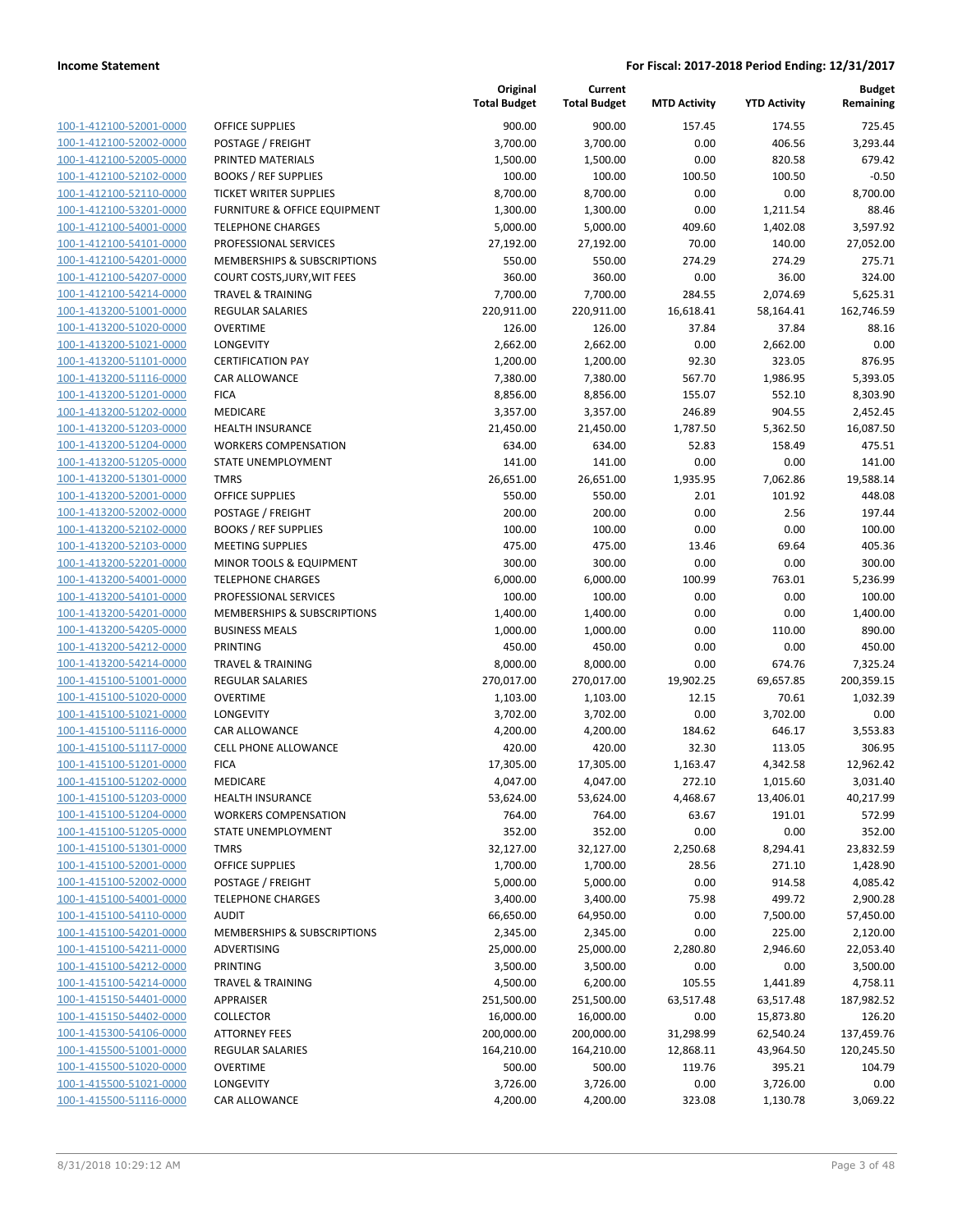| 100-1-415500-51117-0000        |
|--------------------------------|
| 100-1-415500-51201-0000        |
| 100-1-415500-51202-0000        |
| <u>100-1-415500-51203-0000</u> |
| 100-1-415500-51204-0000        |
| 100-1-415500-51205-0000        |
| 100-1-415500-51301-0000        |
| 100-1-415500-52001-0000        |
| 100-1-415500-52002-0000        |
| 100-1-415500-52303-0000        |
| 100-1-415500-52401-0000        |
| 100-1-415500-54001-0000        |
| 100-1-415500-54102-0000        |
| <u>100-1-415500-54103-0000</u> |
| 100-1-415500-54107-0000        |
| 100-1-415500-54118-0000        |
| 100-1-415500-54119-0000        |
| 100-1-415500-54201-0000        |
| 100-1-415500-54213-0000        |
| 100-1-415500-54214-0000        |
| 100-1-421100-51001-0000        |
| 100-1-421100-51020-0000        |
| 100-1-421100-51021-0000        |
|                                |
| <u>100-1-421100-51101-0000</u> |
| 100-1-421100-51115-0000        |
| 100-1-421100-51117-0000        |
| 100-1-421100-51201-0000        |
| 100-1-421100-51202-0000        |
| 100-1-421100-51203-0000        |
| 100-1-421100-51204-0000        |
| 100-1-421100-51205-0000        |
| 100-1-421100-51301-0000        |
| 100-1-421100-52001-0000        |
| <u>100-1-421100-52002-0000</u> |
| 100-1-421100-52004-0000        |
| 100-1-421100-52005-0000        |
| 100-1-421100-52103-0000        |
| 100-1-421100-52104-0000        |
| 100-1-421100-52201-0000        |
| 100-1-421100-52203-0000        |
| 100-1-421100-52302-0000        |
| <u>100-1-421100-52305-0000</u> |
| 100-1-421100-53202-0000        |
| 100-1-421100-53205-0000        |
| <u>100-1-421100-54001-0000</u> |
| <u>100-1-421100-54002-0000</u> |
| 100-1-421100-54201-0000        |
| 100-1-421100-54205-0000        |
| 100-1-421100-54212-0000        |
|                                |
| <u>100-1-421100-54213-0000</u> |
| <u>100-1-421100-54214-0000</u> |
| 100-1-421210-51001-0000        |
| 100-1-421210-51020-0000        |
| 100-1-421210-51021-0000        |
| <u>100-1-421210-51101-0000</u> |
| <u>100-1-421210-51115-0000</u> |
| <u>100-1-421210-51117-0000</u> |
| 100-1-421210-51201-0000        |
| <u>100-1-421210-51202-0000</u> |
|                                |

| CELL PHONE ALLOWANCE        |
|-----------------------------|
| FICA                        |
| MEDICARE                    |
| HEALTH INSURANCE            |
| WORKERS COMPENSATION        |
| STATE UNEMPLOYMENT          |
| TMRS                        |
| OFFICE SUPPLIES             |
| POSTAGE / FREIGHT           |
| TRAINING SUPPLIES           |
| RECREATIONAL SUPPLIES       |
| <b>TELEPHONE CHARGES</b>    |
| MVR CHECKS<br>CONSULTING    |
| MEDICAL                     |
| MEDICAL - POLICE            |
| MEDICAL - FIRE              |
| MEMBERSHIPS & SUBSCRIPTIONS |
| PLAQUES AND AWARDS          |
| TRAVEL & TRAINING           |
| REGULAR SALARIES            |
| OVERTIME                    |
| LONGEVITY                   |
| CERTIFICATION PAY           |
| CLOTHING ALLOWANCE          |
| CELL PHONE ALLOWANCE        |
| FICA                        |
| MEDICARE                    |
| HEALTH INSURANCE            |
| WORKERS COMPENSATION        |
| STATE UNEMPLOYMENT          |
| TMRS<br>OFFICE SUPPLIES     |
| POSTAGE / FREIGHT           |
| COMPUTER SUPPLIES           |
| PRINTED MATERIALS           |
| MEETING SUPPLIES            |
| WEARING APPAREL             |
| MINOR TOOLS & EQUIPMENT     |
| MOTOR VEHICLE FUEL          |
| <b>MEDICAL SUPPLIES</b>     |
| PUBLIC EDUCATION            |
| MACHINE, TOOLS & IMPLMNTS   |
| <b>MOTOR VEHICLES</b>       |
| <b>TELEPHONE CHARGES</b>    |
| UTILITY CHARGES             |
| MEMBERSHIPS & SUBSCRIPTIONS |
| <b>BUSINESS MEALS</b>       |
| PRINTING                    |
| PLAQUES AND AWARDS          |
| TRAVEL & TRAINING           |
| REGULAR SALARIES            |
| OVERTIME<br>LONGEVITY       |
| <b>CERTIFICATION PAY</b>    |
| CLOTHING ALLOWANCE          |
| CELL PHONE ALLOWANCE        |
| FICA                        |
| MEDICARE                    |

|                                                    |                                        | Original<br><b>Total Budget</b> | Current<br><b>Total Budget</b> | <b>MTD Activity</b> | <b>YTD Activity</b> | <b>Budget</b><br>Remaining |
|----------------------------------------------------|----------------------------------------|---------------------------------|--------------------------------|---------------------|---------------------|----------------------------|
| 100-1-415500-51117-0000                            | <b>CELL PHONE ALLOWANCE</b>            | 960.00                          | 960.00                         | 73.84               | 258.44              | 701.56                     |
| 100-1-415500-51201-0000                            | <b>FICA</b>                            | 10,711.00                       | 10,711.00                      | 797.06              | 2,969.11            | 7,741.89                   |
| 100-1-415500-51202-0000                            | MEDICARE                               | 2,505.00                        | 2,505.00                       | 186.41              | 694.40              | 1,810.60                   |
| 100-1-415500-51203-0000                            | <b>HEALTH INSURANCE</b>                | 32,175.00                       | 32,175.00                      | 2,681.25            | 8,043.75            | 24,131.25                  |
| 100-1-415500-51204-0000                            | <b>WORKERS COMPENSATION</b>            | 473.00                          | 473.00                         | 39.42               | 118.26              | 354.74                     |
| 100-1-415500-51205-0000                            | STATE UNEMPLOYMENT                     | 211.00                          | 211.00                         | 0.00                | 0.00                | 211.00                     |
| 100-1-415500-51301-0000                            | <b>TMRS</b>                            | 19,885.00                       | 19,885.00                      | 1,496.43            | 5,531.33            | 14,353.67                  |
| 100-1-415500-52001-0000                            | <b>OFFICE SUPPLIES</b>                 | 1,500.00                        | 1,500.00                       | 0.00                | 507.99              | 992.01                     |
| 100-1-415500-52002-0000                            | POSTAGE / FREIGHT                      | 700.00                          | 700.00                         | 0.00                | 213.80              | 486.20                     |
| 100-1-415500-52303-0000                            | <b>TRAINING SUPPLIES</b>               | 500.00                          | 500.00                         | 0.00                | 0.00                | 500.00                     |
| 100-1-415500-52401-0000                            | <b>RECREATIONAL SUPPLIES</b>           | 2,800.00                        | 2,800.00                       | 0.00                | 0.00                | 2,800.00                   |
| 100-1-415500-54001-0000                            | <b>TELEPHONE CHARGES</b>               | 2,500.00                        | 2,500.00                       | 34.72               | 407.11              | 2,092.89                   |
| 100-1-415500-54102-0000                            | <b>MVR CHECKS</b>                      | 200.00                          | 200.00                         | 10.62               | 10.62               | 189.38                     |
| 100-1-415500-54103-0000                            | CONSULTING                             | 300.00                          | 300.00                         | 0.00                | 0.00                | 300.00                     |
| 100-1-415500-54107-0000                            | <b>MEDICAL</b>                         | 5,000.00                        | 5,000.00                       | 483.00              | 608.00              | 4,392.00                   |
| 100-1-415500-54118-0000                            | <b>MEDICAL - POLICE</b>                | 2,500.00                        | 2,500.00                       | 400.00              | 400.00              | 2,100.00                   |
| 100-1-415500-54119-0000                            | <b>MEDICAL - FIRE</b>                  | 1,500.00                        | 1,500.00                       | 0.00                | 0.00                | 1,500.00                   |
| 100-1-415500-54201-0000                            | <b>MEMBERSHIPS &amp; SUBSCRIPTIONS</b> | 3,500.00                        | 3,500.00                       | 170.21              | 583.81              | 2,916.19                   |
| 100-1-415500-54213-0000                            | PLAQUES AND AWARDS                     | 13,910.00                       | 13,910.00                      | 2,494.22            | 3,601.35            | 10,308.65                  |
| 100-1-415500-54214-0000                            | <b>TRAVEL &amp; TRAINING</b>           | 3,000.00                        | 3,000.00                       | 0.00                | 0.00                | 3,000.00                   |
| 100-1-421100-51001-0000                            | <b>REGULAR SALARIES</b>                | 263,787.00                      | 263,787.00                     | 19,854.21           | 69,494.33           | 194,292.67                 |
| 100-1-421100-51020-0000<br>100-1-421100-51021-0000 | <b>OVERTIME</b><br>LONGEVITY           | 1,684.00                        | 1,684.00                       | 163.57<br>0.00      | 899.04              | 784.96                     |
| 100-1-421100-51101-0000                            | <b>CERTIFICATION PAY</b>               | 4,128.00                        | 4,128.00                       | 276.92              | 4,128.00<br>969.22  | 0.00<br>2,030.78           |
| 100-1-421100-51115-0000                            | <b>CLOTHING ALLOWANCE</b>              | 3,000.00<br>600.00              | 3,000.00<br>600.00             | 9.24                | 318.48              | 281.52                     |
| 100-1-421100-51117-0000                            | <b>CELL PHONE ALLOWANCE</b>            | 1,560.00                        | 1,560.00                       | 120.00              | 420.00              | 1,140.00                   |
| 100-1-421100-51201-0000                            | <b>FICA</b>                            | 17,013.00                       | 17,013.00                      | 1,197.82            | 4,516.30            | 12,496.70                  |
| 100-1-421100-51202-0000                            | MEDICARE                               | 3,979.00                        | 3,979.00                       | 280.13              | 1,056.25            | 2,922.75                   |
| 100-1-421100-51203-0000                            | <b>HEALTH INSURANCE</b>                | 42,900.00                       | 42,900.00                      | 3,575.00            | 10,725.00           | 32,175.00                  |
| 100-1-421100-51204-0000                            | <b>WORKERS COMPENSATION</b>            | 5,289.00                        | 5,289.00                       | 440.75              | 1,322.25            | 3,966.75                   |
| 100-1-421100-51205-0000                            | STATE UNEMPLOYMENT                     | 281.00                          | 281.00                         | 0.00                | 0.00                | 281.00                     |
| 100-1-421100-51301-0000                            | <b>TMRS</b>                            | 31,583.00                       | 31,583.00                      | 2,283.38            | 8,522.37            | 23,060.63                  |
| 100-1-421100-52001-0000                            | <b>OFFICE SUPPLIES</b>                 | 1,000.00                        | 1,000.00                       | 0.00                | 210.26              | 789.74                     |
| 100-1-421100-52002-0000                            | POSTAGE / FREIGHT                      | 2,300.00                        | 2,300.00                       | 0.00                | 22.18               | 2,277.82                   |
| 100-1-421100-52004-0000                            | <b>COMPUTER SUPPLIES</b>               | 300.00                          | 300.00                         | 0.00                | 0.00                | 300.00                     |
| 100-1-421100-52005-0000                            | PRINTED MATERIALS                      | 210.00                          | 210.00                         | 0.00                | 0.00                | 210.00                     |
| 100-1-421100-52103-0000                            | <b>MEETING SUPPLIES</b>                | 1,200.00                        | 1,200.00                       | 59.66               | 277.14              | 922.86                     |
| 100-1-421100-52104-0000                            | <b>WEARING APPAREL</b>                 | 300.00                          | 300.00                         | 52.00               | 52.00               | 248.00                     |
| 100-1-421100-52201-0000                            | MINOR TOOLS & EQUIPMENT                | 600.00                          | 600.00                         | 0.00                | 0.00                | 600.00                     |
| 100-1-421100-52203-0000                            | <b>MOTOR VEHICLE FUEL</b>              | 4,000.00                        | 4,000.00                       | 259.18              | 832.60              | 3,167.40                   |
| 100-1-421100-52302-0000                            | <b>MEDICAL SUPPLIES</b>                | 300.00                          | 300.00                         | 0.00                | 0.00                | 300.00                     |
| 100-1-421100-52305-0000                            | PUBLIC EDUCATION                       | 9,481.00                        | 9,481.00                       | 213.26              | 667.95              | 8,813.05                   |
| 100-1-421100-53202-0000                            | MACHINE, TOOLS & IMPLMNTS              | 150.00                          | 150.00                         | 0.00                | 0.00                | 150.00                     |
| 100-1-421100-53205-0000                            | <b>MOTOR VEHICLES</b>                  | 2,500.00                        | 2,500.00                       | 0.00                | 648.74              | 1,851.26                   |
| 100-1-421100-54001-0000                            | <b>TELEPHONE CHARGES</b>               | 30,000.00                       | 30,000.00                      | 1,711.76            | 5,150.88            | 24,849.12                  |
| 100-1-421100-54002-0000                            | UTILITY CHARGES                        | 78,000.00                       | 78,000.00                      | 6,196.41            | 18,725.10           | 59,274.90                  |
| 100-1-421100-54201-0000                            | MEMBERSHIPS & SUBSCRIPTIONS            | 2,533.18                        | 2,533.18                       | 0.00                | 371.00              | 2,162.18                   |
| 100-1-421100-54205-0000                            | <b>BUSINESS MEALS</b>                  | 150.00                          | 150.00                         | 25.00               | 42.64               | 107.36                     |
| 100-1-421100-54212-0000                            | PRINTING                               | 200.00                          | 200.00                         | 0.00                | 0.00                | 200.00                     |
| 100-1-421100-54213-0000                            | PLAQUES AND AWARDS                     | 200.00                          | 200.00                         | 0.00                | 0.00                | 200.00                     |
| 100-1-421100-54214-0000                            | <b>TRAVEL &amp; TRAINING</b>           | 5,400.00                        | 5,400.00                       | 15.00               | 15.00               | 5,385.00                   |
| 100-1-421210-51001-0000                            | <b>REGULAR SALARIES</b>                | 742,891.00                      | 742,891.00                     | 46,529.89           | 176,061.78          | 566,829.22                 |
| 100-1-421210-51020-0000                            | OVERTIME                               | 42,510.00                       | 42,510.00                      | 2,023.60            | 13,119.11           | 29,390.89                  |
| 100-1-421210-51021-0000                            | <b>LONGEVITY</b>                       | 18,918.00                       | 18,918.00                      | 144.62              | 11,536.48           | 7,381.52                   |
| 100-1-421210-51101-0000                            | <b>CERTIFICATION PAY</b>               | 18,000.00                       | 18,000.00                      | 1,153.82            | 4,246.06            | 13,753.94                  |
| 100-1-421210-51115-0000                            | <b>CLOTHING ALLOWANCE</b>              | 6,600.00                        | 6,600.00                       | 41.58               | 2,783.16            | 3,816.84                   |
| 100-1-421210-51117-0000                            | CELL PHONE ALLOWANCE                   | 3,720.00                        | 3,720.00                       | 304.64              | 1,140.08            | 2,579.92                   |
| 100-1-421210-51201-0000                            | <b>FICA</b>                            | 51,317.00                       | 51,317.00                      | 2,904.42            | 13,858.15           | 37,458.85                  |
| 100-1-421210-51202-0000                            | MEDICARE                               | 12,001.00                       | 12,001.00                      | 679.26              | 3,241.03            | 8,759.97                   |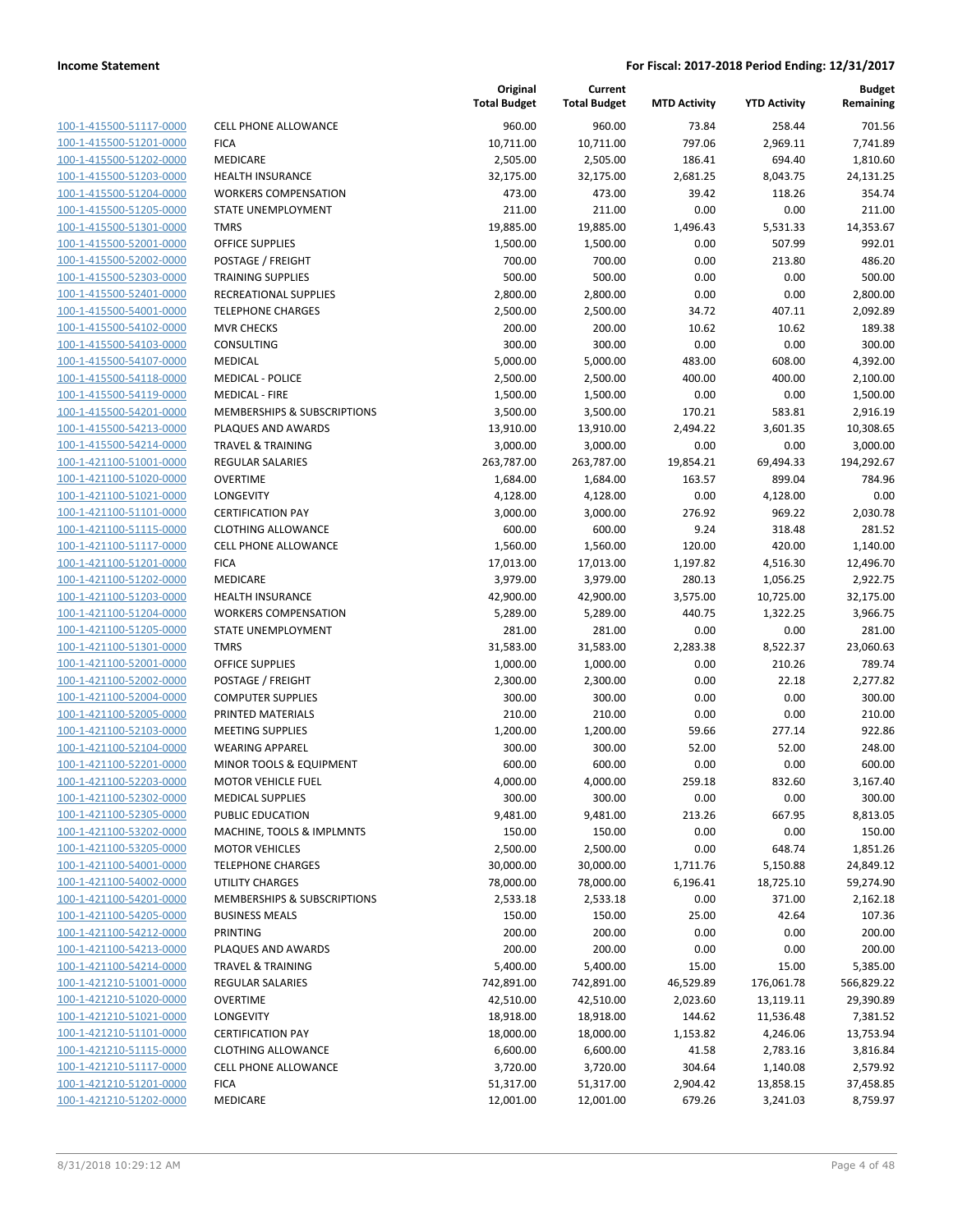| 100-1-421210-51203-0000        |
|--------------------------------|
| 100-1-421210-51204-0000        |
| 100-1-421210-51205-0000        |
| <u>100-1-421210-51301-0000</u> |
| 100-1-421210-51401-0000        |
| 100-1-421210-52001-0000        |
| 100-1-421210-52002-0000        |
|                                |
| 100-1-421210-52004-0000        |
| 100-1-421210-52005-0000        |
| 100-1-421210-52102-0000        |
| 100-1-421210-52104-0000        |
| 100-1-421210-52201-0000        |
| 100-1-421210-52203-0000        |
| <u>100-1-421210-53203-0000</u> |
| 100-1-421210-53205-0000        |
| 100-1-421210-54001-0000        |
| 100-1-421210-54201-0000        |
| 100-1-421210-54208-0000        |
|                                |
| <u>100-1-421210-54214-0000</u> |
| 100-1-421210-54215-0000        |
| 100-1-421210-54216-0000        |
| 100-1-421230-51001-0000        |
| 100-1-421230-51020-0000        |
| <u>100-1-421230-51021-0000</u> |
| 100-1-421230-51101-0000        |
| 100-1-421230-51102-0000        |
| 100-1-421230-51115-0000        |
| 100-1-421230-51117-0000        |
| <u>100-1-421230-51201-0000</u> |
|                                |
| 100-1-421230-51202-0000        |
| 100-1-421230-51203-0000        |
| 100-1-421230-51204-0000        |
| 100-1-421230-51205-0000        |
| <u>100-1-421230-51301-0000</u> |
| 100-1-421230-51401-0000        |
| 100-1-421230-52001-0000        |
| 100-1-421230-52002-0000        |
| 100-1-421230-52004-0000        |
| 100-1-421230-52005-0000        |
| 100-1-421230-52102-0000        |
| 100-1-421230-52104-0000        |
| 100-1-421230-52108-0000        |
|                                |
| 100-1-421230-52109-0000        |
| 100-1-421230-52111-0000        |
| <u>100-1-421230-52201-0000</u> |
| 100-1-421230-52203-0000        |
| 100-1-421230-52303-0000        |
| 100-1-421230-52309-0000        |
| 100-1-421230-53202-0000        |
| <u>100-1-421230-53205-0000</u> |
| 100-1-421230-54001-0000        |
| 100-1-421230-54108-0000        |
| 100-1-421230-54201-0000        |
|                                |
| 100-1-421230-54214-0000        |
| <u>100-1-421240-51001-0000</u> |
| <u>100-1-421240-51020-0000</u> |
| <u>100-1-421240-51021-0000</u> |
| 100-1-421240-51101-0000        |
| <u>100-1-421240-51102-0000</u> |
|                                |

|                         |                                        | Original<br><b>Total Budget</b> | Current<br><b>Total Budget</b> | <b>MTD Activity</b> | <b>YTD Activity</b> | <b>Budget</b><br>Remaining |
|-------------------------|----------------------------------------|---------------------------------|--------------------------------|---------------------|---------------------|----------------------------|
| 100-1-421210-51203-0000 | <b>HEALTH INSURANCE</b>                | 117,975.00                      | 117,975.00                     | 9,831.25            | 29,493.75           | 88,481.25                  |
| 100-1-421210-51204-0000 | <b>WORKERS COMPENSATION</b>            | 21,941.00                       | 21,941.00                      | 1,828.42            | 5,485.26            | 16,455.74                  |
| 100-1-421210-51205-0000 | STATE UNEMPLOYMENT                     | 773.00                          | 773.00                         | 0.00                | 0.00                | 773.00                     |
| 100-1-421210-51301-0000 | <b>TMRS</b>                            | 95,267.00                       | 95,267.00                      | 5,612.14            | 26,154.25           | 69,112.75                  |
| 100-1-421210-51401-0000 | <b>CONTRA - SALARIES</b>               | 0.00                            | 0.00                           | $-650.68$           | $-650.68$           | 650.68                     |
| 100-1-421210-52001-0000 | <b>OFFICE SUPPLIES</b>                 | 1,635.00                        | 1,635.00                       | 0.00                | 154.22              | 1,480.78                   |
| 100-1-421210-52002-0000 | POSTAGE / FREIGHT                      | 150.00                          | 150.00                         | 0.00                | 14.97               | 135.03                     |
| 100-1-421210-52004-0000 | <b>COMPUTER SUPPLIES</b>               | 1,785.00                        | 1,785.00                       | 0.00                | 0.00                | 1,785.00                   |
| 100-1-421210-52005-0000 | PRINTED MATERIALS                      | 100.00                          | 100.00                         | 120.00              | 144.00              | $-44.00$                   |
| 100-1-421210-52102-0000 | <b>BOOKS / REF SUPPLIES</b>            | 120.00                          | 120.00                         | 0.00                | 0.00                | 120.00                     |
| 100-1-421210-52104-0000 | <b>WEARING APPAREL</b>                 | 300.00                          | 300.00                         | 0.00                | 0.00                | 300.00                     |
| 100-1-421210-52201-0000 | MINOR TOOLS & EQUIPMENT                | 4,155.00                        | 4,155.00                       | 3,202.75            | 3,202.75            | 952.25                     |
| 100-1-421210-52203-0000 | <b>MOTOR VEHICLE FUEL</b>              | 9,000.00                        | 9,000.00                       | 364.75              | 1,240.40            | 7,759.60                   |
| 100-1-421210-53203-0000 | <b>INSTRUMENTS &amp; APPARATUS</b>     | 150.00                          | 150.00                         | 0.00                | 0.00                | 150.00                     |
| 100-1-421210-53205-0000 | <b>MOTOR VEHICLES</b>                  | 7,000.00                        | 7,000.00                       | 103.65              | 310.65              | 6,689.35                   |
| 100-1-421210-54001-0000 | <b>TELEPHONE CHARGES</b>               | 40,000.00                       | 40,000.00                      | 1,988.22            | 6,401.18            | 33,598.82                  |
| 100-1-421210-54201-0000 | MEMBERSHIPS & SUBSCRIPTIONS            | 7,307.00                        | 7,307.00                       | 3,400.00            | 4,300.00            | 3,007.00                   |
| 100-1-421210-54208-0000 | <b>LABORATORY WORK</b>                 | 13,000.00                       | 13,000.00                      | $-1,030.81$         | $-856.81$           | 13,856.81                  |
| 100-1-421210-54214-0000 | <b>TRAVEL &amp; TRAINING</b>           | 8,450.00                        | 8,450.00                       | 0.00                | 0.00                | 8,450.00                   |
| 100-1-421210-54215-0000 | <b>EVIDENCE PURCHASES</b>              | 2,000.00                        | 2,000.00                       | 0.00                | 2,000.00            | 0.00                       |
| 100-1-421210-54216-0000 | <b>INFORMANT EXPENSES</b>              | 1,000.00                        | 1,000.00                       | 0.00                | 1,000.00            | 0.00                       |
| 100-1-421230-51001-0000 | REGULAR SALARIES                       | 2,702,769.00                    | 2,702,769.00                   | 183,717.95          | 665,523.43          | 2,037,245.57               |
| 100-1-421230-51020-0000 | <b>OVERTIME</b>                        | 215,966.00                      | 215,966.00                     | 25,976.32           | 92,047.37           | 123,918.63                 |
| 100-1-421230-51021-0000 | LONGEVITY                              | 44,814.00                       | 44,814.00                      | 370.78              | 35,105.10           | 9,708.90                   |
| 100-1-421230-51101-0000 | <b>CERTIFICATION PAY</b>               | 48,000.00                       | 48,000.00                      | 3,138.42            | 10,984.47           | 37,015.53                  |
| 100-1-421230-51102-0000 | <b>BILINGUAL PAY</b>                   | 600.00                          | 600.00                         | 69.24               | 357.74              | 242.26                     |
| 100-1-421230-51115-0000 | <b>CLOTHING ALLOWANCE</b>              | 600.00                          | 600.00                         | 166.32              | 937.26              | $-337.26$                  |
| 100-1-421230-51117-0000 | <b>CELL PHONE ALLOWANCE</b>            | 1,920.00                        | 1,920.00                       | 221.52              | 701.48              | 1,218.52                   |
| 100-1-421230-51201-0000 | <b>FICA</b>                            | 184,751.00                      | 184,751.00                     | 12,677.47           | 48,205.71           | 136,545.29                 |
| 100-1-421230-51202-0000 | MEDICARE                               | 43,208.00                       | 43,208.00                      | 2,964.89            | 11,273.91           | 31,934.09                  |
| 100-1-421230-51203-0000 | <b>HEALTH INSURANCE</b>                | 450,450.00                      | 450,450.00                     | 37,537.50           | 112,612.50          | 337,837.50                 |
| 100-1-421230-51204-0000 | <b>WORKERS COMPENSATION</b>            | 78,540.00                       | 78,540.00                      | 6,545.00            | 19,635.00           | 58,905.00                  |
| 100-1-421230-51205-0000 | STATE UNEMPLOYMENT                     | 2,953.00                        | 2,953.00                       | 0.00                | 7.64                | 2,945.36                   |
| 100-1-421230-51301-0000 | <b>TMRS</b>                            | 342,980.00                      | 342,980.00                     | 23,887.25           | 90,072.35           | 252,907.65                 |
| 100-1-421230-51401-0000 | <b>CONTRA - SALARIES</b>               | 0.00                            | 0.00                           | $-2,743.27$         | $-7,108.97$         | 7,108.97                   |
| 100-1-421230-52001-0000 | <b>OFFICE SUPPLIES</b>                 | 1,300.00                        | 1,300.00                       | 0.00                | 135.01              | 1,164.99                   |
| 100-1-421230-52002-0000 | POSTAGE / FREIGHT                      | 430.00                          | 430.00                         | 0.00                | 15.43               | 414.57                     |
| 100-1-421230-52004-0000 | <b>COMPUTER SUPPLIES</b>               | 500.00                          | 500.00                         | 120.66              | 120.66              | 379.34                     |
| 100-1-421230-52005-0000 | PRINTED MATERIALS                      | 1,000.00                        | 1,000.00                       | 24.00               | 24.00               | 976.00                     |
| 100-1-421230-52102-0000 | <b>BOOKS / REF SUPPLIES</b>            | 40.00                           | 40.00                          | 0.00                | 0.00                | 40.00                      |
| 100-1-421230-52104-0000 | <b>WEARING APPAREL</b>                 | 13,250.00                       | 13,250.00                      | 0.00                | 608.15              | 12,641.85                  |
| 100-1-421230-52108-0000 | <b>MENAGERIE SUPPLIES</b>              | 475.00                          | 475.00                         | 0.00                | 157.50              | 317.50                     |
| 100-1-421230-52109-0000 | <b>SUPPORT OF PRISONERS</b>            | 2,440.00                        | 2,440.00                       | 312.66              | 312.66              | 2,127.34                   |
| 100-1-421230-52111-0000 | <b>AMMUNITION</b>                      | 15,154.30                       | 15,154.30                      | 394.00              | 394.00              | 14,760.30                  |
| 100-1-421230-52201-0000 | MINOR TOOLS & EQUIPMENT                | 23,051.00                       | 23,051.00                      | 1,064.07            | 1,813.42            | 21,237.58                  |
| 100-1-421230-52203-0000 | <b>MOTOR VEHICLE FUEL</b>              | 90,000.00                       | 90,000.00                      | 5,949.48            | 18,876.38           | 71,123.62                  |
| 100-1-421230-52303-0000 | <b>TRAINING SUPPLIES</b>               | 97.00                           | 97.00                          | 0.00                | 0.00                | 97.00                      |
| 100-1-421230-52309-0000 | <b>BODY ARMOR</b>                      | 10,800.00                       | 10,800.00                      | 0.00                | 0.00                | 10,800.00                  |
| 100-1-421230-53202-0000 | MACHINE, TOOLS & IMPLMNTS              | 1,500.00                        | 1,500.00                       | 0.00                | 0.00                | 1,500.00                   |
| 100-1-421230-53205-0000 | <b>MOTOR VEHICLES</b>                  | 40,000.00                       | 40,000.00                      | 1,456.93            | 1,865.96            | 38,134.04                  |
| 100-1-421230-54001-0000 | <b>TELEPHONE CHARGES</b>               | 65,000.00                       | 65,000.00                      | 4,527.12            | 11,998.02           | 53,001.98                  |
| 100-1-421230-54108-0000 | <b>VETERINARY SERVICES</b>             | 650.00                          | 650.00                         | 0.00                | 0.00                | 650.00                     |
| 100-1-421230-54201-0000 | <b>MEMBERSHIPS &amp; SUBSCRIPTIONS</b> | 30.00                           | 30.00                          | 0.00                | 0.00                | 30.00                      |
| 100-1-421230-54214-0000 | <b>TRAVEL &amp; TRAINING</b>           | 3,695.00                        | 3,695.00                       | 160.00              | 280.39              | 3,414.61                   |
| 100-1-421240-51001-0000 | REGULAR SALARIES                       | 755,956.00                      | 755,956.00                     | 52,488.06           | 167,229.71          | 588,726.29                 |
| 100-1-421240-51020-0000 | <b>OVERTIME</b>                        | 40,182.00                       | 40,182.00                      | 9,681.40            | 35,446.71           | 4,735.29                   |
| 100-1-421240-51021-0000 | <b>LONGEVITY</b>                       | 13,012.00                       | 13,012.00                      | 180.00              | 9,579.23            | 3,432.77                   |
| 100-1-421240-51101-0000 | <b>CERTIFICATION PAY</b>               | 13,200.00                       | 13,200.00                      | 1,107.68            | 3,599.96            | 9,600.04                   |
| 100-1-421240-51102-0000 | <b>BILINGUAL PAY</b>                   | 2,100.00                        | 2,100.00                       | 69.24               | 242.34              | 1,857.66                   |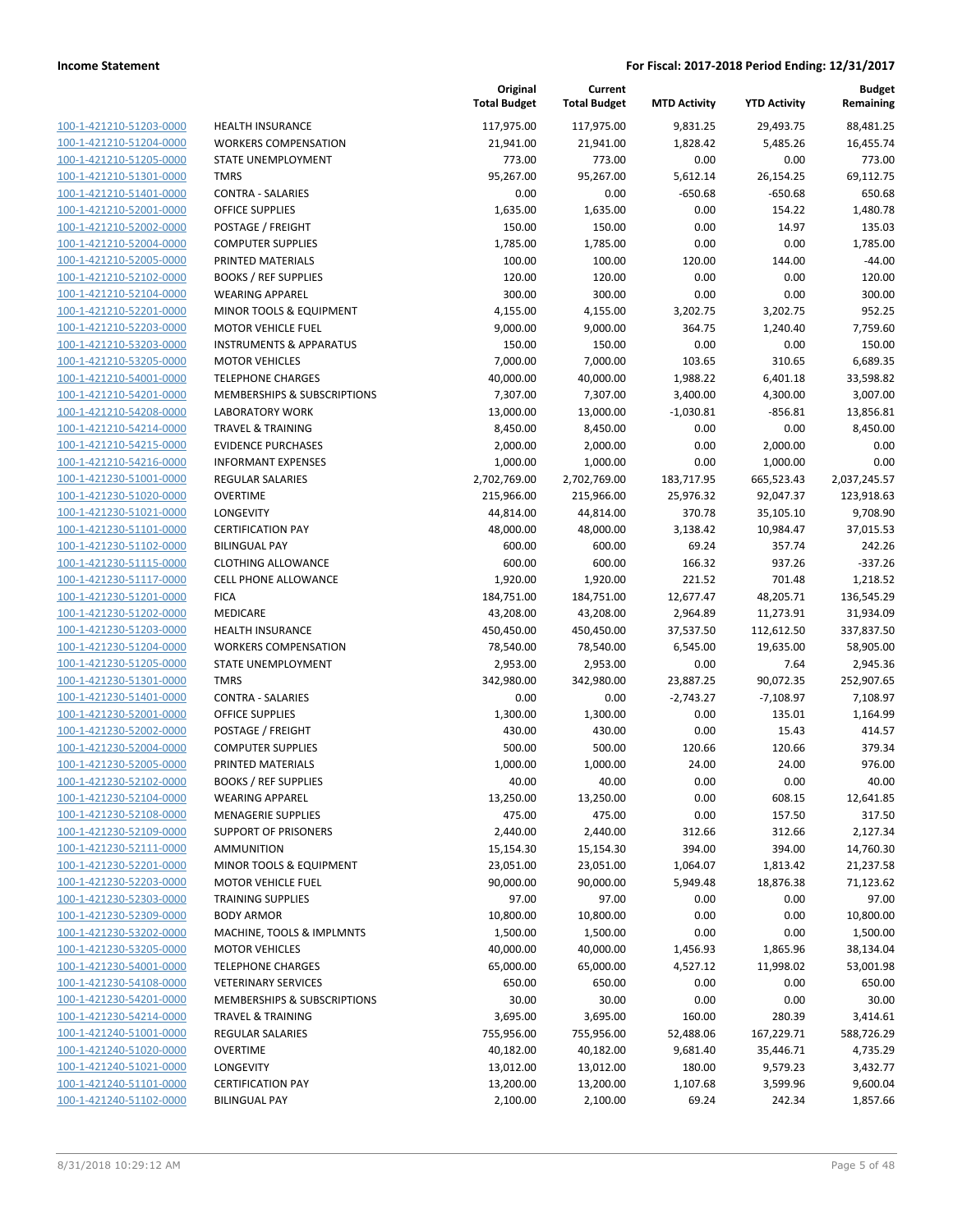| 100-1-421240-51115-0000         |
|---------------------------------|
| 100-1-421240-51117-0000         |
| 100-1-421240-51201-0000         |
| <u>100-1-421240-51202-0000</u>  |
| 100-1-421240-51203-0000         |
| -421240-51204-0000<br>$100 - 1$ |
| 100-1-421240-51205-0000         |
| 100-1-421240-51301-0000         |
| <u>100-1-421240-51302-0000</u>  |
| 100-1-421240-52001-0000         |
| -421240-52002-0000<br>$100 - 1$ |
| 100-1-421240-52004-0000         |
| 100-1-421240-52005-0000         |
| <u>100-1-421240-52102-0000</u>  |
| 100-1-421240-52104-0000         |
| -421240-52201-0000<br>$100 - 1$ |
| 100-1-421240-52203-0000         |
| 100-1-421240-52303-0000         |
| 100-1-421240-53202-0000         |
| 100-1-421240-53205-0000         |
| $100 - 1$<br>-421240-53207-0000 |
| 100-1-421240-54001-0000         |
|                                 |
| <u>100-1-421240-54101-0000</u>  |
| <u>100-1-421240-54201-0000</u>  |
| 100-1-421240-54212-0000         |
| -421240-54214-0000<br>$100 - 1$ |
| 100-1-421240-55207-0000         |
| <u>100-1-421240-55231-0000</u>  |
| <u>100-1-421240-55232-0000</u>  |
| 100-1-421600-52104-0000         |
| $100 - 1$<br>-421600-52111-0000 |
| 100-1-421600-52201-0000         |
| 100-1-421600-52206-0000         |
| <u>100-1-421600-52309-0000</u>  |
| 100-1-421600-53202-0000         |
| $100 - 1$<br>-421600-54201-0000 |
| 100-1-421600-54214-0000         |
| 100-1-421600-55201-0000         |
| <u>100-1-422100-51001-0000</u>  |
| 100-1-422100-51020-0000         |
| $100 - 1$<br>-422100-51021-0000 |
| <u>100-1-422100-51101-0000</u>  |
| <u>100-1-422100-51116-0000</u>  |
| <u>100-1-422100-51117-0000</u>  |
| 100-1-422100-51201-0000         |
| 100-1-422100-51202-0000         |
| 100-1-422100-51203-0000         |
| 100-1-422100-51204-0000         |
| <u>100-1-422100-51205-0000</u>  |
| 100-1-422100-51301-0000         |
| 100-1-422100-51302-0000         |
| 100-1-422100-52001-0000         |
| <u>100-1-422100-52002-0000</u>  |
| <u>100-1-422100-52102-0000</u>  |
| <u>100-1-422100-52103-0000</u>  |
| 100-1-422100-52104-0000         |
|                                 |
| <u>100-1-422100-53207-0000</u>  |
| <u>100-1-422100-54001-0000</u>  |
| <u>100-1-422100-54002-0000</u>  |

| LOTHING ALLOWANCE                      |
|----------------------------------------|
| ELL PHONE ALLOWANCE                    |
| ICA                                    |
| <b>IEDICARE</b>                        |
| <b>EALTH INSURANCE</b>                 |
| VORKERS COMPENSATION                   |
| TATE UNEMPLOYMENT                      |
| MRS                                    |
| R&R RETIREMENT                         |
| <b>FFICE SUPPLIES</b>                  |
| OSTAGE / FREIGHT                       |
| OMPUTER SUPPLIES                       |
| RINTED MATERIALS                       |
| <b>EFERENCE SUPPLIES</b>               |
| VEARING APPAREL                        |
| 1INOR TOOLS & EQUIPMENT                |
| 1OTOR VEHICLE FUEL                     |
| RAINING SUPPLIES                       |
| <b>IACHINE, TOOLS &amp; IMPLMNTS</b>   |
| <b>1OTOR VEHICLES</b>                  |
| ADIO/COMMUNICATIONS                    |
| ELEPHONE CHARGES                       |
| ROFESSIONAL SERVICES                   |
| <b>IEMBERSHIPS &amp; SUBSCRIPTIONS</b> |
| RINTING                                |
| RAVEL & TRAINING                       |
| ADIO COMMUNICATION EQUIP               |
| ESS LETHAL PROGRAM                     |
| IREARMS PROGRAM                        |
| VEARING APPAREL                        |
| <b>MMUNITION</b>                       |
| 1INOR TOOLS & EQUIPMENT                |
| PECIAL OPS EQUIPMENT                   |
| ODY ARMOR                              |
| <b>IACHINE, TOOLS &amp; IMPLMNTS</b>   |
| <b>IEMBERSHIPS &amp; SUBSCRIPTIONS</b> |
| RAVEL & TRAINING                       |
| QUIPMENT PURCHASES                     |
| <b>EGULAR SALARIES</b>                 |
| <b>VERTIME</b>                         |
| ONGEVITY                               |
| ERTIFICATION PAY                       |
| AR ALLOWANCE                           |
| ELL PHONE ALLOWANCE                    |
| <b>ICA</b>                             |
| <b>IEDICARE</b>                        |
| <b>EALTH INSURANCE</b>                 |
| <b>VORKERS COMPENSATION</b>            |
| TATE UNEMPLOYMENT                      |
| <b>MRS</b>                             |
| <b>R&amp;R RETIREMENT</b>              |
| <b>FFICE SUPPLIES</b>                  |
| OSTAGE / FREIGHT                       |
| <b>EFERENCE SUPPLIES</b>               |
| <b>IEETING SUPPLIES</b>                |
| VEARING APPAREL                        |
| ADIO/COMMUNICATIONS                    |
| ELEPHONE CHARGES                       |

|                         |                              | Original<br><b>Total Budget</b> | Current<br><b>Total Budget</b> | <b>MTD Activity</b> | <b>YTD Activity</b> | <b>Budget</b><br>Remaining |
|-------------------------|------------------------------|---------------------------------|--------------------------------|---------------------|---------------------|----------------------------|
| 100-1-421240-51115-0000 | <b>CLOTHING ALLOWANCE</b>    | 0.00                            | 0.00                           | 4.62                | 9.24                | $-9.24$                    |
| 100-1-421240-51117-0000 | <b>CELL PHONE ALLOWANCE</b>  | 1,920.00                        | 1,920.00                       | 147.68              | 516.88              | 1,403.12                   |
| 100-1-421240-51201-0000 | <b>FICA</b>                  | 20,958.00                       | 20,958.00                      | 1,837.60            | 6,718.15            | 14,239.85                  |
| 100-1-421240-51202-0000 | MEDICARE                     | 11,958.00                       | 11,958.00                      | 920.07              | 3,164.99            | 8,793.01                   |
| 100-1-421240-51203-0000 | HEALTH INSURANCE             | 198,413.00                      | 198,413.00                     | 16,534.42           | 49,603.26           | 148,809.74                 |
| 100-1-421240-51204-0000 | <b>WORKERS COMPENSATION</b>  | 4,594.00                        | 4,594.00                       | 382.83              | 1,148.49            | 3,445.51                   |
| 100-1-421240-51205-0000 | STATE UNEMPLOYMENT           | 1,371.00                        | 1,371.00                       | 6.08                | 11.35               | 1,359.65                   |
| 100-1-421240-51301-0000 | <b>TMRS</b>                  | 44,858.00                       | 44,858.00                      | 3,519.55            | 12,706.34           | 32,151.66                  |
| 100-1-421240-51302-0000 | <b>FR&amp;R RETIREMENT</b>   | 70,544.00                       | 70,544.00                      | 5,849.94            | 18,936.74           | 51,607.26                  |
| 100-1-421240-52001-0000 | <b>OFFICE SUPPLIES</b>       | 2,247.00                        | 2,247.00                       | 0.00                | 209.90              | 2,037.10                   |
| 100-1-421240-52002-0000 | POSTAGE / FREIGHT            | 2,290.00                        | 2,290.00                       | 0.00                | 691.70              | 1,598.30                   |
| 100-1-421240-52004-0000 | <b>COMPUTER SUPPLIES</b>     | 500.00                          | 500.00                         | 20.06               | 323.40              | 176.60                     |
| 100-1-421240-52005-0000 | PRINTED MATERIALS            | 535.00                          | 535.00                         | 0.00                | 0.00                | 535.00                     |
| 100-1-421240-52102-0000 | <b>REFERENCE SUPPLIES</b>    | 1,400.00                        | 1,400.00                       | 0.00                | 0.00                | 1,400.00                   |
| 100-1-421240-52104-0000 | <b>WEARING APPAREL</b>       | 1,800.00                        | 1,800.00                       | 0.00                | 287.85              | 1,512.15                   |
| 100-1-421240-52201-0000 | MINOR TOOLS & EQUIPMENT      | 2,200.00                        | 2,200.00                       | 0.00                | 1,192.51            | 1,007.49                   |
| 100-1-421240-52203-0000 | <b>MOTOR VEHICLE FUEL</b>    | 600.00                          | 600.00                         | 0.00                | 111.65              | 488.35                     |
| 100-1-421240-52303-0000 | <b>TRAINING SUPPLIES</b>     | 970.00                          | 970.00                         | 51.39               | 65.81               | 904.19                     |
| 100-1-421240-53202-0000 | MACHINE, TOOLS & IMPLMNTS    | 194.00                          | 194.00                         | 0.00                | 194.00              | 0.00                       |
| 100-1-421240-53205-0000 | <b>MOTOR VEHICLES</b>        | 840.00                          | 840.00                         | 0.00                | 0.00                | 840.00                     |
| 100-1-421240-53207-0000 | RADIO/COMMUNICATIONS         | 46,288.00                       | 46,288.00                      | 7,385.00            | 48,881.00           | $-2,593.00$                |
| 100-1-421240-54001-0000 | <b>TELEPHONE CHARGES</b>     | 38,500.00                       | 38,500.00                      | 2,065.44            | 7,134.70            | 31,365.30                  |
| 100-1-421240-54101-0000 | PROFESSIONAL SERVICES        | 18,106.00                       | 18,106.00                      | 6,122.97            | 7,651.74            | 10,454.26                  |
| 100-1-421240-54201-0000 | MEMBERSHIPS & SUBSCRIPTIONS  | 1,263.00                        | 1,263.00                       | 0.00                | 0.00                | 1,263.00                   |
| 100-1-421240-54212-0000 | PRINTING                     | 485.00                          | 485.00                         | 0.00                | 0.00                | 485.00                     |
| 100-1-421240-54214-0000 | <b>TRAVEL &amp; TRAINING</b> | 19,725.00                       | 19,725.00                      | 2,299.52            | 1,946.78            | 17,778.22                  |
| 100-1-421240-55207-0000 | RADIO COMMUNICATION EQUIP    | 0.00                            | 0.00                           | 3,278.00            | 3,278.00            | $-3,278.00$                |
| 100-1-421240-55231-0000 | LESS LETHAL PROGRAM          | 18,010.00                       | 18,010.00                      | 0.00                | 0.00                | 18,010.00                  |
| 100-1-421240-55232-0000 | <b>FIREARMS PROGRAM</b>      | 25,884.90                       | 25,884.90                      | 3,293.70            | 3,293.70            | 22,591.20                  |
| 100-1-421600-52104-0000 | <b>WEARING APPAREL</b>       | 3,321.00                        | 3,321.00                       | 0.00                | 265.00              | 3,056.00                   |
| 100-1-421600-52111-0000 | <b>AMMUNITION</b>            | 6,650.00                        | 6,650.00                       | 0.00                | 0.00                | 6,650.00                   |
| 100-1-421600-52201-0000 | MINOR TOOLS & EQUIPMENT      | 23,190.83                       | 23,190.83                      | 18,018.00           | 17,943.03           | 5,247.80                   |
| 100-1-421600-52206-0000 | SPECIAL OPS EQUIPMENT        | 6,820.00                        | 6,820.00                       | 0.00                | 1,074.74            | 5,745.26                   |
| 100-1-421600-52309-0000 | <b>BODY ARMOR</b>            | 13,528.00                       | 13,528.00                      | 0.00                | 0.00                | 13,528.00                  |
| 100-1-421600-53202-0000 | MACHINE, TOOLS & IMPLMNTS    | 50.00                           | 50.00                          | 16.60               | 16.60               | 33.40                      |
| 100-1-421600-54201-0000 | MEMBERSHIPS & SUBSCRIPTIONS  | 440.00                          | 440.00                         | 0.00                | 0.00                | 440.00                     |
| 100-1-421600-54214-0000 | <b>TRAVEL &amp; TRAINING</b> | 6,400.00                        | 3,400.00                       | 728.85              | 2,004.85            | 1,395.15                   |
| 100-1-421600-55201-0000 | <b>EQUIPMENT PURCHASES</b>   | 5,340.25                        | 8,340.25                       | 0.00                | 0.00                | 8,340.25                   |
| 100-1-422100-51001-0000 | <b>REGULAR SALARIES</b>      | 240,456.00                      | 240,456.00                     | 18,431.37           | 64,733.05           | 175,722.95                 |
| 100-1-422100-51020-0000 | <b>OVERTIME</b>              | 1,336.00                        | 1,336.00                       | 200.44              | 9,346.18            | $-8,010.18$                |
| 100-1-422100-51021-0000 | LONGEVITY                    | 3,712.00                        | 3,712.00                       | 112.00              | 2,607.08            | 1,104.92                   |
| 100-1-422100-51101-0000 | <b>CERTIFICATION PAY</b>     | 3,720.00                        | 3,720.00                       | 295.40              | 1,033.90            | 2,686.10                   |
| 100-1-422100-51116-0000 | CAR ALLOWANCE                | 7,800.00                        | 7,800.00                       | 507.68              | 1,776.88            | 6,023.12                   |
| 100-1-422100-51117-0000 | <b>CELL PHONE ALLOWANCE</b>  | 1,920.00                        | 1,920.00                       | 120.00              | 420.00              | 1,500.00                   |
| 100-1-422100-51201-0000 | <b>FICA</b>                  | 3,079.00                        | 3,079.00                       | 213.22              | 849.38              | 2,229.62                   |
| 100-1-422100-51202-0000 | MEDICARE                     | 3,749.00                        | 3,749.00                       | 280.54              | 1,144.25            | 2,604.75                   |
| 100-1-422100-51203-0000 | HEALTH INSURANCE             | 32,175.00                       | 32,175.00                      | 2,681.25            | 8,043.75            | 24,131.25                  |
| 100-1-422100-51204-0000 | <b>WORKERS COMPENSATION</b>  | 4,666.00                        | 4,666.00                       | 388.83              | 1,166.49            | 3,499.51                   |
| 100-1-422100-51205-0000 | STATE UNEMPLOYMENT           | 211.00                          | 211.00                         | 0.00                | 0.00                | 211.00                     |
| 100-1-422100-51301-0000 | <b>TMRS</b>                  | 5,717.00                        | 5,717.00                       | 420.80              | 1,645.97            | 4,071.03                   |
| 100-1-422100-51302-0000 | FR&R RETIREMENT              | 36,138.00                       | 36,138.00                      | 2,751.24            | 11,238.98           | 24,899.02                  |
| 100-1-422100-52001-0000 | OFFICE SUPPLIES              | 1,177.00                        | 1,177.00                       | 359.17              | 654.16              | 522.84                     |
| 100-1-422100-52002-0000 | POSTAGE / FREIGHT            | 100.00                          | 100.00                         | 0.00                | 18.34               | 81.66                      |
| 100-1-422100-52102-0000 | REFERENCE SUPPLIES           | 2,540.00                        | 2,540.00                       | 0.00                | 0.00                | 2,540.00                   |
| 100-1-422100-52103-0000 | <b>MEETING SUPPLIES</b>      | 900.00                          | 900.00                         | 0.00                | 474.99              | 425.01                     |
| 100-1-422100-52104-0000 | <b>WEARING APPAREL</b>       | 1,301.00                        | 801.00                         | 0.00                | 31.47               | 769.53                     |
| 100-1-422100-53207-0000 | RADIO/COMMUNICATIONS         | 7,000.00                        | 7,000.00                       | 0.00                | 423.75              | 6,576.25                   |
| 100-1-422100-54001-0000 | <b>TELEPHONE CHARGES</b>     | 5,500.00                        | 5,500.00                       | 265.93              | 870.92              | 4,629.08                   |
| 100-1-422100-54002-0000 | UTILITY CHARGES              | 5,400.00                        | 5,400.00                       | 278.52              | 1,382.92            | 4,017.08                   |
|                         |                              |                                 |                                |                     |                     |                            |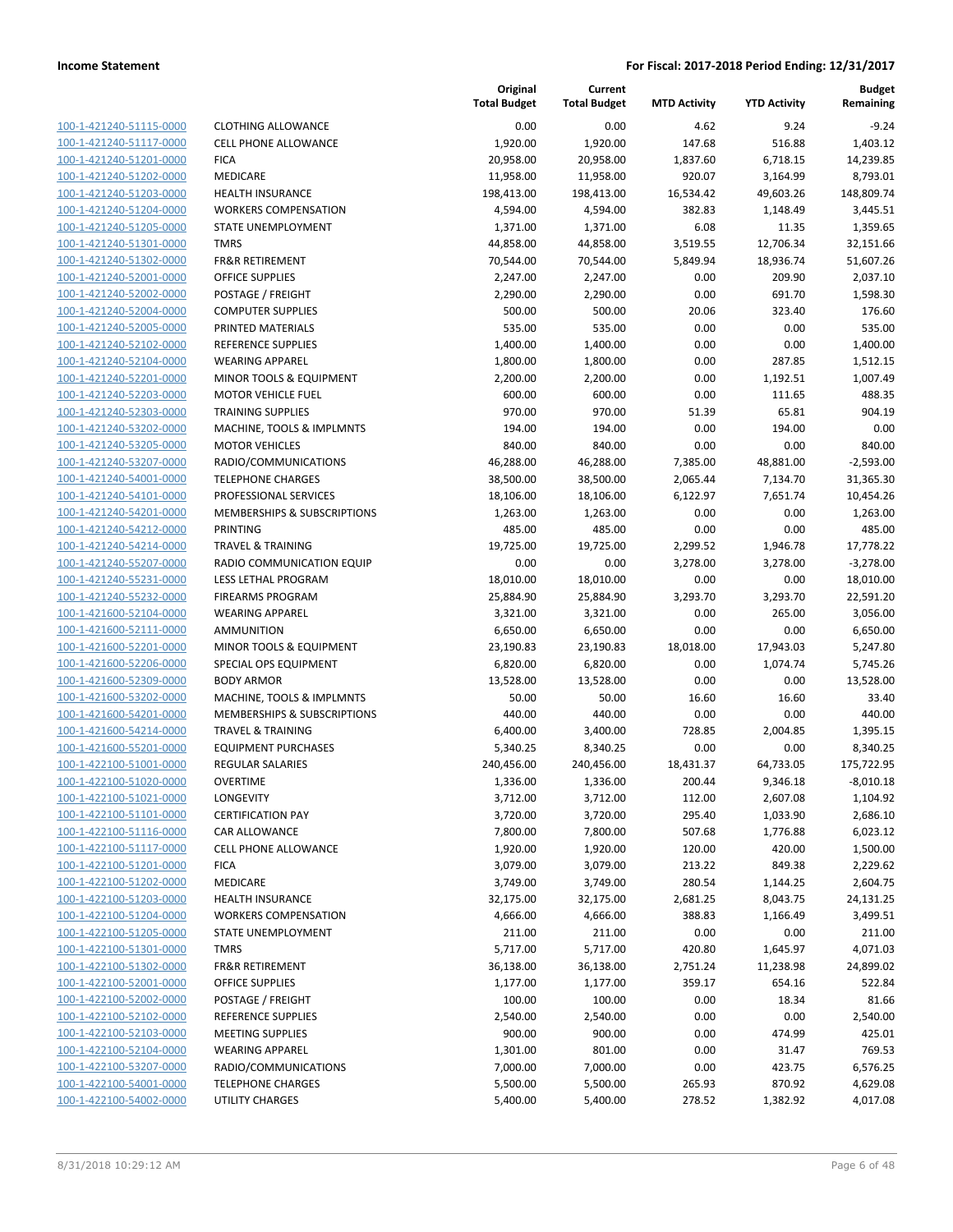|                                                    |                                                        | Original<br><b>Total Budget</b> | Current<br><b>Total Budget</b> | <b>MTD Activity</b> | <b>YTD Activity</b> | Budget<br>Remaining  |
|----------------------------------------------------|--------------------------------------------------------|---------------------------------|--------------------------------|---------------------|---------------------|----------------------|
| 100-1-422100-54101-0000                            | PROFESSIONAL SERVICES                                  | 7,600.00                        | 7,600.00                       | 76.94               | 76.94               | 7,523.06             |
| 100-1-422100-54201-0000                            | MEMBERSHIPS & SUBSCRIPTIONS                            | 5,765.00                        | 5,765.00                       | 0.00                | 3,757.94            | 2,007.06             |
| 100-1-422100-54214-0000                            | <b>TRAVEL &amp; TRAINING</b>                           | 5,500.00                        | 5,500.00                       | 329.96              | 405.96              | 5,094.04             |
| 100-1-422200-51001-0000                            | <b>REGULAR SALARIES</b>                                | 2,857,464.00                    | 2,857,464.00                   | 213,505.72          | 738,355.40          | 2,119,108.60         |
| 100-1-422200-51020-0000                            | <b>OVERTIME</b>                                        | 345,659.00                      | 345,659.00                     | 32,042.38           | 211,768.96          | 133,890.04           |
| 100-1-422200-51021-0000                            | LONGEVITY                                              | 51,002.00                       | 51,002.00                      | 296.00              | 47,845.54           | 3,156.46             |
| 100-1-422200-51101-0000                            | <b>CERTIFICATION PAY</b>                               | 61,440.00                       | 61,440.00                      | 4,984.72            | 17,538.82           | 43,901.18            |
| 100-1-422200-51102-0000                            | <b>BILINGUAL PAY</b>                                   | 600.00                          | 600.00                         | 46.16               | 161.56              | 438.44               |
| 100-1-422200-51117-0000                            | <b>CELL PHONE ALLOWANCE</b>                            | 1,560.00                        | 1,560.00                       | 119.06              | 416.71              | 1,143.29             |
| 100-1-422200-51202-0000                            | MEDICARE                                               | 47,969.00                       | 47,969.00                      | 3,727.31            | 14,786.58           | 33,182.42            |
| 100-1-422200-51203-0000                            | <b>HEALTH INSURANCE</b>                                | 514,800.00                      | 514,800.00                     | 42,900.00           | 128,700.00          | 386,100.00           |
| 100-1-422200-51204-0000                            | <b>WORKERS COMPENSATION</b>                            | 71,404.00                       | 71,404.00                      | 5,950.33            | 17,850.99           | 53,553.01            |
| 100-1-422200-51205-0000                            | STATE UNEMPLOYMENT                                     | 3,375.00                        | 3,375.00                       | 0.00                | 0.00                | 3,375.00             |
| 100-1-422200-51302-0000                            | <b>FR&amp;R RETIREMENT</b>                             | 572,317.00                      | 572,317.00                     | 43,351.44           | 174,802.11          | 397,514.89           |
| 100-1-422200-51401-0000                            | <b>CONTRA - SALARIES</b>                               | 0.00                            | 0.00                           | $-43,182.87$        | $-47,980.25$        | 47,980.25            |
| 100-1-422200-52001-0000                            | <b>OFFICE SUPPLIES</b>                                 | 1,223.00                        | 1,223.00                       | 0.00                | 0.00                | 1,223.00             |
| 100-1-422200-52101-0000                            | <b>JANITORIAL SUPPLIES</b>                             | 6,000.00                        | 6,000.00                       | 360.11              | 1,273.47            | 4,726.53             |
| 100-1-422200-52104-0000                            | <b>WEARING APPAREL</b>                                 | 20,079.00                       | 19,079.00                      | 1,853.42            | 2,733.04            | 16,345.96            |
| 100-1-422200-52201-0000                            | MINOR TOOLS & EQUIPMENT                                | 29,542.00                       | 29,542.00                      | 216.86              | 14,856.33           | 14,685.67            |
| 100-1-422200-52203-0000                            | <b>MOTOR VEHICLE FUEL</b>                              | 25,000.00                       | 25,000.00                      | 2,419.24            | 6,674.80            | 18,325.20            |
| 100-1-422200-52205-0000                            | <b>FIRST RESPONDER SUPPLIES</b>                        | 19,500.00                       | 19,500.00                      | 923.20              | 4,386.36            | 15,113.64            |
| 100-1-422200-52207-0000                            | <b>BUNKER GEAR</b>                                     | 32,600.00                       | 34,100.00                      | 111.85              | 19,570.38           | 14,529.62            |
| 100-1-422200-52306-0000                            | <b>HAZMAT SUPPLIES</b>                                 | 13,000.00                       | 13,000.00                      | 0.00                | 0.00                | 13,000.00            |
| 100-1-422200-53202-0000                            | MACHINE, TOOLS & IMPLMNTS                              | 1,800.00<br>50,000.00           | 1,800.00<br>50,000.00          | 938.00              | 938.00              | 862.00               |
| 100-1-422200-53205-0000<br>100-1-422200-53208-0000 | <b>MOTOR VEHICLES</b>                                  |                                 |                                | 3,123.89            | 7,802.65            | 42,197.35            |
| 100-1-422200-53213-0000                            | FIRE HOSE/NOZZLES                                      | 6,500.00<br>2,000.00            | 6,500.00<br>2,000.00           | 0.00<br>0.00        | 0.00<br>0.00        | 6,500.00<br>2,000.00 |
| 100-1-422200-53402-0000                            | <b>SCBA MAINTENANCE</b><br><b>BUILDING MAINTENANCE</b> | 9,567.00                        | 9,567.00                       | 0.00                | 0.00                | 9,567.00             |
| 100-1-422200-54001-0000                            | <b>TELEPHONE CHARGES</b>                               | 7,500.00                        | 7,500.00                       | 34.73               | 1,229.86            | 6,270.14             |
| 100-1-422200-54002-0000                            | UTILITY CHARGES                                        | 55,000.00                       | 55,000.00                      | 4,971.37            | 13,612.06           | 41,387.94            |
| 100-1-422200-54109-0000                            | INSPECTIONS/TESTING                                    | 7,640.00                        | 7,640.00                       | 0.00                | 2,637.50            | 5,002.50             |
| 100-1-422200-54214-0000                            | <b>TRAVEL &amp; TRAINING</b>                           | 16,650.00                       | 16,650.00                      | 0.00                | 0.00                | 16,650.00            |
| 100-1-422200-54908-0000                            | LEASE PURCHASE PAYMENTS                                | 65,073.00                       | 65,073.00                      | 5,419.72            | 16,259.16           | 48,813.84            |
| 100-1-422200-55201-0000                            | <b>EQUIPMENT PURCHASES</b>                             | 675.00                          | 675.00                         | 0.00                | 0.00                | 675.00               |
| 100-1-422200-55207-0000                            | RADIO COMMUNICATION EQUIP                              | 7,000.00                        | 7,000.00                       | 0.00                | 0.00                | 7,000.00             |
| 100-1-422300-51001-0000                            | <b>REGULAR SALARIES</b>                                | 96,132.00                       | 96,132.00                      | 7,243.84            | 25,597.60           | 70,534.40            |
| 100-1-422300-51020-0000                            | <b>OVERTIME</b>                                        | 9,613.20                        | 9,613.20                       | 785.77              | 1,100.07            | 8,513.13             |
| 100-1-422300-51021-0000                            | LONGEVITY                                              | 1,552.00                        | 1,552.00                       | 0.00                | 1,552.00            | 0.00                 |
| 100-1-422300-51101-0000                            | <b>CERTIFICATION PAY</b>                               | 1,920.00                        | 1,920.00                       | 147.70              | 516.95              | 1,403.05             |
| 100-1-422300-51117-0000                            | <b>CELL PHONE ALLOWANCE</b>                            | 600.00                          | 600.00                         | 46.16               | 161.56              | 438.44               |
| 100-1-422300-51201-0000                            | <b>FICA</b>                                            | 7,002.00                        | 7,002.00                       | 0.00                | 0.00                | 7,002.00             |
| 100-1-422300-51202-0000                            | MEDICARE                                               | 1,638.00                        | 1,638.00                       | 118.14              | 415.59              | 1,222.41             |
| 100-1-422300-51203-0000                            | <b>HEALTH INSURANCE</b>                                | 10,725.00                       | 10,725.00                      | 893.75              | 2,681.25            | 8,043.75             |
| 100-1-422300-51204-0000                            | <b>WORKERS COMPENSATION</b>                            | 2,438.00                        | 2,438.00                       | 203.17              | 609.51              | 1,828.49             |
| 100-1-422300-51205-0000                            | STATE UNEMPLOYMENT                                     | 70.00                           | 70.00                          | 0.00                | 0.00                | 70.00                |
| 100-1-422300-51302-0000                            | <b>FR&amp;R RETIREMENT</b>                             | 19,538.00                       | 19,538.00                      | 1,422.66            | 4,984.59            | 14,553.41            |
| 100-1-422300-52001-0000                            | <b>OFFICE SUPPLIES</b>                                 | 516.00                          | 516.00                         | 0.00                | 95.48               | 420.52               |
| 100-1-422300-52002-0000                            | POSTAGE / FREIGHT                                      | 100.00                          | 100.00                         | 0.00                | 0.00                | 100.00               |
| 100-1-422300-52005-0000                            | PRINTED MATERIALS                                      | 424.00                          | 424.00                         | 0.00                | 0.00                | 424.00               |
| 100-1-422300-52104-0000                            | <b>WEARING APPAREL</b>                                 | 1,205.00                        | 1,205.00                       | 0.00                | 658.46              | 546.54               |
| 100-1-422300-52201-0000                            | <b>MINOR TOOLS &amp; EQUIPMENT</b>                     | 535.00                          | 535.00                         | 0.00                | 0.00                | 535.00               |
| 100-1-422300-52203-0000                            | <b>MOTOR VEHICLE FUEL</b>                              | 2,200.00                        | 2,200.00                       | 89.71               | 180.11              | 2,019.89             |
| 100-1-422300-52304-0000                            | FIRE PREVENTION SUPPLIES                               | 9,252.00                        | 9,252.00                       | 1,879.52            | 2,027.40            | 7,224.60             |
| 100-1-422300-53205-0000                            | <b>MOTOR VEHICLES</b>                                  | 680.00                          | 680.00                         | 106.40              | 106.40              | 573.60               |
| 100-1-422300-54001-0000                            | <b>TELEPHONE CHARGES</b>                               | 600.00                          | 600.00                         | 0.00                | 61.26               | 538.74               |
| 100-1-422300-54201-0000                            | MEMBERSHIPS & SUBSCRIPTIONS                            | 1,851.00                        | 1,851.00                       | 0.00                | 0.00                | 1,851.00             |
| 100-1-422300-54208-0000                            | LABORATORY WORK                                        | 600.00                          | 600.00                         | 0.00                | 0.00                | 600.00               |
| 100-1-422300-54210-0000<br>100-1-422300-54214-0000 | PHOTO PROCESSING                                       | 50.00                           | 50.00                          | 0.00                | 0.00                | 50.00                |
|                                                    | <b>TRAVEL &amp; TRAINING</b>                           | 3,100.00                        | 3,100.00                       | 0.00                | 1,792.32            | 1,307.68             |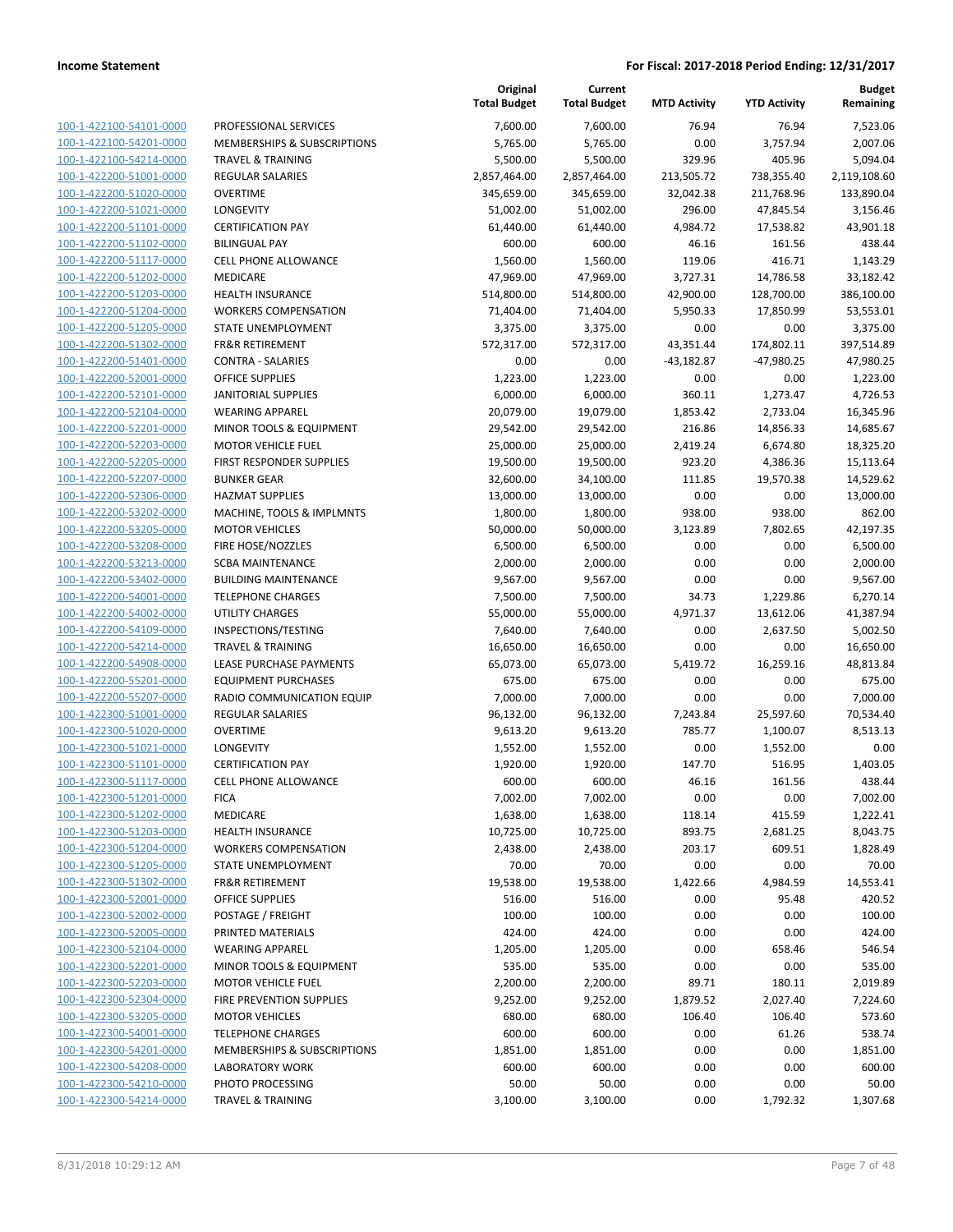| 100-1-422300-54217-0000        |
|--------------------------------|
| 100-1-422400-53209-0000        |
| 100-1-422400-54001-0000        |
| <u>100-1-422400-54201-0000</u> |
| 100-1-422400-54214-0000        |
| 100-1-431100-51001-0000        |
| 100-1-431100-51021-0000        |
| 100-1-431100-51116-0000        |
| 100-1-431100-51117-0000        |
| 100-1-431100-51201-0000        |
|                                |
| 100-1-431100-51202-0000        |
| 100-1-431100-51203-0000        |
| 100-1-431100-51204-0000        |
| <u>100-1-431100-51205-0000</u> |
| 100-1-431100-51301-0000        |
| 100-1-431100-52001-0000        |
| 100-1-431100-52002-0000        |
| 100-1-431100-52203-0000        |
| 100-1-431100-53201-0000        |
| 100-1-431100-53205-0000        |
| 100-1-431100-53207-0000        |
| 100-1-431100-54001-0000        |
|                                |
| 100-1-431100-54002-0000        |
| <u>100-1-431100-54101-0000</u> |
| 100-1-431100-54201-0000        |
| 100-1-431100-54214-0000        |
| 100-1-431200-51001-0000        |
| <u>100-1-431200-51020-0000</u> |
| 100-1-431200-51021-0000        |
| 100-1-431200-51117-0000        |
| 100-1-431200-51201-0000        |
| 100-1-431200-51202-0000        |
| 100-1-431200-51203-0000        |
| 100-1-431200-51204-0000        |
| 100-1-431200-51205-0000        |
|                                |
| 100-1-431200-51301-0000        |
| 100-1-431200-52001-0000        |
| 100-1-431200-52002-0000        |
| 100-1-431200-52103-0000        |
| 100-1-431200-52104-0000        |
| 100-1-431200-52106-0000        |
| 100-1-431200-52107-0000        |
| 100-1-431200-52201-0000        |
| 100-1-431200-52203-0000        |
| <u>100-1-431200-52302-0000</u> |
| 100-1-431200-52303-0000        |
| 100-1-431200-53202-0000        |
| 100-1-431200-53205-0000        |
|                                |
| <u>100-1-431200-53207-0000</u> |
| <u>100-1-431200-53301-0000</u> |
| 100-1-431200-53303-0000        |
| 100-1-431200-53305-0000        |
| <u>100-1-431200-53308-0000</u> |
| <u>100-1-431200-54001-0000</u> |
| <u>100-1-431200-54002-0000</u> |
| <u>100-1-431200-54201-0000</u> |
| 100-1-431200-54214-0000        |
| <u>100-1-431600-51001-0000</u> |
| <u>100-1-431600-51020-0000</u> |
|                                |

|                         |                                  | Original<br><b>Total Budget</b> | Current<br><b>Total Budget</b> | <b>MTD Activity</b> | <b>YTD Activity</b> | <b>Budget</b><br>Remaining |
|-------------------------|----------------------------------|---------------------------------|--------------------------------|---------------------|---------------------|----------------------------|
| 100-1-422300-54217-0000 | <b>AWARDS PROGRAM</b>            | 500.00                          | 500.00                         | 0.00                | 0.00                | 500.00                     |
| 100-1-422400-53209-0000 | HARDWARE/SOFTWARE                | 12,500.00                       | 12,500.00                      | 0.00                | 0.00                | 12,500.00                  |
| 100-1-422400-54001-0000 | <b>TELEPHONE CHARGES</b>         | 2,000.00                        | 2,000.00                       | 157.89              | 776.54              | 1,223.46                   |
| 100-1-422400-54201-0000 | MEMBERSHIPS & SUBSCRIPTIONS      | 3,100.00                        | 3,100.00                       | 0.00                | 3,000.00            | 100.00                     |
| 100-1-422400-54214-0000 | <b>TRAVEL &amp; TRAINING</b>     | 1,200.00                        | 1,200.00                       | 0.00                | 0.00                | 1,200.00                   |
| 100-1-431100-51001-0000 | REGULAR SALARIES                 | 129,182.00                      | 129,182.00                     | 9,718.40            | 34,014.40           | 95,167.60                  |
| 100-1-431100-51021-0000 | LONGEVITY                        | 342.00                          | 342.00                         | 0.00                | 342.00              | 0.00                       |
| 100-1-431100-51116-0000 | CAR ALLOWANCE                    | 4,200.00                        | 4,200.00                       | 323.08              | 1,130.78            | 3,069.22                   |
| 100-1-431100-51117-0000 | <b>CELL PHONE ALLOWANCE</b>      | 420.00                          | 420.00                         | 32.30               | 113.05              | 306.95                     |
| 100-1-431100-51201-0000 | <b>FICA</b>                      | 8,738.00                        | 8,738.00                       | 596.98              | 2,125.24            | 6,612.76                   |
| 100-1-431100-51202-0000 | MEDICARE                         | 1,939.00                        | 1,939.00                       | 139.62              | 497.04              | 1,441.96                   |
| 100-1-431100-51203-0000 | HEALTH INSURANCE                 | 21,450.00                       | 21,450.00                      | 1,787.50            | 5,362.50            | 16,087.50                  |
| 100-1-431100-51204-0000 | <b>WORKERS COMPENSATION</b>      | 366.00                          | 366.00                         | 30.50               | 91.50               | 274.50                     |
| 100-1-431100-51205-0000 | STATE UNEMPLOYMENT               | 141.00                          | 141.00                         | 0.00                | 0.00                | 141.00                     |
| 100-1-431100-51301-0000 | <b>TMRS</b>                      | 15,392.00                       | 15,392.00                      | 1,126.24            | 3,980.07            | 11,411.93                  |
| 100-1-431100-52001-0000 | <b>OFFICE SUPPLIES</b>           | 850.00                          | 850.00                         | 0.00                | 0.00                | 850.00                     |
| 100-1-431100-52002-0000 | POSTAGE / FREIGHT                | 300.00                          | 300.00                         | 0.00                | 5.62                | 294.38                     |
| 100-1-431100-52203-0000 | <b>MOTOR VEHICLE FUEL</b>        | 200.00                          | 200.00                         | 0.00                | 0.00                | 200.00                     |
| 100-1-431100-53201-0000 | FURNITURE & OFFICE EQUIPMENT     | 250.00                          | 250.00                         | 0.00                | 0.00                | 250.00                     |
| 100-1-431100-53205-0000 | <b>MOTOR VEHICLES</b>            | 400.00                          | 400.00                         | 0.00                | 0.00                | 400.00                     |
| 100-1-431100-53207-0000 | RADIO/COMMUNICATIONS             | 1,000.00                        | 1,000.00                       | 0.00                | 0.00                | 1,000.00                   |
| 100-1-431100-54001-0000 | <b>TELEPHONE CHARGES</b>         | 3,000.00                        | 3,000.00                       | 104.16              | 778.98              | 2,221.02                   |
| 100-1-431100-54002-0000 | UTILITY CHARGES                  | 1,000.00                        | 1,000.00                       | 127.53              | 203.38              | 796.62                     |
| 100-1-431100-54101-0000 | PROFESSIONAL SERVICES            | 1,000.00                        | 1,000.00                       | 0.00                | 0.00                | 1,000.00                   |
| 100-1-431100-54201-0000 | MEMBERSHIPS & SUBSCRIPTIONS      | 600.00                          | 600.00                         | 194.29              | 194.29              | 405.71                     |
| 100-1-431100-54214-0000 | <b>TRAVEL &amp; TRAINING</b>     | 2,500.00                        | 2,500.00                       | 0.00                | 0.00                | 2,500.00                   |
| 100-1-431200-51001-0000 | REGULAR SALARIES                 | 346,775.00                      | 346,775.00                     | 20,578.68           | 72,019.61           | 274,755.39                 |
| 100-1-431200-51020-0000 | <b>OVERTIME</b>                  | 18,000.00                       | 18,000.00                      | 1,312.25            | 2,388.25            | 15,611.75                  |
| 100-1-431200-51021-0000 | LONGEVITY                        | 6,008.00                        | 6,008.00                       | 0.00                | 5,882.00            | 126.00                     |
| 100-1-431200-51117-0000 | <b>CELL PHONE ALLOWANCE</b>      | 864.00                          | 864.00                         | 33.22               | 116.27              | 747.73                     |
| 100-1-431200-51201-0000 | <b>FICA</b>                      | 23,612.00                       | 23,612.00                      | 1,285.56            | 4,751.45            | 18,860.55                  |
| 100-1-431200-51202-0000 | MEDICARE                         | 5,522.00                        | 5,522.00                       | 300.66              | 1,111.22            | 4,410.78                   |
| 100-1-431200-51203-0000 | <b>HEALTH INSURANCE</b>          | 117,975.00                      | 117,975.00                     | 9,831.25            | 29,493.75           | 88,481.25                  |
| 100-1-431200-51204-0000 | <b>WORKERS COMPENSATION</b>      | 18,784.00                       | 18,784.00                      | 1,565.33            | 4,695.99            | 14,088.01                  |
| 100-1-431200-51205-0000 | <b>STATE UNEMPLOYMENT</b>        | 773.00                          | 773.00                         | 0.00                | 0.00                | 773.00                     |
| 100-1-431200-51301-0000 | <b>TMRS</b>                      | 43,835.00                       | 43,835.00                      | 2,451.12            | 8,989.42            | 34,845.58                  |
| 100-1-431200-52001-0000 | <b>OFFICE SUPPLIES</b>           | 350.00                          | 350.00                         | 0.00                | 0.00                | 350.00                     |
| 100-1-431200-52002-0000 | POSTAGE / FREIGHT                | 20.00                           | 20.00                          | 0.00                | 0.00                | 20.00                      |
| 100-1-431200-52103-0000 | <b>MEETING SUPPLIES</b>          | 623.00                          | 623.00                         | 0.00                | 0.00                | 623.00                     |
| 100-1-431200-52104-0000 | <b>WEARING APPAREL</b>           | 10,746.40                       | 10,746.40                      | 563.24              | 1,561.85            | 9,184.55                   |
| 100-1-431200-52106-0000 | <b>CHEMICAL SUPPLIES</b>         | 2,002.90                        | 2,002.90                       | 0.00                | 83.88               | 1,919.02                   |
| 100-1-431200-52107-0000 | <b>BOTANICAL SUPPLIES</b>        | 449.99                          | 449.99                         | 0.00                | 0.00                | 449.99                     |
| 100-1-431200-52201-0000 | MINOR TOOLS & EQUIPMENT          | 7,718.65                        | 7,718.65                       | 286.69              | 452.04              | 7,266.61                   |
| 100-1-431200-52203-0000 | <b>MOTOR VEHICLE FUEL</b>        | 35,000.00                       | 35,000.00                      | 2,464.36            | 7,160.04            | 27,839.96                  |
| 100-1-431200-52302-0000 | <b>MEDICAL SUPPLIES</b>          | 150.00                          | 150.00                         | 0.00                | 0.00                | 150.00                     |
| 100-1-431200-52303-0000 | <b>TRAINING SUPPLIES</b>         | 212.99                          | 212.99                         | 0.00                | 0.00                | 212.99                     |
| 100-1-431200-53202-0000 | MACHINE, TOOLS & IMPLMNTS        | 3,389.99                        | 3,389.99                       | 0.00                | 0.00                | 3,389.99                   |
| 100-1-431200-53205-0000 | <b>MOTOR VEHICLES</b>            | 45,000.00                       | 45,000.00                      | 512.05              | 2,261.95            | 42,738.05                  |
| 100-1-431200-53207-0000 | RADIO/COMMUNICATIONS             | 5,930.00                        | 5,930.00                       | 0.00                | 4,170.00            | 1,760.00                   |
| 100-1-431200-53301-0000 | SIDEWALKS, CURBS, & GUTTERS      | 12,125.00                       | 12,125.00                      | 0.00                | 0.00                | 12,125.00                  |
| 100-1-431200-53303-0000 | MAINT - STREET / ALLEY/APRN/RNWY | 100,000.00                      | 100,000.00                     | 501.77              | 8,243.63            | 91,756.37                  |
| 100-1-431200-53305-0000 | <b>BRIDGES &amp; CULVERTS</b>    | 6,912.80                        | 6,912.80                       | 0.00                | 518.40              | 6,394.40                   |
| 100-1-431200-53308-0000 | <b>STORM SEWERS</b>              | 5,071.61                        | 5,071.61                       | 0.00                | 0.00                | 5,071.61                   |
| 100-1-431200-54001-0000 | <b>TELEPHONE CHARGES</b>         | 2,500.00                        | 2,500.00                       | 0.00                | 323.06              | 2,176.94                   |
| 100-1-431200-54002-0000 | UTILITY CHARGES                  | 5,800.00                        | 5,800.00                       | 272.97              | 912.35              | 4,887.65                   |
| 100-1-431200-54201-0000 | MEMBERSHIPS & SUBSCRIPTIONS      | 525.00                          | 525.00                         | 0.00                | 0.00                | 525.00                     |
| 100-1-431200-54214-0000 | <b>TRAVEL &amp; TRAINING</b>     | 330.00                          | 330.00                         | 0.00                | 0.00                | 330.00                     |
|                         |                                  |                                 |                                |                     |                     |                            |
| 100-1-431600-51001-0000 | REGULAR SALARIES                 | 68,993.00                       | 68,993.00                      | 6,190.40            | 19,166.40           | 49,826.60                  |
| 100-1-431600-51020-0000 | <b>OVERTIME</b>                  | 7,786.00                        | 7,786.00                       | 245.22              | 1,178.85            | 6,607.15                   |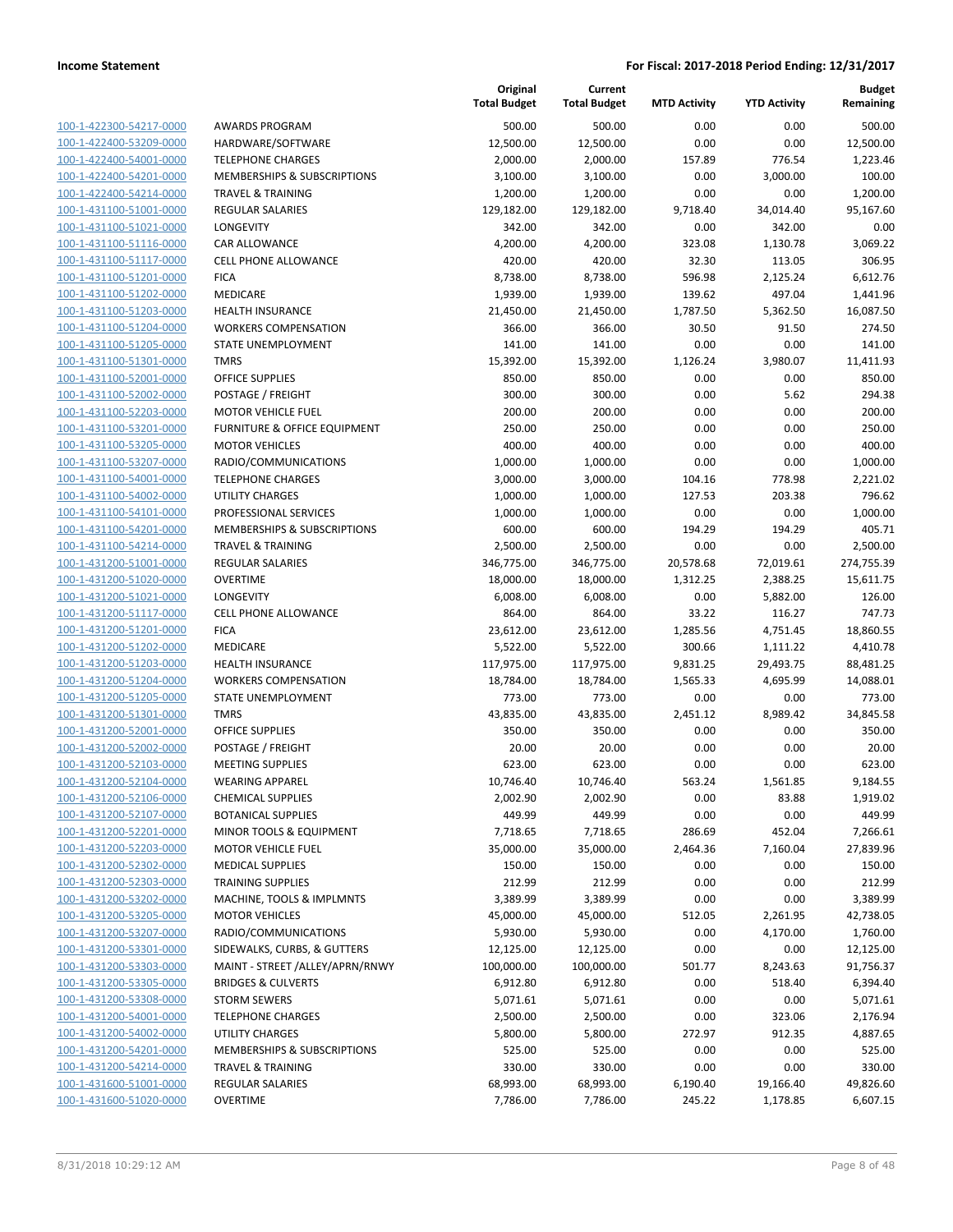| 100-1-431600-51021-0000                                          |
|------------------------------------------------------------------|
| 100-1-431600-51101-0000                                          |
| 100-1-431600-51201-0000                                          |
| 100-1-431600-51202-0000                                          |
| 100-1-431600-51203-0000                                          |
| 100-1-431600-51204-0000                                          |
| 100-1-431600-51205-0000                                          |
| 100-1-431600-51301-0000                                          |
| 100-1-431600-52001-0000                                          |
| 100-1-431600-52104-0000                                          |
| 100-1-431600-52106-0000                                          |
| 100-1-431600-52201-0000                                          |
| 100-1-431600-52203-0000                                          |
| 100-1-431600-53202-0000                                          |
| 100-1-431600-53205-0000                                          |
| 100-1-431600-53207-0000                                          |
| 100-1-431600-53303-0000                                          |
| 100-1-431600-54001-0000                                          |
| 100-1-431600-54002-0000                                          |
| 100-1-431600-54214-0000                                          |
| 100-1-431700-51001-0000                                          |
| 100-1-431700-51020-0000                                          |
| 100-1-431700-51021-0000                                          |
| 100-1-431700-51117-0000                                          |
| 100-1-431700-51201-0000                                          |
| 100-1-431700-51202-0000                                          |
| 100-1-431700-51203-0000                                          |
| 100-1-431700-51204-0000                                          |
| 100-1-431700-51205-0000                                          |
| 100-1-431700-51301-0000                                          |
| 100-1-431700-52001-0000                                          |
| 100-1-431700-52002-0000                                          |
| 100-1-431700-52104-0000                                          |
| 100-1-431700-52201-0000                                          |
| 100-1-431700-52203-0000                                          |
| 100-1-431700-52303-0000                                          |
| 100-1-431700-53201-0000                                          |
| 100-1-431700-53205-0000                                          |
| 100-1-431700-53207-0000                                          |
| 100-1-431700-54001-0000                                          |
| 100-1-431700-54002-0000                                          |
| <u>100-1-431700-54201-0000</u>                                   |
| <u>100-1-431700-54212-0000</u>                                   |
| 100-1-431700-54214-0000                                          |
| 100-1-431700-54410-0000                                          |
| <u>100-1-441100-51001-0000</u>                                   |
| <u>100-1-441100-51020-0000</u>                                   |
| 100-1-441100-51021-0000                                          |
| 100-1-441100-51102-0000                                          |
| 100-1-441100-51201-0000                                          |
| <u>100-1-441100-51202-0000</u>                                   |
| <u>100-1-441100-51203-0000</u>                                   |
| <u>100-1-441100-51204-0000</u>                                   |
|                                                                  |
| 100-1-441100-51205-0000<br>100-1-441100-51301-0000               |
|                                                                  |
| <u>100-1-441100-52001-0000</u><br><u>100-1-441100-52002-0000</u> |
| <u>100-1-441100-52005-0000</u>                                   |
|                                                                  |
| 100-1-441100-54001-0000                                          |

|                                                    |                                                        | Original<br><b>Total Budget</b> | Current<br><b>Total Budget</b> | <b>MTD Activity</b> | <b>YTD Activity</b> | <b>Budget</b><br>Remaining |
|----------------------------------------------------|--------------------------------------------------------|---------------------------------|--------------------------------|---------------------|---------------------|----------------------------|
| 100-1-431600-51021-0000                            | LONGEVITY                                              | 2,604.00                        | 2,604.00                       | 0.00                | 2,604.00            | 0.00                       |
| 100-1-431600-51101-0000                            | <b>CERTIFICATION PAY</b>                               | 600.00                          | 600.00                         | 46.16               | 161.56              | 438.44                     |
| 100-1-431600-51201-0000                            | <b>FICA</b>                                            | 4,933.00                        | 4,933.00                       | 394.04              | 1,406.05            | 3,526.95                   |
| 100-1-431600-51202-0000                            | <b>MEDICARE</b>                                        | 1,154.00                        | 1,154.00                       | 92.16               | 328.85              | 825.15                     |
| 100-1-431600-51203-0000                            | <b>HEALTH INSURANCE</b>                                | 21,450.00                       | 21,450.00                      | 1,787.50            | 5,362.50            | 16,087.50                  |
| 100-1-431600-51204-0000                            | <b>WORKERS COMPENSATION</b>                            | 5,099.00                        | 5,099.00                       | 424.92              | 1,274.76            | 3,824.24                   |
| 100-1-431600-51205-0000                            | STATE UNEMPLOYMENT                                     | 141.00                          | 141.00                         | 0.00                | 0.00                | 141.00                     |
| 100-1-431600-51301-0000                            | <b>TMRS</b>                                            | 9,158.00                        | 9,158.00                       | 724.66              | 2,583.76            | 6,574.24                   |
| 100-1-431600-52001-0000                            | <b>OFFICE SUPPLIES</b>                                 | 240.40                          | 240.40                         | 0.00                | 0.00                | 240.40                     |
| 100-1-431600-52104-0000                            | <b>WEARING APPAREL</b>                                 | 2,625.28                        | 2,625.28                       | 102.00              | 406.99              | 2,218.29                   |
| 100-1-431600-52106-0000                            | <b>CHEMICAL SUPPLIES</b>                               | 326.66                          | 326.66                         | 0.00                | 0.00                | 326.66                     |
| 100-1-431600-52201-0000                            | MINOR TOOLS & EQUIPMENT                                | 3,254.84                        | 3,254.84                       | 0.00                | 0.00                | 3,254.84                   |
| 100-1-431600-52203-0000                            | <b>MOTOR VEHICLE FUEL</b>                              | 4,000.00                        | 4,000.00                       | 223.12              | 710.80              | 3,289.20                   |
| 100-1-431600-53202-0000                            | MACHINE, TOOLS & IMPLMNTS                              | 1,148.96                        | 1,148.96                       | 0.00                | 0.00                | 1,148.96                   |
| 100-1-431600-53205-0000                            | <b>MOTOR VEHICLES</b>                                  | 3,500.00                        | 3,500.00                       | 0.00                | 514.74              | 2,985.26                   |
| 100-1-431600-53207-0000                            | RADIO/COMMUNICATIONS                                   | 1,400.00                        | 1,400.00                       | 0.00                | 0.00                | 1,400.00                   |
| 100-1-431600-53303-0000                            | MAINT - STREET /ALLEY/APRN/RNWY                        | 34,747.95                       | 34,747.95                      | 915.31              | 2,031.16            | 32,716.79                  |
| 100-1-431600-54001-0000<br>100-1-431600-54002-0000 | <b>TELEPHONE CHARGES</b>                               | 1,500.00                        | 1,500.00                       | 0.00                | 137.54              | 1,362.46                   |
|                                                    | <b>UTILITY CHARGES</b><br><b>TRAVEL &amp; TRAINING</b> | 330,000.00<br>395.00            | 330,000.00<br>395.00           | 25,299.90<br>0.00   | 76,595.18<br>0.00   | 253,404.82<br>395.00       |
| 100-1-431600-54214-0000<br>100-1-431700-51001-0000 | <b>REGULAR SALARIES</b>                                | 106,361.00                      | 106,361.00                     | 8,001.60            | 28,505.61           | 77,855.39                  |
| 100-1-431700-51020-0000                            | <b>OVERTIME</b>                                        | 329.00                          | 329.00                         | 0.00                | 0.00                | 329.00                     |
| 100-1-431700-51021-0000                            | LONGEVITY                                              | 1,722.00                        | 1,722.00                       | 0.00                | 1,722.00            | 0.00                       |
| 100-1-431700-51117-0000                            | <b>CELL PHONE ALLOWANCE</b>                            | 864.00                          | 864.00                         | 32.30               | 113.05              | 750.95                     |
| 100-1-431700-51201-0000                            | <b>FICA</b>                                            | 6,736.00                        | 6,736.00                       | 461.34              | 1,739.85            | 4,996.15                   |
| 100-1-431700-51202-0000                            | MEDICARE                                               | 1,575.00                        | 1,575.00                       | 107.90              | 406.92              | 1,168.08                   |
| 100-1-431700-51203-0000                            | <b>HEALTH INSURANCE</b>                                | 21,450.00                       | 21,450.00                      | 1,787.50            | 5,362.50            | 16,087.50                  |
| 100-1-431700-51204-0000                            | <b>WORKERS COMPENSATION</b>                            | 674.00                          | 674.00                         | 56.17               | 168.51              | 505.49                     |
| 100-1-431700-51205-0000                            | STATE UNEMPLOYMENT                                     | 141.00                          | 141.00                         | 0.00                | 0.00                | 141.00                     |
| 100-1-431700-51301-0000                            | <b>TMRS</b>                                            | 12,506.00                       | 12,506.00                      | 898.20              | 3,336.22            | 9,169.78                   |
| 100-1-431700-52001-0000                            | <b>OFFICE SUPPLIES</b>                                 | 2,400.00                        | 2,400.00                       | 0.00                | $-25.42$            | 2,425.42                   |
| 100-1-431700-52002-0000                            | POSTAGE / FREIGHT                                      | 100.00                          | 100.00                         | 0.00                | 0.00                | 100.00                     |
| 100-1-431700-52104-0000                            | <b>WEARING APPAREL</b>                                 | 850.00                          | 850.00                         | 0.00                | 209.98              | 640.02                     |
| 100-1-431700-52201-0000                            | MINOR TOOLS & EQUIPMENT                                | 500.00                          | 500.00                         | 0.00                | 280.96              | 219.04                     |
| 100-1-431700-52203-0000                            | <b>MOTOR VEHICLE FUEL</b>                              | 3,200.00                        | 3,200.00                       | 212.27              | 703.23              | 2,496.77                   |
| 100-1-431700-52303-0000                            | <b>TRAINING SUPPLIES</b>                               | 150.00                          | 150.00                         | 0.00                | 0.00                | 150.00                     |
| 100-1-431700-53201-0000                            | FURNITURE & OFFICE EQUIPMENT                           | 800.00                          | 800.00                         | 0.00                | 0.00                | 800.00                     |
| 100-1-431700-53205-0000                            | <b>MOTOR VEHICLES</b>                                  | 1,100.00                        | 1,100.00                       | 32.00               | 32.00               | 1,068.00                   |
| 100-1-431700-53207-0000                            | RADIO/COMMUNICATIONS                                   | 200.00                          | 200.00                         | 0.00                | 0.00                | 200.00                     |
| 100-1-431700-54001-0000                            | <b>TELEPHONE CHARGES</b>                               | 1,400.00                        | 1,400.00                       | 0.00                | 203.80              | 1,196.20                   |
| 100-1-431700-54002-0000                            | <b>UTILITY CHARGES</b>                                 | 1,000.00                        | 1,000.00                       | 127.53              | 203.38              | 796.62                     |
| 100-1-431700-54201-0000                            | MEMBERSHIPS & SUBSCRIPTIONS                            | 600.00                          | 600.00                         | 0.00                | 0.00                | 600.00                     |
| 100-1-431700-54212-0000                            | PRINTING                                               | 200.00                          | 200.00                         | 24.00               | 24.00               | 176.00                     |
| 100-1-431700-54214-0000                            | <b>TRAVEL &amp; TRAINING</b>                           | 700.00                          | 700.00                         | 0.00                | 275.00              | 425.00                     |
| 100-1-431700-54410-0000                            | PERMITS/FEES                                           | 200.00                          | 200.00                         | 0.00                | 0.00                | 200.00                     |
| 100-1-441100-51001-0000                            | <b>REGULAR SALARIES</b>                                | 60,912.00                       | 60,912.00                      | 5,081.93            | 16,636.74           | 44,275.26                  |
| 100-1-441100-51020-0000                            | <b>OVERTIME</b>                                        | 1,031.00                        | 1,031.00                       | 25.16               | 99.68               | 931.32                     |
| 100-1-441100-51021-0000                            | LONGEVITY                                              | 618.00                          | 618.00                         | 0.00                | 618.00              | 0.00                       |
| 100-1-441100-51102-0000                            | <b>BILINGUAL PAY</b>                                   | 1,200.00                        | 1,200.00                       | 92.32               | 323.12              | 876.88                     |
| 100-1-441100-51201-0000                            | <b>FICA</b>                                            | 3,953.00                        | 3,953.00                       | 301.80              | 1,034.32            | 2,918.68                   |
| 100-1-441100-51202-0000                            | MEDICARE                                               | 925.00                          | 925.00                         | 70.58               | 241.88              | 683.12                     |
| 100-1-441100-51203-0000                            | <b>HEALTH INSURANCE</b>                                | 21,450.00                       | 21,450.00                      | 1,787.50            | 5,362.50            | 16,087.50                  |
| 100-1-441100-51204-0000                            | <b>WORKERS COMPENSATION</b>                            | 174.00                          | 174.00                         | 14.50               | 43.50               | 130.50                     |
| 100-1-441100-51205-0000                            | STATE UNEMPLOYMENT                                     | 141.00                          | 141.00                         | 0.00                | 0.00                | 141.00                     |
| 100-1-441100-51301-0000                            | <b>TMRS</b>                                            | 7,339.00                        | 7,339.00                       | 581.29              | 1,976.35            | 5,362.65                   |
| 100-1-441100-52001-0000                            | <b>OFFICE SUPPLIES</b>                                 | 3,000.00                        | 3,000.00                       | 16.23               | 126.22              | 2,873.78                   |
| 100-1-441100-52002-0000                            | POSTAGE / FREIGHT                                      | 800.00                          | 800.00                         | 0.00                | 110.41              | 689.59                     |
| 100-1-441100-52005-0000                            | PRINTED MATERIALS                                      | 285.00                          | 285.00                         | 0.00                | 0.00                | 285.00                     |
| 100-1-441100-54001-0000                            | <b>TELEPHONE CHARGES</b>                               | 2,500.00                        | 2,500.00                       | 172.00              | 387.20              | 2,112.80                   |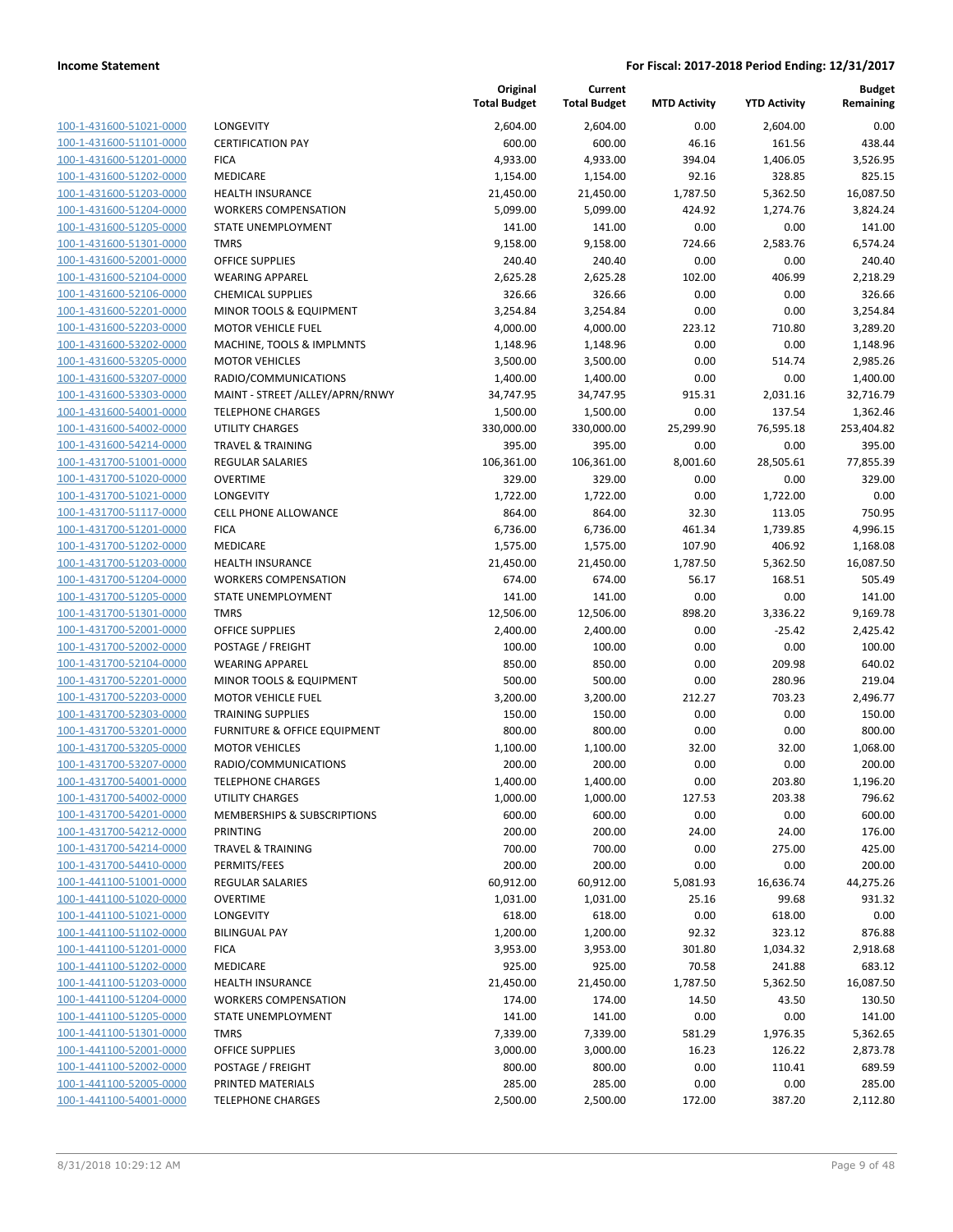| 100-1-441100-54002-0000        |
|--------------------------------|
| 100-1-441200-51001-0000        |
| 100-1-441200-51021-0000        |
| <u>100-1-441200-51201-0000</u> |
| 100-1-441200-51202-0000        |
| 100-1-441200-51203-0000        |
| 100-1-441200-51204-0000        |
| 100-1-441200-51205-0000        |
| <u>100-1-441200-51301-0000</u> |
| 100-1-441200-52102-0000        |
| 100-1-441200-52104-0000        |
| 100-1-441200-54201-0000        |
| 100-1-441200-54214-0000        |
| 100-1-441300-51001-0000        |
|                                |
| <u>100-1-441300-51020-0000</u> |
| 100-1-441300-51021-0000        |
| 100-1-441300-51101-0000        |
| 100-1-441300-51117-0000        |
| <u>100-1-441300-51201-0000</u> |
| 100-1-441300-51202-0000        |
| 100-1-441300-51203-0000        |
| 100-1-441300-51204-0000        |
| 100-1-441300-51205-0000        |
| <u>100-1-441300-51301-0000</u> |
| <u>100-1-441300-52002-0000</u> |
| 100-1-441300-52005-0000        |
| 100-1-441300-52102-0000        |
| 100-1-441300-52104-0000        |
| 100-1-441300-52201-0000        |
| 100-1-441300-52203-0000        |
| 100-1-441300-53205-0000        |
| 100-1-441300-54001-0000        |
| 100-1-441300-54002-0000        |
| <u>100-1-441300-54201-0000</u> |
| 100-1-441300-54214-0000        |
| 100-1-441300-54410-0000        |
| 100-1-443200-51001-0000        |
|                                |
| 100-1-443200-51020-0000        |
| 100-1-443200-51021-0000        |
| 100-1-443200-51117-0000        |
| 100-1-443200-51201-0000        |
| 100-1-443200-51202-0000        |
| 100-1-443200-51203-0000        |
| 100-1-443200-51204-0000        |
| <u>100-1-443200-51205-0000</u> |
| <u>100-1-443200-51301-0000</u> |
| 100-1-443200-52001-0000        |
| 100-1-443200-52002-0000        |
| 100-1-443200-52101-0000        |
| <u>100-1-443200-52104-0000</u> |
| <u>100-1-443200-52106-0000</u> |
| 100-1-443200-52108-0000        |
| 100-1-443200-52201-0000        |
| 100-1-443200-52203-0000        |
|                                |
| <u>100-1-443200-53202-0000</u> |
| <u>100-1-443200-53205-0000</u> |
| 100-1-443200-53207-0000        |
| 100-1-443200-54001-0000        |
| 100-1-443200-54002-0000        |

|                                                    |                                   | Original<br><b>Total Budget</b> | Current<br><b>Total Budget</b> | <b>MTD Activity</b> | <b>YTD Activity</b> | <b>Budget</b><br>Remaining |
|----------------------------------------------------|-----------------------------------|---------------------------------|--------------------------------|---------------------|---------------------|----------------------------|
| 100-1-441100-54002-0000                            | <b>UTILITY CHARGES</b>            | 1,000.00                        | 1,000.00                       | 127.52              | 203.36              | 796.64                     |
| 100-1-441200-51001-0000                            | <b>REGULAR SALARIES</b>           | 42,770.00                       | 42,770.00                      | 3,218.08            | 11,263.28           | 31,506.72                  |
| 100-1-441200-51021-0000                            | LONGEVITY                         | 222.00                          | 222.00                         | 0.00                | 222.00              | 0.00                       |
| 100-1-441200-51201-0000                            | <b>FICA</b>                       | 2,767.00                        | 2,767.00                       | 177.06              | 644.70              | 2,122.30                   |
| 100-1-441200-51202-0000                            | <b>MEDICARE</b>                   | 647.00                          | 647.00                         | 41.40               | 150.75              | 496.25                     |
| 100-1-441200-51203-0000                            | <b>HEALTH INSURANCE</b>           | 10,725.00                       | 10,725.00                      | 893.75              | 2,681.25            | 8,043.75                   |
| 100-1-441200-51204-0000                            | <b>WORKERS COMPENSATION</b>       | 277.00                          | 277.00                         | 23.08               | 69.24               | 207.76                     |
| 100-1-441200-51205-0000                            | STATE UNEMPLOYMENT                | 70.00                           | 70.00                          | 0.00                | 0.00                | 70.00                      |
| 100-1-441200-51301-0000                            | <b>TMRS</b>                       | 5,136.00                        | 5,136.00                       | 359.78              | 1,284.05            | 3,851.95                   |
| 100-1-441200-52102-0000                            | <b>BOOKS / REF SUPPLIES</b>       | 500.00                          | 500.00                         | 0.00                | 0.00                | 500.00                     |
| 100-1-441200-52104-0000                            | <b>WEARING APPAREL</b>            | 500.04                          | 500.04                         | 0.00                | 0.00                | 500.04                     |
| 100-1-441200-54201-0000                            | MEMBERSHIPS & SUBSCRIPTIONS       | 250.00                          | 250.00                         | 0.00                | 0.00                | 250.00                     |
| 100-1-441200-54214-0000                            | <b>TRAVEL &amp; TRAINING</b>      | 250.00                          | 250.00                         | 55.00               | 140.00              | 110.00                     |
| 100-1-441300-51001-0000                            | <b>REGULAR SALARIES</b>           | 252,387.00                      | 252,387.00                     | 18,988.93           | 66,521.11           | 185,865.89                 |
| 100-1-441300-51020-0000                            | <b>OVERTIME</b>                   | 0.00                            | 0.00                           | 0.00                | 60.93               | $-60.93$                   |
| 100-1-441300-51021-0000                            | LONGEVITY                         | 2,256.00                        | 2,256.00                       | 0.00                | 2,256.00            | 0.00                       |
| 100-1-441300-51101-0000                            | <b>CERTIFICATION PAY</b>          | 1,800.00                        | 1,800.00                       | 138.46              | 484.61              | 1,315.39                   |
| 100-1-441300-51117-0000                            | <b>CELL PHONE ALLOWANCE</b>       | 1,824.00                        | 1,824.00                       | 98.74               | 345.59              | 1,478.41                   |
| 100-1-441300-51201-0000                            | <b>FICA</b>                       | 15,994.00                       | 15,994.00                      | 1,168.16            | 4,248.37            | 11,745.63                  |
| 100-1-441300-51202-0000                            | MEDICARE                          | 3,740.00                        | 3,740.00                       | 273.20              | 993.57              | 2,746.43                   |
| 100-1-441300-51203-0000                            | <b>HEALTH INSURANCE</b>           | 53,625.00                       | 53,625.00                      | 4,468.75            | 13,406.25           | 40,218.75                  |
| 100-1-441300-51204-0000                            | <b>WORKERS COMPENSATION</b>       | 1,651.00                        | 1,651.00                       | 137.57              | 412.71              | 1,238.29                   |
| 100-1-441300-51205-0000                            | STATE UNEMPLOYMENT                | 352.00                          | 352.00                         | 0.00                | 0.00                | 352.00                     |
| 100-1-441300-51301-0000                            | <b>TMRS</b>                       | 29,691.00                       | 29,691.00                      | 2,149.52            | 7,789.03            | 21,901.97                  |
| 100-1-441300-52002-0000                            | POSTAGE / FREIGHT                 | 6,000.00                        | 6,000.00                       | 0.00                | 489.00              | 5,511.00                   |
| 100-1-441300-52005-0000                            | PRINTED MATERIALS                 | 500.00                          | 500.00                         | 0.00                | 0.00                | 500.00                     |
| 100-1-441300-52102-0000                            | <b>BOOKS / REF SUPPLIES</b>       | 1,500.00                        | 1,500.00                       | 0.00                | 68.50               | 1,431.50                   |
| 100-1-441300-52104-0000                            | <b>WEARING APPAREL</b>            | 2,400.00                        | 2,400.00                       | 0.00                | 0.00                | 2,400.00                   |
| 100-1-441300-52201-0000                            | MINOR TOOLS & EQUIPMENT           | 500.00                          | 500.00                         | 0.00                | 0.00                | 500.00                     |
| 100-1-441300-52203-0000                            | <b>MOTOR VEHICLE FUEL</b>         | 4,500.00                        | 4,500.00                       | 332.56              | 976.31              | 3,523.69                   |
| 100-1-441300-53205-0000                            | <b>MOTOR VEHICLES</b>             | 2,500.00                        | 2,500.00                       | 2.66                | 98.28               | 2,401.72                   |
| 100-1-441300-54001-0000                            | <b>TELEPHONE CHARGES</b>          | 7,200.00                        | 7,200.00                       | 57.72               | 681.47              | 6,518.53                   |
| 100-1-441300-54002-0000                            | <b>UTILITY CHARGES</b>            | 1,000.00                        | 1,000.00                       | 127.52              | 203.36              | 796.64                     |
| 100-1-441300-54201-0000                            | MEMBERSHIPS & SUBSCRIPTIONS       | 750.00                          | 750.00                         | 0.00                | 110.00              | 640.00                     |
| 100-1-441300-54214-0000                            | <b>TRAVEL &amp; TRAINING</b>      | 4,000.00                        | 4,000.00                       | 25.00               | 25.00               | 3,975.00                   |
| 100-1-441300-54410-0000                            | PERMITS/FEES                      | 15,000.00                       | 15,000.00                      | 114.00              | 655.00              | 14,345.00                  |
| 100-1-443200-51001-0000                            | <b>REGULAR SALARIES</b>           | 152,236.00                      | 152,236.00                     | 12,294.51           | 41,777.88           | 110,458.12                 |
| 100-1-443200-51020-0000<br>100-1-443200-51021-0000 | OVERTIME                          | 6,120.00                        | 6,120.00                       | 753.97              | 2,523.28            | 3,596.72                   |
| 100-1-443200-51117-0000                            | LONGEVITY<br>CELL PHONE ALLOWANCE | 6,240.00<br>432.00              | 6,240.00                       | 0.00<br>33.22       | 6,198.00<br>116.27  | 42.00<br>315.73            |
| 100-1-443200-51201-0000                            | <b>FICA</b>                       | 10,172.00                       | 432.00                         | 730.06              | 2,872.55            | 7,299.45                   |
| 100-1-443200-51202-0000                            | MEDICARE                          | 2,379.00                        | 10,172.00<br>2,379.00          | 170.74              | 671.80              | 1,707.20                   |
| 100-1-443200-51203-0000                            | <b>HEALTH INSURANCE</b>           | 42,900.00                       | 42,900.00                      | 3,575.00            | 10,725.00           | 32,175.00                  |
| 100-1-443200-51204-0000                            | <b>WORKERS COMPENSATION</b>       | 5,666.00                        | 5,666.00                       | 472.17              | 1,416.51            | 4,249.49                   |
| 100-1-443200-51205-0000                            | STATE UNEMPLOYMENT                | 352.00                          | 352.00                         | 0.81                | 1.21                | 350.79                     |
| 100-1-443200-51301-0000                            | <b>TMRS</b>                       | 18,883.00                       | 18,883.00                      | 1,371.98            | 5,483.07            | 13,399.93                  |
| 100-1-443200-52001-0000                            | <b>OFFICE SUPPLIES</b>            | 1,120.00                        | 1,120.00                       | 0.00                | 0.00                | 1,120.00                   |
| 100-1-443200-52002-0000                            | POSTAGE / FREIGHT                 | 40.00                           | 40.00                          | 0.00                | 0.00                | 40.00                      |
| 100-1-443200-52101-0000                            | <b>JANITORIAL SUPPLIES</b>        | 2,000.00                        | 2,000.00                       | 101.63              | 267.91              | 1,732.09                   |
| 100-1-443200-52104-0000                            | <b>WEARING APPAREL</b>            | 1,800.00                        | 1,800.00                       | 139.99              | 139.99              | 1,660.01                   |
| 100-1-443200-52106-0000                            | <b>CHEMICAL SUPPLIES</b>          | 18,000.00                       | 18,000.00                      | 2,555.35            | 5,819.57            | 12,180.43                  |
| 100-1-443200-52108-0000                            | <b>MENAGERIE SUPPLIES</b>         | 7,500.00                        | 7,500.00                       | 573.62              | 1,342.33            | 6,157.67                   |
| 100-1-443200-52201-0000                            | MINOR TOOLS & EQUIPMENT           | 1,000.00                        | 1,000.00                       | 54.79               | 54.79               | 945.21                     |
| 100-1-443200-52203-0000                            | <b>MOTOR VEHICLE FUEL</b>         | 6,500.00                        | 6,500.00                       | 375.83              | 1,113.51            | 5,386.49                   |
| 100-1-443200-53202-0000                            | MACHINE, TOOLS & IMPLMNTS         | 1,500.00                        | 1,500.00                       | 0.00                | 0.00                | 1,500.00                   |
| 100-1-443200-53205-0000                            | <b>MOTOR VEHICLES</b>             | 2,500.00                        | 2,500.00                       | 72.00               | 72.00               | 2,428.00                   |
| 100-1-443200-53207-0000                            | RADIO/COMMUNICATIONS              | 300.00                          | 300.00                         | 0.00                | 0.00                | 300.00                     |
| 100-1-443200-54001-0000                            | <b>TELEPHONE CHARGES</b>          | 2,400.00                        | 2,400.00                       | 0.00                | 330.26              | 2,069.74                   |
| 100-1-443200-54002-0000                            | UTILITY CHARGES                   | 33,000.00                       | 33,000.00                      | 2,567.38            | 7,988.15            | 25,011.85                  |
|                                                    |                                   |                                 |                                |                     |                     |                            |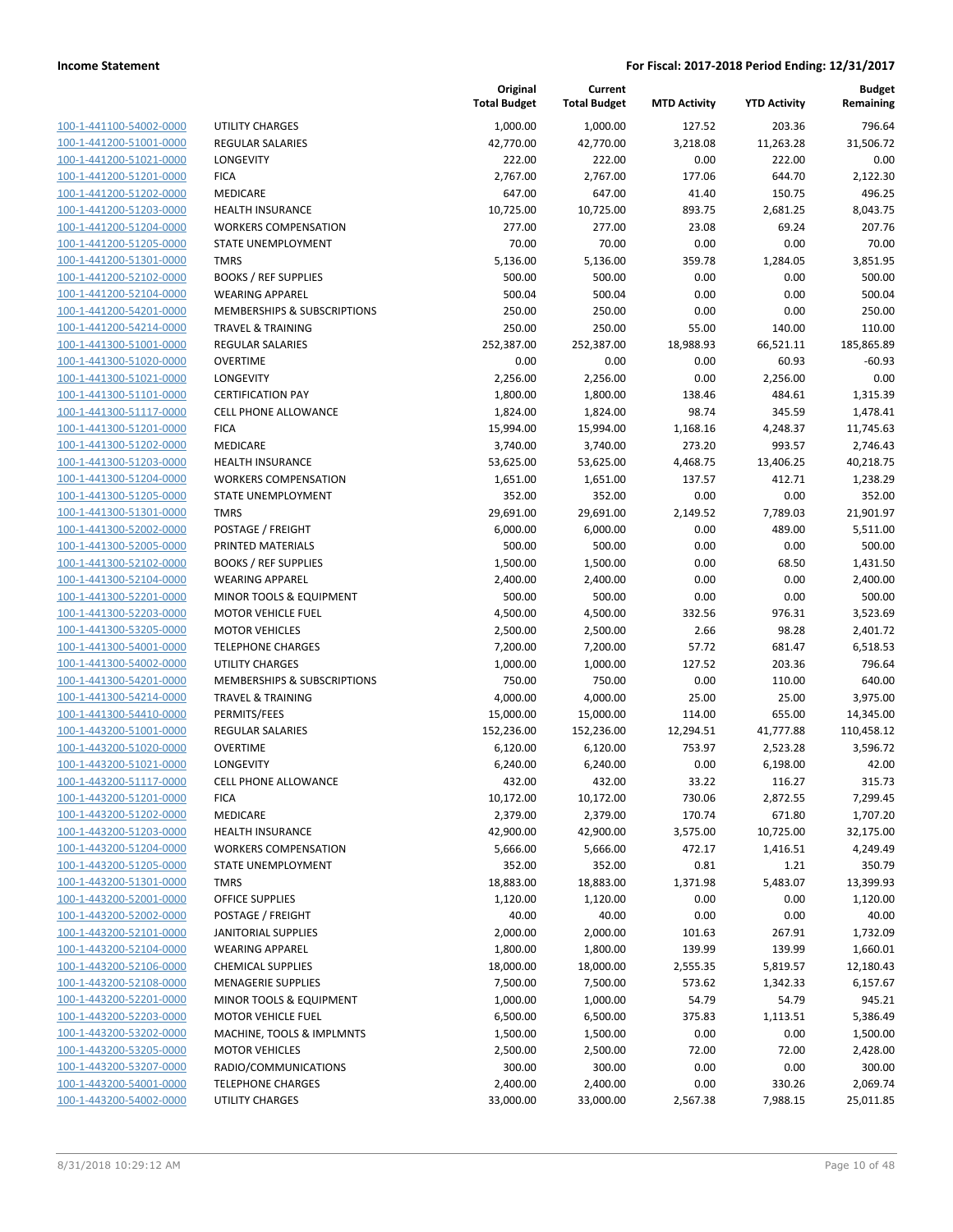| 100-1-443200-54107-0000        | Ν  |
|--------------------------------|----|
| 100-1-443200-54108-0000        | ٧  |
| 100-1-443200-54214-0000        | T  |
| 100-1-451100-51001-0000        | R  |
| 100-1-451100-51020-0000        | C  |
| 100-1-451100-51021-0000        | L  |
| 100-1-451100-51101-0000        | c  |
| 100-1-451100-51102-0000        | B  |
|                                |    |
| 100-1-451100-51116-0000        | C  |
| 100-1-451100-51117-0000        | c  |
| 100-1-451100-51201-0000        | F  |
| 100-1-451100-51202-0000        | Ν  |
| 100-1-451100-51203-0000        | ۲  |
| 100-1-451100-51204-0000        | V  |
| <u>100-1-451100-51205-0000</u> | S  |
| 100-1-451100-51301-0000        | T  |
| 100-1-451100-52001-0000        | C  |
| 100-1-451100-52002-0000        | P  |
| 100-1-451100-52101-0000        | J, |
| <u>100-1-451100-52104-0000</u> | ٧  |
| 100-1-451100-52106-0000        | C  |
| 100-1-451100-52107-0000        | B  |
| 100-1-451100-52201-0000        | Λ  |
| 100-1-451100-52203-0000        | Ν  |
| <u>100-1-451100-52401-0000</u> | R  |
| 100-1-451100-53201-0000        | F  |
| 100-1-451100-53202-0000        | Ν  |
| 100-1-451100-53205-0000        | Λ  |
| 100-1-451100-53207-0000        | R  |
| 100-1-451100-53402-0000        | B  |
| 100-1-451100-53707-0000        | Ν  |
| 100-1-451100-53708-0000        | A  |
| 100-1-451100-53709-0000        | S  |
| 100-1-451100-53710-0000        | P  |
| <u>100-1-451100-54001-0000</u> | T  |
| 100-1-451100-54002-0000        | ι  |
| 100-1-451100-54201-0000        | Λ  |
| 100-1-451100-54211-0000        | A  |
| 100-1-451100-54214-0000        | T  |
| 100-1-451100-54301-0000        | S  |
| 100-1-451100-54409-0000        | C  |
| 100-1-455100-51001-0000        | R  |
| 100-1-455100-51020-0000        | c  |
| <u>100-1-455100-51021-0000</u> | L  |
| <u>100-1-455100-51116-0000</u> | c  |
| 100-1-455100-51117-0000        | c  |
|                                | F  |
| 100-1-455100-51201-0000        |    |
| 100-1-455100-51202-0000        | N  |
| 100-1-455100-51203-0000        | ۲  |
| <u>100-1-455100-51204-0000</u> | ٧  |
| 100-1-455100-51205-0000        | S  |
| 100-1-455100-51301-0000        | Т  |
| 100-1-455100-52001-0000        | c  |
| 100-1-455100-52002-0000        | P  |
| <u>100-1-455100-52004-0000</u> | c  |
| 100-1-455100-52005-0000        | P  |
| 100-1-455100-52115-0000        | c  |
| 100-1-455100-52201-0000        | Ŋ  |
| <u>100-1-455100-52402-0000</u> | e  |
|                                |    |

|                                                    |                                     | Original<br><b>Total Budget</b> | Current<br><b>Total Budget</b> | <b>MTD Activity</b> | <b>YTD Activity</b> | <b>Budget</b><br>Remaining |
|----------------------------------------------------|-------------------------------------|---------------------------------|--------------------------------|---------------------|---------------------|----------------------------|
| 100-1-443200-54107-0000                            | MEDICAL                             | 2,500.00                        | 2,500.00                       | 229.20              | 229.20              | 2,270.80                   |
| 100-1-443200-54108-0000                            | <b>VETERINARY SERVICES</b>          | 1,000.00                        | 1,000.00                       | $-1,755.00$         | $-3,132.00$         | 4,132.00                   |
| 100-1-443200-54214-0000                            | <b>TRAVEL &amp; TRAINING</b>        | 600.00                          | 600.00                         | 198.00              | 198.00              | 402.00                     |
| 100-1-451100-51001-0000                            | <b>REGULAR SALARIES</b>             | 483,189.00                      | 483,189.00                     | 34,599.79           | 120,555.99          | 362,633.01                 |
| 100-1-451100-51020-0000                            | <b>OVERTIME</b>                     | 15,011.00                       | 15,011.00                      | 823.62              | 2,370.84            | 12,640.16                  |
| 100-1-451100-51021-0000                            | <b>LONGEVITY</b>                    | 6,502.00                        | 6,502.00                       | 0.00                | 5,392.00            | 1,110.00                   |
| 100-1-451100-51101-0000                            | <b>CERTIFICATION PAY</b>            | 3,600.00                        | 3,600.00                       | 184.62              | 646.17              | 2,953.83                   |
| 100-1-451100-51102-0000                            | <b>BILINGUAL PAY</b>                | 600.00                          | 600.00                         | 0.00                | 0.00                | 600.00                     |
| 100-1-451100-51116-0000                            | CAR ALLOWANCE                       | 2,400.00                        | 2,400.00                       | 184.62              | 646.17              | 1,753.83                   |
| 100-1-451100-51117-0000                            | <b>CELL PHONE ALLOWANCE</b>         | 1,632.00                        | 2,832.00                       | 194.78              | 624.03              | 2,207.97                   |
| 100-1-451100-51201-0000                            | <b>FICA</b>                         | 31,885.00                       | 31,885.00                      | 2,159.57            | 7,922.92            | 23,962.08                  |
| 100-1-451100-51202-0000                            | MEDICARE                            | 7,457.00                        | 7,457.00                       | 505.07              | 1,852.95            | 5,604.05                   |
| 100-1-451100-51203-0000                            | <b>HEALTH INSURANCE</b>             | 123,338.00                      | 123,338.00                     | 10,278.17           | 30,834.51           | 92,503.49                  |
| 100-1-451100-51204-0000                            | <b>WORKERS COMPENSATION</b>         | 12,019.00                       | 12,019.00                      | 1,001.58            | 3,004.74            | 9,014.26                   |
| 100-1-451100-51205-0000                            | STATE UNEMPLOYMENT                  | 1,359.00                        | 1,359.00                       | 3.59                | 19.18               | 1,339.82                   |
| 100-1-451100-51301-0000<br>100-1-451100-52001-0000 | TMRS<br><b>OFFICE SUPPLIES</b>      | 53,157.00<br>500.00             | 53,157.00<br>500.00            | 4,023.41<br>0.00    | 14,605.94<br>105.48 | 38,551.06<br>394.52        |
| 100-1-451100-52002-0000                            | POSTAGE / FREIGHT                   | 1,000.00                        | 1,000.00                       | 0.00                | 0.67                | 999.33                     |
| 100-1-451100-52101-0000                            | <b>JANITORIAL SUPPLIES</b>          | 7,060.00                        | 7,060.00                       | 88.95               | 523.72              | 6,536.28                   |
| 100-1-451100-52104-0000                            | <b>WEARING APPAREL</b>              | 10,600.00                       | 10,600.00                      | 1,142.50            | 2,484.31            | 8,115.69                   |
| 100-1-451100-52106-0000                            | <b>CHEMICAL SUPPLIES</b>            | 9,700.00                        | 6,700.00                       | 0.00                | 0.00                | 6,700.00                   |
| 100-1-451100-52107-0000                            | <b>BOTANICAL SUPPLIES</b>           | 12,500.00                       | 9,900.00                       | 0.00                | 12.97               | 9,887.03                   |
| 100-1-451100-52201-0000                            | MINOR TOOLS & EQUIPMENT             | 11,250.00                       | 11,250.00                      | 2,107.02            | 2,783.25            | 8,466.75                   |
| 100-1-451100-52203-0000                            | <b>MOTOR VEHICLE FUEL</b>           | 30,000.00                       | 30,000.00                      | 1,103.02            | 3,612.85            | 26,387.15                  |
| 100-1-451100-52401-0000                            | RECREATIONAL SUPPLIES               | 500.00                          | 600.00                         | 144.00              | 195.75              | 404.25                     |
| 100-1-451100-53201-0000                            | FURNITURE & OFFICE EQUIPMENT        | 522.00                          | 599.88                         | 0.00                | 0.00                | 599.88                     |
| 100-1-451100-53202-0000                            | MACHINE, TOOLS & IMPLMNTS           | 4,560.00                        | 4,560.00                       | 0.00                | 0.00                | 4,560.00                   |
| 100-1-451100-53205-0000                            | <b>MOTOR VEHICLES</b>               | 16,000.00                       | 15,922.12                      | 685.88              | 2,354.71            | 13,567.41                  |
| 100-1-451100-53207-0000                            | RADIO/COMMUNICATIONS                | 1,320.00                        | 1,370.00                       | 0.00                | 0.00                | 1,370.00                   |
| 100-1-451100-53402-0000                            | <b>BUILDING MAINTENANCE</b>         | 850.00                          | 850.00                         | 0.00                | 812.63              | 37.37                      |
| 100-1-451100-53707-0000                            | <b>MAINT - GROUNDS</b>              | 17,385.00                       | 17,385.00                      | 654.46              | 1,261.20            | 16,123.80                  |
| 100-1-451100-53708-0000                            | <b>ATHLETIC FIELDS</b>              | 18,485.00                       | 18,485.00                      | 53.30               | 6,185.25            | 12,299.75                  |
| 100-1-451100-53709-0000                            | <b>SWIMMING POOL</b>                | 0.00                            | 0.00                           | 0.00                | 25.98               | $-25.98$                   |
| 100-1-451100-53710-0000                            | PARK IMPROVEMENTS                   | 12,000.00                       | 12,000.00                      | 16.31               | 1,436.32            | 10,563.68                  |
| 100-1-451100-54001-0000                            | <b>TELEPHONE CHARGES</b>            | 4,000.00                        | 7,000.00                       | 405.60              | 1,432.33            | 5,567.67                   |
| 100-1-451100-54002-0000                            | <b>UTILITY CHARGES</b>              | 160,000.00                      | 160,000.00                     | 11,909.40           | 40,166.08           | 119,833.92                 |
| 100-1-451100-54201-0000                            | MEMBERSHIPS & SUBSCRIPTIONS         | 1,492.50                        | 1,492.50                       | 76.94               | 76.94               | 1,415.56                   |
| 100-1-451100-54211-0000                            | ADVERTISING                         | 3,900.00                        | 4,700.00                       | 101.12              | 362.72              | 4,337.28                   |
| 100-1-451100-54214-0000                            | <b>TRAVEL &amp; TRAINING</b>        | 1,000.00                        | 1,200.00                       | 0.00                | 0.00                | 1,200.00                   |
| 100-1-451100-54301-0000                            | <b>SPECIAL EVENTS</b>               | 38,750.00                       | 39,000.00                      | 473.52              | 10,358.42           | 28,641.58                  |
| 100-1-451100-54409-0000                            | <b>CEMETERY MAINTENANCE</b>         | 72,000.00                       | 72,000.00                      | 5,500.00            | 17,038.00           | 54,962.00                  |
| 100-1-455100-51001-0000                            | REGULAR SALARIES                    | 314,484.00                      | 314,484.00                     | 24,112.38           | 82,119.07           | 232,364.93                 |
| 100-1-455100-51020-0000<br>100-1-455100-51021-0000 | <b>OVERTIME</b><br><b>LONGEVITY</b> | 0.00                            | 0.00                           | 6.79                | 6.79                | $-6.79$                    |
| 100-1-455100-51116-0000                            | CAR ALLOWANCE                       | 2,850.00                        | 2,850.00                       | 0.00<br>0.00        | 2,520.00<br>0.00    | 330.00<br>3,600.00         |
| 100-1-455100-51117-0000                            | <b>CELL PHONE ALLOWANCE</b>         | 3,600.00<br>432.00              | 3,600.00<br>432.00             | 32.30               | 113.05              | 318.95                     |
| 100-1-455100-51201-0000                            | <b>FICA</b>                         | 19,912.00                       | 19,912.00                      | 1,438.79            | 5,080.56            | 14,831.44                  |
| 100-1-455100-51202-0000                            | MEDICARE                            | 4,657.00                        | 4,657.00                       | 336.49              | 1,188.19            | 3,468.81                   |
| 100-1-455100-51203-0000                            | <b>HEALTH INSURANCE</b>             | 41,875.00                       | 41,875.00                      | 3,489.58            | 10,468.74           | 31,406.26                  |
| 100-1-455100-51204-0000                            | <b>WORKERS COMPENSATION</b>         | 999.00                          | 999.00                         | 83.25               | 249.75              | 749.25                     |
| 100-1-455100-51205-0000                            | <b>STATE UNEMPLOYMENT</b>           | 816.00                          | 816.00                         | 2.95                | 9.52                | 806.48                     |
| 100-1-455100-51301-0000                            | <b>TMRS</b>                         | 28,281.00                       | 28,281.00                      | 2,230.46            | 7,899.49            | 20,381.51                  |
| 100-1-455100-52001-0000                            | <b>OFFICE SUPPLIES</b>              | 2,968.00                        | 2,968.00                       | 27.97               | 268.07              | 2,699.93                   |
| 100-1-455100-52002-0000                            | POSTAGE / FREIGHT                   | 110.00                          | 110.00                         | 0.00                | 0.00                | 110.00                     |
| 100-1-455100-52004-0000                            | <b>COMPUTER SUPPLIES</b>            | 75.00                           | 75.00                          | 0.00                | 0.00                | 75.00                      |
| 100-1-455100-52005-0000                            | PRINTED MATERIALS                   | 48.00                           | 48.00                          | 0.00                | 0.00                | 48.00                      |
| 100-1-455100-52115-0000                            | <b>CATALOGING SUPPLIES</b>          | 800.00                          | 800.00                         | 0.00                | 69.85               | 730.15                     |
| 100-1-455100-52201-0000                            | MINOR TOOLS & EQUIPMENT             | 75.00                           | 75.00                          | 8.49                | 8.49                | 66.51                      |
| 100-1-455100-52402-0000                            | <b>BASIC PROGRAM EXPENSE</b>        | 3,000.00                        | 3,000.00                       | 228.15              | 429.71              | 2,570.29                   |
|                                                    |                                     |                                 |                                |                     |                     |                            |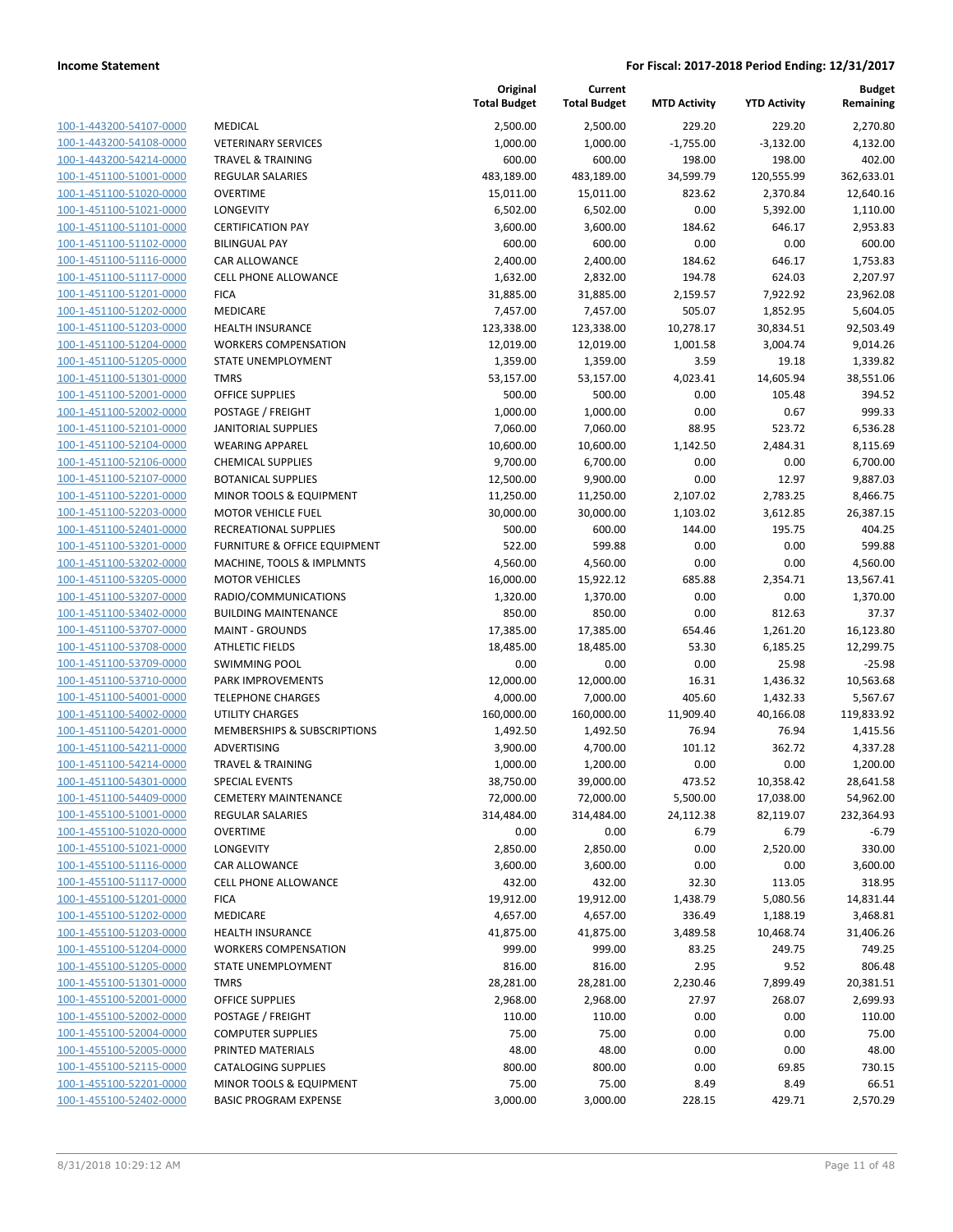| 100-1-455100-53201-0000         |
|---------------------------------|
| 100-1-455100-54001-0000         |
| 100-1-455100-54002-0000         |
| 100-1-455100-54201-0000         |
| 100-1-455100-54202-0000         |
| 100-1-455100-54214-0000         |
| 100-1-455100-55203-0000         |
| 100-1-455100-55211-0000         |
| 100-1-456100-51001-0000         |
| 100-1-456100-51021-0000         |
| 100-1-456100-51116-0000         |
| 100-1-456100-51117-0000         |
| 100-1-456100-51201-0000         |
| 100-1-456100-51202-0000         |
| -456100-51203-0000<br>$100 - 1$ |
| 100-1-456100-51204-0000         |
| 100-1-456100-51205-0000         |
| 100-1-456100-51301-0000         |
| 100-1-456100-52001-0000         |
| $100 - 1$<br>-456100-52002-0000 |
| 100-1-456100-52005-0000         |
| 100-1-456100-52103-0000         |
| 100-1-456100-54001-0000         |
| 100-1-456100-54201-0000         |
| $100 - 1$<br>-456100-54205-0000 |
| 100-1-456100-54211-0000         |
| 100-1-456100-54214-0000         |
| 100-1-456100-54301-0000         |
| 100-1-480000-52003-0000         |
| 100-1-480000-52006-0000         |
| 100-1-480000-54002-0000         |
| 100-1-480000-54105-0000         |
| 100-1-480000-54201-0000         |
| 100-1-480000-54904-0000         |
| 100-1-480000-54905-0000         |
| 100-1-480000-54906-0000         |
| 100-1-480000-56309-0000         |
| 100-1-480000-57005-0000         |
| 100-1-480000-57007-0000         |
| -480000-57008-0000<br>$100 - 1$ |
| 100-1-480000-57015-0000         |
| 100-1-491000-58040-0000         |
| <u>100-1-491000-58204-0000</u>  |
| 100-1-495000-58702-0000         |
| 100-1-495000-58703-0000         |
| 100-1-495000-58704-0000         |
|                                 |
| 100-1-495000-58705-0000         |
| 100-1-495000-58706-0000         |
| <u>100-1-495000-58712-0000</u>  |
| 100-1-495000-58713-0000         |
| 100-1-495000-58714-0000         |
| 100-1-495000-58715-0000         |
| 100-1-495000-58716-0000         |
| <u>100-1-495000-58722-0000</u>  |
| 100-1-495000-58723-0000         |
| 100-1-495000-58724-0000         |
| <u>100-1-495000-58725-0000</u>  |

|                         |                                          | Original<br><b>Total Budget</b> | Current<br><b>Total Budget</b> | <b>MTD Activity</b> | <b>YTD Activity</b> | <b>Budget</b><br>Remaining |
|-------------------------|------------------------------------------|---------------------------------|--------------------------------|---------------------|---------------------|----------------------------|
| 100-1-455100-53201-0000 | FURNITURE & OFFICE EQUIPMENT             | 909.50                          | 909.50                         | 0.00                | 0.00                | 909.50                     |
| 100-1-455100-54001-0000 | <b>TELEPHONE CHARGES</b>                 | 5,000.00                        | 5,000.00                       | 69.44               | 1,044.13            | 3,955.87                   |
| 100-1-455100-54002-0000 | <b>UTILITY CHARGES</b>                   | 45,500.00                       | 45,500.00                      | 2,130.23            | 9,451.59            | 36,048.41                  |
| 100-1-455100-54201-0000 | <b>MEMBERSHIPS &amp; SUBSCRIPTIONS</b>   | 9,320.00                        | 9,320.00                       | 35.00               | 3,424.00            | 5,896.00                   |
| 100-1-455100-54202-0000 | <b>LIBRARY PERIODICALS</b>               | 2,525.00                        | 2,525.00                       | 0.00                | 2,525.00            | 0.00                       |
| 100-1-455100-54214-0000 | <b>TRAVEL &amp; TRAINING</b>             | 2,000.00                        | 2,000.00                       | 0.00                | 60.00               | 1,940.00                   |
| 100-1-455100-55203-0000 | <b>FURNITURE/OFFICE EQUIP</b>            | 250.00                          | 250.00                         | 0.00                | 0.00                | 250.00                     |
| 100-1-455100-55211-0000 | <b>BOOKS</b>                             | 46,401.25                       | 46,401.25                      | 4,689.79            | 10,999.21           | 35,402.04                  |
| 100-1-456100-51001-0000 | REGULAR SALARIES                         | 55,254.00                       | 55,254.00                      | 4,156.32            | 14,547.13           | 40.706.87                  |
| 100-1-456100-51021-0000 | LONGEVITY                                | 1,488.00                        | 1,488.00                       | 0.00                | 1,488.00            | 0.00                       |
| 100-1-456100-51116-0000 | CAR ALLOWANCE                            | 3,600.00                        | 3,600.00                       | 276.92              | 969.22              | 2,630.78                   |
| 100-1-456100-51117-0000 | <b>CELL PHONE ALLOWANCE</b>              | 432.00                          | 432.00                         | 33.22               | 116.27              | 315.73                     |
| 100-1-456100-51201-0000 | <b>FICA</b>                              | 3,756.00                        | 3,756.00                       | 243.52              | 961.36              | 2,794.64                   |
| 100-1-456100-51202-0000 | MEDICARE                                 | 878.00                          | 878.00                         | 56.96               | 224.86              | 653.14                     |
| 100-1-456100-51203-0000 | HEALTH INSURANCE                         | 10,725.00                       | 10,725.00                      | 893.75              | 2,681.25            | 8,043.75                   |
| 100-1-456100-51204-0000 | <b>WORKERS COMPENSATION</b>              | 166.00                          | 166.00                         | 13.83               | 41.49               | 124.51                     |
| 100-1-456100-51205-0000 | STATE UNEMPLOYMENT                       | 70.00                           | 70.00                          | 0.00                | 0.00                | 70.00                      |
| 100-1-456100-51301-0000 | <b>TMRS</b>                              | 6,973.00                        | 6,973.00                       | 499.36              | 1,914.12            | 5,058.88                   |
| 100-1-456100-52001-0000 | <b>OFFICE SUPPLIES</b>                   | 100.00                          | 100.00                         | 0.00                | 0.00                | 100.00                     |
| 100-1-456100-52002-0000 | POSTAGE / FREIGHT                        | 200.00                          | 200.00                         | 0.00                | 98.33               | 101.67                     |
| 100-1-456100-52005-0000 | PRINTED MATERIALS                        | 500.00                          | 500.00                         | 0.00                | 0.00                | 500.00                     |
| 100-1-456100-52103-0000 | <b>MEETING SUPPLIES</b>                  | 50.00                           | 50.00                          | 0.00                | 32.45               | 17.55                      |
| 100-1-456100-54001-0000 | <b>TELEPHONE CHARGES</b>                 | 500.00                          | 500.00                         | 0.00                | 70.02               | 429.98                     |
| 100-1-456100-54201-0000 | <b>MEMBERSHIPS &amp; SUBSCRIPTIONS</b>   | 1,200.00                        | 1,200.00                       | 0.00                | 0.00                | 1,200.00                   |
| 100-1-456100-54205-0000 | <b>BUSINESS MEALS</b>                    | 50.00                           | 50.00                          | 0.00                | 0.00                | 50.00                      |
| 100-1-456100-54211-0000 | ADVERTISING                              | 0.00                            | 0.00                           | 0.00                | 404.50              | $-404.50$                  |
| 100-1-456100-54214-0000 | <b>TRAVEL &amp; TRAINING</b>             | 500.00                          | 500.00                         | 0.00                | 200.00              | 300.00                     |
| 100-1-456100-54301-0000 | <b>SPECIAL EVENTS</b>                    | 81,800.00                       | 86,915.00                      | 10,609.60           | 12,614.72           | 74,300.28                  |
| 100-1-480000-52003-0000 | <b>COPIER CHARGES</b>                    | 65,000.00                       | 65,000.00                      | 2,694.09            | 8,309.15            | 56,690.85                  |
| 100-1-480000-52006-0000 | <b>COPIER PAPER</b>                      | 5,000.00                        | 5,000.00                       | 535.50              | 1,102.11            | 3,897.89                   |
| 100-1-480000-54002-0000 | <b>UTILITY CHARGES</b>                   | 600.00                          | 600.00                         | 46.62               | 139.75              | 460.25                     |
| 100-1-480000-54105-0000 | <b>MARKETING</b>                         | 6,550.00                        | 6,550.00                       | 0.00                | 0.00                | 6,550.00                   |
| 100-1-480000-54201-0000 | MEMBERSHIPS & SUBSCRIPTIONS              | 8,601.00                        | 8,601.00                       | 0.00                | 0.00                | 8,601.00                   |
| 100-1-480000-54904-0000 | POSTAGE METER RENTAL                     | 0.00                            | 0.00                           | 561.00              | $-103.00$           | 103.00                     |
| 100-1-480000-54905-0000 | MAIL MACHINE LEASE INT                   | 600.00                          | 600.00                         | 136.77              | 136.77              | 463.23                     |
| 100-1-480000-54906-0000 | MAIL MACHINE LEASE PRINC                 | 2,500.00                        | 2,500.00                       | 490.23              | 490.23              | 2,009.77                   |
| 100-1-480000-56309-0000 | PAYOUT ARRANGEMENT LOCAL SALES TAX       | 268,096.00                      | 268,096.00                     | 14,841.30           | 58,841.90           | 209,254.10                 |
| 100-1-480000-57005-0000 | <b>ACCRUED VAC &amp; SICK PAY</b>        | 160,000.00                      | 160,000.00                     | 9,474.53            | 41,961.56           | 118,038.44                 |
| 100-1-480000-57007-0000 | <b>COMMUNITY SERVICES</b>                | 18,600.00                       | 18,600.00                      | 0.00                | 0.00                | 18,600.00                  |
| 100-1-480000-57008-0000 | <b>BANK CHARGES</b>                      | 15,000.00                       | 15,000.00                      | 797.62              | 2,339.27            | 12,660.73                  |
| 100-1-480000-57015-0000 | <b>CONTINGENCY EXPENSE</b>               | 150,000.00                      | 150,000.00                     | 0.00                | 0.00                | 150,000.00                 |
| 100-1-491000-58040-0000 | <b>XFR - GENERAL CIP</b>                 | 2,977,923.00                    | 2,977,923.00                   | 248,160.25          | 744,480.75          | 2,233,442.25               |
| 100-1-491000-58204-0000 | XFR - VEHICLE/EQUIP RPLCMNT              | 679,144.00                      | 679,144.00                     | 56,595.33           | 169,785.99          | 509,358.01                 |
| 100-1-495000-58702-0000 | CA - GEN GOV TO CENTRAL SERVICE FUND     | 3,435.00                        | 3,435.00                       | 286.25              | 858.75              | 2,576.25                   |
| 100-1-495000-58703-0000 | CA - PUBLIC WORKS TO CENTRAL SERVICE FU  | 85,773.00                       | 85,773.00                      | 7,147.75            | 21,443.25           | 64,329.75                  |
| 100-1-495000-58704-0000 | CA - PUBLIC SAFETY TO CENTRAL SERVICE FU | 235,963.00                      | 235,963.00                     | 19,663.58           | 58,990.74           | 176,972.26                 |
| 100-1-495000-58705-0000 | CA - COM DEV TO CENTRAL SERVICE FUND     | 43,407.00                       | 43,407.00                      | 3,617.26            | 10,851.78           | 32,555.22                  |
| 100-1-495000-58706-0000 | CA - PARKS & REC TO CENTRAL SERVICE FUND | 198,241.00                      | 198,241.00                     | 16,520.08           | 49,560.24           | 148,680.76                 |
| 100-1-495000-58712-0000 | CA - GEN GOV TO INSURANCE FUND           | 3,962.00                        | 3,962.00                       | 330.17              | 990.51              | 2,971.49                   |
| 100-1-495000-58713-0000 | CA - PUBLIC WORKS TO INSURANCE FUND      | 31,298.00                       | 31,298.00                      | 2,608.17            | 7,824.51            | 23,473.49                  |
| 100-1-495000-58714-0000 | CA - PUBLIC SAFETY TO INSURANCE FUND     | 141,326.00                      | 141,326.00                     | 11,777.17           | 35,331.51           | 105,994.49                 |
| 100-1-495000-58715-0000 | CA - COM DEV TO INSURANCE FUND           | 14,194.00                       | 14,194.00                      |                     |                     |                            |
|                         |                                          |                                 |                                | 1,182.83            | 3,548.49            | 10,645.51                  |
| 100-1-495000-58716-0000 | CA - PARKS & REC TO INSURANCE FUND       | 50,377.00                       | 50,377.00                      | 4,198.08            | 12,594.24           | 37,782.76                  |
| 100-1-495000-58722-0000 | CA - GEN GOVERNMENT TO MIS FUND          | 35,414.00                       | 35,414.00                      | 2,951.17            | 8,853.51            | 26,560.49                  |
| 100-1-495000-58723-0000 | CA - PUBLIC WORKS TO MIS FUND            | 26,347.00                       | 26,347.00                      | 2,195.58            | 6,586.74            | 19,760.26                  |
| 100-1-495000-58724-0000 | CA - PUBLIC SAFETY TO MIS FUND           | 315,405.00                      | 315,405.00                     | 26,283.75           | 78,851.25           | 236,553.75                 |
| 100-1-495000-58725-0000 | CA - COM DEV TO MIS FUND                 | 88,809.00                       | 88,809.00                      | 7,400.75            | 22,202.25           | 66,606.75                  |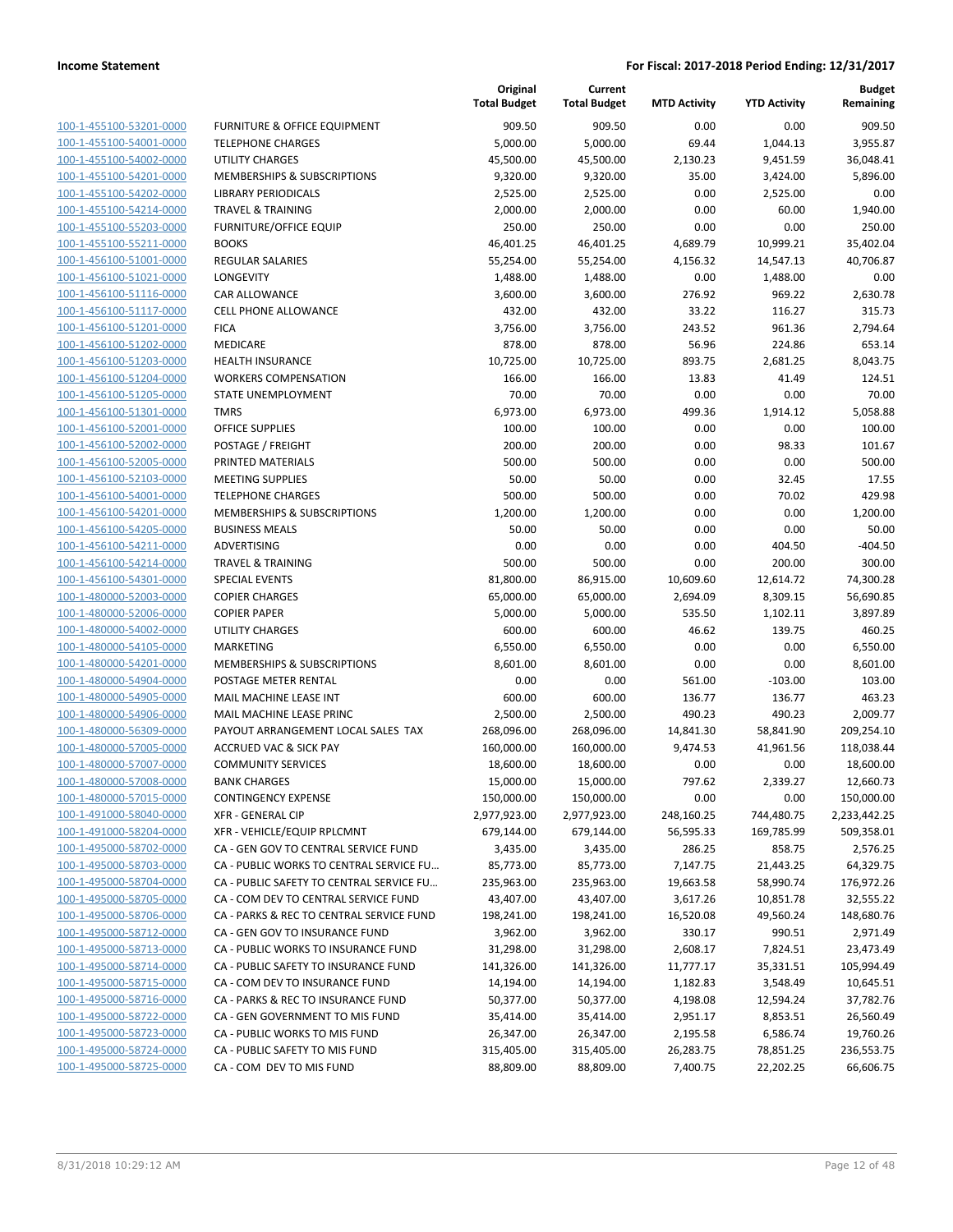|                                                           |                                                                       | Original<br><b>Total Budget</b> | Current<br><b>Total Budget</b> | <b>MTD Activity</b> | <b>YTD Activity</b> | <b>Budget</b><br>Remaining |
|-----------------------------------------------------------|-----------------------------------------------------------------------|---------------------------------|--------------------------------|---------------------|---------------------|----------------------------|
| 100-1-495000-58726-0000                                   | CA - PARKS & REC TO MIS FUND                                          | 156,283.00                      | 156,283.00                     | 13,023.58           | 39,070.74           | 117,212.26                 |
|                                                           | <b>Expense Total:</b>                                                 | 25,345,936.65                   | 25,351,051.65                  | 1,883,559.06        | 6,469,304.00        | 18,881,747.65              |
|                                                           | Fund: 100 - GENERAL FUND Surplus (Deficit):                           | $-1,280,192.93$                 | $-1,280,192.93$                | 1,763,132.38        | -259,520.72         | $-1,020,672.21$            |
| <b>Fund: 101 - MUNICIPAL COURT BUILDING SECURITY FEES</b> |                                                                       |                                 |                                |                     |                     |                            |
| Revenue                                                   |                                                                       |                                 |                                |                     |                     |                            |
| 101-1-318001-44101-0000                                   | MUNICIPAL COURT COST/FEES                                             | 8,300.00                        | 8,300.00                       | 839.28              | 2,124.09            | 6,175.91                   |
| 101-1-319001-45401-0000                                   | <b>INTEREST REVENUES</b><br><b>Revenue Total:</b>                     | 25.00<br>8,325.00               | 25.00<br>8,325.00              | 16.32<br>855.60     | 2.69<br>2,126.78    | 22.31<br>6,198.22          |
| <b>Expense</b>                                            |                                                                       |                                 |                                |                     |                     |                            |
| 101-1-412100-54214-0000                                   | <b>TRAVEL &amp; TRAINING</b>                                          | 0.00                            | 0.00                           | $-50.00$            | $-50.00$            | 50.00                      |
| 101-1-480000-57008-0000                                   | <b>BANK CHARGES</b>                                                   | 33.00                           | 33.00                          | 0.31                | 1.77                | 31.23                      |
|                                                           | <b>Expense Total:</b>                                                 | 33.00                           | 33.00                          | $-49.69$            | $-48.23$            | 81.23                      |
|                                                           | Fund: 101 - MUNICIPAL COURT BUILDING SECURITY FEES Surplus (Deficit): | 8,292.00                        | 8,292.00                       | 905.29              | 2,175.01            | 6,116.99                   |
| Fund: 102 - MUNICIPAL COURT TECH FUND                     |                                                                       |                                 |                                |                     |                     |                            |
| Revenue                                                   |                                                                       |                                 |                                |                     |                     |                            |
| 102-1-318001-44101-0000                                   | MUNICIPAL COURT COST/FEES                                             | 11,600.00                       | 11,600.00                      | 1,119.06            | 2,832.12            | 8,767.88                   |
| 102-1-319001-45401-0000                                   | <b>INTEREST REVENUES</b>                                              | 20.00                           | 20.00                          | 7.98                | 1.45                | 18.55                      |
|                                                           | <b>Revenue Total:</b>                                                 | 11,620.00                       | 11,620.00                      | 1,127.04            | 2,833.57            | 8,786.43                   |
| <b>Expense</b>                                            |                                                                       |                                 |                                |                     |                     |                            |
| 102-1-480000-57008-0000                                   | <b>BANK CHARGES</b>                                                   | 10.00                           | 10.00                          | 0.15                | 0.83                | 9.17                       |
|                                                           | <b>Expense Total:</b>                                                 | 10.00                           | 10.00                          | 0.15                | 0.83                | 9.17                       |
|                                                           | Fund: 102 - MUNICIPAL COURT TECH FUND Surplus (Deficit):              | 11,610.00                       | 11,610.00                      | 1,126.89            | 2,832.74            | 8,777.26                   |
| Fund: 103 - MUNICIPAL COURT CHILD SAFETY FUND<br>Revenue  |                                                                       |                                 |                                |                     |                     |                            |
| 103-1-318001-44101-0000                                   | MUNICIPAL COURT COST/FEES                                             | 2,000.00                        | 2,000.00                       | 132.44              | 556.54              | 1,443.46                   |
| 103-1-318001-44110-0000                                   | OPTIONAL COUNTY FEE - CHILD SAFETY                                    | 28,000.00                       | 28,000.00                      | 0.00                | 0.00                | 28,000.00                  |
| 103-1-319001-45401-0000                                   | <b>INTEREST REVENUES</b>                                              | 10.00                           | 10.00                          | 3.92                | 0.67                | 9.33                       |
|                                                           | <b>Revenue Total:</b>                                                 | 30,010.00                       | 30,010.00                      | 136.36              | 557.21              | 29,452.79                  |
| <b>Expense</b>                                            |                                                                       |                                 |                                |                     |                     |                            |
| 103-1-480000-57007-0000                                   | <b>COMMUNITY SERVICES</b>                                             | 28,000.00                       | 28,000.00                      | 0.00                | 7,539.29            | 20,460.71                  |
| 103-1-480000-57008-0000                                   | <b>BANK CHARGES</b><br><b>Expense Total:</b>                          | 10.00<br>28,010.00              | 10.00<br>28,010.00             | 0.07<br>0.07        | 0.46<br>7,539.75    | 9.54<br>20,470.25          |
|                                                           |                                                                       |                                 |                                |                     |                     |                            |
|                                                           | Fund: 103 - MUNICIPAL COURT CHILD SAFETY FUND Surplus (Deficit):      | 2,000.00                        | 2,000.00                       | 136.29              | -6,982.54           | 8,982.54                   |
| <b>Fund: 111 - RECREATION ACTIVITIES FUND</b>             |                                                                       |                                 |                                |                     |                     |                            |
| Revenue<br>111-1-319001-45110-0000                        | <b>CONCESSIONS OVER/SHORT</b>                                         | 0.00                            | 0.00                           | $-1.00$             | 9.25                | $-9.25$                    |
| 111-1-319010-45306-0000                                   | PARK CONCESSIONS                                                      | 47,000.00                       | 47,000.00                      | 146.80              | 4,243.91            | 42,756.09                  |
| 111-1-319011-44507-0000                                   | <b>ADULT RECREATION FEES</b>                                          | 24,825.00                       | 24,825.00                      | 26.00               | 49.00               | 24,776.00                  |
| 111-1-319011-44508-0000                                   | YOUTH RECREATION FEES                                                 | 85,270.00                       | 85,270.00                      | 3,102.00            | 10,399.00           | 74,871.00                  |
| 111-1-319012-44509-0000                                   | SPECIAL EVENT FUNDING                                                 | 48,000.00                       | 48,000.00                      | 0.00                | 0.00                | 48,000.00                  |
| 111-1-319012-45504-0000                                   | PARKS & RECREATION / FIELD RENTALS                                    | 14,000.00                       | 14,000.00                      | 0.00                | $-6.92$             | 14,006.92                  |
| 111-1-323001-46008-0000                                   | <b>XFR - TOURISM FUND</b>                                             | 14,544.00                       | 14,544.00                      | 1,212.00            | 3,636.00            | 10,908.00                  |
|                                                           | <b>Revenue Total:</b>                                                 | 233,639.00                      | 233,639.00                     | 4,485.80            | 18,330.24           | 215,308.76                 |
| <b>Expense</b>                                            |                                                                       |                                 |                                |                     |                     |                            |
| 111-1-451200-51001-0000<br>111-1-451200-51201-0000        | <b>REGULAR</b><br><b>FICA</b>                                         | 0.00<br>0.00                    | 12,400.90<br>300.00            | 0.00<br>0.00        | 0.00<br>0.00        | 12,400.90<br>300.00        |
| 111-1-451200-51202-0000                                   | MEDICARE                                                              | 0.00                            | 200.00                         | 0.00                | 0.00                | 200.00                     |
| 111-1-451200-51205-0000                                   | STATE UNEMPLOYMENT                                                    | 0.00                            | 200.00                         | 0.00                | 0.00                | 200.00                     |
| 111-1-451200-52001-0000                                   | <b>OFFICE SUPPLIES</b>                                                | 500.00                          | 500.00                         | 0.00                | 119.90              | 380.10                     |
| 111-1-451200-52101-0000                                   | JANITORIAL SUPPLIES                                                   | 1,250.00                        | 1,250.00                       | 0.00                | 0.00                | 1,250.00                   |
| 111-1-451200-52401-0000                                   | RECREATIONAL SUPPLIES                                                 | 67,750.00                       | 67,750.00                      | 3,727.30            | 6,441.93            | 61,308.07                  |
| 111-1-451200-52403-0000                                   | <b>RESALE ITEMS</b>                                                   | 31,000.00                       | 31,000.00                      | 226.73              | 1,822.31            | 29,177.69                  |
| 111-1-451200-54301-0000                                   | SPECIAL EVENTS                                                        | 48,000.00                       | 47,300.00                      | 0.00                | 0.00                | 47,300.00                  |
| 111-1-451200-54303-0000                                   | OFFICALS/INSTRUCTORS                                                  | 37,150.00                       | 37,150.00                      | 1,208.00            | 7,189.00            | 29,961.00                  |
| 111-1-451200-54304-0000                                   | <b>CONCESSION STD WRKR CONTR</b>                                      | 15,000.00                       | 2,599.10                       | 0.00                | 1,827.80            | 771.30                     |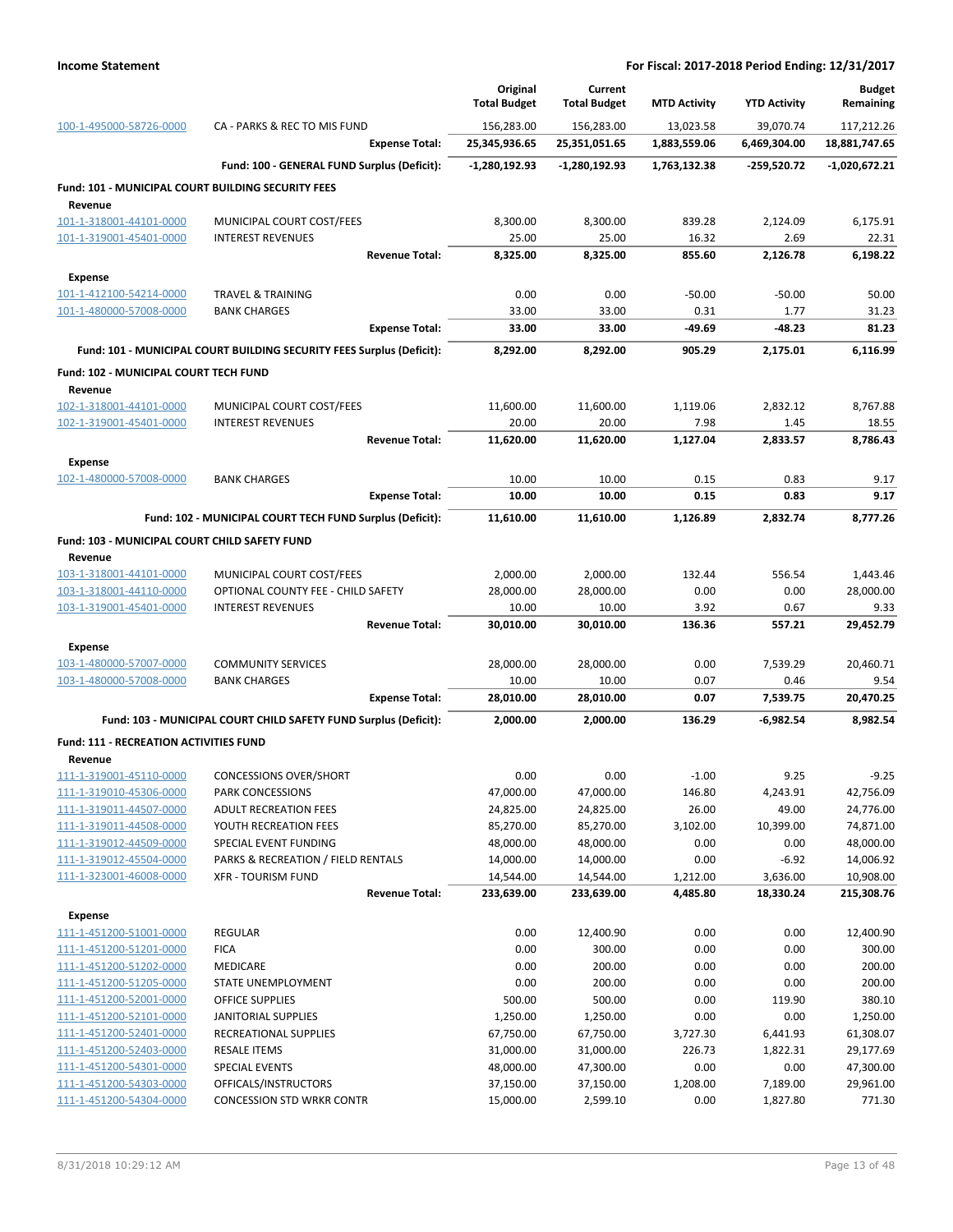|                                              |                                                                 |                       | Original               | Current                |                      |                      | <b>Budget</b> |
|----------------------------------------------|-----------------------------------------------------------------|-----------------------|------------------------|------------------------|----------------------|----------------------|---------------|
|                                              |                                                                 |                       | <b>Total Budget</b>    | <b>Total Budget</b>    | <b>MTD Activity</b>  | <b>YTD Activity</b>  | Remaining     |
| 111-1-480000-52003-0000                      | <b>COPIER CHARGES</b>                                           |                       | 2,050.00               | 2,050.00               | 63.95                | 191.85               | 1,858.15      |
| 111-1-480000-57008-0000                      | <b>BANK CHARGES</b>                                             |                       | 2,500.00               | 2,500.00               | 13.97                | 167.93               | 2,332.07      |
| 111-1-495000-58501-0000                      | <b>CA - GENERAL FUND</b>                                        |                       | 5,811.00               | 5,811.00               | 484.25               | 1,452.75             | 4,358.25      |
| 111-1-495000-58701-0000                      | <b>CA - CENTRAL SERVICE FUND</b>                                |                       | 430.00                 | 430.00                 | 35.83                | 107.49               | 322.51        |
| 111-1-495000-58710-0000                      | CA - INSURANCE FUND                                             |                       | 335.00                 | 335.00                 | 27.92                | 83.76                | 251.24        |
| 111-1-495000-58720-0000                      | CA - MIS FUN                                                    |                       | 1,722.00               | 1,722.00               | 143.50               | 430.50               | 1,291.50      |
|                                              |                                                                 | <b>Expense Total:</b> | 213,498.00             | 213,498.00             | 5,931.45             | 19,835.22            | 193,662.78    |
|                                              | Fund: 111 - RECREATION ACTIVITIES FUND Surplus (Deficit):       |                       | 20,141.00              | 20,141.00              | $-1.445.65$          | $-1.504.98$          | 21,645.98     |
| <b>Fund: 112 - GUN RANGE FUND</b>            |                                                                 |                       |                        |                        |                      |                      |               |
| Revenue                                      |                                                                 |                       |                        |                        |                      |                      |               |
| 112-1-319001-45401-0000                      | <b>INTEREST REVENUES</b>                                        |                       | 50.00                  | 50.00                  | 6.96                 | 0.59                 | 49.41         |
| 112-1-319001-45601-0000                      | MISCELLANEOUS REVENUES                                          |                       | 5,000.00               | 5,000.00               | 260.00               | 330.00               | 4,670.00      |
|                                              |                                                                 | <b>Revenue Total:</b> | 5,050.00               | 5,050.00               | 266.96               | 330.59               | 4,719.41      |
| <b>Expense</b>                               |                                                                 |                       |                        |                        |                      |                      |               |
| 112-1-421700-54501-0000                      | <b>SPECIAL SERVICES</b>                                         |                       | 1,000.00               | 1,000.00               | 0.00                 | 140.00               | 860.00        |
| 112-1-480000-57008-0000                      | <b>BANK CHARGES</b>                                             |                       | 21.00                  | 21.00                  | 0.13                 | 0.92                 | 20.08         |
| 112-1-491000-58001-0000                      | <b>XFR - GENERAL FUND</b>                                       |                       |                        |                        |                      |                      | 24,168.74     |
|                                              |                                                                 | <b>Expense Total:</b> | 32,225.00<br>33,246.00 | 32,225.00<br>33,246.00 | 2,685.42<br>2,685.55 | 8,056.26<br>8,197.18 | 25,048.82     |
|                                              |                                                                 |                       |                        |                        |                      |                      |               |
|                                              | Fund: 112 - GUN RANGE FUND Surplus (Deficit):                   |                       | -28,196.00             | $-28,196.00$           | $-2,418.59$          | -7,866.59            | $-20,329.41$  |
| Fund: 113 - HOTEL / MOTEL OCCUPANCY TAX FUND |                                                                 |                       |                        |                        |                      |                      |               |
| Revenue                                      |                                                                 |                       |                        |                        |                      |                      |               |
| 113-1-313005-41402-0000                      | HOTEL/MOTEL OCCUPANCY TAX                                       |                       | 621,000.00             | 621,000.00             | 25,711.86            | 145,558.27           | 475,441.73    |
| 113-1-319001-45401-0000                      | <b>INTEREST REVENUES</b>                                        |                       | 800.00                 | 800.00                 | 183.30               | 27.62                | 772.38        |
|                                              |                                                                 | <b>Revenue Total:</b> | 621,800.00             | 621,800.00             | 25,895.16            | 145,585.89           | 476,214.11    |
| <b>Expense</b>                               |                                                                 |                       |                        |                        |                      |                      |               |
| 113-1-458100-51001-0000                      | <b>REGULAR</b>                                                  |                       | 36,177.00              | 36,177.00              | 2,721.61             | 9,531.51             | 26,645.49     |
| 113-1-458100-51020-0000                      | <b>OVERTIME</b>                                                 |                       | 500.00                 | 500.00                 | 35.37                | 121.50               | 378.50        |
| 113-1-458100-51021-0000                      | LONGEVITY                                                       |                       | 294.00                 | 294.00                 | 0.00                 | 87.00                | 207.00        |
| 113-1-458100-51116-0000                      | CAR ALLOWANCE                                                   |                       | 1,200.00               | 1,200.00               | 92.30                | 323.05               | 876.95        |
| 113-1-458100-51117-0000                      | <b>CELL PHONE ALLOWANCE</b>                                     |                       | 348.00                 | 348.00                 | 16.14                | 56.49                | 291.51        |
| 113-1-458100-51201-0000                      | <b>FICA</b>                                                     |                       | 2,392.00               | 2,392.00               | 171.93               | 607.38               | 1,784.62      |
| 113-1-458100-51202-0000                      | <b>MEDICARE</b>                                                 |                       | 559.00                 | 559.00                 | 40.21                | 142.05               | 416.95        |
| 113-1-458100-51203-0000                      | <b>HEALTH INSURANCE</b>                                         |                       | 10,725.00              | 10,725.00              | 893.75               | 2,681.25             | 8,043.75      |
| 113-1-458100-51204-0000                      | <b>WORKERS COMPENSATION</b>                                     |                       | 683.00                 | 683.00                 | 56.92                | 170.76               | 512.24        |
| 113-1-458100-51205-0000                      | UNEMPLOYMENT                                                    |                       | 70.00                  | 70.00                  | 0.98                 | 3.43                 | 66.57         |
| 113-1-458100-51301-0000                      | <b>TMRS</b>                                                     |                       | 4,440.00               | 4,440.00               | 310.02               | 1,095.19             | 3,344.81      |
| 113-1-458100-52001-0000                      | <b>OFFICE SUPPLIES</b>                                          |                       | 300.00                 | 300.00                 | 0.00                 | 16.88                | 283.12        |
| <u>113-1-458100-52002-0000</u>               | POSTAGE / FREIGHT                                               |                       | 500.00                 | 500.00                 | 0.00                 | 10.20                | 489.80        |
| 113-1-458100-54101-0000                      | PROFESSIONAL SERVICES                                           |                       | 10,000.00              | 10,000.00              | 0.00                 | 79.00                | 9,921.00      |
| 113-1-458100-54105-0000                      | <b>MARKETING</b>                                                |                       | 10,000.00              | 10,000.00              | 0.00                 | 0.00                 | 10,000.00     |
| 113-1-458100-54106-0000                      | <b>ATTORNEY FEES</b>                                            |                       | 500.00                 | 500.00                 | 0.00                 | 0.00                 | 500.00        |
| 113-1-458100-54201-0000                      | MEMBERSHIPS & SUBSCRIPTIONS                                     |                       | 1,000.00               | 1,000.00               | 0.00                 | 0.00                 | 1,000.00      |
| 113-1-458100-54211-0000                      | ADVERTISING                                                     |                       | 50,000.00              | 50,000.00              | 6,043.41             | 13,877.67            | 36,122.33     |
| 113-1-458100-54212-0000                      | <b>PRINTING</b>                                                 |                       | 7,500.00               | 7,500.00               | 0.00                 | 0.00                 | 7,500.00      |
| 113-1-458100-54214-0000                      | TRAVEL/TRAINING EXPENSE                                         |                       | 1,500.00               | 1,500.00               | 0.00                 | 0.00                 | 1,500.00      |
| 113-1-458100-54301-0000                      | <b>SPECIAL EVENTS</b>                                           |                       | 6,000.00               | 6,000.00               | 0.00                 | 2,236.00             | 3,764.00      |
| 113-1-480000-57008-0000                      | <b>BANK CHARGES</b>                                             |                       | 550.00                 | 550.00                 | 3.50                 | 21.00                | 529.00        |
| 113-1-491000-58001-0000                      | <b>XFR - GENERAL FUND</b>                                       |                       | 175,000.00             | 180,115.00             | 14,583.33            | 43,749.99            | 136,365.01    |
| 113-1-491000-58011-0000                      | XFR - RECREATION FUND                                           |                       | 14,544.00              | 14,544.00              | 1,212.00             | 3,636.00             | 10,908.00     |
| 113-1-491000-58014-0000                      | XFR - VENUE MGMT FUND                                           |                       | 244,855.00             | 244,855.00             | 20,404.58            | 61,213.74            | 183,641.26    |
| 113-1-491000-58035-0000                      | XFR - DEBT SERVICE FUND                                         |                       | 35,000.00              | 35,000.00              | 2,916.67             | 8,750.01             | 26,249.99     |
| 113-1-491000-58040-0000                      | XFR - GENERAL CIP FUND                                          |                       | 128,320.00             | 128,320.00             | 10,693.33            | 32,079.99            | 96,240.01     |
| 113-1-491000-58101-0000                      | TRANSFER TO UTILITY FUND                                        |                       | 45,000.00              | 45,000.00              | 3,750.00             | 11,250.00            | 33,750.00     |
|                                              |                                                                 | <b>Expense Total:</b> | 787,957.00             | 793,072.00             | 63,946.05            | 191,740.09           | 601,331.91    |
|                                              | Fund: 113 - HOTEL / MOTEL OCCUPANCY TAX FUND Surplus (Deficit): |                       | -166,157.00            | $-171,272.00$          | -38,050.89           | -46,154.20           | $-125,117.80$ |
|                                              |                                                                 |                       |                        |                        |                      |                      |               |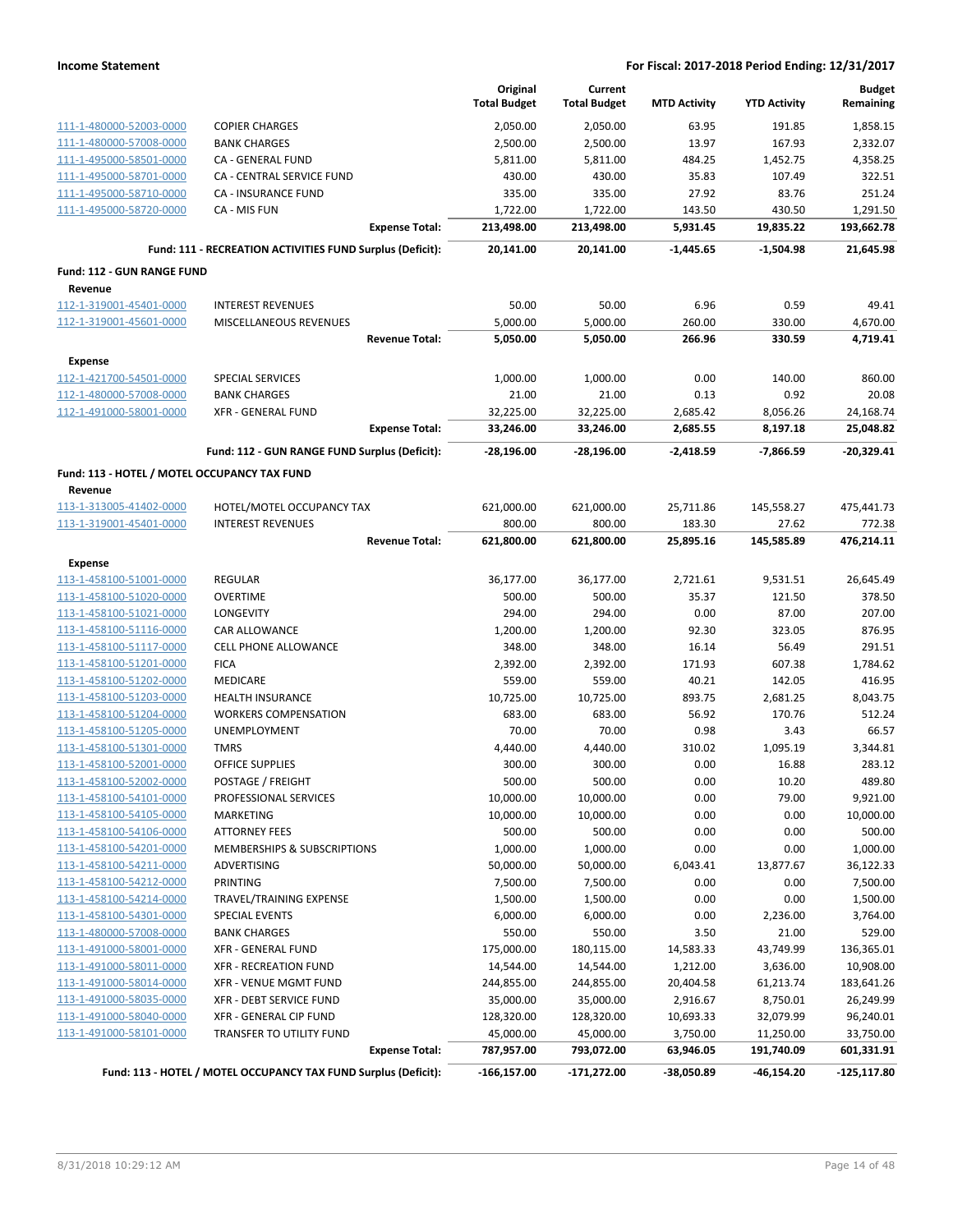|                                                    |                                                      | Original<br><b>Total Budget</b> | Current<br><b>Total Budget</b> | <b>MTD Activity</b> | <b>YTD Activity</b> | <b>Budget</b><br>Remaining |
|----------------------------------------------------|------------------------------------------------------|---------------------------------|--------------------------------|---------------------|---------------------|----------------------------|
| Fund: 114 - VENUE MANAGEMENT FUND                  |                                                      |                                 |                                |                     |                     |                            |
| Revenue                                            |                                                      |                                 |                                |                     |                     |                            |
| 114-1-319010-45306-0000                            | <b>CONCESSIONS</b>                                   | 2,000.00                        | 2,000.00                       | 187.17              | 341.31              | 1,658.69                   |
| 114-1-319030-45506-0000                            | <b>AUDITORIUM RENTALS</b>                            | 24,300.00                       | 24,300.00                      | 2,050.00            | 6,162.50            | 18,137.50                  |
| 114-1-319031-45505-0000                            | <b>CIVIC CENTER RENTALS</b>                          | 40,000.00                       | 40,000.00                      | 2,314.00            | 11,407.00           | 28,593.00                  |
| 114-1-319032-44509-0000                            | SPECIAL EVENTS/SPONSORS                              | 65,000.00                       | 65,000.00                      | 0.00                | 0.00                | 65,000.00                  |
| 114-1-319033-45307-0000                            | <b>TICKET SALES</b>                                  | 100,000.00                      | 100,000.00                     | 0.00                | 0.00                | 100,000.00                 |
| 114-1-323001-46008-0000                            | <b>XFR - TOURISM FUND</b>                            | 244,855.00                      | 244,855.00                     | 20,404.58           | 61,213.74           | 183,641.26                 |
|                                                    | <b>Revenue Total:</b>                                | 476,155.00                      | 476,155.00                     | 24,955.75           | 79,124.55           | 397,030.45                 |
|                                                    |                                                      |                                 |                                |                     |                     |                            |
| <b>Expense</b>                                     |                                                      |                                 |                                |                     |                     |                            |
| 114-1-457100-51001-0000                            | <b>REGULAR SALARIES</b>                              | 23,639.00                       | 23,639.00                      | 1,918.32<br>26.53   | 6,504.49            | 17,134.51                  |
| 114-1-457100-51020-0000                            | <b>OVERTIME</b><br>LONGEVITY                         | 8,000.00<br>174.00              | 8,000.00<br>174.00             | 0.00                | 254.80<br>87.00     | 7,745.20<br>87.00          |
| 114-1-457100-51021-0000                            | CAR ALLOWANCE                                        | 1,200.00                        | 1,200.00                       | 92.32               | 323.12              | 876.88                     |
| 114-1-457100-51116-0000<br>114-1-457100-51117-0000 | <b>CELL PHONE ALLOWANCE</b>                          | 348.00                          | 348.00                         | 16.16               | 56.56               | 291.44                     |
| 114-1-457100-51201-0000                            | <b>FICA</b>                                          | 1,567.00                        | 1,567.00                       | 132.60              | 466.74              | 1,100.26                   |
| 114-1-457100-51202-0000                            | MEDICARE                                             | 366.00                          | 366.00                         | 31.01               | 109.16              | 256.84                     |
| 114-1-457100-51203-0000                            | <b>HEALTH INSURANCE</b>                              | 5,363.00                        | 5,363.00                       | 446.92              | 1,340.76            | 4,022.24                   |
|                                                    | <b>WORKERS COMPENSATION</b>                          | 647.00                          | 647.00                         | 53.92               | 161.76              | 485.24                     |
| 114-1-457100-51204-0000<br>114-1-457100-51205-0000 | STATE UNEMPLOYMENT                                   | 35.00                           | 35.00                          | 0.03                | 0.09                | 34.91                      |
| 114-1-457100-51301-0000                            | <b>TMRS</b>                                          | 2,909.00                        | 2,909.00                       | 239.90              | 844.02              | 2,064.98                   |
| 114-1-457100-51401-0000                            | <b>CONTRA - SALARIES</b>                             | 0.00                            | 0.00                           | $-517.40$           | $-804.33$           | 804.33                     |
| 114-1-457100-52001-0000                            | OFFICE SUPPLIES                                      | 500.00                          | 500.00                         | 0.00                | 0.00                | 500.00                     |
| 114-1-457100-52002-0000                            | POSTAGE / FREIGHT                                    | 200.00                          | 200.00                         | 0.00                | 225.73              | $-25.73$                   |
| 114-1-457100-52201-0000                            | MINOR TOOLS & EQUIPMENT                              | 2,500.00                        | 2,500.00                       | 0.00                | 0.00                | 2,500.00                   |
| 114-1-457100-52403-0000                            | <b>RESALE ITEMS</b>                                  | 1,500.00                        | 1,500.00                       | 0.00                | 0.00                | 1,500.00                   |
| 114-1-457100-53702-0000                            | <b>AUDTIORIUM MAINTENANCE</b>                        | 8,000.00                        | 8,000.00                       | 0.00                | 147.26              | 7,852.74                   |
| 114-1-457100-53704-0000                            | <b>CIVIC CENTER</b>                                  | 5,000.00                        | 5,000.00                       | 58.94               | $-134.94$           | 5,134.94                   |
| 114-1-457100-54001-0000                            | <b>TELEPHONE CHARGES</b>                             | 100.00                          | 100.00                         | 0.00                | 0.00                | 100.00                     |
| 114-1-457100-54005-0000                            | <b>CIVIC CENTER UTILITY CHARGES</b>                  | 24,413.00                       | 24,413.00                      | 1,797.50            | 6,046.30            | 18,366.70                  |
| 114-1-457100-54105-0000                            | MARKETING                                            | 3,000.00                        | 3,000.00                       | 0.00                | 0.00                | 3,000.00                   |
| 114-1-457100-54106-0000                            | <b>ATTORNEY FEES</b>                                 | 500.00                          | 500.00                         | 0.00                | 0.00                | 500.00                     |
| 114-1-457100-54201-0000                            | MEMBERSHIPS & SUBSCRIPTIONS                          | 2,000.00                        | 2,000.00                       | 0.00                | 0.00                | 2,000.00                   |
| 114-1-457100-54205-0000                            | <b>BUSINESS MEALS</b>                                | 250.00                          | 250.00                         | 0.00                | 0.00                | 250.00                     |
| 114-1-457100-54211-0000                            | ADVERTISING                                          | 12,000.00                       | 12,000.00                      | 1,237.50            | 4,692.75            | 7,307.25                   |
| 114-1-457100-54214-0000                            | <b>TRAVEL &amp; TRAINING</b>                         | 1,000.00                        | 1,000.00                       | 0.00                | 0.00                | 1,000.00                   |
| 114-1-457100-54301-0000                            | <b>SPECIAL EVENTS</b>                                | 102,500.00                      | 102,500.00                     | 8,093.72            | 48,591.79           | 53,908.21                  |
| 114-1-480000-52003-0000                            | <b>COPIER CHARGES</b>                                | 3,600.00                        | 3,600.00                       | 63.95               | 191.85              | 3,408.15                   |
| 114-1-480000-57008-0000                            | <b>BANK CHARGES</b>                                  | 2,500.00                        | 2,500.00                       | 68.30               | 578.04              | 1,921.96                   |
| 114-1-495000-58501-0000                            | CA - GENERAL FUND                                    | 14,129.00                       | 14,129.00                      | 1,177.42            | 3,532.26            | 10,596.74                  |
| 114-1-495000-58701-0000                            | CA - CENTRAL SERVICE FUND                            | 16,076.00                       | 16,076.00                      | 1,339.67            | 4,019.01            | 12,056.99                  |
| 114-1-495000-58710-0000                            | <b>CA - INSURANCE FUND</b>                           | 593.00                          | 593.00                         | 49.42               | 148.26              | 444.74                     |
| 114-1-495000-58720-0000                            | CA - MIS FUN                                         | 2,543.00                        | 2,543.00                       | 211.92              | 635.76              | 1,907.24                   |
|                                                    | <b>Expense Total:</b>                                | 247,152.00                      | 247,152.00                     | 16,538.65           | 78,018.24           | 169,133.76                 |
|                                                    | Fund: 114 - VENUE MANAGEMENT FUND Surplus (Deficit): | 229,003.00                      | 229,003.00                     | 8,417.10            | 1,106.31            | 227,896.69                 |
|                                                    |                                                      |                                 |                                |                     |                     |                            |
| Fund: 116 - ROADWAY IMPACT FEE 1<br>Revenue        |                                                      |                                 |                                |                     |                     |                            |
| 116-1-319001-45401-0000                            | <b>INTEREST REVENUES</b>                             | 0.00                            | 0.00                           | 4.25                | 0.66                | $-0.66$                    |
|                                                    | <b>Revenue Total:</b>                                | 0.00                            | 0.00                           | 4.25                | 0.66                | $-0.66$                    |
| <b>Expense</b>                                     |                                                      |                                 |                                |                     |                     |                            |
| 116-1-480000-57008-0000                            | <b>BANK CHARGES</b>                                  | 0.00                            | 0.00                           | 0.08                | 0.48                | $-0.48$                    |
|                                                    | <b>Expense Total:</b>                                | 0.00                            | 0.00                           | 0.08                | 0.48                | $-0.48$                    |
|                                                    | Fund: 116 - ROADWAY IMPACT FEE 1 Surplus (Deficit):  | 0.00                            | 0.00                           | 4.17                | 0.18                | $-0.18$                    |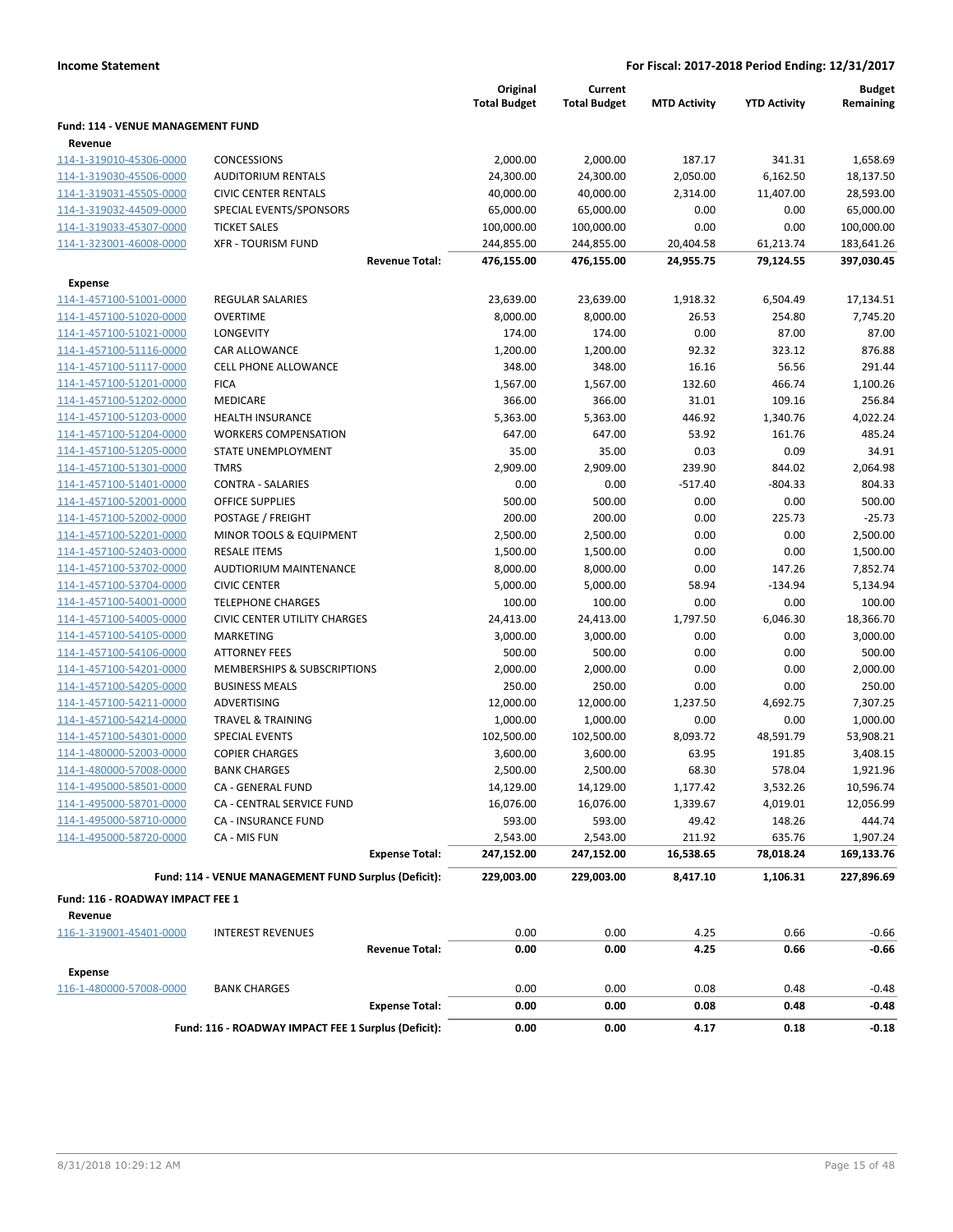| Fund: 117 - ROADWAY IMPACT FEE 2<br>Revenue<br>117-1-319001-45401-0000<br><b>INTEREST REVENUES</b><br>0.00<br>0.00<br>0.02<br>0.00<br>0.00<br><b>Revenue Total:</b><br>0.00<br>0.00<br>0.02<br>0.00<br>0.00<br>Fund: 117 - ROADWAY IMPACT FEE 2 Total:<br>0.00<br>0.00<br>0.02<br>0.00<br>0.00<br>Fund: 118 - ROADWAY IMPACT FEE 3<br>Revenue<br>118-1-319001-45401-0000<br><b>INTEREST REVENUES</b><br>0.00<br>0.00<br>0.04<br>0.01<br>$-0.01$<br>$-0.01$<br><b>Revenue Total:</b><br>0.00<br>0.00<br>0.04<br>0.01<br>Fund: 118 - ROADWAY IMPACT FEE 3 Total:<br>0.00<br>0.00<br>0.04<br>0.01<br>$-0.01$<br><b>Fund: 123 - PTRAIN - POLICE REIMBURSEMENT GRANTS &amp; CONT EDUCAT</b><br>Revenue<br>0.00<br>2.96<br>0.32<br>123-1-319001-45401-0000<br><b>INTEREST REVENUES</b><br>0.00<br>$-0.32$<br>$-0.32$<br>0.00<br>0.00<br>2.96<br>0.32<br><b>Revenue Total:</b><br><b>Expense</b><br>0.00<br><b>TRAVEL &amp; TRAINING</b><br>0.00<br>0.00<br>600.00<br>$-600.00$<br>123-1-421210-54214-0000<br>123-1-421230-54214-0000<br><b>TRAVEL &amp; TRAINING</b><br>0.00<br>0.00<br>99.00<br>99.00<br>$-99.00$<br>123-1-480000-57008-0000<br><b>BANK CHARGES</b><br>0.00<br>0.00<br>0.06<br>0.35<br>$-0.35$<br>0.00<br>0.00<br>99.06<br>699.35<br>$-699.35$<br><b>Expense Total:</b><br>Fund: 123 - PTRAIN - POLICE REIMBURSEMENT GRANTS & CONT EDUCAT Sur<br>0.00<br>0.00<br>$-96.10$<br>-699.03<br>699.03<br>Fund: 140 - DEBT SERVICE FUND<br>Revenue<br>140-1-311001-41101-0000<br>2,886,307.96<br><b>REAL PROPERTY TAXES</b><br>4,408,785.00<br>4,408,785.00<br>1,204,378.49<br>1,522,477.04<br>140-1-311002-41102-0000<br><b>DELINQUENT TAXES</b><br>39,000.00<br>39,000.00<br>3,508.15<br>26,986.48<br>12,013.52<br>140-1-319001-45401-0000<br><b>INTEREST REVENUES</b><br>2,100.00<br>2,100.00<br>532.45<br>217.19<br>1,882.81<br>140-1-319001-45601-0000<br>MISCELLANEOUS REVENUES<br>3,000.00<br>3,000.00<br>0.00<br>0.00<br>3,000.00<br>140-1-323001-46008-0000<br><b>XFR - TOURISM FUND</b><br>35,000.00<br>35,000.00<br>8,750.01<br>26,249.99<br>2,916.67<br>140-1-323001-46100-0000<br><b>XFR - UTILITY FUND</b><br>127,742.19<br>1,149,679.68<br>1,532,906.25<br>1,532,906.25<br>383,226.57<br>140-1-323001-46107-0000<br><b>XFR - AIRPORT FUND</b><br>52,000.00<br>52,000.00<br>4,333.33<br>12,999.99<br>39,000.01<br>6,072,791.25<br>6,072,791.25<br>1,343,411.28<br>1,939,684.32<br>4,133,106.93<br><b>Revenue Total:</b><br><b>Expense</b><br>140-1-471100-56105-0000<br>2010 CO - PRINCIPAL<br>205,000.00<br>205,000.00<br>0.00<br>0.00<br>205,000.00<br>140-1-471100-56106-0000<br>240,000.00<br>2013 CO PRINCIPAL<br>240,000.00<br>240,000.00<br>0.00<br>0.00<br>630,000.00<br>140-1-471100-56306-0000<br>2010 GO REFUND PRINCIPAL<br>630,000.00<br>630,000.00<br>0.00<br>0.00<br>0.00<br>140-1-471100-56308-0000<br>2011 GO REFUND PRINCIPAL<br>1,070,000.00<br>1,070,000.00<br>0.00<br>1,070,000.00<br>140-1-471100-56310-0000<br>2014 GO REFUND PRINCIPAL<br>178,000.00<br>178,000.00<br>0.00<br>0.00<br>178,000.00<br>2014 GENERAL OBLIGATIONS PRINCIPAL<br>295,000.00<br>295,000.00<br>0.00<br>295,000.00<br>140-1-471100-56311-0000<br>0.00<br>140-1-471100-56312-0000<br>2015 GENERAL OBLIGATIONS PRINCIPAL<br>448,000.00<br>448,000.00<br>0.00<br>0.00<br>448,000.00<br>0.00<br>140-1-471100-56313-0000<br>2017 GO REFUND PRINCIPAL<br>1,605,000.00<br>1,605,000.00<br>0.00<br>1,605,000.00<br>186,462.50<br>0.00<br>0.00<br>186,462.50<br>140-1-471200-56205-0000<br>2010 CO - INTEREST<br>186,462.50<br>140-1-471200-56206-0000<br>2013 CO INTEREST<br>26,166.00<br>26,166.00<br>0.00<br>0.00<br>26,166.00<br>324,347.50<br>140-1-471200-56406-0000<br>2010 GO REFUND INTEREST<br>324,347.50<br>324,347.50<br>0.00<br>0.00<br>140-1-471200-56408-0000<br>2011 GO REFUND INTEREST<br>122,557.50<br>122,557.50<br>0.00<br>0.00<br>122,557.50<br>109,991.75<br>140-1-471200-56409-0000<br>2014 GENERAL OBLIGATIONS - INTEREST<br>109,991.75<br>109,991.75<br>0.00<br>0.00<br>153,801.20<br>140-1-471200-56410-0000<br>153,801.20<br>153,801.20<br>0.00<br>0.00<br>2015 GO - INTEREST<br>140-1-471200-56411-0000<br>28,740.00<br>28,740.00<br>0.00<br>0.00<br>28,740.00<br>2014 GO REFUND INTEREST<br>140-1-471200-56413-0000<br>2017 GO REFUND INTEREST<br>405,625.00<br>405,625.00<br>0.00<br>0.00<br>405,625.00<br>1,500.00<br>140-1-475100-56002-0000<br><b>AGENT FEE</b><br>1,500.00<br>1,500.00<br>0.00<br>0.00<br>140-1-475100-56005-0000<br>ARBITRAGE<br>12,500.00<br>12,500.00<br>0.00<br>5,100.00<br>7,400.00<br>140-1-480000-57008-0000<br>1,900.00<br>35.34<br><b>BANK CHARGES</b><br>1,900.00<br>10.17<br>1,864.66<br><b>Expense Total:</b><br>6,044,591.45<br>6,044,591.45<br>10.17<br>5,135.34<br>6,039,456.11<br>Fund: 140 - DEBT SERVICE FUND Surplus (Deficit):<br>28,199.80<br>28,199.80<br>1,343,401.11<br>1,934,548.98<br>$-1,906,349.18$<br>Fund: 160 - GENERAL CAPITAL IMPROVEMENT FUND<br>Revenue<br>0.00<br>160-1-310002-45611-0000<br>DONATIONS FOR PROJECTS<br>0.00<br>4,928.00<br>4,928.00<br>$-4,928.00$<br>FRANCHISE FEES/CABLE-SICFA<br>25,000.00<br>25,000.00<br>0.00<br>0.00<br>25,000.00<br>160-1-314004-41808-0000 |  | Original<br><b>Total Budget</b> | Current<br><b>Total Budget</b> | <b>MTD Activity</b> | <b>YTD Activity</b> | <b>Budget</b><br>Remaining |
|--------------------------------------------------------------------------------------------------------------------------------------------------------------------------------------------------------------------------------------------------------------------------------------------------------------------------------------------------------------------------------------------------------------------------------------------------------------------------------------------------------------------------------------------------------------------------------------------------------------------------------------------------------------------------------------------------------------------------------------------------------------------------------------------------------------------------------------------------------------------------------------------------------------------------------------------------------------------------------------------------------------------------------------------------------------------------------------------------------------------------------------------------------------------------------------------------------------------------------------------------------------------------------------------------------------------------------------------------------------------------------------------------------------------------------------------------------------------------------------------------------------------------------------------------------------------------------------------------------------------------------------------------------------------------------------------------------------------------------------------------------------------------------------------------------------------------------------------------------------------------------------------------------------------------------------------------------------------------------------------------------------------------------------------------------------------------------------------------------------------------------------------------------------------------------------------------------------------------------------------------------------------------------------------------------------------------------------------------------------------------------------------------------------------------------------------------------------------------------------------------------------------------------------------------------------------------------------------------------------------------------------------------------------------------------------------------------------------------------------------------------------------------------------------------------------------------------------------------------------------------------------------------------------------------------------------------------------------------------------------------------------------------------------------------------------------------------------------------------------------------------------------------------------------------------------------------------------------------------------------------------------------------------------------------------------------------------------------------------------------------------------------------------------------------------------------------------------------------------------------------------------------------------------------------------------------------------------------------------------------------------------------------------------------------------------------------------------------------------------------------------------------------------------------------------------------------------------------------------------------------------------------------------------------------------------------------------------------------------------------------------------------------------------------------------------------------------------------------------------------------------------------------------------------------------------------------------------------------------------------------------------------------------------------------------------------------------------------------------------------------------------------------------------------------------------------------------------------------------------------------------------------------------------------------------------------------------------------------------------------------------------------------------------------------------------------------------------------------------------------------------------------------------------------------------------------------------------------------------------------------------------------------------------------------------------------------------------------------------------------------------------------------------------------------------------------------------------------------------------------------------------------------------------------------------|--|---------------------------------|--------------------------------|---------------------|---------------------|----------------------------|
|                                                                                                                                                                                                                                                                                                                                                                                                                                                                                                                                                                                                                                                                                                                                                                                                                                                                                                                                                                                                                                                                                                                                                                                                                                                                                                                                                                                                                                                                                                                                                                                                                                                                                                                                                                                                                                                                                                                                                                                                                                                                                                                                                                                                                                                                                                                                                                                                                                                                                                                                                                                                                                                                                                                                                                                                                                                                                                                                                                                                                                                                                                                                                                                                                                                                                                                                                                                                                                                                                                                                                                                                                                                                                                                                                                                                                                                                                                                                                                                                                                                                                                                                                                                                                                                                                                                                                                                                                                                                                                                                                                                                                                                                                                                                                                                                                                                                                                                                                                                                                                                                                                                                                                                |  |                                 |                                |                     |                     |                            |
|                                                                                                                                                                                                                                                                                                                                                                                                                                                                                                                                                                                                                                                                                                                                                                                                                                                                                                                                                                                                                                                                                                                                                                                                                                                                                                                                                                                                                                                                                                                                                                                                                                                                                                                                                                                                                                                                                                                                                                                                                                                                                                                                                                                                                                                                                                                                                                                                                                                                                                                                                                                                                                                                                                                                                                                                                                                                                                                                                                                                                                                                                                                                                                                                                                                                                                                                                                                                                                                                                                                                                                                                                                                                                                                                                                                                                                                                                                                                                                                                                                                                                                                                                                                                                                                                                                                                                                                                                                                                                                                                                                                                                                                                                                                                                                                                                                                                                                                                                                                                                                                                                                                                                                                |  |                                 |                                |                     |                     |                            |
|                                                                                                                                                                                                                                                                                                                                                                                                                                                                                                                                                                                                                                                                                                                                                                                                                                                                                                                                                                                                                                                                                                                                                                                                                                                                                                                                                                                                                                                                                                                                                                                                                                                                                                                                                                                                                                                                                                                                                                                                                                                                                                                                                                                                                                                                                                                                                                                                                                                                                                                                                                                                                                                                                                                                                                                                                                                                                                                                                                                                                                                                                                                                                                                                                                                                                                                                                                                                                                                                                                                                                                                                                                                                                                                                                                                                                                                                                                                                                                                                                                                                                                                                                                                                                                                                                                                                                                                                                                                                                                                                                                                                                                                                                                                                                                                                                                                                                                                                                                                                                                                                                                                                                                                |  |                                 |                                |                     |                     |                            |
|                                                                                                                                                                                                                                                                                                                                                                                                                                                                                                                                                                                                                                                                                                                                                                                                                                                                                                                                                                                                                                                                                                                                                                                                                                                                                                                                                                                                                                                                                                                                                                                                                                                                                                                                                                                                                                                                                                                                                                                                                                                                                                                                                                                                                                                                                                                                                                                                                                                                                                                                                                                                                                                                                                                                                                                                                                                                                                                                                                                                                                                                                                                                                                                                                                                                                                                                                                                                                                                                                                                                                                                                                                                                                                                                                                                                                                                                                                                                                                                                                                                                                                                                                                                                                                                                                                                                                                                                                                                                                                                                                                                                                                                                                                                                                                                                                                                                                                                                                                                                                                                                                                                                                                                |  |                                 |                                |                     |                     |                            |
|                                                                                                                                                                                                                                                                                                                                                                                                                                                                                                                                                                                                                                                                                                                                                                                                                                                                                                                                                                                                                                                                                                                                                                                                                                                                                                                                                                                                                                                                                                                                                                                                                                                                                                                                                                                                                                                                                                                                                                                                                                                                                                                                                                                                                                                                                                                                                                                                                                                                                                                                                                                                                                                                                                                                                                                                                                                                                                                                                                                                                                                                                                                                                                                                                                                                                                                                                                                                                                                                                                                                                                                                                                                                                                                                                                                                                                                                                                                                                                                                                                                                                                                                                                                                                                                                                                                                                                                                                                                                                                                                                                                                                                                                                                                                                                                                                                                                                                                                                                                                                                                                                                                                                                                |  |                                 |                                |                     |                     |                            |
|                                                                                                                                                                                                                                                                                                                                                                                                                                                                                                                                                                                                                                                                                                                                                                                                                                                                                                                                                                                                                                                                                                                                                                                                                                                                                                                                                                                                                                                                                                                                                                                                                                                                                                                                                                                                                                                                                                                                                                                                                                                                                                                                                                                                                                                                                                                                                                                                                                                                                                                                                                                                                                                                                                                                                                                                                                                                                                                                                                                                                                                                                                                                                                                                                                                                                                                                                                                                                                                                                                                                                                                                                                                                                                                                                                                                                                                                                                                                                                                                                                                                                                                                                                                                                                                                                                                                                                                                                                                                                                                                                                                                                                                                                                                                                                                                                                                                                                                                                                                                                                                                                                                                                                                |  |                                 |                                |                     |                     |                            |
|                                                                                                                                                                                                                                                                                                                                                                                                                                                                                                                                                                                                                                                                                                                                                                                                                                                                                                                                                                                                                                                                                                                                                                                                                                                                                                                                                                                                                                                                                                                                                                                                                                                                                                                                                                                                                                                                                                                                                                                                                                                                                                                                                                                                                                                                                                                                                                                                                                                                                                                                                                                                                                                                                                                                                                                                                                                                                                                                                                                                                                                                                                                                                                                                                                                                                                                                                                                                                                                                                                                                                                                                                                                                                                                                                                                                                                                                                                                                                                                                                                                                                                                                                                                                                                                                                                                                                                                                                                                                                                                                                                                                                                                                                                                                                                                                                                                                                                                                                                                                                                                                                                                                                                                |  |                                 |                                |                     |                     |                            |
|                                                                                                                                                                                                                                                                                                                                                                                                                                                                                                                                                                                                                                                                                                                                                                                                                                                                                                                                                                                                                                                                                                                                                                                                                                                                                                                                                                                                                                                                                                                                                                                                                                                                                                                                                                                                                                                                                                                                                                                                                                                                                                                                                                                                                                                                                                                                                                                                                                                                                                                                                                                                                                                                                                                                                                                                                                                                                                                                                                                                                                                                                                                                                                                                                                                                                                                                                                                                                                                                                                                                                                                                                                                                                                                                                                                                                                                                                                                                                                                                                                                                                                                                                                                                                                                                                                                                                                                                                                                                                                                                                                                                                                                                                                                                                                                                                                                                                                                                                                                                                                                                                                                                                                                |  |                                 |                                |                     |                     |                            |
|                                                                                                                                                                                                                                                                                                                                                                                                                                                                                                                                                                                                                                                                                                                                                                                                                                                                                                                                                                                                                                                                                                                                                                                                                                                                                                                                                                                                                                                                                                                                                                                                                                                                                                                                                                                                                                                                                                                                                                                                                                                                                                                                                                                                                                                                                                                                                                                                                                                                                                                                                                                                                                                                                                                                                                                                                                                                                                                                                                                                                                                                                                                                                                                                                                                                                                                                                                                                                                                                                                                                                                                                                                                                                                                                                                                                                                                                                                                                                                                                                                                                                                                                                                                                                                                                                                                                                                                                                                                                                                                                                                                                                                                                                                                                                                                                                                                                                                                                                                                                                                                                                                                                                                                |  |                                 |                                |                     |                     |                            |
|                                                                                                                                                                                                                                                                                                                                                                                                                                                                                                                                                                                                                                                                                                                                                                                                                                                                                                                                                                                                                                                                                                                                                                                                                                                                                                                                                                                                                                                                                                                                                                                                                                                                                                                                                                                                                                                                                                                                                                                                                                                                                                                                                                                                                                                                                                                                                                                                                                                                                                                                                                                                                                                                                                                                                                                                                                                                                                                                                                                                                                                                                                                                                                                                                                                                                                                                                                                                                                                                                                                                                                                                                                                                                                                                                                                                                                                                                                                                                                                                                                                                                                                                                                                                                                                                                                                                                                                                                                                                                                                                                                                                                                                                                                                                                                                                                                                                                                                                                                                                                                                                                                                                                                                |  |                                 |                                |                     |                     |                            |
|                                                                                                                                                                                                                                                                                                                                                                                                                                                                                                                                                                                                                                                                                                                                                                                                                                                                                                                                                                                                                                                                                                                                                                                                                                                                                                                                                                                                                                                                                                                                                                                                                                                                                                                                                                                                                                                                                                                                                                                                                                                                                                                                                                                                                                                                                                                                                                                                                                                                                                                                                                                                                                                                                                                                                                                                                                                                                                                                                                                                                                                                                                                                                                                                                                                                                                                                                                                                                                                                                                                                                                                                                                                                                                                                                                                                                                                                                                                                                                                                                                                                                                                                                                                                                                                                                                                                                                                                                                                                                                                                                                                                                                                                                                                                                                                                                                                                                                                                                                                                                                                                                                                                                                                |  |                                 |                                |                     |                     |                            |
|                                                                                                                                                                                                                                                                                                                                                                                                                                                                                                                                                                                                                                                                                                                                                                                                                                                                                                                                                                                                                                                                                                                                                                                                                                                                                                                                                                                                                                                                                                                                                                                                                                                                                                                                                                                                                                                                                                                                                                                                                                                                                                                                                                                                                                                                                                                                                                                                                                                                                                                                                                                                                                                                                                                                                                                                                                                                                                                                                                                                                                                                                                                                                                                                                                                                                                                                                                                                                                                                                                                                                                                                                                                                                                                                                                                                                                                                                                                                                                                                                                                                                                                                                                                                                                                                                                                                                                                                                                                                                                                                                                                                                                                                                                                                                                                                                                                                                                                                                                                                                                                                                                                                                                                |  |                                 |                                |                     |                     |                            |
|                                                                                                                                                                                                                                                                                                                                                                                                                                                                                                                                                                                                                                                                                                                                                                                                                                                                                                                                                                                                                                                                                                                                                                                                                                                                                                                                                                                                                                                                                                                                                                                                                                                                                                                                                                                                                                                                                                                                                                                                                                                                                                                                                                                                                                                                                                                                                                                                                                                                                                                                                                                                                                                                                                                                                                                                                                                                                                                                                                                                                                                                                                                                                                                                                                                                                                                                                                                                                                                                                                                                                                                                                                                                                                                                                                                                                                                                                                                                                                                                                                                                                                                                                                                                                                                                                                                                                                                                                                                                                                                                                                                                                                                                                                                                                                                                                                                                                                                                                                                                                                                                                                                                                                                |  |                                 |                                |                     |                     |                            |
|                                                                                                                                                                                                                                                                                                                                                                                                                                                                                                                                                                                                                                                                                                                                                                                                                                                                                                                                                                                                                                                                                                                                                                                                                                                                                                                                                                                                                                                                                                                                                                                                                                                                                                                                                                                                                                                                                                                                                                                                                                                                                                                                                                                                                                                                                                                                                                                                                                                                                                                                                                                                                                                                                                                                                                                                                                                                                                                                                                                                                                                                                                                                                                                                                                                                                                                                                                                                                                                                                                                                                                                                                                                                                                                                                                                                                                                                                                                                                                                                                                                                                                                                                                                                                                                                                                                                                                                                                                                                                                                                                                                                                                                                                                                                                                                                                                                                                                                                                                                                                                                                                                                                                                                |  |                                 |                                |                     |                     |                            |
|                                                                                                                                                                                                                                                                                                                                                                                                                                                                                                                                                                                                                                                                                                                                                                                                                                                                                                                                                                                                                                                                                                                                                                                                                                                                                                                                                                                                                                                                                                                                                                                                                                                                                                                                                                                                                                                                                                                                                                                                                                                                                                                                                                                                                                                                                                                                                                                                                                                                                                                                                                                                                                                                                                                                                                                                                                                                                                                                                                                                                                                                                                                                                                                                                                                                                                                                                                                                                                                                                                                                                                                                                                                                                                                                                                                                                                                                                                                                                                                                                                                                                                                                                                                                                                                                                                                                                                                                                                                                                                                                                                                                                                                                                                                                                                                                                                                                                                                                                                                                                                                                                                                                                                                |  |                                 |                                |                     |                     |                            |
|                                                                                                                                                                                                                                                                                                                                                                                                                                                                                                                                                                                                                                                                                                                                                                                                                                                                                                                                                                                                                                                                                                                                                                                                                                                                                                                                                                                                                                                                                                                                                                                                                                                                                                                                                                                                                                                                                                                                                                                                                                                                                                                                                                                                                                                                                                                                                                                                                                                                                                                                                                                                                                                                                                                                                                                                                                                                                                                                                                                                                                                                                                                                                                                                                                                                                                                                                                                                                                                                                                                                                                                                                                                                                                                                                                                                                                                                                                                                                                                                                                                                                                                                                                                                                                                                                                                                                                                                                                                                                                                                                                                                                                                                                                                                                                                                                                                                                                                                                                                                                                                                                                                                                                                |  |                                 |                                |                     |                     |                            |
|                                                                                                                                                                                                                                                                                                                                                                                                                                                                                                                                                                                                                                                                                                                                                                                                                                                                                                                                                                                                                                                                                                                                                                                                                                                                                                                                                                                                                                                                                                                                                                                                                                                                                                                                                                                                                                                                                                                                                                                                                                                                                                                                                                                                                                                                                                                                                                                                                                                                                                                                                                                                                                                                                                                                                                                                                                                                                                                                                                                                                                                                                                                                                                                                                                                                                                                                                                                                                                                                                                                                                                                                                                                                                                                                                                                                                                                                                                                                                                                                                                                                                                                                                                                                                                                                                                                                                                                                                                                                                                                                                                                                                                                                                                                                                                                                                                                                                                                                                                                                                                                                                                                                                                                |  |                                 |                                |                     |                     |                            |
|                                                                                                                                                                                                                                                                                                                                                                                                                                                                                                                                                                                                                                                                                                                                                                                                                                                                                                                                                                                                                                                                                                                                                                                                                                                                                                                                                                                                                                                                                                                                                                                                                                                                                                                                                                                                                                                                                                                                                                                                                                                                                                                                                                                                                                                                                                                                                                                                                                                                                                                                                                                                                                                                                                                                                                                                                                                                                                                                                                                                                                                                                                                                                                                                                                                                                                                                                                                                                                                                                                                                                                                                                                                                                                                                                                                                                                                                                                                                                                                                                                                                                                                                                                                                                                                                                                                                                                                                                                                                                                                                                                                                                                                                                                                                                                                                                                                                                                                                                                                                                                                                                                                                                                                |  |                                 |                                |                     |                     |                            |
|                                                                                                                                                                                                                                                                                                                                                                                                                                                                                                                                                                                                                                                                                                                                                                                                                                                                                                                                                                                                                                                                                                                                                                                                                                                                                                                                                                                                                                                                                                                                                                                                                                                                                                                                                                                                                                                                                                                                                                                                                                                                                                                                                                                                                                                                                                                                                                                                                                                                                                                                                                                                                                                                                                                                                                                                                                                                                                                                                                                                                                                                                                                                                                                                                                                                                                                                                                                                                                                                                                                                                                                                                                                                                                                                                                                                                                                                                                                                                                                                                                                                                                                                                                                                                                                                                                                                                                                                                                                                                                                                                                                                                                                                                                                                                                                                                                                                                                                                                                                                                                                                                                                                                                                |  |                                 |                                |                     |                     |                            |
|                                                                                                                                                                                                                                                                                                                                                                                                                                                                                                                                                                                                                                                                                                                                                                                                                                                                                                                                                                                                                                                                                                                                                                                                                                                                                                                                                                                                                                                                                                                                                                                                                                                                                                                                                                                                                                                                                                                                                                                                                                                                                                                                                                                                                                                                                                                                                                                                                                                                                                                                                                                                                                                                                                                                                                                                                                                                                                                                                                                                                                                                                                                                                                                                                                                                                                                                                                                                                                                                                                                                                                                                                                                                                                                                                                                                                                                                                                                                                                                                                                                                                                                                                                                                                                                                                                                                                                                                                                                                                                                                                                                                                                                                                                                                                                                                                                                                                                                                                                                                                                                                                                                                                                                |  |                                 |                                |                     |                     |                            |
|                                                                                                                                                                                                                                                                                                                                                                                                                                                                                                                                                                                                                                                                                                                                                                                                                                                                                                                                                                                                                                                                                                                                                                                                                                                                                                                                                                                                                                                                                                                                                                                                                                                                                                                                                                                                                                                                                                                                                                                                                                                                                                                                                                                                                                                                                                                                                                                                                                                                                                                                                                                                                                                                                                                                                                                                                                                                                                                                                                                                                                                                                                                                                                                                                                                                                                                                                                                                                                                                                                                                                                                                                                                                                                                                                                                                                                                                                                                                                                                                                                                                                                                                                                                                                                                                                                                                                                                                                                                                                                                                                                                                                                                                                                                                                                                                                                                                                                                                                                                                                                                                                                                                                                                |  |                                 |                                |                     |                     |                            |
|                                                                                                                                                                                                                                                                                                                                                                                                                                                                                                                                                                                                                                                                                                                                                                                                                                                                                                                                                                                                                                                                                                                                                                                                                                                                                                                                                                                                                                                                                                                                                                                                                                                                                                                                                                                                                                                                                                                                                                                                                                                                                                                                                                                                                                                                                                                                                                                                                                                                                                                                                                                                                                                                                                                                                                                                                                                                                                                                                                                                                                                                                                                                                                                                                                                                                                                                                                                                                                                                                                                                                                                                                                                                                                                                                                                                                                                                                                                                                                                                                                                                                                                                                                                                                                                                                                                                                                                                                                                                                                                                                                                                                                                                                                                                                                                                                                                                                                                                                                                                                                                                                                                                                                                |  |                                 |                                |                     |                     |                            |
|                                                                                                                                                                                                                                                                                                                                                                                                                                                                                                                                                                                                                                                                                                                                                                                                                                                                                                                                                                                                                                                                                                                                                                                                                                                                                                                                                                                                                                                                                                                                                                                                                                                                                                                                                                                                                                                                                                                                                                                                                                                                                                                                                                                                                                                                                                                                                                                                                                                                                                                                                                                                                                                                                                                                                                                                                                                                                                                                                                                                                                                                                                                                                                                                                                                                                                                                                                                                                                                                                                                                                                                                                                                                                                                                                                                                                                                                                                                                                                                                                                                                                                                                                                                                                                                                                                                                                                                                                                                                                                                                                                                                                                                                                                                                                                                                                                                                                                                                                                                                                                                                                                                                                                                |  |                                 |                                |                     |                     |                            |
|                                                                                                                                                                                                                                                                                                                                                                                                                                                                                                                                                                                                                                                                                                                                                                                                                                                                                                                                                                                                                                                                                                                                                                                                                                                                                                                                                                                                                                                                                                                                                                                                                                                                                                                                                                                                                                                                                                                                                                                                                                                                                                                                                                                                                                                                                                                                                                                                                                                                                                                                                                                                                                                                                                                                                                                                                                                                                                                                                                                                                                                                                                                                                                                                                                                                                                                                                                                                                                                                                                                                                                                                                                                                                                                                                                                                                                                                                                                                                                                                                                                                                                                                                                                                                                                                                                                                                                                                                                                                                                                                                                                                                                                                                                                                                                                                                                                                                                                                                                                                                                                                                                                                                                                |  |                                 |                                |                     |                     |                            |
|                                                                                                                                                                                                                                                                                                                                                                                                                                                                                                                                                                                                                                                                                                                                                                                                                                                                                                                                                                                                                                                                                                                                                                                                                                                                                                                                                                                                                                                                                                                                                                                                                                                                                                                                                                                                                                                                                                                                                                                                                                                                                                                                                                                                                                                                                                                                                                                                                                                                                                                                                                                                                                                                                                                                                                                                                                                                                                                                                                                                                                                                                                                                                                                                                                                                                                                                                                                                                                                                                                                                                                                                                                                                                                                                                                                                                                                                                                                                                                                                                                                                                                                                                                                                                                                                                                                                                                                                                                                                                                                                                                                                                                                                                                                                                                                                                                                                                                                                                                                                                                                                                                                                                                                |  |                                 |                                |                     |                     |                            |
|                                                                                                                                                                                                                                                                                                                                                                                                                                                                                                                                                                                                                                                                                                                                                                                                                                                                                                                                                                                                                                                                                                                                                                                                                                                                                                                                                                                                                                                                                                                                                                                                                                                                                                                                                                                                                                                                                                                                                                                                                                                                                                                                                                                                                                                                                                                                                                                                                                                                                                                                                                                                                                                                                                                                                                                                                                                                                                                                                                                                                                                                                                                                                                                                                                                                                                                                                                                                                                                                                                                                                                                                                                                                                                                                                                                                                                                                                                                                                                                                                                                                                                                                                                                                                                                                                                                                                                                                                                                                                                                                                                                                                                                                                                                                                                                                                                                                                                                                                                                                                                                                                                                                                                                |  |                                 |                                |                     |                     |                            |
|                                                                                                                                                                                                                                                                                                                                                                                                                                                                                                                                                                                                                                                                                                                                                                                                                                                                                                                                                                                                                                                                                                                                                                                                                                                                                                                                                                                                                                                                                                                                                                                                                                                                                                                                                                                                                                                                                                                                                                                                                                                                                                                                                                                                                                                                                                                                                                                                                                                                                                                                                                                                                                                                                                                                                                                                                                                                                                                                                                                                                                                                                                                                                                                                                                                                                                                                                                                                                                                                                                                                                                                                                                                                                                                                                                                                                                                                                                                                                                                                                                                                                                                                                                                                                                                                                                                                                                                                                                                                                                                                                                                                                                                                                                                                                                                                                                                                                                                                                                                                                                                                                                                                                                                |  |                                 |                                |                     |                     |                            |
|                                                                                                                                                                                                                                                                                                                                                                                                                                                                                                                                                                                                                                                                                                                                                                                                                                                                                                                                                                                                                                                                                                                                                                                                                                                                                                                                                                                                                                                                                                                                                                                                                                                                                                                                                                                                                                                                                                                                                                                                                                                                                                                                                                                                                                                                                                                                                                                                                                                                                                                                                                                                                                                                                                                                                                                                                                                                                                                                                                                                                                                                                                                                                                                                                                                                                                                                                                                                                                                                                                                                                                                                                                                                                                                                                                                                                                                                                                                                                                                                                                                                                                                                                                                                                                                                                                                                                                                                                                                                                                                                                                                                                                                                                                                                                                                                                                                                                                                                                                                                                                                                                                                                                                                |  |                                 |                                |                     |                     |                            |
|                                                                                                                                                                                                                                                                                                                                                                                                                                                                                                                                                                                                                                                                                                                                                                                                                                                                                                                                                                                                                                                                                                                                                                                                                                                                                                                                                                                                                                                                                                                                                                                                                                                                                                                                                                                                                                                                                                                                                                                                                                                                                                                                                                                                                                                                                                                                                                                                                                                                                                                                                                                                                                                                                                                                                                                                                                                                                                                                                                                                                                                                                                                                                                                                                                                                                                                                                                                                                                                                                                                                                                                                                                                                                                                                                                                                                                                                                                                                                                                                                                                                                                                                                                                                                                                                                                                                                                                                                                                                                                                                                                                                                                                                                                                                                                                                                                                                                                                                                                                                                                                                                                                                                                                |  |                                 |                                |                     |                     |                            |
|                                                                                                                                                                                                                                                                                                                                                                                                                                                                                                                                                                                                                                                                                                                                                                                                                                                                                                                                                                                                                                                                                                                                                                                                                                                                                                                                                                                                                                                                                                                                                                                                                                                                                                                                                                                                                                                                                                                                                                                                                                                                                                                                                                                                                                                                                                                                                                                                                                                                                                                                                                                                                                                                                                                                                                                                                                                                                                                                                                                                                                                                                                                                                                                                                                                                                                                                                                                                                                                                                                                                                                                                                                                                                                                                                                                                                                                                                                                                                                                                                                                                                                                                                                                                                                                                                                                                                                                                                                                                                                                                                                                                                                                                                                                                                                                                                                                                                                                                                                                                                                                                                                                                                                                |  |                                 |                                |                     |                     |                            |
|                                                                                                                                                                                                                                                                                                                                                                                                                                                                                                                                                                                                                                                                                                                                                                                                                                                                                                                                                                                                                                                                                                                                                                                                                                                                                                                                                                                                                                                                                                                                                                                                                                                                                                                                                                                                                                                                                                                                                                                                                                                                                                                                                                                                                                                                                                                                                                                                                                                                                                                                                                                                                                                                                                                                                                                                                                                                                                                                                                                                                                                                                                                                                                                                                                                                                                                                                                                                                                                                                                                                                                                                                                                                                                                                                                                                                                                                                                                                                                                                                                                                                                                                                                                                                                                                                                                                                                                                                                                                                                                                                                                                                                                                                                                                                                                                                                                                                                                                                                                                                                                                                                                                                                                |  |                                 |                                |                     |                     |                            |
|                                                                                                                                                                                                                                                                                                                                                                                                                                                                                                                                                                                                                                                                                                                                                                                                                                                                                                                                                                                                                                                                                                                                                                                                                                                                                                                                                                                                                                                                                                                                                                                                                                                                                                                                                                                                                                                                                                                                                                                                                                                                                                                                                                                                                                                                                                                                                                                                                                                                                                                                                                                                                                                                                                                                                                                                                                                                                                                                                                                                                                                                                                                                                                                                                                                                                                                                                                                                                                                                                                                                                                                                                                                                                                                                                                                                                                                                                                                                                                                                                                                                                                                                                                                                                                                                                                                                                                                                                                                                                                                                                                                                                                                                                                                                                                                                                                                                                                                                                                                                                                                                                                                                                                                |  |                                 |                                |                     |                     |                            |
|                                                                                                                                                                                                                                                                                                                                                                                                                                                                                                                                                                                                                                                                                                                                                                                                                                                                                                                                                                                                                                                                                                                                                                                                                                                                                                                                                                                                                                                                                                                                                                                                                                                                                                                                                                                                                                                                                                                                                                                                                                                                                                                                                                                                                                                                                                                                                                                                                                                                                                                                                                                                                                                                                                                                                                                                                                                                                                                                                                                                                                                                                                                                                                                                                                                                                                                                                                                                                                                                                                                                                                                                                                                                                                                                                                                                                                                                                                                                                                                                                                                                                                                                                                                                                                                                                                                                                                                                                                                                                                                                                                                                                                                                                                                                                                                                                                                                                                                                                                                                                                                                                                                                                                                |  |                                 |                                |                     |                     |                            |
|                                                                                                                                                                                                                                                                                                                                                                                                                                                                                                                                                                                                                                                                                                                                                                                                                                                                                                                                                                                                                                                                                                                                                                                                                                                                                                                                                                                                                                                                                                                                                                                                                                                                                                                                                                                                                                                                                                                                                                                                                                                                                                                                                                                                                                                                                                                                                                                                                                                                                                                                                                                                                                                                                                                                                                                                                                                                                                                                                                                                                                                                                                                                                                                                                                                                                                                                                                                                                                                                                                                                                                                                                                                                                                                                                                                                                                                                                                                                                                                                                                                                                                                                                                                                                                                                                                                                                                                                                                                                                                                                                                                                                                                                                                                                                                                                                                                                                                                                                                                                                                                                                                                                                                                |  |                                 |                                |                     |                     |                            |
|                                                                                                                                                                                                                                                                                                                                                                                                                                                                                                                                                                                                                                                                                                                                                                                                                                                                                                                                                                                                                                                                                                                                                                                                                                                                                                                                                                                                                                                                                                                                                                                                                                                                                                                                                                                                                                                                                                                                                                                                                                                                                                                                                                                                                                                                                                                                                                                                                                                                                                                                                                                                                                                                                                                                                                                                                                                                                                                                                                                                                                                                                                                                                                                                                                                                                                                                                                                                                                                                                                                                                                                                                                                                                                                                                                                                                                                                                                                                                                                                                                                                                                                                                                                                                                                                                                                                                                                                                                                                                                                                                                                                                                                                                                                                                                                                                                                                                                                                                                                                                                                                                                                                                                                |  |                                 |                                |                     |                     |                            |
|                                                                                                                                                                                                                                                                                                                                                                                                                                                                                                                                                                                                                                                                                                                                                                                                                                                                                                                                                                                                                                                                                                                                                                                                                                                                                                                                                                                                                                                                                                                                                                                                                                                                                                                                                                                                                                                                                                                                                                                                                                                                                                                                                                                                                                                                                                                                                                                                                                                                                                                                                                                                                                                                                                                                                                                                                                                                                                                                                                                                                                                                                                                                                                                                                                                                                                                                                                                                                                                                                                                                                                                                                                                                                                                                                                                                                                                                                                                                                                                                                                                                                                                                                                                                                                                                                                                                                                                                                                                                                                                                                                                                                                                                                                                                                                                                                                                                                                                                                                                                                                                                                                                                                                                |  |                                 |                                |                     |                     |                            |
|                                                                                                                                                                                                                                                                                                                                                                                                                                                                                                                                                                                                                                                                                                                                                                                                                                                                                                                                                                                                                                                                                                                                                                                                                                                                                                                                                                                                                                                                                                                                                                                                                                                                                                                                                                                                                                                                                                                                                                                                                                                                                                                                                                                                                                                                                                                                                                                                                                                                                                                                                                                                                                                                                                                                                                                                                                                                                                                                                                                                                                                                                                                                                                                                                                                                                                                                                                                                                                                                                                                                                                                                                                                                                                                                                                                                                                                                                                                                                                                                                                                                                                                                                                                                                                                                                                                                                                                                                                                                                                                                                                                                                                                                                                                                                                                                                                                                                                                                                                                                                                                                                                                                                                                |  |                                 |                                |                     |                     |                            |
|                                                                                                                                                                                                                                                                                                                                                                                                                                                                                                                                                                                                                                                                                                                                                                                                                                                                                                                                                                                                                                                                                                                                                                                                                                                                                                                                                                                                                                                                                                                                                                                                                                                                                                                                                                                                                                                                                                                                                                                                                                                                                                                                                                                                                                                                                                                                                                                                                                                                                                                                                                                                                                                                                                                                                                                                                                                                                                                                                                                                                                                                                                                                                                                                                                                                                                                                                                                                                                                                                                                                                                                                                                                                                                                                                                                                                                                                                                                                                                                                                                                                                                                                                                                                                                                                                                                                                                                                                                                                                                                                                                                                                                                                                                                                                                                                                                                                                                                                                                                                                                                                                                                                                                                |  |                                 |                                |                     |                     |                            |
|                                                                                                                                                                                                                                                                                                                                                                                                                                                                                                                                                                                                                                                                                                                                                                                                                                                                                                                                                                                                                                                                                                                                                                                                                                                                                                                                                                                                                                                                                                                                                                                                                                                                                                                                                                                                                                                                                                                                                                                                                                                                                                                                                                                                                                                                                                                                                                                                                                                                                                                                                                                                                                                                                                                                                                                                                                                                                                                                                                                                                                                                                                                                                                                                                                                                                                                                                                                                                                                                                                                                                                                                                                                                                                                                                                                                                                                                                                                                                                                                                                                                                                                                                                                                                                                                                                                                                                                                                                                                                                                                                                                                                                                                                                                                                                                                                                                                                                                                                                                                                                                                                                                                                                                |  |                                 |                                |                     |                     |                            |
|                                                                                                                                                                                                                                                                                                                                                                                                                                                                                                                                                                                                                                                                                                                                                                                                                                                                                                                                                                                                                                                                                                                                                                                                                                                                                                                                                                                                                                                                                                                                                                                                                                                                                                                                                                                                                                                                                                                                                                                                                                                                                                                                                                                                                                                                                                                                                                                                                                                                                                                                                                                                                                                                                                                                                                                                                                                                                                                                                                                                                                                                                                                                                                                                                                                                                                                                                                                                                                                                                                                                                                                                                                                                                                                                                                                                                                                                                                                                                                                                                                                                                                                                                                                                                                                                                                                                                                                                                                                                                                                                                                                                                                                                                                                                                                                                                                                                                                                                                                                                                                                                                                                                                                                |  |                                 |                                |                     |                     |                            |
|                                                                                                                                                                                                                                                                                                                                                                                                                                                                                                                                                                                                                                                                                                                                                                                                                                                                                                                                                                                                                                                                                                                                                                                                                                                                                                                                                                                                                                                                                                                                                                                                                                                                                                                                                                                                                                                                                                                                                                                                                                                                                                                                                                                                                                                                                                                                                                                                                                                                                                                                                                                                                                                                                                                                                                                                                                                                                                                                                                                                                                                                                                                                                                                                                                                                                                                                                                                                                                                                                                                                                                                                                                                                                                                                                                                                                                                                                                                                                                                                                                                                                                                                                                                                                                                                                                                                                                                                                                                                                                                                                                                                                                                                                                                                                                                                                                                                                                                                                                                                                                                                                                                                                                                |  |                                 |                                |                     |                     |                            |
|                                                                                                                                                                                                                                                                                                                                                                                                                                                                                                                                                                                                                                                                                                                                                                                                                                                                                                                                                                                                                                                                                                                                                                                                                                                                                                                                                                                                                                                                                                                                                                                                                                                                                                                                                                                                                                                                                                                                                                                                                                                                                                                                                                                                                                                                                                                                                                                                                                                                                                                                                                                                                                                                                                                                                                                                                                                                                                                                                                                                                                                                                                                                                                                                                                                                                                                                                                                                                                                                                                                                                                                                                                                                                                                                                                                                                                                                                                                                                                                                                                                                                                                                                                                                                                                                                                                                                                                                                                                                                                                                                                                                                                                                                                                                                                                                                                                                                                                                                                                                                                                                                                                                                                                |  |                                 |                                |                     |                     |                            |
|                                                                                                                                                                                                                                                                                                                                                                                                                                                                                                                                                                                                                                                                                                                                                                                                                                                                                                                                                                                                                                                                                                                                                                                                                                                                                                                                                                                                                                                                                                                                                                                                                                                                                                                                                                                                                                                                                                                                                                                                                                                                                                                                                                                                                                                                                                                                                                                                                                                                                                                                                                                                                                                                                                                                                                                                                                                                                                                                                                                                                                                                                                                                                                                                                                                                                                                                                                                                                                                                                                                                                                                                                                                                                                                                                                                                                                                                                                                                                                                                                                                                                                                                                                                                                                                                                                                                                                                                                                                                                                                                                                                                                                                                                                                                                                                                                                                                                                                                                                                                                                                                                                                                                                                |  |                                 |                                |                     |                     |                            |
|                                                                                                                                                                                                                                                                                                                                                                                                                                                                                                                                                                                                                                                                                                                                                                                                                                                                                                                                                                                                                                                                                                                                                                                                                                                                                                                                                                                                                                                                                                                                                                                                                                                                                                                                                                                                                                                                                                                                                                                                                                                                                                                                                                                                                                                                                                                                                                                                                                                                                                                                                                                                                                                                                                                                                                                                                                                                                                                                                                                                                                                                                                                                                                                                                                                                                                                                                                                                                                                                                                                                                                                                                                                                                                                                                                                                                                                                                                                                                                                                                                                                                                                                                                                                                                                                                                                                                                                                                                                                                                                                                                                                                                                                                                                                                                                                                                                                                                                                                                                                                                                                                                                                                                                |  |                                 |                                |                     |                     |                            |
|                                                                                                                                                                                                                                                                                                                                                                                                                                                                                                                                                                                                                                                                                                                                                                                                                                                                                                                                                                                                                                                                                                                                                                                                                                                                                                                                                                                                                                                                                                                                                                                                                                                                                                                                                                                                                                                                                                                                                                                                                                                                                                                                                                                                                                                                                                                                                                                                                                                                                                                                                                                                                                                                                                                                                                                                                                                                                                                                                                                                                                                                                                                                                                                                                                                                                                                                                                                                                                                                                                                                                                                                                                                                                                                                                                                                                                                                                                                                                                                                                                                                                                                                                                                                                                                                                                                                                                                                                                                                                                                                                                                                                                                                                                                                                                                                                                                                                                                                                                                                                                                                                                                                                                                |  |                                 |                                |                     |                     |                            |
|                                                                                                                                                                                                                                                                                                                                                                                                                                                                                                                                                                                                                                                                                                                                                                                                                                                                                                                                                                                                                                                                                                                                                                                                                                                                                                                                                                                                                                                                                                                                                                                                                                                                                                                                                                                                                                                                                                                                                                                                                                                                                                                                                                                                                                                                                                                                                                                                                                                                                                                                                                                                                                                                                                                                                                                                                                                                                                                                                                                                                                                                                                                                                                                                                                                                                                                                                                                                                                                                                                                                                                                                                                                                                                                                                                                                                                                                                                                                                                                                                                                                                                                                                                                                                                                                                                                                                                                                                                                                                                                                                                                                                                                                                                                                                                                                                                                                                                                                                                                                                                                                                                                                                                                |  |                                 |                                |                     |                     |                            |
|                                                                                                                                                                                                                                                                                                                                                                                                                                                                                                                                                                                                                                                                                                                                                                                                                                                                                                                                                                                                                                                                                                                                                                                                                                                                                                                                                                                                                                                                                                                                                                                                                                                                                                                                                                                                                                                                                                                                                                                                                                                                                                                                                                                                                                                                                                                                                                                                                                                                                                                                                                                                                                                                                                                                                                                                                                                                                                                                                                                                                                                                                                                                                                                                                                                                                                                                                                                                                                                                                                                                                                                                                                                                                                                                                                                                                                                                                                                                                                                                                                                                                                                                                                                                                                                                                                                                                                                                                                                                                                                                                                                                                                                                                                                                                                                                                                                                                                                                                                                                                                                                                                                                                                                |  |                                 |                                |                     |                     |                            |
|                                                                                                                                                                                                                                                                                                                                                                                                                                                                                                                                                                                                                                                                                                                                                                                                                                                                                                                                                                                                                                                                                                                                                                                                                                                                                                                                                                                                                                                                                                                                                                                                                                                                                                                                                                                                                                                                                                                                                                                                                                                                                                                                                                                                                                                                                                                                                                                                                                                                                                                                                                                                                                                                                                                                                                                                                                                                                                                                                                                                                                                                                                                                                                                                                                                                                                                                                                                                                                                                                                                                                                                                                                                                                                                                                                                                                                                                                                                                                                                                                                                                                                                                                                                                                                                                                                                                                                                                                                                                                                                                                                                                                                                                                                                                                                                                                                                                                                                                                                                                                                                                                                                                                                                |  |                                 |                                |                     |                     |                            |
|                                                                                                                                                                                                                                                                                                                                                                                                                                                                                                                                                                                                                                                                                                                                                                                                                                                                                                                                                                                                                                                                                                                                                                                                                                                                                                                                                                                                                                                                                                                                                                                                                                                                                                                                                                                                                                                                                                                                                                                                                                                                                                                                                                                                                                                                                                                                                                                                                                                                                                                                                                                                                                                                                                                                                                                                                                                                                                                                                                                                                                                                                                                                                                                                                                                                                                                                                                                                                                                                                                                                                                                                                                                                                                                                                                                                                                                                                                                                                                                                                                                                                                                                                                                                                                                                                                                                                                                                                                                                                                                                                                                                                                                                                                                                                                                                                                                                                                                                                                                                                                                                                                                                                                                |  |                                 |                                |                     |                     |                            |
|                                                                                                                                                                                                                                                                                                                                                                                                                                                                                                                                                                                                                                                                                                                                                                                                                                                                                                                                                                                                                                                                                                                                                                                                                                                                                                                                                                                                                                                                                                                                                                                                                                                                                                                                                                                                                                                                                                                                                                                                                                                                                                                                                                                                                                                                                                                                                                                                                                                                                                                                                                                                                                                                                                                                                                                                                                                                                                                                                                                                                                                                                                                                                                                                                                                                                                                                                                                                                                                                                                                                                                                                                                                                                                                                                                                                                                                                                                                                                                                                                                                                                                                                                                                                                                                                                                                                                                                                                                                                                                                                                                                                                                                                                                                                                                                                                                                                                                                                                                                                                                                                                                                                                                                |  |                                 |                                |                     |                     |                            |
|                                                                                                                                                                                                                                                                                                                                                                                                                                                                                                                                                                                                                                                                                                                                                                                                                                                                                                                                                                                                                                                                                                                                                                                                                                                                                                                                                                                                                                                                                                                                                                                                                                                                                                                                                                                                                                                                                                                                                                                                                                                                                                                                                                                                                                                                                                                                                                                                                                                                                                                                                                                                                                                                                                                                                                                                                                                                                                                                                                                                                                                                                                                                                                                                                                                                                                                                                                                                                                                                                                                                                                                                                                                                                                                                                                                                                                                                                                                                                                                                                                                                                                                                                                                                                                                                                                                                                                                                                                                                                                                                                                                                                                                                                                                                                                                                                                                                                                                                                                                                                                                                                                                                                                                |  |                                 |                                |                     |                     |                            |
|                                                                                                                                                                                                                                                                                                                                                                                                                                                                                                                                                                                                                                                                                                                                                                                                                                                                                                                                                                                                                                                                                                                                                                                                                                                                                                                                                                                                                                                                                                                                                                                                                                                                                                                                                                                                                                                                                                                                                                                                                                                                                                                                                                                                                                                                                                                                                                                                                                                                                                                                                                                                                                                                                                                                                                                                                                                                                                                                                                                                                                                                                                                                                                                                                                                                                                                                                                                                                                                                                                                                                                                                                                                                                                                                                                                                                                                                                                                                                                                                                                                                                                                                                                                                                                                                                                                                                                                                                                                                                                                                                                                                                                                                                                                                                                                                                                                                                                                                                                                                                                                                                                                                                                                |  |                                 |                                |                     |                     |                            |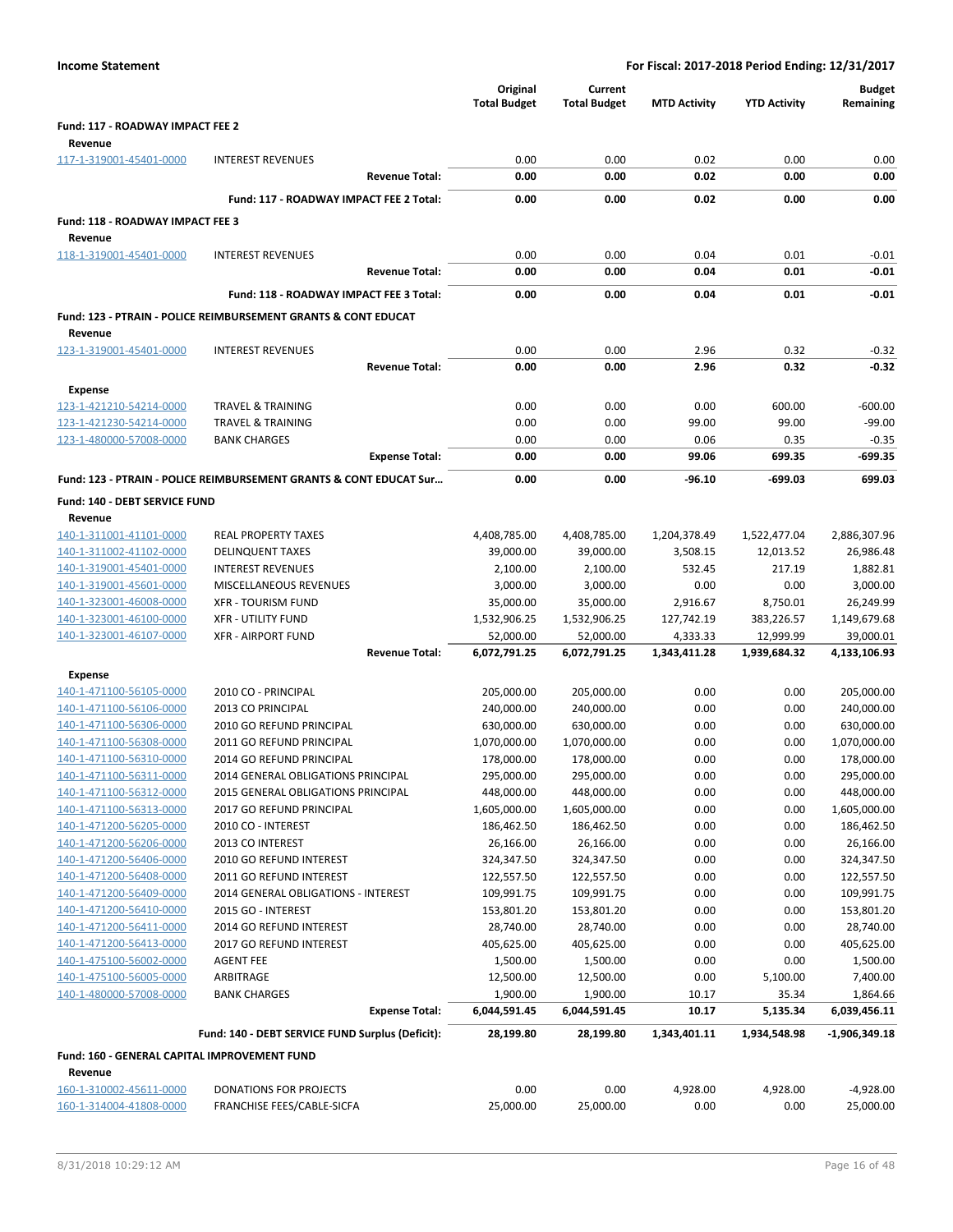|                                                    |                                                                 |                                 | Original<br><b>Total Budget</b> | Current<br><b>Total Budget</b> | <b>MTD Activity</b> | <b>YTD Activity</b> | <b>Budget</b><br>Remaining |
|----------------------------------------------------|-----------------------------------------------------------------|---------------------------------|---------------------------------|--------------------------------|---------------------|---------------------|----------------------------|
| 160-1-319001-45401-0000                            | <b>INTEREST REVENUES</b>                                        |                                 | 15,000.00                       | 15,000.00                      | 734.17              | 1,622.33            | 13,377.67                  |
| 160-1-323001-46001-0000                            | <b>XFR - GENERAL FUND</b>                                       |                                 | 2,977,923.00                    | 2,977,923.00                   | 248,160.25          | 744,480.75          | 2,233,442.25               |
| 160-1-323001-46008-0000                            | <b>XFR - TOURISM FUND</b>                                       |                                 | 128,320.00                      | 128,320.00                     | 10,693.33           | 32,079.99           | 96,240.01                  |
|                                                    |                                                                 | <b>Revenue Total:</b>           | 3,146,243.00                    | 3,146,243.00                   | 264,515.75          | 783,111.07          | 2,363,131.93               |
| <b>Expense</b>                                     |                                                                 |                                 |                                 |                                |                     |                     |                            |
| 160-1-421240-55207-0000                            | RADIO COMMUNICATION EQUIP                                       |                                 | 600,000.00                      | 600,000.00                     | 0.00                | 0.00                | 600,000.00                 |
| 160-1-422200-55201-0000                            | <b>EQUIPMENT PURCHASES</b>                                      |                                 | 48,248.00                       | 48,248.00                      | 0.00                | 0.00                | 48,248.00                  |
| 160-1-431200-53304-0000                            | STREET IMPROV PROGRAM                                           |                                 | 1,800,000.00                    | 1,725,000.00                   | 0.00                | 0.00                | 1,725,000.00               |
| 160-1-431200-55002-0000                            | <b>IMPROVEMENTS</b>                                             |                                 | 200,000.00                      | 200,000.00                     | 0.00                | 0.00                | 200,000.00                 |
| 160-1-431600-55102-0000                            | <b>STREETS</b>                                                  |                                 | 9,750.00                        | 9,750.00                       | 0.00                | 0.00                | 9,750.00                   |
| 160-1-457100-55203-0000                            | <b>FURNITURE/OFFICE EQUIP</b>                                   |                                 | 0.00                            | 0.00                           | 5.000.00            | 5,000.00            | $-5,000.00$                |
| 160-1-480000-55002-0000                            | <b>IMPROVEMENTS</b>                                             |                                 | 435,000.00                      | 435,000.00                     | 0.00                | 0.00                | 435,000.00                 |
| 160-1-480000-55007-0000                            | ENG/ARCHITECTS/MGMT                                             |                                 | 0.00                            | 0.00                           | 3,195.50            | 19,757.50           | $-19,757.50$               |
| 160-1-480000-55012-0000                            | <b>CONSTRUCTION</b>                                             |                                 | 0.00                            | 1,585,000.00                   | 352.65              | 352.65              | 1,584,647.35               |
| 160-1-480000-55201-0000                            | <b>EQUIPMENT PURCHASES</b>                                      |                                 | 113,245.00                      | 113,245.00                     | 24,500.00           | 32,885.00           | 80,360.00                  |
| 160-1-480000-55203-0000                            | <b>FURNITURE/OFFICE EQUIP</b>                                   |                                 | 0.00                            | 0.00                           | 0.00                | 59.04               | $-59.04$                   |
| 160-1-480000-57008-0000                            | <b>BANK CHARGES</b>                                             |                                 | 0.00                            | 0.00                           | 3.62                | 5.58                | $-5.58$                    |
|                                                    |                                                                 | <b>Expense Total:</b>           | 3,206,243.00                    | 4,716,243.00                   | 33,051.77           | 58,059.77           | 4,658,183.23               |
|                                                    | Fund: 160 - GENERAL CAPITAL IMPROVEMENT FUND Surplus (Deficit): |                                 | $-60.000.00$                    | $-1,570,000.00$                | 231,463.98          | 725,051.30          | -2,295,051.30              |
| Fund: 161 - STREET CONSTRUCTION FUND               |                                                                 |                                 |                                 |                                |                     |                     |                            |
| Revenue                                            |                                                                 |                                 |                                 |                                |                     |                     |                            |
| 161-1-319001-45401-0000                            | <b>INTEREST REVENUES</b>                                        |                                 | 500.00                          | 500.00                         | 273.57              | 42.43               | 457.57                     |
|                                                    |                                                                 | <b>Revenue Total:</b>           | 500.00                          | 500.00                         | 273.57              | 42.43               | 457.57                     |
| <b>Expense</b>                                     |                                                                 |                                 |                                 |                                |                     |                     |                            |
| 161-1-480000-57008-0000                            | <b>BANK CHARGES</b>                                             |                                 | 0.00                            | 0.00                           | 5.22                | 30.45               | $-30.45$                   |
|                                                    |                                                                 | <b>Expense Total:</b>           | 0.00                            | 0.00                           | 5.22                | 30.45               | $-30.45$                   |
|                                                    | Fund: 161 - STREET CONSTRUCTION FUND Surplus (Deficit):         |                                 | 500.00                          | 500.00                         | 268.35              | 11.98               | 488.02                     |
|                                                    |                                                                 |                                 |                                 |                                |                     |                     |                            |
| Fund: 164 - 2013 CO CAPITAL FUND                   |                                                                 |                                 |                                 |                                |                     |                     |                            |
| Revenue<br>164-1-319001-45401-0000                 | <b>INTEREST REVENUES</b>                                        |                                 | 200.00                          | 200.00                         | 12.29               | 7.19                | 192.81                     |
|                                                    |                                                                 | <b>Revenue Total:</b>           | 200.00                          | 200.00                         | 12.29               | 7.19                | 192.81                     |
|                                                    |                                                                 |                                 |                                 |                                |                     |                     |                            |
| Expense                                            |                                                                 |                                 |                                 |                                |                     |                     |                            |
| 164-1-480000-57008-0000                            | <b>BANK CHARGES</b>                                             |                                 | 0.00<br>0.00                    | 0.00<br>0.00                   | 0.20<br>0.20        | 1.14<br>1.14        | $-1.14$<br>$-1.14$         |
|                                                    |                                                                 | <b>Expense Total:</b>           |                                 |                                |                     |                     |                            |
|                                                    | Fund: 164 - 2013 CO CAPITAL FUND Surplus (Deficit):             |                                 | 200.00                          | 200.00                         | 12.09               | 6.05                | 193.95                     |
| Fund: 165 - 2014 GO FUND                           |                                                                 |                                 |                                 |                                |                     |                     |                            |
| Revenue                                            |                                                                 |                                 |                                 |                                |                     |                     |                            |
| 165-1-319001-45401-0000                            | <b>INTEREST REVENUES</b>                                        |                                 | 50,000.00                       | 50,000.00                      | 789.01              | 2,266.59            | 47,733.41                  |
|                                                    |                                                                 | <b>Revenue Total:</b>           | 50,000.00                       | 50,000.00                      | 789.01              | 2,266.59            | 47,733.41                  |
|                                                    |                                                                 | Fund: 165 - 2014 GO FUND Total: | 50,000.00                       | 50,000.00                      | 789.01              | 2,266.59            | 47,733.41                  |
| Fund: 171 - MAIN STREET SPECIAL REVENUE            |                                                                 |                                 |                                 |                                |                     |                     |                            |
| Expense                                            |                                                                 |                                 |                                 | 23,000.00                      | 0.00                |                     |                            |
| 171-1-456100-54111-0000                            | <b>GRANT MANAGEMENT</b>                                         |                                 | 0.00                            |                                |                     | 0.00                | 23,000.00                  |
| 171-1-456100-54501-0000<br>171-1-456100-55012-0000 | SPECIAL SERVICES<br><b>CONSTRUCTION</b>                         |                                 | 0.00<br>0.00                    | 0.00                           | 0.00<br>0.00        | 3,433.00<br>0.00    | $-3,433.00$                |
|                                                    |                                                                 | <b>Expense Total:</b>           | 0.00                            | 52,000.00<br>75,000.00         | 0.00                | 3,433.00            | 52,000.00<br>71,567.00     |
|                                                    |                                                                 |                                 |                                 |                                |                     |                     |                            |
|                                                    | Fund: 171 - MAIN STREET SPECIAL REVENUE Total:                  |                                 | 0.00                            | 75,000.00                      | 0.00                | 3,433.00            | 71,567.00                  |
| Fund: 172 - MINOR GRANTS FUND                      |                                                                 |                                 |                                 |                                |                     |                     |                            |
| Revenue                                            |                                                                 |                                 |                                 |                                |                     |                     |                            |
| 172-1-310002-45611-0000                            | <b>DONATIONS</b>                                                | <b>Revenue Total:</b>           | 15,000.00<br>15,000.00          | 15,000.00<br>15,000.00         | 0.00<br>0.00        | 0.00<br>0.00        | 15,000.00<br>15,000.00     |
|                                                    |                                                                 |                                 |                                 |                                |                     |                     |                            |
|                                                    | Fund: 172 - MINOR GRANTS FUND Total:                            |                                 | 15,000.00                       | 15,000.00                      | 0.00                | 0.00                | 15,000.00                  |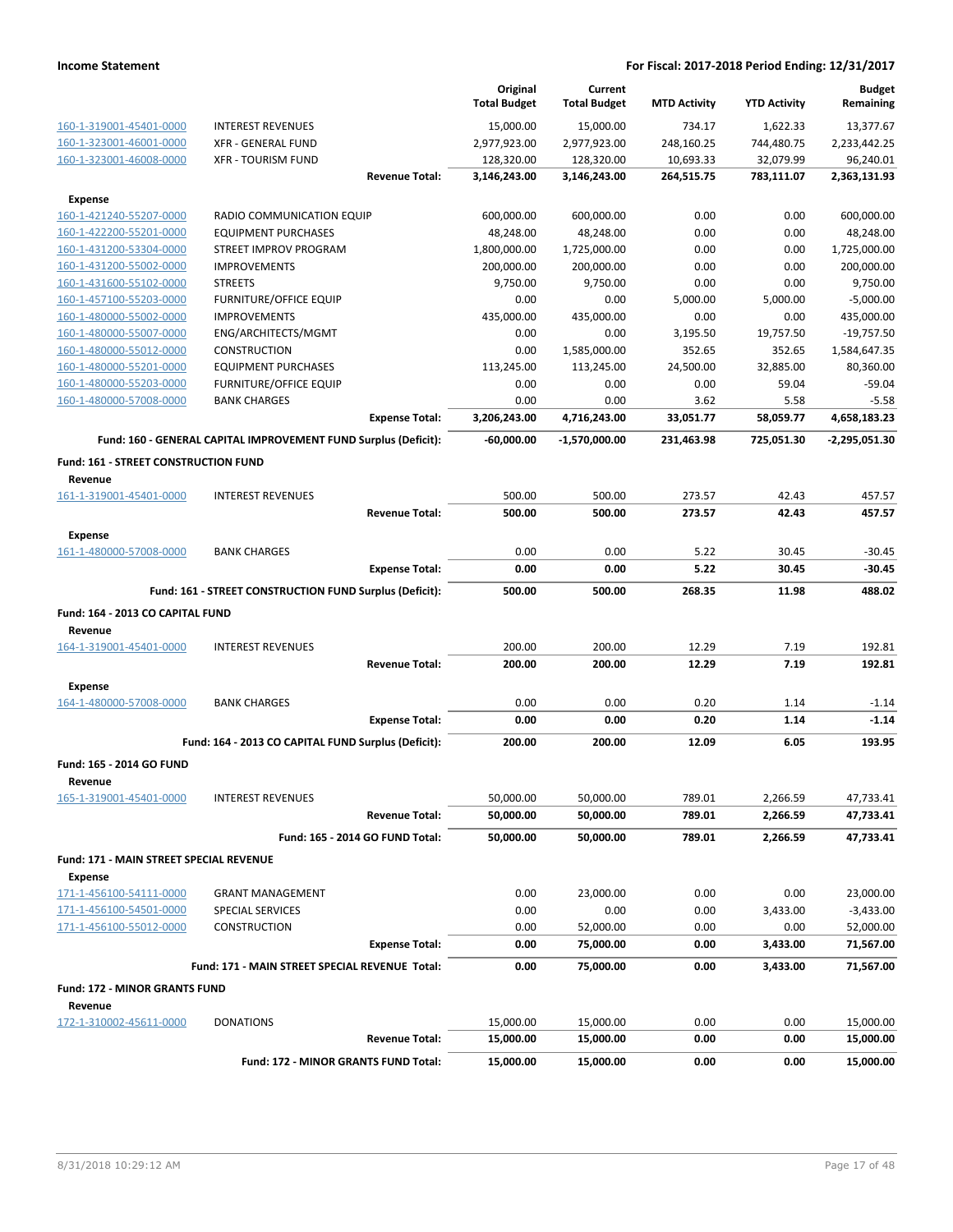|                                                |                                  | Original<br><b>Total Budget</b> | Current<br><b>Total Budget</b> | <b>MTD Activity</b> | <b>YTD Activity</b> | <b>Budget</b><br>Remaining |
|------------------------------------------------|----------------------------------|---------------------------------|--------------------------------|---------------------|---------------------|----------------------------|
| Fund: 200 - WATER / WASTEWATER FUND<br>Revenue |                                  |                                 |                                |                     |                     |                            |
| 200-2-318003-42304-0000                        | <b>BACKFLOW INSPECTION FEES</b>  | 0.00                            | 0.00                           | 964.00              | 964.00              | $-964.00$                  |
| 200-2-318003-44302-0000                        | WATER REVENUES / SERVICE CHARGES | 64,000.00                       | 64,000.00                      | 5,201.86            | 15,026.00           | 48,974.00                  |
| 200-2-318003-44304-0000                        | <b>NEW SERVICES - WATER</b>      | 20,000.00                       | 20,000.00                      | 0.00                | 0.00                | 20,000.00                  |
| 200-2-318003-44305-0000                        | LATE CHARGES - WATER             | 49,000.00                       | 49,000.00                      | 3,710.63            | 12,649.34           | 36,350.66                  |
| 200-2-318003-44306-0000                        | WATER REVENUES / WATER REREAD    | 0.00                            | 0.00                           | 5.00                | 5.00                | $-5.00$                    |
| 200-2-318003-44312-0000                        | <b>METER TAMPERING</b>           | 6,000.00                        | 6,000.00                       | 250.00              | 625.00              | 5,375.00                   |
| 200-2-318003-45103-0000                        | <b>GEUS RAW WATER CONSUMPTN</b>  | 100,000.00                      | 100,000.00                     | 0.00                | 0.00                | 100,000.00                 |
| 200-2-318004-42303-0000                        | <b>WASTE HAULER PERMITS</b>      | 3,500.00                        | 3,500.00                       | 0.00                | 1,500.00            | 2,000.00                   |
| 200-2-318004-44307-0000                        | <b>NEW SERVICES - SEWER</b>      | 7,000.00                        | 7,000.00                       | 0.00                | 4,125.00            | 2,875.00                   |
| 200-2-318004-44309-0000                        | SEWER REVENUES / SERVICE CHARGES | 55,000.00                       | 55,000.00                      | 4,702.50            | 13,582.37           | 41,417.63                  |
| 200-2-318004-44310-0000                        | LATE CHARGES - SEWER             | 45,000.00                       | 45,000.00                      | 2,955.52            | 11,470.07           | 33,529.93                  |
| 200-2-318004-44318-0000                        | LATE CHARGES - WASTEHAULERS      | 0.00                            | 0.00                           | 381.75              | 381.75              | $-381.75$                  |
| 200-2-318004-45106-0000                        | L-3 COMM COD DISCHARGE           | 126,360.00                      | 126,360.00                     | 10,530.00           | 31,590.00           | 94,770.00                  |
| 200-2-318004-45201-0000                        | SEWER REV/ SEWER HAULER FEES     | 400,000.00                      | 400,000.00                     | 28,920.25           | 96,109.50           | 303,890.50                 |
| 200-2-319003-45101-0000                        | WATER REVENUES / METERED SALES   | 6,701,679.00                    | 6,701,679.00                   | 553,729.28          | 1,786,694.95        | 4,914,984.05               |
| 200-2-319004-45104-0000                        | <b>SEWER COLLECTION FEES</b>     | 5,577,131.00                    | 5,577,131.00                   | 491,041.42          | 1,479,544.01        | 4,097,586.99               |
| 200-2-319004-45105-0000                        | SEWER REVENUES / EPA REVENUE     | 0.00                            | 0.00                           | 0.00                | 111.23              | $-111.23$                  |
| 200-2-320003-45305-0000                        | <b>AUCTION PROCEEDS</b>          | 5,000.00                        | 5,000.00                       | 0.00                | 0.00                | 5,000.00                   |
| 200-2-320003-45401-0000                        | <b>INTEREST REVENUES</b>         | 5,000.00                        | 5,000.00                       | 1,351.16            | 152.03              | 4,847.97                   |
| 200-2-320003-45601-0000                        | MISCELLANEOUS REVENUES           | 3,500.00                        | 3,500.00                       | 0.00                | 0.00                | 3,500.00                   |
| 200-2-323001-58013-0000                        | <b>XFR - TOURISM FUND</b>        | 45,000.00                       | 45,000.00                      | 3,750.00            | 11,250.00           | 33,750.00                  |
|                                                | <b>Revenue Total:</b>            | 13,213,170.00                   | 13,213,170.00                  | 1,107,493.37        | 3,465,780.25        | 9,747,389.75               |
| Expense<br>200-2-436100-51001-0000             | <b>REGULAR SALARIES</b>          | 70,780.00                       | 70,780.00                      | 5,325.12            | 18,637.94           | 52,142.06                  |
| 200-2-436100-51020-0000                        | <b>OVERTIME</b>                  |                                 |                                |                     |                     |                            |
| 200-2-436100-51021-0000                        | LONGEVITY                        | 282.00<br>840.00                | 282.00<br>840.00               | 0.00<br>0.00        | 0.00<br>840.00      | 282.00<br>0.00             |
| 200-2-436100-51101-0000                        | <b>CERTIFICATION PAY</b>         | 600.00                          | 600.00                         | 0.00                | 0.00                | 600.00                     |
| 200-2-436100-51117-0000                        | <b>CELL PHONE ALLOWANCE</b>      | 432.00                          | 432.00                         | 33.22               | 116.27              | 315.73                     |
| 200-2-436100-51201-0000                        | <b>FICA</b>                      | 4,522.00                        | 4,522.00                       | 327.94              | 1,201.07            | 3,320.93                   |
| 200-2-436100-51202-0000                        | MEDICARE                         | 1,058.00                        | 1,058.00                       | 76.70               | 280.91              | 777.09                     |
| 200-2-436100-51203-0000                        | <b>HEALTH INSURANCE</b>          | 21,450.00                       | 21,450.00                      | 1,787.50            | 5,362.50            | 16,087.50                  |
| 200-2-436100-51204-0000                        | <b>WORKERS COMPENSATION</b>      | 343.00                          | 343.00                         | 28.58               | 85.74               | 257.26                     |
| 200-2-436100-51205-0000                        | STATE UNEMPLOYMENT               | 141.00                          | 141.00                         | 0.00                | 0.00                | 141.00                     |
| 200-2-436100-51301-0000                        | <b>TMRS</b>                      | 8,395.00                        | 8,395.00                       | 599.06              | 2,190.62            | 6,204.38                   |
| 200-2-436100-52001-0000                        | <b>OFFICE SUPPLIES</b>           | 500.00                          | 500.00                         | 0.00                | 0.00                | 500.00                     |
| 200-2-436100-52002-0000                        | POSTAGE / FREIGHT                | 7,500.00                        | 7,500.00                       | 0.00                | 10.30               | 7,489.70                   |
| 200-2-436100-52305-0000                        | PUBLIC EDUCATION                 | 3,400.00                        | 3,400.00                       | 0.00                | 0.00                | 3,400.00                   |
| 200-2-436100-53402-0000                        | <b>BUILDING MAINTENANCE</b>      | 500.00                          | 500.00                         | 29.60               | 482.37              | 17.63                      |
| 200-2-436100-54001-0000                        | <b>TELEPHONE CHARGES</b>         | 4,000.08                        | 4,000.08                       | 0.00                | 155.20              | 3,844.88                   |
| 200-2-436100-54002-0000                        | <b>UTILITY CHARGES</b>           | 26,821.00                       | 26,821.00                      | 1,840.05            | 5,490.80            | 21,330.20                  |
| 200-2-436100-54101-0000                        | PROFESSIONAL SERVICES            | 2,000.00                        | 2,000.00                       | 0.00                | 0.00                | 2,000.00                   |
| 200-2-436100-54106-0000                        | <b>ATTORNEY FEES</b>             | 3,400.00                        | 3,400.00                       | 0.00                | 0.00                | 3,400.00                   |
| 200-2-436100-54201-0000                        | MEMBERSHIPS & SUBSCRIPTIONS      | 350.00                          | 350.00                         | 0.00                | 0.00                | 350.00                     |
| 200-2-436100-54214-0000                        | <b>TRAVEL &amp; TRAINING</b>     | 500.00                          | 500.00                         | 0.00                | 0.00                | 500.00                     |
| 200-2-436200-51001-0000                        | <b>REGULAR SALARIES</b>          | 310,359.00                      | 310,359.00                     | 23,136.36           | 79,834.05           | 230,524.95                 |
| 200-2-436200-51020-0000                        | <b>OVERTIME</b>                  | 13,962.00                       | 13,962.00                      | 2,632.73            | 7,250.23            | 6,711.77                   |
| 200-2-436200-51021-0000                        | LONGEVITY                        | 3,174.00                        | 3,174.00                       | 0.00                | 2,934.00            | 240.00                     |
| 200-2-436200-51101-0000                        | <b>CERTIFICATION PAY</b>         | 3,000.00                        | 3,000.00                       | 230.78              | 807.73              | 2,192.27                   |
| 200-2-436200-51117-0000                        | <b>CELL PHONE ALLOWANCE</b>      | 432.00                          | 432.00                         | 33.22               | 116.27              | 315.73                     |
| 200-2-436200-51201-0000                        | <b>FICA</b>                      | 20,514.00                       | 20,514.00                      | 1,522.32            | 5,360.59            | 15,153.41                  |
| 200-2-436200-51202-0000                        | MEDICARE                         | 4,798.00                        | 4,798.00                       | 356.03              | 1,253.68            | 3,544.32                   |
| 200-2-436200-51203-0000                        | <b>HEALTH INSURANCE</b>          | 85,800.00                       | 85,800.00                      | 7,150.00            | 21,450.00           | 64,350.00                  |
| 200-2-436200-51204-0000                        | <b>WORKERS COMPENSATION</b>      | 11,447.00                       | 11,447.00                      | 953.92              | 2,861.76            | 8,585.24                   |
| 200-2-436200-51205-0000                        | STATE UNEMPLOYMENT               | 623.00                          | 623.00                         | 0.00                | 3.12                | 619.88                     |
| 200-2-436200-51301-0000                        | <b>TMRS</b>                      | 37,190.00                       | 37,190.00                      | 2,910.51            | 10,167.39           | 27,022.61                  |
| 200-2-436200-52001-0000                        | <b>OFFICE SUPPLIES</b>           | 500.00                          | 500.00                         | 0.00                | 0.00                | 500.00                     |
| 200-2-436200-52002-0000                        | POSTAGE / FREIGHT                | 2,302.00                        | 2,302.00                       | 0.00                | 4.36                | 2,297.64                   |
|                                                |                                  |                                 |                                |                     |                     |                            |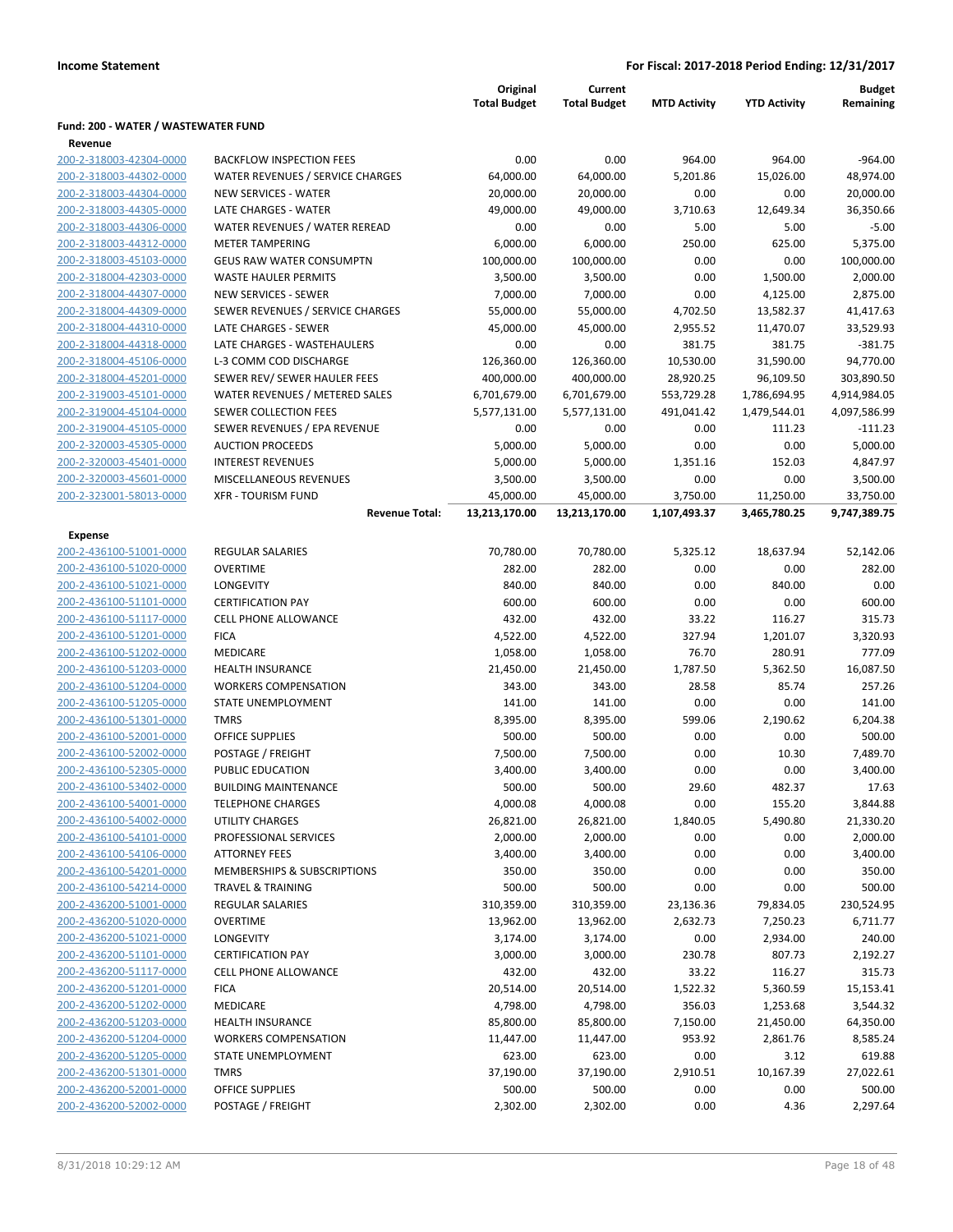|                                                    |                                        | Original<br><b>Total Budget</b> | Current<br><b>Total Budget</b> | <b>MTD Activity</b> | <b>YTD Activity</b> | <b>Budget</b><br>Remaining |
|----------------------------------------------------|----------------------------------------|---------------------------------|--------------------------------|---------------------|---------------------|----------------------------|
| 200-2-436200-52101-0000                            | <b>JANITORIAL SUPPLIES</b>             | 1,999.00                        | 1,999.00                       | 0.00                | $-706.50$           | 2,705.50                   |
| 200-2-436200-52104-0000                            | <b>WEARING APPAREL</b>                 | 4,848.00                        | 4,848.00                       | 275.00              | 275.00              | 4,573.00                   |
| 200-2-436200-52105-0000                            | <b>LABORATORY</b>                      | 14,432.00                       | 14,432.00                      | 0.00                | 4,286.21            | 10,145.79                  |
| 200-2-436200-52106-0000                            | <b>CHEMICAL SUPPLIES</b>               | 298,400.00                      | 298,400.00                     | 19,288.22           | 42,439.02           | 255,960.98                 |
| 200-2-436200-52201-0000                            | MINOR TOOLS & EQUIPMENT                | 1,475.00                        | 1,475.00                       | 0.00                | 0.00                | 1,475.00                   |
| 200-2-436200-52202-0000                            | <b>MECHANICAL SUPPLIES</b>             | 1,591.00                        | 1,591.00                       | 0.00                | 1,212.98            | 378.02                     |
| 200-2-436200-52203-0000                            | <b>MOTOR VEHICLE FUEL</b>              | 5,500.00                        | 5,500.00                       | 253.67              | 679.11              | 4,820.89                   |
| 200-2-436200-52301-0000                            | <b>SAFETY SUPPLIES</b>                 | 1,500.00                        | 1,500.00                       | 54.85               | 236.80              | 1,263.20                   |
| 200-2-436200-53201-0000                            | FURNITURE & OFFICE EQUIPMENT           | 250.00                          | 250.00                         | 0.00                | 0.00                | 250.00                     |
| 200-2-436200-53202-0000                            | MACHINE, TOOLS & IMPLMNTS              | 2,130.00                        | 2,130.00                       | 0.00                | 0.00                | 2,130.00                   |
| 200-2-436200-53203-0000                            | <b>INSTRUMENTS &amp; APPARATUS</b>     | 6,524.00                        | 6,524.00                       | 0.00                | 0.00                | 6,524.00                   |
| 200-2-436200-53205-0000                            | <b>MOTOR VEHICLES</b>                  | 3,200.00                        | 3,200.00                       | 0.00                | 10.00               | 3,190.00                   |
| 200-2-436200-53310-0000                            | RESVRS/STRG TANKS/ST PIPE              | 20,070.00                       | 20,070.00                      | 0.00                | 50.00               | 20,020.00                  |
| 200-2-436200-53402-0000                            | <b>BUILDING MAINTENANCE</b>            | 1,400.00                        | 1,400.00                       | 34.95               | 34.95               | 1,365.05                   |
| 200-2-436200-53403-0000                            | <b>HEATING &amp; COOLING SYSTEMS</b>   | 3,700.00                        | 3,700.00                       | 0.00                | 0.00                | 3,700.00                   |
| 200-2-436200-53404-0000                            | STRUCTURES / EXTERIOR STRUCTURES       | 500.00                          | 500.00                         | 0.00                | 0.00                | 500.00                     |
| 200-2-436200-53605-0000                            | STRUCTURES / FILTRATION PLANT          | 31,210.00                       | 31,210.00                      | 1,823.07            | 10,932.11           | 20,277.89                  |
| 200-2-436200-53606-0000                            | <b>MAINT - GROUNDS</b>                 | 340.00                          | 340.00                         | 0.00                | 0.00                | 340.00                     |
| 200-2-436200-54001-0000                            | <b>TELEPHONE CHARGES</b>               | 15,500.00                       | 15,500.00                      | 783.31              | 3,091.54            | 12,408.46                  |
| 200-2-436200-54002-0000                            | UTILITY CHARGES                        | 360,000.00                      | 360,000.00                     | 44,479.45           | 103,072.48          | 256,927.52                 |
| 200-2-436200-54201-0000                            | <b>MEMBERSHIPS &amp; SUBSCRIPTIONS</b> | 1,721.00                        | 1,721.00                       | 0.00                | 75.00               | 1,646.00                   |
| 200-2-436200-54208-0000                            | <b>LABORATORY WORK</b>                 | 21,720.00                       | 21,720.00                      | 2,636.25            | 2,776.25            | 18,943.75                  |
| 200-2-436200-54212-0000                            | <b>PRINTING</b>                        | 700.00                          | 700.00                         | 0.00                | 0.00                | 700.00                     |
| 200-2-436200-54214-0000                            | <b>TRAVEL &amp; TRAINING</b>           | 5,330.00                        | 5,330.00                       | 0.00                | 795.00              | 4,535.00                   |
| 200-2-436200-54219-0000                            | SABINE RIVER AUTHORITY                 | 1,049,386.80                    | 1,049,386.80                   | 85,350.13           | 170,700.26          | 878,686.54                 |
| 200-2-436200-54410-0000                            | PERMITS/FEES                           | 23,300.00                       | 23,300.00                      | 0.00                | 25,793.60           | $-2,493.60$                |
| 200-2-436300-51001-0000                            | <b>REGULAR SALARIES</b>                | 386,158.00                      | 386,158.00                     | 28,625.03           | 99,916.32           | 286,241.68                 |
| 200-2-436300-51020-0000<br>200-2-436300-51021-0000 | <b>OVERTIME</b><br>LONGEVITY           | 46,034.00                       | 46,034.00                      | 8,783.16<br>0.00    | 20,842.99           | 25,191.01<br>492.00        |
| 200-2-436300-51101-0000                            | <b>CERTIFICATION PAY</b>               | 5,840.00<br>900.00              | 5,840.00<br>900.00             | 46.16               | 5,348.00<br>161.56  | 738.44                     |
| 200-2-436300-51117-0000                            | <b>CELL PHONE ALLOWANCE</b>            | 216.00                          | 216.00                         | 16.62               | 58.17               | 157.83                     |
| 200-2-436300-51201-0000                            | <b>FICA</b>                            | 27,179.00                       | 27,179.00                      | 2,239.89            | 7,652.07            | 19,526.93                  |
| 200-2-436300-51202-0000                            | MEDICARE                               | 6,356.00                        | 6,356.00                       | 523.85              | 1,789.62            | 4,566.38                   |
| 200-2-436300-51203-0000                            | <b>HEALTH INSURANCE</b>                | 123,338.00                      | 123,338.00                     | 10,278.17           | 30,834.51           | 92,503.49                  |
| 200-2-436300-51204-0000                            | <b>WORKERS COMPENSATION</b>            | 14,947.00                       | 14,947.00                      | 1,245.58            | 3,736.74            | 11,210.26                  |
| 200-2-436300-51205-0000                            | <b>STATE UNEMPLOYMENT</b>              | 869.00                          | 869.00                         | 1.69                | 1.69                | 867.31                     |
| 200-2-436300-51301-0000                            | <b>TMRS</b>                            | 49,704.00                       | 49,704.00                      | 4,173.12            | 14,074.55           | 35,629.45                  |
| 200-2-436300-51401-0000                            | <b>CONTRA - SALARIES</b>               | 0.00                            | 0.00                           | 0.00                | $-3,012.32$         | 3,012.32                   |
| 200-2-436300-52001-0000                            | <b>OFFICE SUPPLIES</b>                 | 300.00                          | 300.00                         | 179.20              | 179.20              | 120.80                     |
| 200-2-436300-52002-0000                            | POSTAGE / FREIGHT                      | 50.00                           | 50.00                          | 0.00                | 0.00                | 50.00                      |
| 200-2-436300-52005-0000                            | PRINTED MATERIALS                      | 100.00                          | 100.00                         | 0.00                | 0.00                | 100.00                     |
| 200-2-436300-52103-0000                            | <b>MEETING SUPPLIES</b>                | 100.00                          | 100.00                         | 71.00               | 71.00               | 29.00                      |
| 200-2-436300-52104-0000                            | <b>WEARING APPAREL</b>                 | 15,000.00                       | 15,000.00                      | 1,347.66            | 2,268.84            | 12,731.16                  |
| 200-2-436300-52106-0000                            | <b>CHEMICAL SUPPLIES</b>               | 500.00                          | 500.00                         | 0.00                | 0.00                | 500.00                     |
| 200-2-436300-52201-0000                            | MINOR TOOLS & EQUIPMENT                | 8,500.00                        | 8,500.00                       | 316.02              | 1,613.62            | 6,886.38                   |
| 200-2-436300-52203-0000                            | <b>MOTOR VEHICLE FUEL</b>              | 25,000.00                       | 25,000.00                      | 1,940.92            | 6,023.73            | 18,976.27                  |
| 200-2-436300-52303-0000                            | <b>TRAINING SUPPLIES</b>               | 200.00                          | 200.00                         | 0.00                | 0.00                | 200.00                     |
| 200-2-436300-53201-0000                            | FURNITURE & OFFICE EQUIPMENT           | 100.00                          | 100.00                         | 0.00                | 0.00                | 100.00                     |
| 200-2-436300-53202-0000                            | MACHINE, TOOLS & IMPLMNTS              | 5,000.00                        | 5,000.00                       | 564.17              | 1,305.66            | 3,694.34                   |
| 200-2-436300-53205-0000                            | <b>MOTOR VEHICLES</b>                  | 30,000.00                       | 30,000.00                      | 7,017.46            | 2,515.96            | 27,484.04                  |
| 200-2-436300-53207-0000                            | RADIO/COMMUNICATIONS                   | 4,500.00                        | 4,500.00                       | 0.00                | 4,500.00            | 0.00                       |
| 200-2-436300-53210-0000                            | <b>FIRE HYDRANTS</b>                   | 8,000.00                        | 8,000.00                       | 1,327.32            | 1,327.32            | 6,672.68                   |
| 200-2-436300-53211-0000                            | <b>METERS &amp; SETTINGS</b>           | 70,000.00                       | 70,000.00                      | 0.00                | 5,052.67            | 64,947.33                  |
| 200-2-436300-53306-0000                            | <b>WATER MAINS</b>                     | 165,000.00                      | 165,000.00                     | 14,134.82           | 22,724.45           | 142,275.55                 |
| 200-2-436300-54001-0000                            | <b>TELEPHONE CHARGES</b>               | 1,800.00                        | 1,800.00                       | 43.00               | 261.12              | 1,538.88                   |
| 200-2-436300-54214-0000                            | <b>TRAVEL &amp; TRAINING</b>           | 4,000.00                        | 4,000.00                       | 0.00                | 111.00              | 3,889.00                   |
| 200-2-437200-51001-0000                            | <b>REGULAR SALARIES</b>                | 367,484.00                      | 367,484.00                     | 28,530.03           | 100,456.73          | 267,027.27                 |
| 200-2-437200-51020-0000                            | <b>OVERTIME</b>                        | 56,917.00                       | 56,917.00                      | 7,774.12            | 22,013.14           | 34,903.86                  |
| 200-2-437200-51021-0000                            | LONGEVITY                              | 14,102.00                       | 14,102.00                      | 0.00                | 13,772.00           | 330.00                     |
|                                                    |                                        |                                 |                                |                     |                     |                            |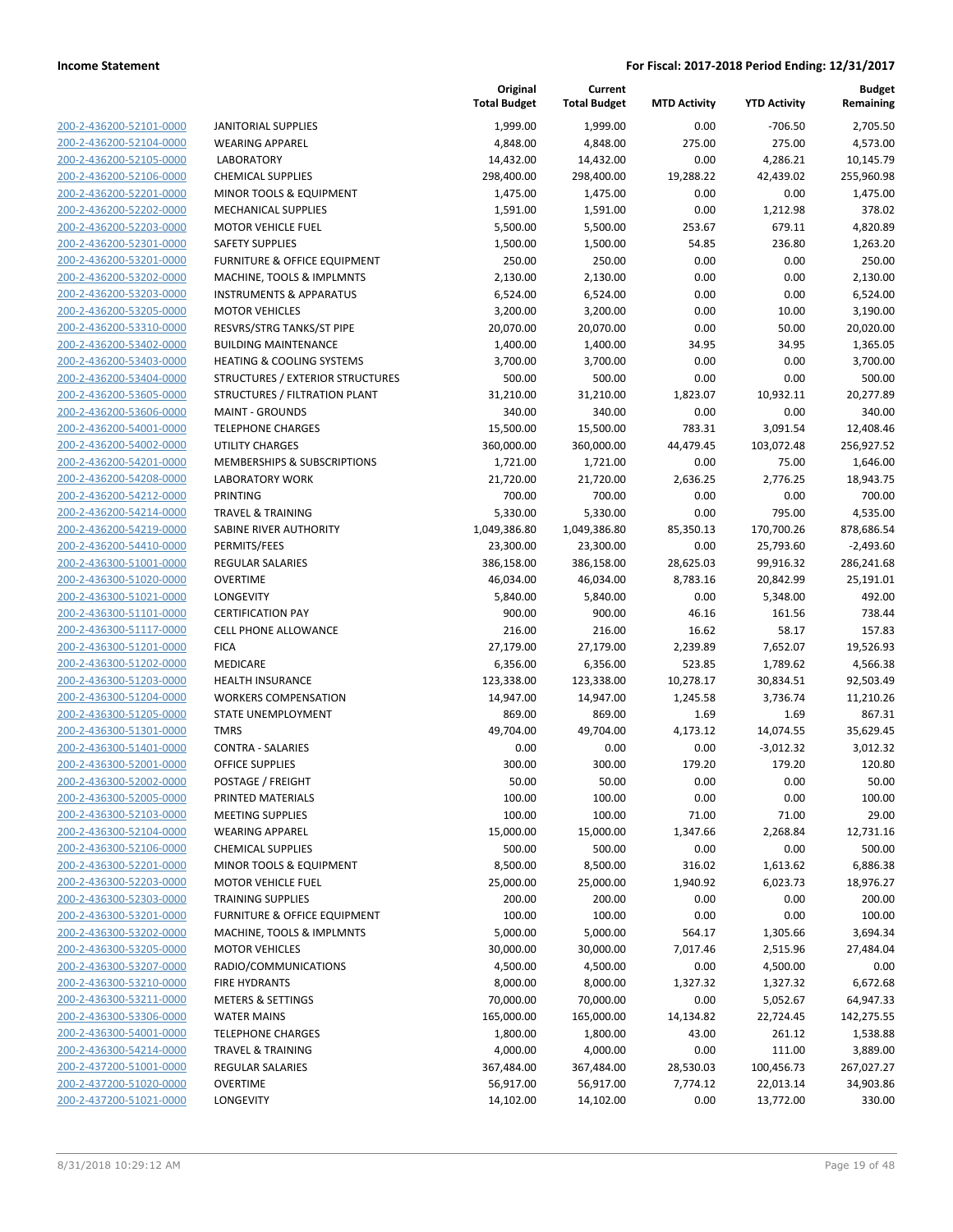| 200-2-437200-51101-0000        |
|--------------------------------|
| 200-2-437200-51117-0000        |
| 200-2-437200-51201-0000        |
| 200-2-437200-51202-0000        |
| 200-2-437200-51203-0000        |
| 200-2-437200-51204-0000        |
| 200-2-437200-51205-0000        |
| 200-2-437200-51301-0000        |
| 200-2-437200-51401-0000        |
| 200-2-437200-52001-0000        |
| 200-2-437200-52103-0000        |
| 200-2-437200-52104-0000        |
| 200-2-437200-52106-0000        |
| 200-2-437200-52107-0000        |
| 200-2-437200-52201-0000        |
| 200-2-437200-52203-0000        |
| 200-2-437200-52303-0000        |
| 200-2-437200-53202-0000        |
| 200-2-437200-53205-0000        |
| 200-2-437200-53207-0000        |
|                                |
| 200-2-437200-53309-0000        |
| 200-2-437200-53311-0000        |
| 200-2-437200-54001-0000        |
| 200-2-437200-54002-0000        |
| 200-2-437200-54214-0000        |
| 200-2-437300-51001-0000        |
| 200-2-437300-51020-0000        |
| 200-2-437300-51021-0000        |
| 200-2-437300-51101-0000        |
| 200-2-437300-51117-0000        |
| 200-2-437300-51201-0000        |
| 200-2-437300-51202-0000        |
| 200-2-437300-51203-0000        |
| 200-2-437300-51204-0000        |
| 200-2-437300-51205-0000        |
| 200-2-437300-51301-0000        |
| 200-2-437300-52001-0000        |
| 200-2-437300-52002-0000        |
| 200-2-437300-52005-0000        |
| 200-2-437300-52101-0000        |
| 200-2-437300-52102-0000        |
| <u>200-2-437300-52104-0000</u> |
| 200-2-437300-52105-0000        |
| 200-2-437300-52106-0000        |
| <u>200-2-437300-52107-0000</u> |
| <u>200-2-437300-52201-0000</u> |
| 200-2-437300-52202-0000        |
| 200-2-437300-52203-0000        |
| 200-2-437300-52301-0000        |
|                                |
| <u>200-2-437300-53202-0000</u> |
| <u>200-2-437300-53203-0000</u> |
| 200-2-437300-53205-0000        |
| 200-2-437300-53402-0000        |
| 200-2-437300-54001-0000        |
| <u>200-2-437300-54002-0000</u> |
| <u>200-2-437300-54201-0000</u> |
| 200-2-437300-54208-0000        |
| 200-2-437300-54214-0000        |
| 200-2-437300-54403-0000        |

|                                        | Total Budget |
|----------------------------------------|--------------|
| <b>CERTIFICATION PAY</b>               | 1,500.00     |
| <b>CELL PHONE ALLOWANCE</b>            | 216.00       |
| <b>FICA</b>                            | 27,084.00    |
| MEDICARE                               | 6,334.00     |
| <b>HEALTH INSURANCE</b>                | 123,338.00   |
| <b>WORKERS COMPENSATION</b>            | 10,501.00    |
| STATE UNEMPLOYMENT                     | 799.00       |
| <b>TMRS</b>                            | 49,527.00    |
| CONTRA - SALARIES                      | 0.00         |
| <b>OFFICE SUPPLIES</b>                 | 300.00       |
| <b>MEETING SUPPLIES</b>                | 150.00       |
| <b>WEARING APPAREL</b>                 | 15,000.00    |
| <b>CHEMICAL SUPPLIES</b>               | 2,400.00     |
| <b>BOTANICAL SUPPLIES</b>              | 400.00       |
| MINOR TOOLS & EQUIPMENT                | 6,500.00     |
| <b>MOTOR VEHICLE FUEL</b>              | 24,030.00    |
| <b>TRAINING SUPPLIES</b>               | 150.00       |
| MACHINE, TOOLS & IMPLMNTS              | 4,965.00     |
| <b>MOTOR VEHICLES</b>                  | 21,000.00    |
| RADIO/COMMUNICATIONS                   | 3,000.00     |
| SANITARY SEWER & TCEQ SSO              | 69,000.00    |
| <b>LIFT STATIONS</b>                   | 22,500.00    |
| <b>TELEPHONE CHARGES</b>               | 5,500.00     |
| <b>UTILITY CHARGES</b>                 | 27,000.00    |
| <b>TRAVEL &amp; TRAINING</b>           | 3,000.00     |
| REGULAR SALARIES                       | 489,292.00   |
| OVERTIME                               | 36,000.00    |
| <b>LONGEVITY</b>                       | 15,432.00    |
| <b>CERTIFICATION PAY</b>               | 7,200.00     |
| <b>CELL PHONE ALLOWANCE</b>            | 1,296.00     |
| <b>FICA</b>                            | 33,822.00    |
| <b>MEDICARE</b>                        | 7,910.00     |
| <b>HEALTH INSURANCE</b>                | 128,700.00   |
| <b>WORKERS COMPENSATION</b>            | 11,807.00    |
| STATE UNEMPLOYMENT                     | 844.00       |
| TMRS                                   | 62,788.00    |
| OFFICE SUPPLIES                        | 600.00       |
| POSTAGE / FREIGHT                      | 600.00       |
| PRINTED MATERIALS                      | 1,200.00     |
| <b>JANITORIAL SUPPLIES</b>             | 1,650.00     |
| REFERENCE SUPPLIES                     | 500.00       |
| <b>WEARING APPAREL</b>                 | 11,000.00    |
| <b>LABORATORY</b>                      | 15,000.00    |
| <b>CHEMICAL SUPPLIES</b>               | 52,000.00    |
| <b>BOTANICAL SUPPLIES</b>              | 900.00       |
| <b>MINOR TOOLS &amp; EQUIPMENT</b>     | 6,300.00     |
| <b>MECHANICAL SUPPLIES</b>             | 18,400.00    |
| <b>MOTOR VEHICLE FUEL</b>              | 5,500.00     |
| <b>SAFETY SUPPLIES</b>                 | 2,300.00     |
| MACHINE, TOOLS & IMPLMNTS              | 60,000.00    |
| <b>INSTRUMENTS &amp; APPARATUS</b>     | 6,000.00     |
| <b>MOTOR VEHICLES</b>                  | 5,000.00     |
| <b>BUILDING MAINTENANCE</b>            | 6,000.00     |
| <b>TELEPHONE CHARGES</b>               | 6,000.00     |
| <b>UTILITY CHARGES</b>                 | 400,000.00   |
| <b>MEMBERSHIPS &amp; SUBSCRIPTIONS</b> | 12,000.00    |
| <b>LABORATORY WORK</b>                 | 12,400.00    |
| <b>TRAVEL &amp; TRAINING</b>           | 4,900.00     |
| DISPOSAL CHARGES                       | 95,000.00    |

|                         |                                    | Original<br><b>Total Budget</b> | Current<br><b>Total Budget</b> | <b>MTD Activity</b> | <b>YTD Activity</b> | Budget<br>Remaining |
|-------------------------|------------------------------------|---------------------------------|--------------------------------|---------------------|---------------------|---------------------|
| 200-2-437200-51101-0000 | <b>CERTIFICATION PAY</b>           | 1,500.00                        | 1,500.00                       | 92.30               | 323.05              | 1,176.95            |
| 200-2-437200-51117-0000 | <b>CELL PHONE ALLOWANCE</b>        | 216.00                          | 216.00                         | 16.60               | 58.10               | 157.90              |
| 200-2-437200-51201-0000 | <b>FICA</b>                        | 27,084.00                       | 27,084.00                      | 2,209.23            | 8,321.78            | 18,762.22           |
| 200-2-437200-51202-0000 | MEDICARE                           | 6,334.00                        | 6,334.00                       | 516.67              | 1,946.21            | 4,387.79            |
| 200-2-437200-51203-0000 | <b>HEALTH INSURANCE</b>            | 123,338.00                      | 123,338.00                     | 10,278.17           | 30,834.51           | 92,503.49           |
| 200-2-437200-51204-0000 | <b>WORKERS COMPENSATION</b>        | 10,501.00                       | 10,501.00                      | 875.08              | 2,625.24            | 7,875.76            |
| 200-2-437200-51205-0000 | STATE UNEMPLOYMENT                 | 799.00                          | 799.00                         | 0.00                | 0.00                | 799.00              |
| 200-2-437200-51301-0000 | <b>TMRS</b>                        | 49,527.00                       | 49,527.00                      | 4,054.82            | 15,105.72           | 34,421.28           |
| 200-2-437200-51401-0000 | <b>CONTRA - SALARIES</b>           | 0.00                            | 0.00                           | 0.00                | $-299.91$           | 299.91              |
| 200-2-437200-52001-0000 | <b>OFFICE SUPPLIES</b>             | 300.00                          | 300.00                         | 0.00                | 141.86              | 158.14              |
| 200-2-437200-52103-0000 | <b>MEETING SUPPLIES</b>            | 150.00                          | 150.00                         | 0.00                | 0.00                | 150.00              |
| 200-2-437200-52104-0000 | <b>WEARING APPAREL</b>             | 15,000.00                       | 15,000.00                      | 322.12              | 1,431.61            | 13,568.39           |
| 200-2-437200-52106-0000 | <b>CHEMICAL SUPPLIES</b>           | 2,400.00                        | 2,400.00                       | 0.00                | 0.00                | 2,400.00            |
| 200-2-437200-52107-0000 | <b>BOTANICAL SUPPLIES</b>          | 400.00                          | 400.00                         | 0.00                | 0.00                | 400.00              |
| 200-2-437200-52201-0000 | MINOR TOOLS & EQUIPMENT            | 6,500.00                        | 6,500.00                       | 0.00                | 392.93              | 6,107.07            |
| 200-2-437200-52203-0000 | <b>MOTOR VEHICLE FUEL</b>          | 24,030.00                       | 24,030.00                      | 1,138.88            | 4,611.88            | 19,418.12           |
| 200-2-437200-52303-0000 | <b>TRAINING SUPPLIES</b>           | 150.00                          | 150.00                         | 0.00                | 0.00                | 150.00              |
| 200-2-437200-53202-0000 | MACHINE, TOOLS & IMPLMNTS          | 4,965.00                        | 4,965.00                       | 564.17              | 1,128.83            | 3,836.17            |
| 200-2-437200-53205-0000 | <b>MOTOR VEHICLES</b>              | 21,000.00                       | 21,000.00                      | 670.07              | 1,508.72            | 19,491.28           |
| 200-2-437200-53207-0000 | RADIO/COMMUNICATIONS               | 3,000.00                        | 3,000.00                       | 0.00                | 1,060.00            | 1,940.00            |
| 200-2-437200-53309-0000 | SANITARY SEWER & TCEQ SSO          | 69,000.00                       | 69,000.00                      | 3,579.39            | 9,975.31            | 59,024.69           |
| 200-2-437200-53311-0000 | <b>LIFT STATIONS</b>               | 22,500.00                       | 22,500.00                      | 3,469.20            | 3,731.31            | 18,768.69           |
| 200-2-437200-54001-0000 | <b>TELEPHONE CHARGES</b>           | 5,500.00                        | 5,500.00                       | 312.49              | 1,119.87            | 4,380.13            |
| 200-2-437200-54002-0000 | <b>UTILITY CHARGES</b>             | 27,000.00                       | 27,000.00                      | 2,063.14            | 5,997.23            | 21,002.77           |
| 200-2-437200-54214-0000 | <b>TRAVEL &amp; TRAINING</b>       | 3,000.00                        | 3,000.00                       | 1,417.00            | 1,417.00            | 1,583.00            |
| 200-2-437300-51001-0000 | REGULAR SALARIES                   | 489,292.00                      | 489,292.00                     | 36,050.40           | 130,844.59          | 358,447.41          |
| 200-2-437300-51020-0000 | <b>OVERTIME</b>                    | 36,000.00                       | 36,000.00                      | 3,676.04            | 10,569.45           | 25,430.55           |
| 200-2-437300-51021-0000 | LONGEVITY                          | 15,432.00                       | 15,432.00                      | 0.00                | 15,432.00           | 0.00                |
| 200-2-437300-51101-0000 | <b>CERTIFICATION PAY</b>           | 7,200.00                        | 7,200.00                       | 438.46              | 1,592.31            | 5,607.69            |
| 200-2-437300-51117-0000 | CELL PHONE ALLOWANCE               | 1,296.00                        | 1,296.00                       | 33.22               | 116.27              | 1,179.73            |
| 200-2-437300-51201-0000 | <b>FICA</b>                        | 33,822.00                       | 33,822.00                      | 2,529.07            | 9,568.67            | 24,253.33           |
| 200-2-437300-51202-0000 | MEDICARE                           | 7,910.00                        | 7,910.00                       | 591.47              | 2,237.83            | 5,672.17            |
| 200-2-437300-51203-0000 | <b>HEALTH INSURANCE</b>            | 128,700.00                      | 128,700.00                     | 10,725.00           | 32,175.00           | 96,525.00           |
| 200-2-437300-51204-0000 | <b>WORKERS COMPENSATION</b>        | 11,807.00                       | 11,807.00                      | 983.92              | 2,951.76            | 8,855.24            |
| 200-2-437300-51205-0000 | STATE UNEMPLOYMENT                 | 844.00                          | 844.00                         | 0.00                | 0.00                | 844.00              |
| 200-2-437300-51301-0000 | <b>TMRS</b>                        | 62,788.00                       | 62,788.00                      | 4,811.23            | 18,043.53           | 44,744.47           |
| 200-2-437300-52001-0000 | <b>OFFICE SUPPLIES</b>             | 600.00                          | 600.00                         | 0.00                | 55.16               | 544.84              |
| 200-2-437300-52002-0000 | POSTAGE / FREIGHT                  | 600.00                          | 600.00                         | 0.00                | 59.30               | 540.70              |
| 200-2-437300-52005-0000 | PRINTED MATERIALS                  | 1,200.00                        | 1,200.00                       | 24.00               | 24.00               | 1,176.00            |
| 200-2-437300-52101-0000 | <b>JANITORIAL SUPPLIES</b>         | 1,650.00                        | 1,650.00                       | 0.00                | 210.82              | 1,439.18            |
| 200-2-437300-52102-0000 | <b>REFERENCE SUPPLIES</b>          | 500.00                          | 500.00                         | 0.00                | 0.00                | 500.00              |
| 200-2-437300-52104-0000 | <b>WEARING APPAREL</b>             | 11,000.00                       | 11,000.00                      | 433.60              | 623.54              | 10,376.46           |
| 200-2-437300-52105-0000 | LABORATORY                         | 15,000.00                       | 15,000.00                      | 346.87              | 2,160.73            | 12,839.27           |
| 200-2-437300-52106-0000 | <b>CHEMICAL SUPPLIES</b>           | 52,000.00                       | 52,000.00                      | 5,616.00            | 5,616.00            | 46,384.00           |
| 200-2-437300-52107-0000 | <b>BOTANICAL SUPPLIES</b>          | 900.00                          | 900.00                         | 0.00                | 0.00                | 900.00              |
| 200-2-437300-52201-0000 | MINOR TOOLS & EQUIPMENT            | 6,300.00                        | 6,300.00                       | 878.21              | 1,202.14            | 5,097.86            |
| 200-2-437300-52202-0000 | <b>MECHANICAL SUPPLIES</b>         | 18,400.00                       | 18,400.00                      | 1,120.84            | 7,621.08            | 10,778.92           |
| 200-2-437300-52203-0000 | <b>MOTOR VEHICLE FUEL</b>          | 5,500.00                        | 5,500.00                       | 886.88              | 2,241.44            | 3,258.56            |
| 200-2-437300-52301-0000 | <b>SAFETY SUPPLIES</b>             | 2,300.00                        | 2,300.00                       | 539.10              | 539.10              | 1,760.90            |
| 200-2-437300-53202-0000 | MACHINE, TOOLS & IMPLMNTS          | 60,000.00                       | 60,000.00                      | 4,790.21            | 4,790.21            | 55,209.79           |
| 200-2-437300-53203-0000 | <b>INSTRUMENTS &amp; APPARATUS</b> | 6,000.00                        | 6,000.00                       | 0.00                | 21.98               | 5,978.02            |
| 200-2-437300-53205-0000 | <b>MOTOR VEHICLES</b>              | 5,000.00                        | 5,000.00                       | 0.00                | 120.00              | 4,880.00            |
| 200-2-437300-53402-0000 | <b>BUILDING MAINTENANCE</b>        | 6,000.00                        | 6,000.00                       | 49.50               | 49.50               | 5,950.50            |
| 200-2-437300-54001-0000 | <b>TELEPHONE CHARGES</b>           | 6,000.00                        | 6,000.00                       | 76.00               | 873.60              | 5,126.40            |
| 200-2-437300-54002-0000 | UTILITY CHARGES                    | 400,000.00                      | 400,000.00                     | 27,723.08           | 92,969.56           | 307,030.44          |
| 200-2-437300-54201-0000 | MEMBERSHIPS & SUBSCRIPTIONS        | 12,000.00                       | 12,000.00                      | 0.00                | 4,250.50            | 7,749.50            |
| 200-2-437300-54208-0000 | <b>LABORATORY WORK</b>             | 12,400.00                       | 12,400.00                      | 0.00                | 1,311.00            | 11,089.00           |
| 200-2-437300-54214-0000 | <b>TRAVEL &amp; TRAINING</b>       | 4,900.00                        | 4,900.00                       | 1,033.24            | 1,274.89            | 3,625.11            |
| 200-2-437300-54403-0000 | <b>DISPOSAL CHARGES</b>            | 95,000.00                       | 95,000.00                      | 5,875.53            | 21,532.56           | 73,467.44           |
|                         |                                    |                                 |                                |                     |                     |                     |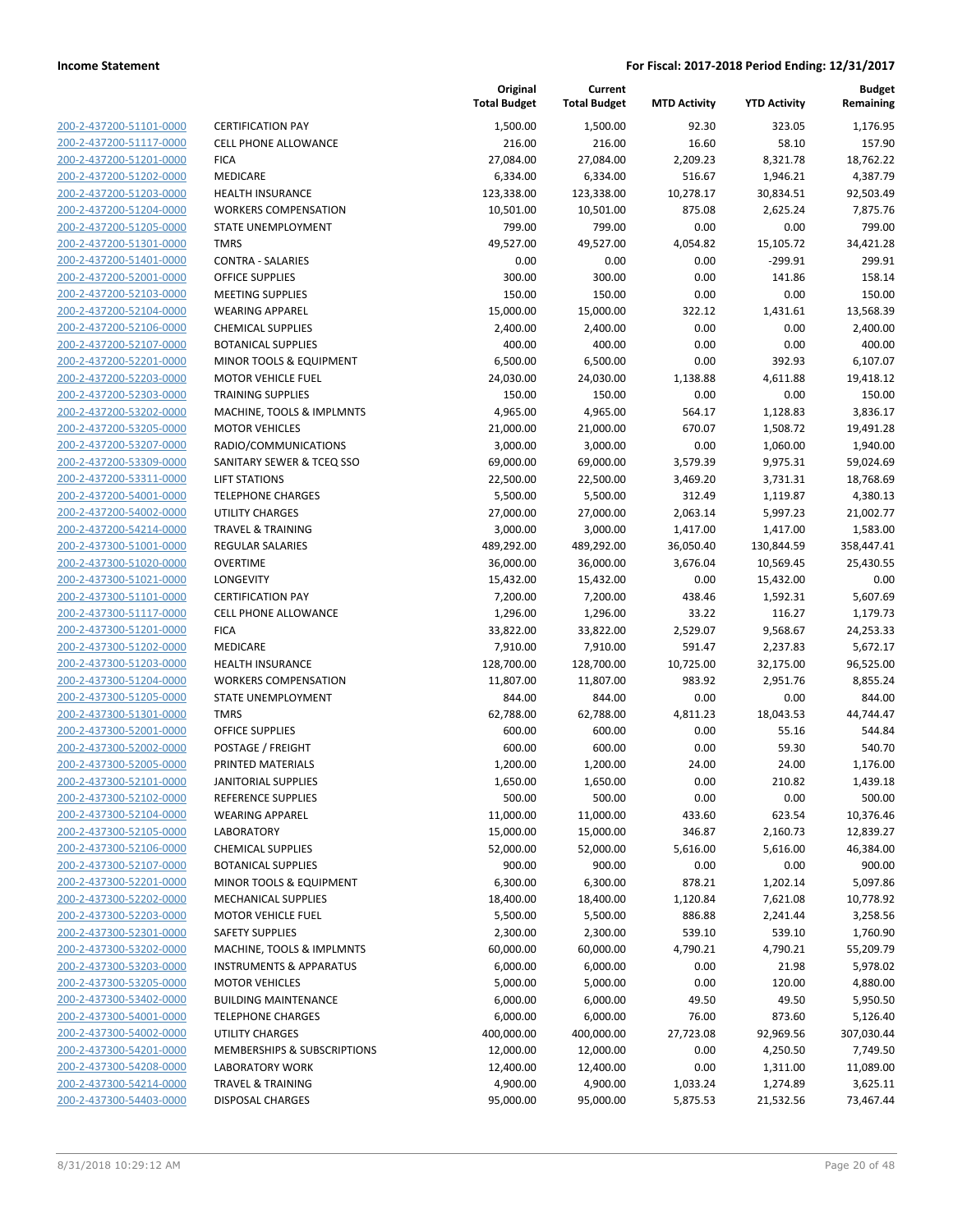|                                                 |                                                                  | Original<br><b>Total Budget</b> | Current<br><b>Total Budget</b> | <b>MTD Activity</b>     | <b>YTD Activity</b>    | <b>Budget</b><br>Remaining  |
|-------------------------------------------------|------------------------------------------------------------------|---------------------------------|--------------------------------|-------------------------|------------------------|-----------------------------|
| 200-2-437300-54410-0000                         | PERMITS/FEES                                                     | 74,000.00                       | 74,000.00                      | 111.00                  | 37,514.32              | 36,485.68                   |
| 200-2-471200-56607-0000                         | 08 REV BONDS - INTEREST                                          | 325,075.00                      | 325,075.00                     | 0.00                    | 0.00                   | 325,075.00                  |
| 200-2-471200-56609-0000                         | 2018 REV BONDS - INTEREST                                        | 350,588.00                      | 350,588.00                     | 0.00                    | 0.00                   | 350,588.00                  |
| 200-2-475100-56002-0000                         | MISCELLANEOUS DEBT EXP / AGENT FEE                               | 750.00                          | 750.00                         | 0.00                    | 0.00                   | 750.00                      |
| 200-2-475100-56005-0000                         | ARBITRAGE                                                        | 1,750.00                        | 1,750.00                       | 0.00                    | 1,750.00               | 0.00                        |
| 200-2-480000-52003-0000                         | <b>COPIER CHARGES</b>                                            | 10,600.00                       | 10,600.00                      | 432.15                  | 1,296.45               | 9,303.55                    |
| 200-2-480000-52006-0000                         | <b>COPIER PAPER</b>                                              | 500.00                          | 500.00                         | 0.00                    | 62.96                  | 437.04                      |
| 200-2-480000-54002-0000                         | <b>UTILITY CHARGES</b>                                           | 3,000.00                        | 3,000.00                       | 982.59                  | 2,723.03               | 276.97                      |
| 200-2-480000-54226-0000                         | <b>INSURANCE EXPENSE</b>                                         | 41,390.00                       | 41,390.00                      | 0.00                    | 41,656.50              | $-266.50$                   |
| 200-2-480000-57002-0000                         | <b>BAD DEBT EXPENSE</b>                                          | 34,327.00                       | 34,327.00                      | 0.00                    | 0.00                   | 34,327.00                   |
| 200-2-480000-57005-0000                         | <b>ACCRUED VAC &amp; SICK PAY</b>                                | 30,000.00                       | 30,000.00                      | 2,836.20                | 3,908.48               | 26,091.52                   |
| 200-2-480000-57008-0000                         | <b>BANK CHARGES</b>                                              | 30,000.00                       | 30,000.00                      | 2,361.15                | 6,300.41               | 23,699.59                   |
| 200-2-491000-58001-0000                         | <b>XFR - GENERAL FUND</b>                                        | 0.00                            | 0.00                           | 107,342.37              | 329,450.18             | $-329,450.18$               |
| 200-2-491000-58037-0000                         | <b>XFR - DEBT SERVICE FUND</b>                                   | 1,532,906.25                    | 1,532,906.25                   | 127,742.19              | 383,226.57             | 1,149,679.68                |
| 200-2-491000-58112-0000                         | TX CDBG GRANT FUND                                               | 0.00                            | 31,205.00                      | 31,205.00               | 31,205.00              | 0.00                        |
| 200-2-491000-58120-0000                         | XFR - UTILITY CIP FUND                                           | 363,117.00                      | 363,117.00                     | 30,259.75               | 90,779.25              | 272,337.75                  |
| 200-2-495000-58580-0000                         | CA - GENERAL FUND - GENERAL GOVERNMENT                           | 318,332.00                      | 318,332.00                     | 26,527.67               | 79,583.01              | 238,748.99                  |
| 200-2-495000-58581-0000                         | CA - GENERAL FUND - PUBLIC WORKS                                 | 162,430.00                      | 162,430.00                     | 13,535.83               | 40,607.49              | 121,822.51                  |
| 200-2-495000-58701-0000                         | CA - CENTRAL SERVICE FUND                                        | 208,949.00                      | 208,949.00                     | 17,412.42               | 52,237.26              | 156,711.74                  |
| 200-2-495000-58710-0000                         | CA - INSURANCE FUND                                              | 102,895.00                      | 102,895.00                     | 8,574.58                | 25,723.74              | 77,171.26                   |
| 200-2-495000-58720-0000                         | CA - MIS FUN                                                     | 97,623.00                       | 97,623.00                      | 8,135.25                | 24,405.75              | 73,217.25                   |
| 200-2-495000-58900-0000                         | <b>CA - ELECTRIC FUND</b><br><b>Expense Total:</b>               | 608,011.00<br>10,205,614.13     | 608,011.00                     | 50,667.58<br>892,068.46 | 152,002.74             | 456,008.26                  |
|                                                 |                                                                  |                                 | 10,236,819.13                  |                         | 2,665,193.96           | 7,571,625.17                |
|                                                 | Fund: 200 - WATER / WASTEWATER FUND Surplus (Deficit):           | 3,007,555.87                    | 2,976,350.87                   | 215,424.91              | 800,586.29             | 2,175,764.58                |
| <b>Fund: 210 - WATER IMPACT FEES</b><br>Revenue |                                                                  |                                 |                                |                         |                        |                             |
| 210-2-319001-45401-0000                         | <b>INTEREST REVENUES</b>                                         | 0.00                            | 0.00                           | 0.01                    | 0.00                   | 0.00                        |
|                                                 | <b>Revenue Total:</b>                                            | 0.00                            | 0.00                           | 0.01                    | 0.00                   | 0.00                        |
|                                                 |                                                                  |                                 |                                |                         |                        |                             |
|                                                 | Fund: 210 - WATER IMPACT FEES Total:                             | 0.00                            | 0.00                           | 0.01                    | 0.00                   | 0.00                        |
|                                                 |                                                                  |                                 |                                |                         |                        |                             |
| <b>Fund: 211 - WASTEWATER IMPACT FEES</b>       |                                                                  |                                 |                                |                         |                        |                             |
| Revenue                                         | <b>INTEREST REVENUES</b>                                         | 0.00                            | 0.00                           | 0.60                    | 0.10                   | $-0.10$                     |
| 211-2-319001-45401-0000                         | <b>Revenue Total:</b>                                            | 0.00                            | 0.00                           | 0.60                    | 0.10                   | $-0.10$                     |
|                                                 |                                                                  |                                 |                                |                         |                        |                             |
| <b>Expense</b>                                  |                                                                  |                                 |                                |                         |                        |                             |
| 211-2-480000-57008-0000                         | <b>BANK CHARGES</b>                                              | 10.00                           | 10.00                          | 0.01                    | 0.07                   | 9.93                        |
|                                                 | <b>Expense Total:</b>                                            | 10.00                           | 10.00                          | 0.01                    | 0.07                   | 9.93                        |
|                                                 | Fund: 211 - WASTEWATER IMPACT FEES Surplus (Deficit):            | $-10.00$                        | $-10.00$                       | 0.59                    | 0.03                   | $-10.03$                    |
|                                                 | Fund: 212 - TX COMMUNITY DEV SWR SYSTEM IMPROV PROG GRANT        |                                 |                                |                         |                        |                             |
| Revenue                                         |                                                                  |                                 |                                |                         |                        |                             |
| 212-2-310001-43105-0000                         | MISCELLANEOUS / GRANTS                                           | 0.00                            | 275,000.00                     | 0.00                    | 0.00                   | 275,000.00                  |
| 212-2-323001-46100-0000                         | <b>XFR - UTILITY FUND</b>                                        | 0.00                            | 31,205.00                      | 31,205.00               | 31,205.00              | 0.00                        |
|                                                 | <b>Revenue Total:</b>                                            | 0.00                            | 306,205.00                     | 31,205.00               | 31,205.00              | 275,000.00                  |
| <b>Expense</b>                                  |                                                                  |                                 |                                |                         |                        |                             |
| 212-2-431700-51401-0000                         | CONTRA - SALARIES                                                | 0.00                            | 23,795.00                      | 0.00                    | 0.00                   | 23,795.00                   |
| 212-2-436300-55007-0000                         | ENG/ARCHITECTS/MGMT                                              | 0.00                            | 31,205.00                      | 0.00                    | 0.00                   | 31,205.00                   |
| 212-2-436300-55012-0000                         | CONSTRUCTION                                                     | 0.00                            | 275,000.00                     | 0.00                    | 0.00                   | 275,000.00                  |
|                                                 | <b>Expense Total:</b>                                            | 0.00                            | 330,000.00                     | 0.00                    | 0.00                   | 330,000.00                  |
|                                                 | Fund: 212 - TX COMMUNITY DEV SWR SYSTEM IMPROV PROG GRANT Surplu | 0.00                            | -23,795.00                     | 31,205.00               | 31,205.00              | $-55,000.00$                |
| Fund: 216 - UTILIITY CIP FUND                   |                                                                  |                                 |                                |                         |                        |                             |
| Revenue                                         |                                                                  |                                 |                                |                         |                        |                             |
| 216-2-319001-45401-0000                         | <b>INTEREST REVENUES</b>                                         | 5,000.00                        | 5,000.00                       | 1,918.56                | 302.08                 | 4,697.92                    |
| 216-2-319001-47221-0000                         | <b>BOND PROCEEDS</b>                                             | 13,000,000.00                   | 13,000,000.00                  | 0.00                    | 0.00                   | 13,000,000.00               |
| 216-2-323001-46100-0000                         | XFR - UTILITY FUND<br><b>Revenue Total:</b>                      | 363,117.00<br>13,368,117.00     | 363,117.00<br>13,368,117.00    | 30,259.75<br>32,178.31  | 90,779.25<br>91,081.33 | 272,337.75<br>13,277,035.67 |
| <b>Expense</b>                                  |                                                                  |                                 |                                |                         |                        |                             |
| 216-2-436200-53310-0000                         | RESVRS/STRG TANKS/ST PIPE                                        | 3,900,000.00                    | 3,900,000.00                   | 0.00                    | 0.00                   | 3,900,000.00                |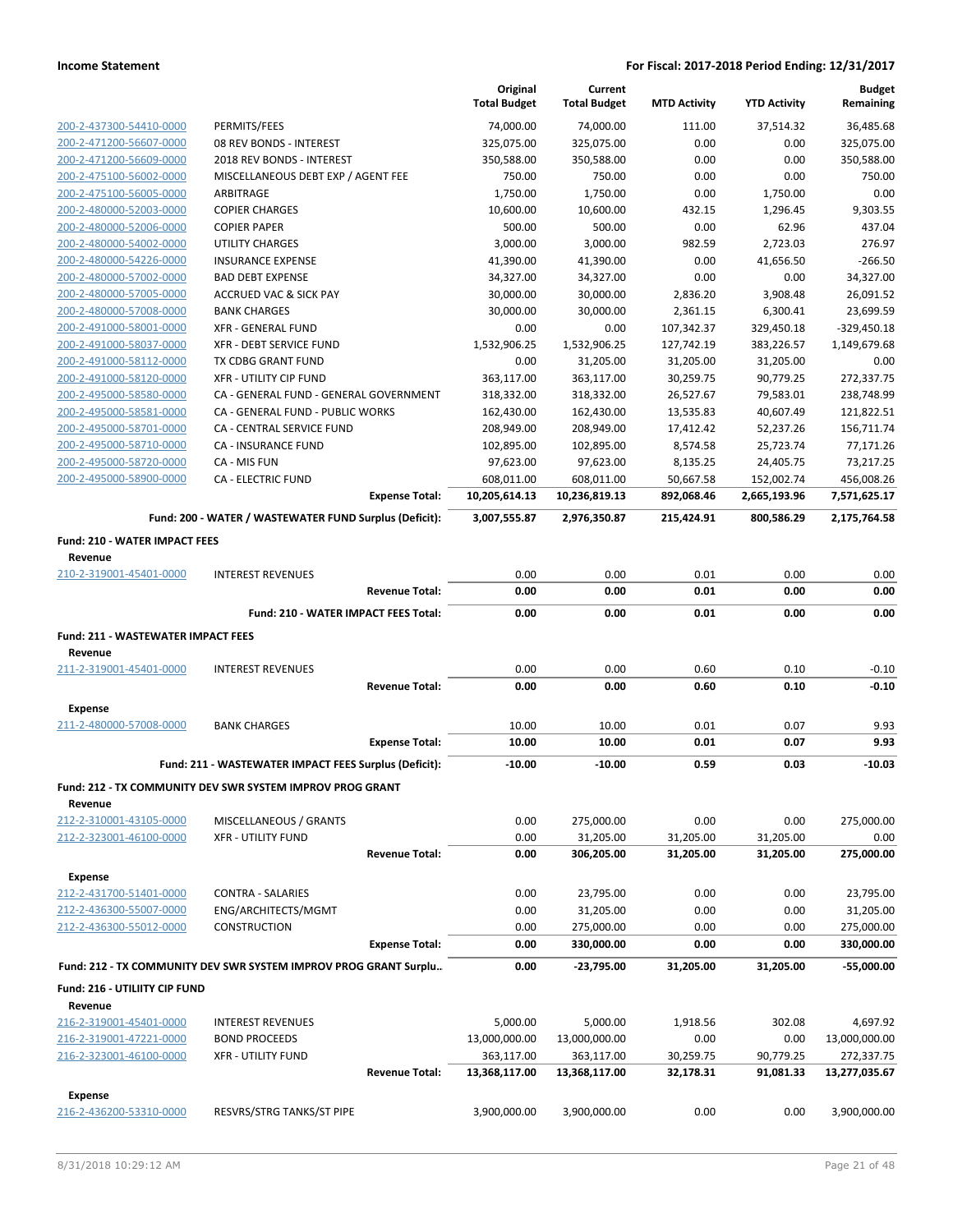|                                         |                                                  | Original<br><b>Total Budget</b> | Current<br><b>Total Budget</b> | <b>MTD Activity</b> | <b>YTD Activity</b> | <b>Budget</b><br>Remaining |
|-----------------------------------------|--------------------------------------------------|---------------------------------|--------------------------------|---------------------|---------------------|----------------------------|
| 216-2-436200-53312-0000                 | <b>WATER LINE EASEMENTS</b>                      | 50.000.00                       | 0.00                           | 0.00                | 0.00                | 0.00                       |
| 216-2-436200-55002-0000                 | <b>IMPROVEMENTS</b>                              | 0.00                            | 331,000.00                     | 0.00                | 0.00                | 331,000.00                 |
| 216-2-436200-55106-0000                 | <b>WATER PUMPS</b>                               | 0.00                            | 50,000.00                      | 0.00                | 0.00                | 50,000.00                  |
| 216-2-436300-55105-0000                 | <b>WATER MAINS</b>                               | 1,472,600.00                    | 1,904,769.00                   | 0.00                | 0.00                | 1,904,769.00               |
| 216-2-436300-55201-0000                 | <b>EQUIPMENT PURCHASES</b>                       | 79,000.00                       | 79,000.00                      | 49,975.48           | 49,975.48           | 29,024.52                  |
| 216-2-437200-55002-0000                 | <b>IMPROVEMENTS</b>                              | 7,510,000.00                    | 33,800.00                      | 0.00                | 0.00                | 33,800.00                  |
| 216-2-437200-55201-0000                 | <b>EQUIPMENT PURCHASES</b>                       | 405,367.00                      | 405,367.00                     | 0.00                | 0.00                | 405,367.00                 |
| 216-2-437300-55002-0000                 | <b>IMPROVEMENTS</b>                              | 78,750.00                       | 78,750.00                      | 0.00                | 67,051.20           | 11,698.80                  |
| 216-2-437300-55110-0000                 | <b>LIFT STATIONS</b>                             | 0.00                            | 7,510,000.00                   | 1,373.27            | 1,373.27            | 7,508,626.73               |
| 216-2-480000-57008-0000                 | <b>BANK CHARGES</b>                              | 4,000.00                        | 4,000.00                       | 36.63               | 213.80              | 3,786.20                   |
|                                         | <b>Expense Total:</b>                            | 13,499,717.00                   | 14,296,686.00                  | 51,385.38           | 118,613.75          | 14,178,072.25              |
|                                         | Fund: 216 - UTILIITY CIP FUND Surplus (Deficit): | $-131,600.00$                   | -928,569.00                    | $-19,207.07$        | $-27,532.42$        | -901,036.58                |
| Fund: 217 - WASTEWATER RECLAMATION FUND |                                                  |                                 |                                |                     |                     |                            |
| Revenue<br>217-2-319001-45401-0000      | <b>INTEREST REVENUES</b>                         | 5,000.00                        | 5,000.00                       | 765.43              | 2,090.29            | 2,909.71                   |
|                                         | <b>Revenue Total:</b>                            | 5,000.00                        | 5,000.00                       | 765.43              | 2,090.29            | 2,909.71                   |
|                                         | Fund: 217 - WASTEWATER RECLAMATION FUND Total:   | 5,000.00                        | 5,000.00                       | 765.43              | 2,090.29            | 2,909.71                   |
| Fund: 300 - AIRPORT FUND                |                                                  |                                 |                                |                     |                     |                            |
| Revenue                                 |                                                  |                                 |                                |                     |                     |                            |
| 300-2-319001-44315-0000                 | <b>AIRPORT FUEL FEES</b>                         | 1,000.00                        | 1,000.00                       | 0.00                | 172.96              | 827.04                     |
| 300-2-319001-44316-0000                 | PARKING & TIE DOWN/MISC.                         | 400.00                          | 400.00                         | 0.00                | 0.00                | 400.00                     |
| 300-2-319001-45401-0000                 | <b>INTEREST REVENUES</b>                         | 0.00                            | 0.00                           | 130.97              | $-4,751.83$         | 4,751.83                   |
| 300-2-321001-45507-0000                 | L-3 COMM LEASE                                   | 639,217.00                      | 639,217.00                     | 53,268.08           | 159,804.24          | 479,412.76                 |
| 300-2-321001-45508-0000                 | AIR EVAC HANGAR FEES                             | 8,101.00                        | 8,101.00                       | 675.09              | 2,025.27            | 6,075.73                   |
| 300-2-321001-45509-0000                 | BLUE SKY T-HANGAR & LA ND LEASES                 | 4,769.00                        | 4,769.00                       | 0.00                | 0.00                | 4,769.00                   |
| 300-2-321001-45510-0000                 | ARKOMA - HORIZONS AHEAD LEASE                    | 46,800.00                       | 46,800.00                      | 4,008.00            | 12,024.00           | 34,776.00                  |
| 300-2-321001-45513-0000                 | MAJORS FLYING CLUB LAND LEASE                    | 1,396.00                        | 1,396.00                       | 116.33              | 348.99              | 1,047.01                   |
| 300-2-321001-45515-0000                 | TEXSAN AVIATION LAND LEASE                       | 972.00                          | 972.00                         | 0.00                | 0.00                | 972.00                     |
| 300-2-321001-45516-0000                 | MFC PARTNERS LAND LEASE                          | 1,260.00                        | 1,260.00                       | 0.00                | 0.00                | 1,260.00                   |
| 300-2-321001-45517-0000                 | <b>INNOVATION FIRST MAINT HANGAR</b>             | 16,825.00                       | 16,825.00                      | 0.00                | 0.00                | 16,825.00                  |
|                                         | <b>Revenue Total:</b>                            | 720,740.00                      | 720,740.00                     | 58,198.47           | 169,623.63          | 551,116.37                 |
| <b>Expense</b>                          |                                                  |                                 |                                |                     |                     |                            |
| 300-2-438100-51001-0000                 | <b>REGULAR SALARIES</b>                          | 47,704.00                       | 47,704.00                      | 3,590.40            | 12,566.40           | 35,137.60                  |
| 300-2-438100-51021-0000                 | LONGEVITY                                        | 150.00                          | 150.00                         | 0.00                | 150.00              | 0.00                       |
| 300-2-438100-51117-0000                 | <b>CELL PHONE ALLOWANCE</b>                      | 432.00                          | 432.00                         | 33.24               | 116.34              | 315.66                     |
| 300-2-438100-51201-0000                 | <b>FICA</b>                                      | 2,994.00                        | 2,994.00                       | 224.66              | 795.61              | 2,198.39                   |
| 300-2-438100-51202-0000                 | <b>MEDICARE</b>                                  | 700.00                          | 700.00                         | 52.54               | 186.07              | 513.93                     |
| 300-2-438100-51203-0000                 | <b>HEALTH INSURANCE</b>                          | 10,725.00                       | 10,725.00                      | 893.75              | 2,681.25            | 8,043.75                   |
| 300-2-438100-51204-0000                 | <b>WORKERS COMPENSATION</b>                      | 978.00                          | 978.00                         | 81.50               | 244.50              | 733.50                     |
| 300-2-438100-51205-0000                 | STATE UNEMPLOYMENT                               | 141.00                          | 141.00                         | 0.00                | 0.00                | 141.00                     |
| 300-2-438100-51301-0000                 | <b>TMRS</b>                                      | 5,558.00                        | 5,558.00                       | 405.12              | 1,434.69            | 4,123.31                   |
| 300-2-438100-52001-0000                 | OFFICE SUPPLIES                                  | 150.00                          | 150.00                         | 0.00                | 9.89                | 140.11                     |
| 300-2-438100-52002-0000                 | POSTAGE / FREIGHT                                | 50.00                           | 50.00                          | 0.00                | 0.00                | 50.00                      |
| 300-2-438100-52107-0000                 | <b>BOTANICAL SUPPLIES</b>                        | 150.00                          | 150.00                         | 0.00                | 0.00                | 150.00                     |
| 300-2-438100-52201-0000                 | MINOR TOOLS & EQUIPMENT                          | 100.00                          | 100.00                         | 0.00                | 7.29                | 92.71                      |
| 300-2-438100-53202-0000                 | MACHINE, TOOLS & IMPLMNTS                        | 100.00                          | 100.00                         | 0.00                | 0.00                | 100.00                     |
| 300-2-438100-53205-0000                 | <b>MOTOR VEHICLES</b>                            | 1,000.00                        | 1,000.00                       | 315.76              | 334.14              | 665.86                     |
| 300-2-438100-53303-0000                 | MAINT - STREET /ALLEY/APRN/RNWY                  | 1,500.00                        | 1,500.00                       | 0.00                | 0.00                | 1,500.00                   |
| 300-2-438100-53402-0000                 | <b>BUILDING MAINTENANCE</b>                      | 7,000.00                        | 7,000.00                       | 61.51               | 314.43              | 6,685.57                   |
| 300-2-438100-54001-0000                 | <b>TELEPHONE CHARGES</b>                         | 1,000.00                        | 1,000.00                       | 34.73               | 373.85              | 626.15                     |
| 300-2-438100-54002-0000                 | UTILITY CHARGES                                  | 15,000.00                       | 15,000.00                      | 1,425.99            | 3,985.78            | 11,014.22                  |
| 300-2-438100-54105-0000                 | MARKETING                                        | 2,500.00                        | 2,500.00                       | 0.00                | 104.00              | 2,396.00                   |
| 300-2-438100-54201-0000                 | MEMBERSHIPS & SUBSCRIPTIONS                      | 200.00                          | 200.00                         | 0.00                | 0.00                | 200.00                     |
| 300-2-438100-54214-0000                 | TRAVEL & TRAINING                                | 1,000.00                        | 1,000.00                       | 0.00                | 0.00                | 1,000.00                   |
| 300-2-438100-54408-0000                 | OTHER / INSURANCE EXPENSE                        | 15,000.00                       | 15,000.00                      | 0.00                | 3,456.00            | 11,544.00                  |
| 300-2-438100-54410-0000                 | PERMITS/FEES                                     | 500.00                          | 500.00                         | 0.00                | 0.00                | 500.00                     |
| 300-2-480000-57008-0000                 | <b>BANK CHARGES</b>                              | 8,000.00                        | 8,000.00                       | 2.50                | 535.00              | 7,465.00                   |
|                                         |                                                  |                                 |                                |                     |                     |                            |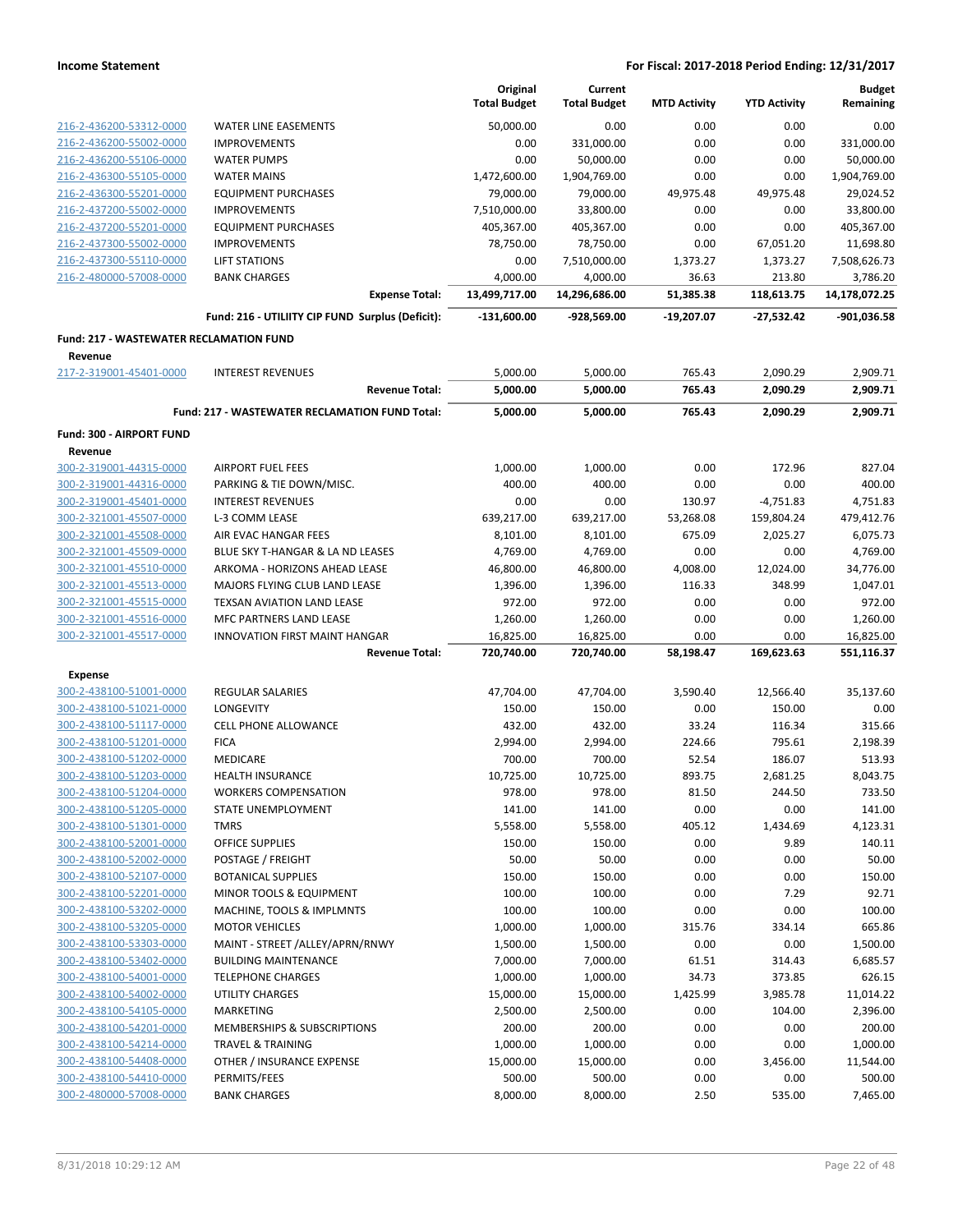|                                                    |                                                         | Original<br><b>Total Budget</b> | Current<br><b>Total Budget</b> | <b>MTD Activity</b> | <b>YTD Activity</b> | <b>Budget</b><br>Remaining |
|----------------------------------------------------|---------------------------------------------------------|---------------------------------|--------------------------------|---------------------|---------------------|----------------------------|
| 300-2-491000-58035-0000                            | <b>XFR - DEBT SERVICE FUND</b><br><b>Expense Total:</b> | 52,000.00                       | 52,000.00                      | 4,333.33            | 12,999.99           | 39,000.01                  |
|                                                    |                                                         | 174,632.00                      | 174,632.00                     | 11,455.03           | 40,295.23           | 134,336.77                 |
|                                                    | Fund: 300 - AIRPORT FUND Surplus (Deficit):             | 546,108.00                      | 546,108.00                     | 46,743.44           | 129,328.40          | 416,779.60                 |
| <b>Fund: 360 - AIRPORT CAPITAL FUND</b>            |                                                         |                                 |                                |                     |                     |                            |
| Revenue                                            |                                                         |                                 |                                |                     |                     |                            |
| 360-2-319001-44315-0000<br>360-2-319001-45401-0000 | <b>AIRPORT - FUEL FEES</b><br><b>INTEREST REVENUES</b>  | 58,000.00<br>4,000.00           | 58,000.00<br>4,000.00          | 0.00<br>2,336.25    | 0.00<br>1,809.29    | 58,000.00<br>2,190.71      |
|                                                    | <b>Revenue Total:</b>                                   | 62,000.00                       | 62,000.00                      | 2,336.25            | 1,809.29            | 60,190.71                  |
|                                                    |                                                         |                                 |                                |                     |                     |                            |
| <b>Expense</b><br>360-2-438100-55007-0000          | ENG/ARCHITECTS/MGMT                                     | 0.00                            | 0.00                           | 0.00                | 5,601.71            | $-5,601.71$                |
| 360-2-438100-55012-0000                            | <b>CONSTRUCTION</b>                                     | 0.00                            | 0.00                           | 165,771.00          | 165,771.00          | $-165,771.00$              |
| 360-2-480000-57008-0000                            | <b>BANK CHARGES</b>                                     | 1,500.00                        | 1,500.00                       | 44.61               | 102.15              | 1,397.85                   |
|                                                    | <b>Expense Total:</b>                                   | 1,500.00                        | 1,500.00                       | 165,815.61          | 171,474.86          | $-169,974.86$              |
|                                                    | Fund: 360 - AIRPORT CAPITAL FUND Surplus (Deficit):     | 60,500.00                       | 60,500.00                      | $-163,479.36$       | -169,665.57         | 230,165.57                 |
| Fund: 362 - AIRPORT FBO FUEL                       |                                                         |                                 |                                |                     |                     |                            |
| Revenue                                            |                                                         |                                 |                                |                     |                     |                            |
| 362-2-319001-44315-0000                            | <b>AIRPORT - FUEL FEES</b>                              | 0.00                            | 0.00                           | 32,635.46           | 111,105.90          | $-111,105.90$              |
| 362-2-319001-44316-0000                            | AIRPORT - PARKING, TIE DOWNS, & RAMP FE                 | 0.00                            | 0.00                           | 195.00              | 1,345.00            | $-1,345.00$                |
| 362-2-319001-44320-0000                            | AIRPORT - OIL                                           | 0.00                            | 0.00                           | 438.25              | 1,157.18            | $-1,157.18$                |
| 362-2-319001-44321-0000                            | <b>AIRPORT - CHARTS</b>                                 | 0.00                            | 0.00                           | 9.75                | 78.00               | $-78.00$                   |
| 362-2-319001-44322-0000                            | AIRPORT - PILOT SUPPLIES                                | 0.00                            | 0.00                           | 34.30               | 172.45              | $-172.45$                  |
| 362-2-319001-45401-0000                            | <b>INTEREST REVENUES</b>                                | 60.00                           | 60.00                          | 30.80               | 15.52               | 44.48                      |
|                                                    | <b>Revenue Total:</b>                                   | 60.00                           | 60.00                          | 33,343.56           | 113,874.05          | -113,814.05                |
| <b>Expense</b>                                     |                                                         |                                 |                                |                     |                     |                            |
| 362-2-438100-52222-0000                            | AIRPORT - OIL                                           | 0.00                            | 0.00                           | 0.00                | 1,139.61            | $-1,139.61$                |
| 362-2-438100-52422-0000                            | <b>AIRPORT - PILOT SUPPLIES</b>                         | 0.00                            | 0.00                           | 0.00                | 289.64              | $-289.64$                  |
| 362-2-438100-57003-0000                            | <b>CREDIT CARD FEES</b>                                 | 0.00                            | 0.00                           | 1,032.76            | 3,501.92            | $-3,501.92$                |
| 362-2-480000-57008-0000                            | <b>BANK CHARGES</b>                                     | 50.00                           | 50.00                          | 0.59                | 2.66                | 47.34                      |
|                                                    | <b>Expense Total:</b>                                   | 50.00                           | 50.00                          | 1,033.35            | 4,933.83            | $-4,883.83$                |
|                                                    | Fund: 362 - AIRPORT FBO FUEL Surplus (Deficit):         | 10.00                           | 10.00                          | 32,310.21           | 108,940.22          | $-108,930.22$              |
| Fund: 400 - GOLF FUND                              |                                                         |                                 |                                |                     |                     |                            |
| Revenue                                            |                                                         |                                 |                                |                     |                     |                            |
| 400-2-319001-45601-0000<br>400-2-319001-45604-0000 | MISCELLANEOUS REVENUES<br>OTHER REVENUE / OVER/SHORT    | 0.00<br>50.00                   | 0.00<br>50.00                  | 0.00<br>0.10        | 25.86<br>4.07       | $-25.86$<br>45.93          |
| 400-2-319005-44510-0000                            | <b>GREENS FEES</b>                                      | 120,000.00                      | 120,000.00                     | 4,790.00            | 23,434.00           | 96,566.00                  |
| 400-2-319006-45308-0000                            | PRO SHOP CONCESSIONS                                    | 9,100.00                        | 9,100.00                       | 426.53              | 1,628.40            | 7,471.60                   |
| 400-2-319007-45309-0000                            | <b>MERCHANDISE SALES</b>                                | 8,051.00                        | 8,051.00                       | 287.75              | 2,411.95            | 5,639.05                   |
| 400-2-319008-45511-0000                            | <b>CART RENTALS</b>                                     | 67,000.00                       | 67,000.00                      | 2,962.94            | 13,820.76           | 53,179.24                  |
| 400-2-319009-45512-0000                            | <b>GOLF LEASES / MEMBERSHIPS</b>                        | 68,000.00                       | 68,000.00                      | 1,117.84            | 5,361.00            | 62,639.00                  |
|                                                    | <b>Revenue Total:</b>                                   | 272,201.00                      | 272,201.00                     | 9,585.16            | 46,686.04           | 225,514.96                 |
| <b>Expense</b>                                     |                                                         |                                 |                                |                     |                     |                            |
| 400-2-451250-51001-0000                            | REGULAR SALARIES                                        | 105,899.00                      | 105,899.00                     | 7,380.41            | 26,318.07           | 79,580.93                  |
| 400-2-451250-51020-0000                            | <b>OVERTIME</b>                                         | 5,050.00                        | 5,050.00                       | 0.00                | 314.58              | 4,735.42                   |
| 400-2-451250-51021-0000                            | LONGEVITY                                               | 8,154.00                        | 8,154.00                       | 0.00                | 6,514.00            | 1,640.00                   |
| 400-2-451250-51101-0000                            | <b>CERTIFICATION PAY</b>                                | 600.00                          | 600.00                         | 46.16               | 161.56              | 438.44                     |
| 400-2-451250-51117-0000                            | CELL PHONE ALLOWANCE                                    | 696.00                          | 696.00                         | 53.54               | 187.39              | 508.61                     |
| 400-2-451250-51201-0000                            | <b>FICA</b>                                             | 7,313.00                        | 7,313.00                       | 580.36              | 2,172.45            | 5,140.55                   |
| 400-2-451250-51202-0000                            | MEDICARE                                                | 1,710.00                        | 1,710.00                       | 135.73              | 508.07              | 1,201.93                   |
| 400-2-451250-51203-0000                            | <b>HEALTH INSURANCE</b>                                 | 10,725.00                       | 10,725.00                      | 893.75              | 2,681.25            | 8,043.75                   |
| 400-2-451250-51204-0000                            | <b>WORKERS COMPENSATION</b>                             | 3,385.00                        | 3,385.00                       | 282.08              | 846.24              | 2,538.76                   |
| 400-2-451250-51205-0000                            | STATE UNEMPLOYMENT                                      | 412.00                          | 412.00                         | 2.20                | 9.55                | 402.45                     |
| 400-2-451250-51301-0000                            | <b>TMRS</b>                                             | 10,492.00                       | 10,492.00                      | 661.79              | 3,023.37<br>68.99   | 7,468.63                   |
| 400-2-451250-52001-0000<br>400-2-451250-52101-0000 | <b>OFFICE SUPPLIES</b><br>JANITORIAL SUPPLIES           | 800.00<br>600.00                | 800.00<br>600.00               | 0.00<br>0.00        | 44.80               | 731.01<br>555.20           |
| 400-2-451250-52104-0000                            | <b>WEARING APPAREL</b>                                  | 500.00                          | 500.00                         | 0.00                | 0.00                | 500.00                     |
| 400-2-451250-52107-0000                            | <b>BOTANICAL SUPPLIES</b>                               | 8,600.00                        | 8,600.00                       | 247.62              | 247.62              | 8,352.38                   |
|                                                    |                                                         |                                 |                                |                     |                     |                            |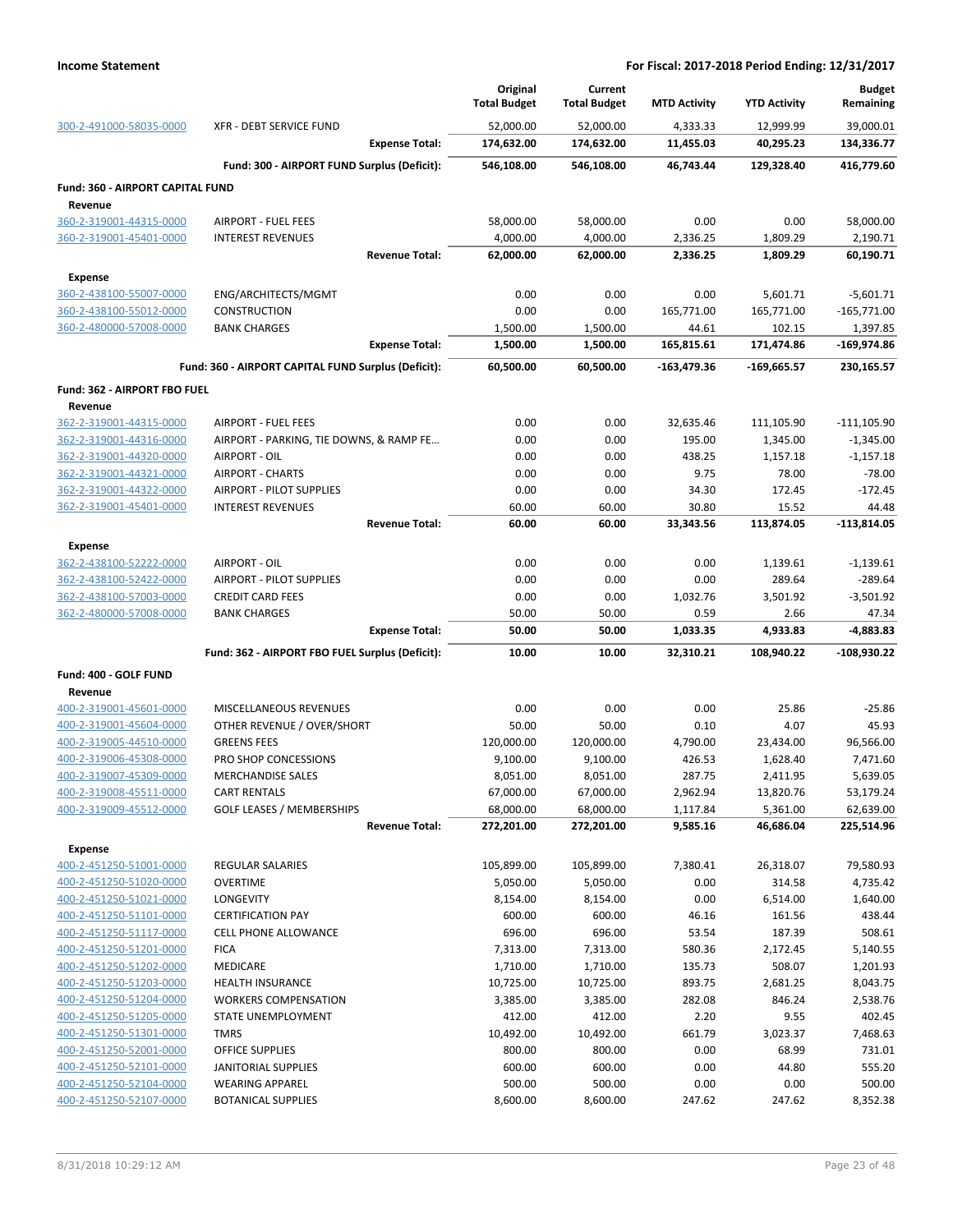|                                                    |                                                            | Original<br><b>Total Budget</b> | Current<br><b>Total Budget</b> | <b>MTD Activity</b>    | <b>YTD Activity</b>     | <b>Budget</b><br>Remaining |
|----------------------------------------------------|------------------------------------------------------------|---------------------------------|--------------------------------|------------------------|-------------------------|----------------------------|
| 400-2-451250-52201-0000                            | MINOR TOOLS & EQUIPMENT                                    | 800.00                          | 800.00                         | 23.25                  | 23.25                   | 776.75                     |
| 400-2-451250-52203-0000                            | <b>MOTOR VEHICLE FUEL</b>                                  | 1,600.00                        | 1,600.00                       | 22.88                  | 228.70                  | 1,371.30                   |
| 400-2-451250-52401-0000                            | RECREATIONAL SUPPLIES                                      | 500.00                          | 500.00                         | 0.00                   | 0.00                    | 500.00                     |
| 400-2-451250-52403-0000                            | <b>RESALE ITEMS</b>                                        | 15,000.00                       | 12,700.00                      | 995.44                 | 2,502.45                | 10,197.55                  |
| 400-2-451250-53202-0000                            | MACHINE, TOOLS & IMPLMNTS                                  | 6,000.00                        | 3,950.00                       | 0.00                   | 0.00                    | 3,950.00                   |
| 400-2-451250-53205-0000                            | <b>MOTOR VEHICLES</b>                                      | 400.00                          | 400.00                         | 0.00                   | 0.00                    | 400.00                     |
| 400-2-451250-53307-0000                            | <b>IRRIGATION</b>                                          | 1,500.00                        | 1,500.00                       | 0.00                   | 0.00                    | 1,500.00                   |
| 400-2-451250-53402-0000                            | <b>BUILDING MAINTENANCE</b>                                | 1,450.00                        | 1,600.00                       | 0.00                   | 112.90                  | 1.487.10                   |
| 400-2-451250-54001-0000                            | <b>TELEPHONE CHARGES</b>                                   | 1,000.00                        | 1,000.00                       | 0.00                   | 122.54                  | 877.46                     |
| 400-2-451250-54002-0000                            | UTILITY CHARGES                                            | 11,000.00                       | 11,000.00                      | 853.75                 | 2,582.92                | 8,417.08                   |
| 400-2-451250-54201-0000                            | MEMBERSHIPS & SUBSCRIPTIONS                                | 765.00                          | 765.00                         | 0.00                   | 200.00                  | 565.00                     |
| 400-2-451250-54214-0000                            | <b>TRAVEL &amp; TRAINING</b>                               | 2,100.00                        | 2,100.00                       | 0.00                   | 0.00                    | 2,100.00                   |
| 400-2-451250-54226-0000                            | <b>INSURANCE EXPENSE</b>                                   | 300.00                          | 500.00                         | 0.00                   | 500.00                  | 0.00                       |
| 400-2-451250-54909-0000                            | <b>GOLF CART LEASE EXPENSE</b>                             | 31,000.00<br>0.00               | 31,000.00<br>750.00            | 2,203.59               | 6,610.77                | 24,389.23<br>750.00        |
| 400-2-480000-52003-0000<br>400-2-480000-57005-0000 | <b>COPIER CHARGES</b><br><b>ACCRUED VAC &amp; SICK PAY</b> | 0.00                            | 2,050.00                       | 0.00<br>2,049.84       | 0.00<br>2,049.84        | 0.16                       |
| 400-2-480000-57008-0000                            | <b>BANK CHARGES</b>                                        | 3,000.00                        | 4,200.00                       | 268.41                 | 939.68                  | 3,260.32                   |
| 400-2-491000-58204-0000                            | <b>VEHICLE/EQUIP REPLACEMENT</b>                           | 34,317.00                       | 34,317.00                      | 2,859.75               | 8,579.25                | 25,737.75                  |
|                                                    | <b>Expense Total:</b>                                      | 275,668.00                      | 275,668.00                     | 19,560.55              | 67,550.24               | 208,117.76                 |
|                                                    | Fund: 400 - GOLF FUND Surplus (Deficit):                   | $-3,467.00$                     | $-3.467.00$                    | $-9,975.39$            | -20,864.20              | 17,397.20                  |
| <b>Fund: 500 - SANITATION FUND</b>                 |                                                            |                                 |                                |                        |                         |                            |
| Revenue                                            |                                                            |                                 |                                |                        |                         |                            |
| 500-2-318001-44314-0000                            | <b>LATE CHARGES</b>                                        | 91,000.00                       | 91,000.00                      | 7,660.17               | 22,710.41               | 68,289.59                  |
| 500-2-319001-45401-0000                            | <b>INTEREST REVENUES</b>                                   | 1,500.00                        | 1,500.00                       | 737.81                 | 167.62                  | 1,332.38                   |
| 500-2-319020-44313-0000                            | <b>FUEL SURCHARGE</b>                                      | 146,000.00                      | 146,000.00                     | 11,778.62              | 36,151.84               | 109,848.16                 |
| 500-2-319020-45107-0000                            | <b>COLLECTION CHARGES</b>                                  | 2,165,000.00                    | 2,165,000.00                   | 177,003.05             | 544,301.06              | 1,620,698.94               |
| 500-2-319021-45108-0000                            | <b>DISPOSAL CHARGES</b>                                    | 1,299,000.00                    | 1,299,000.00                   | 104,566.55             | 322,318.65              | 976,681.35                 |
| 500-2-319022-45612-0000                            | REG HH HAZ WASTE COL CTR                                   | 12,500.00                       | 12,500.00                      | 0.00                   | 15,450.00               | $-2,950.00$                |
| 500-2-324001-46612-0000                            | CA - SANITATION FD COL & FUEL                              | 151,000.00                      | 151,000.00                     | 12,069.71              | 37,078.64               | 113,921.36                 |
| 500-2-324001-46614-0000                            | CA - SANITATION FD-DISPOSAL<br><b>Revenue Total:</b>       | 86,000.00<br>3,952,000.00       | 86,000.00<br>3,952,000.00      | 6,685.19<br>320,501.10 | 20,584.26<br>998,762.48 | 65,415.74<br>2,953,237.52  |
| <b>Expense</b>                                     |                                                            |                                 |                                |                        |                         |                            |
| 500-2-432300-54412-0000                            | <b>COLLECTION CHARGES</b>                                  | 2,150,198.00                    | 2,150,198.00                   | 3,772.38               | 11,590.11               | 2,138,607.89               |
| 500-2-432400-54403-0000                            | <b>DISPOSAL CHARGES</b>                                    | 980,448.00                      | 980,448.00                     | 77,817.97              | 152,956.04              | 827,491.96                 |
| 500-2-432500-51401-0000                            | <b>CONTRA - SALARIES</b>                                   | 8,000.00                        | 8,000.00                       | 0.00                   | 0.00                    | 8,000.00                   |
| 500-2-432500-54002-0000                            | UTILITY CHARGES                                            | 2,500.00                        | 2,500.00                       | 167.28                 | 501.60                  | 1,998.40                   |
| 500-2-432500-54403-0000                            | <b>DISPOSAL CHARGES</b>                                    | 16,000.00                       | 16,000.00                      | 1,601.58               | 1,601.58                | 14,398.42                  |
| 500-2-442200-51001-0000                            | <b>REGULAR SALARIES</b>                                    | 107,916.00                      | 107,916.00                     | 7,745.16               | 26,343.98               | 81,572.02                  |
| 500-2-442200-51020-0000                            | OVERTIME                                                   | 2,148.00                        | 2,148.00                       | 200.00                 | 259.62                  | 1,888.38                   |
| 500-2-442200-51021-0000                            | LONGEVITY                                                  | 1,290.00                        | 1,290.00                       | 0.00                   | 828.00                  | 462.00                     |
| 500-2-442200-51101-0000                            | <b>CERTIFICATION PAY</b>                                   | 600.00                          | 600.00                         | 46.16                  | 161.56                  | 438.44                     |
| 500-2-442200-51117-0000                            | <b>CELL PHONE ALLOWANCE</b>                                | 0.00                            | 0.00                           | 46.16                  | 161.56                  | $-161.56$                  |
| 500-2-442200-51201-0000                            | <b>FICA</b>                                                | 6,927.00                        | 6,927.00                       | 498.32                 | 1,720.79                | 5,206.21                   |
| 500-2-442200-51202-0000                            | <b>MEDICARE</b>                                            | 1,620.00                        | 1,620.00                       | 116.54                 | 402.45                  | 1,217.55                   |
| 500-2-442200-51203-0000                            | <b>HEALTH INSURANCE</b>                                    | 10,725.00                       | 10,725.00                      | 893.75                 | 2,681.25                | 8,043.75                   |
| 500-2-442200-51204-0000                            | <b>WORKERS COMPENSATION</b>                                | 2,860.00                        | 2,860.00                       | 238.33                 | 714.99                  | 2,145.01                   |
| 500-2-442200-51205-0000                            | <b>STATE UNEMPLOYMENT</b>                                  | 563.00                          | 563.00                         | 3.21                   | 14.24                   | 548.76                     |
| 500-2-442200-51301-0000                            | <b>TMRS</b>                                                | 12,860.00                       | 12,860.00                      | 898.60                 | 3,102.98                | 9,757.02                   |
| 500-2-442200-52203-0000                            | <b>MOTOR VEHICLE FUEL</b>                                  | 4,000.00                        | 4,000.00                       | 206.31                 | 674.96                  | 3,325.04                   |
| 500-2-442200-53202-0000                            | MACHINE, TOOLS & IMPLMNTS                                  | 5,175.00                        | 5,175.00                       | 270.74                 | 349.80                  | 4,825.20                   |
| 500-2-442200-53205-0000                            | <b>MOTOR VEHICLES</b>                                      | 2,500.00<br>487.25              | 2,500.00<br>487.25             | 0.00                   | 0.00                    | 2,500.00<br>487.25         |
| 500-2-442200-55201-0000<br>500-2-480000-54901-0000 | <b>EQUIPMENT PURCHASES</b><br><b>RENTALS / LEASES</b>      | 32,250.00                       | 32,250.00                      | 0.00<br>0.00           | 0.00<br>32,249.19       | 0.81                       |
| 500-2-480000-57005-0000                            | <b>ACCRUED VAC &amp; SICK PAY</b>                          | 1,000.00                        | 1,000.00                       | 0.00                   | 0.00                    | 1,000.00                   |
| 500-2-480000-57007-0000                            | <b>COMMUNITY SERVICES</b>                                  | 34,050.00                       | 34,050.00                      | 0.00                   | 4,225.00                | 29,825.00                  |
| 500-2-480000-57008-0000                            | <b>BANK CHARGES</b>                                        | 10,000.00                       | 10,000.00                      | 678.49                 | 1,965.22                | 8,034.78                   |
| 500-2-491000-58001-0000                            | <b>XFR - GENERAL FUND</b>                                  | 208,605.00                      | 208,605.00                     | 19,188.46              | 59,026.20               | 149,578.80                 |
| 500-2-491000-58204-0000                            | XFR - VEHICLE/EQUIP REPLACEMENT                            | 36,850.00                       | 36,850.00                      | 3,070.83               | 9,212.49                | 27,637.51                  |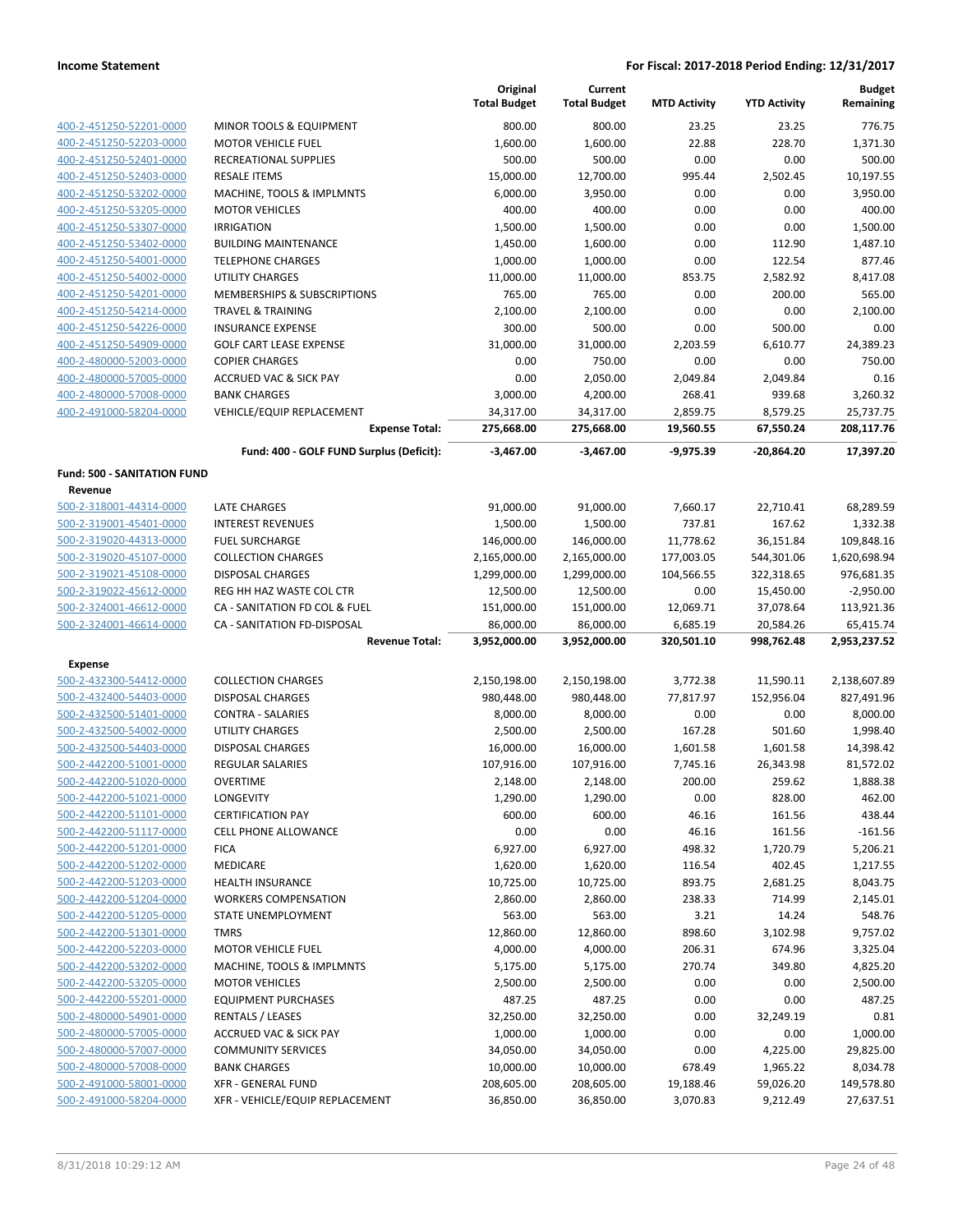|                                                    |                                                   | Original<br><b>Total Budget</b> | Current<br><b>Total Budget</b> | <b>MTD Activity</b>   | <b>YTD Activity</b>    | <b>Budget</b><br>Remaining |
|----------------------------------------------------|---------------------------------------------------|---------------------------------|--------------------------------|-----------------------|------------------------|----------------------------|
| 500-2-495000-58501-0000                            | CA - GENERAL FUND                                 | 30,488.00                       | 30,488.00                      | 2,540.67              | 7,622.01               | 22,865.99                  |
| 500-2-495000-58701-0000                            | CA - CENTRAL SERVICE FUND                         | 4,901.00                        | 4,901.00                       | 408.42                | 1,225.26               | 3,675.74                   |
| 500-2-495000-58710-0000                            | <b>CA - INSURANCE FUND</b>                        | 4,310.00                        | 4,310.00                       | 359.17                | 1,077.51               | 3,232.49                   |
| 500-2-495000-58720-0000                            | CA - MIS FUN                                      | 5,200.00                        | 5,200.00                       | 433.33                | 1,299.99               | 3,900.01                   |
| 500-2-495000-58900-0000                            | <b>CA - ELECTRIC FUND</b>                         | 86,601.00                       | 86,601.00                      | 7,216.75              | 21,650.25              | 64,950.75                  |
|                                                    | <b>Expense Total:</b>                             | 3,771,072.25                    | 3,771,072.25                   | 128,418.61            | 343,618.63             | 3,427,453.62               |
|                                                    | Fund: 500 - SANITATION FUND Surplus (Deficit):    | 180,927.75                      | 180,927.75                     | 192,082.49            | 655,143.85             | -474,216.10                |
| Fund: 601 - CENTRAL SERVICE FUND                   |                                                   |                                 |                                |                       |                        |                            |
| Revenue                                            |                                                   |                                 |                                |                       |                        |                            |
| 601-2-324001-46501-0000                            | CA - GENERAL FUND                                 | 566,819.00                      | 566,819.00                     | 47,234.92             | 141,704.76             | 425,114.24                 |
| 601-2-324001-46506-0000                            | <b>CA - RECREATION FUND</b>                       | 430.00                          | 430.00                         | 35.83                 | 107.49                 | 322.51                     |
| 601-2-324001-46509-0000                            | CA - VENUE MGMT FUND                              | 16,076.00                       | 16,076.00                      | 1,339.67              | 4,019.01               | 12,056.99                  |
| 601-2-324001-46611-0000                            | CA - UTILITY FUND                                 | 208,949.00                      | 208,949.00                     | 17,412.42             | 52,237.26              | 156,711.74                 |
| 601-2-324001-46614-0000                            | CA - SANITATION FUND COLLECTION                   | 4,901.00                        | 4,901.00                       | 408.42                | 1,225.26               | 3,675.74                   |
| 601-2-324009-46901-0000                            | <b>CA - ELECTRIC UTILITY</b>                      | 77,602.00                       | 77,602.00                      | 6,466.83              | 19,400.49              | 58,201.51                  |
| 601-2-324009-46906-0000                            | CA - CABLE UTILITY                                | 14,768.00                       | 14,768.00                      | 1,230.67              | 3,692.01               | 11,075.99                  |
|                                                    | <b>Revenue Total:</b>                             | 889,545.00                      | 889,545.00                     | 74,128.76             | 222,386.28             | 667,158.72                 |
| <b>Expense</b>                                     |                                                   |                                 |                                |                       |                        |                            |
| 601-2-461100-51001-0000                            | REGULAR SALARIES                                  | 239,821.00                      | 239,821.00                     | 21,549.16             | 64,276.34              | 175,544.66                 |
| 601-2-461100-51020-0000                            | <b>OVERTIME</b>                                   | 10,000.00                       | 10,000.00                      | 563.76                | 1,720.72               | 8,279.28                   |
| 601-2-461100-51021-0000                            | LONGEVITY                                         | 6,220.00                        | 6,220.00                       | 0.00                  | 6,148.00               | 72.00                      |
| 601-2-461100-51101-0000                            | <b>CERTIFICATION PAY</b>                          | 1,200.00                        | 1,200.00                       | 92.32                 | 323.12                 | 876.88                     |
| 601-2-461100-51117-0000                            | <b>CELL PHONE ALLOWANCE</b>                       | 432.00                          | 432.00                         | 33.22                 | 116.27                 | 315.73                     |
| 601-2-461100-51201-0000                            | <b>FICA</b>                                       | 16,397.00                       | 16,397.00                      | 1,901.28              | 4,932.88               | 11,464.12                  |
| 601-2-461100-51202-0000                            | MEDICARE                                          | 3,835.00                        | 3,835.00                       | 444.66                | 1,153.66               | 2,681.34                   |
| 601-2-461100-51203-0000                            | <b>HEALTH INSURANCE</b>                           | 64,350.00                       | 64,350.00                      | 5,362.50              | 16,087.50              | 48,262.50                  |
| 601-2-461100-51204-0000<br>601-2-461100-51205-0000 | <b>WORKERS COMPENSATION</b><br>STATE UNEMPLOYMENT | 8,502.00<br>703.00              | 8,502.00<br>703.00             | 708.50<br>0.00        | 2,125.50<br>1.22       | 6,376.50<br>701.78         |
| 601-2-461100-51301-0000                            | <b>TMRS</b>                                       | 29,044.00                       | 29,044.00                      | 3,182.79              | 8,168.78               | 20,875.22                  |
| 601-2-461100-51401-0000                            | <b>CONTRA - SALARIES</b>                          | 0.00                            | 0.00                           | 0.00                  | $-1,908.63$            | 1,908.63                   |
| 601-2-461100-52001-0000                            | <b>OFFICE SUPPLIES</b>                            | 150.00                          | 150.00                         | 103.33                | 103.33                 | 46.67                      |
| 601-2-461100-52002-0000                            | POSTAGE / FREIGHT                                 | 20.00                           | 20.00                          | 0.00                  | 8.70                   | 11.30                      |
| 601-2-461100-52101-0000                            | <b>JANITORIAL SUPPLIES</b>                        | 15,000.00                       | 15,000.00                      | 1,155.72              | 3,070.69               | 11,929.31                  |
| 601-2-461100-52104-0000                            | <b>WEARING APPAREL</b>                            | 3,200.00                        | 3,200.00                       | 208.03                | 208.03                 | 2,991.97                   |
| 601-2-461100-52201-0000                            | MINOR TOOLS & EQUIPMENT                           | 1,900.00                        | 1,900.00                       | 77.10                 | 257.93                 | 1,642.07                   |
| 601-2-461100-52203-0000                            | <b>MOTOR VEHICLE FUEL</b>                         | 4,000.00                        | 4,000.00                       | 161.91                | 480.80                 | 3,519.20                   |
| 601-2-461100-53201-0000                            | FURNITURE & OFFICE EQUIPMENT                      | 500.00                          | 500.00                         | 0.00                  | 0.00                   | 500.00                     |
| 601-2-461100-53205-0000                            | <b>MOTOR VEHICLES</b>                             | 1,300.00                        | 1,300.00                       | 0.00                  | 0.00                   | 1,300.00                   |
| 601-2-461100-53302-0000                            | <b>WALKS &amp; PARKING LOTS</b>                   | 2,500.00                        | 2,500.00                       | 686.80                | 1,367.49               | 1,132.51                   |
| 601-2-461100-53406-0000                            | <b>CITY HALL</b>                                  | 30,000.00                       | 30,000.00                      | 2,508.86              | 12,636.65              | 17,363.35                  |
| 601-2-461100-53407-0000                            | ANIMAL SHELTER                                    | 4,000.00                        | 4,000.00                       | 34.95                 | 34.95                  | 3,965.05                   |
| 601-2-461100-53408-0000                            | FLEET MAINTENANCE                                 | 2,000.00                        | 2,000.00                       | 550.00                | 253.24                 | 1,746.76                   |
| 601-2-461100-53501-0000                            | POLICE & COURTS BLDG                              | 25,000.00                       | 25,000.00                      | 1,746.13              | 5,007.89               | 19,992.11                  |
| 601-2-461100-53503-0000                            | FIRE ADMINISTRATION                               | 1,000.00                        | 1,000.00                       | 34.95                 | 34.95                  | 965.05                     |
| 601-2-461100-53504-0000                            | FIRE STATION 1                                    | 1,500.00                        | 1,500.00                       | 574.95                | 685.50                 | 814.50                     |
| 601-2-461100-53505-0000                            | FIRE STATION 2                                    | 3,000.00                        | 3,000.00                       | 34.95                 | 34.95                  | 2,965.05                   |
| 601-2-461100-53506-0000                            | FIRE STATION 3                                    | 2,500.00                        | 2,500.00                       | 159.50                | 273.87                 | 2,226.13                   |
| 601-2-461100-53507-0000                            | <b>FIRE STATION 4</b>                             | 2,500.00                        | 2,500.00                       | 419.90                | 451.91                 | 2,048.09                   |
| 601-2-461100-53601-0000                            | ANNEX                                             | 2,000.00                        | 2,000.00                       | 335.19                | 427.87                 | 1,572.13                   |
| 601-2-461100-53602-0000                            | SERVICE CENTER                                    | 6,000.00                        | 6,000.00                       | 4,374.02              | 4,486.60               | 1,513.40                   |
| 601-2-461100-53603-0000                            | WATER TREATMENT BLDG                              | 1,000.00                        | 1,000.00                       | 0.00                  | 0.00                   | 1,000.00                   |
| 601-2-461100-53604-0000                            | WASTEWATER TRTMNT BLDG                            | 500.00                          | 500.00                         | 0.00                  | 0.00                   | 500.00                     |
| 601-2-461100-53701-0000                            | LIBRARY                                           | 10,000.00                       | 10,000.00                      | 72.56                 | $-248.19$              | 10,248.19                  |
| 601-2-461100-53703-0000                            | REECY DAVIS REC CENTER                            | 12,444.00                       | 12,444.00                      | 1,384.81              | 9,707.49               | 2,736.51                   |
| 601-2-461100-53706-0000                            | SPORTSPARK                                        | 1,000.00                        | 1,000.00                       | 151.20                | 151.20                 | 848.80                     |
| 601-2-461100-54001-0000                            | <b>TELEPHONE CHARGES</b>                          | 3,500.00                        | 3,500.00                       | 184.88                | 861.56                 | 2,638.44                   |
| 601-2-461100-54002-0000<br>601-2-461100-54112-0000 | <b>UTILITY CHARGES</b><br>ALARM MONITOR SERVICE   | 99,658.00<br>13,526.00          | 99,658.00<br>13,526.00         | 9,756.62<br>11,702.00 | 24,530.08<br>12,202.00 | 75,127.92<br>1,324.00      |
|                                                    |                                                   |                                 |                                |                       |                        |                            |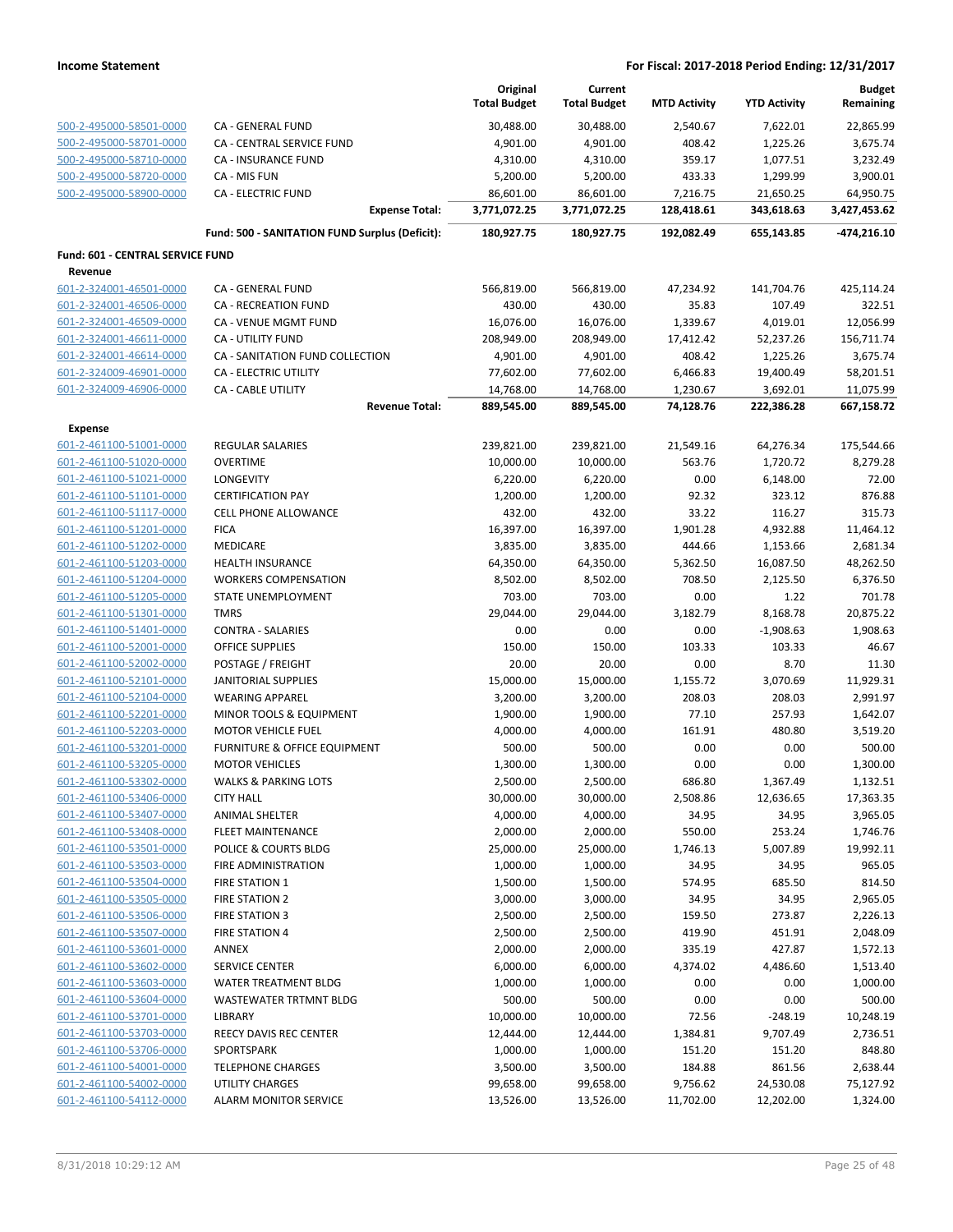|                                   |                                                     | Original<br><b>Total Budget</b> | Current<br><b>Total Budget</b> | <b>MTD Activity</b> | <b>YTD Activity</b> | <b>Budget</b><br>Remaining |
|-----------------------------------|-----------------------------------------------------|---------------------------------|--------------------------------|---------------------|---------------------|----------------------------|
| 601-2-461200-51001-0000           | <b>REGULAR SALARIES</b>                             | 140,794.00                      | 140,794.00                     | 10,390.64           | 36,618.16           | 104,175.84                 |
| 601-2-461200-51020-0000           | <b>OVERTIME</b>                                     | 3,226.00                        | 3,226.00                       | 870.54              | 1,906.78            | 1,319.22                   |
| 601-2-461200-51021-0000           | LONGEVITY                                           | 2,616.00                        | 2,616.00                       | 0.00                | 2,616.00            | 0.00                       |
| 601-2-461200-51101-0000           | <b>CERTIFICATION PAY</b>                            | 2,400.00                        | 2,400.00                       | 184.64              | 646.24              | 1,753.76                   |
| 601-2-461200-51117-0000           | <b>CELL PHONE ALLOWANCE</b>                         | 960.00                          | 960.00                         | 73.84               | 258.44              | 701.56                     |
| 601-2-461200-51201-0000           | <b>FICA</b>                                         | 9,296.00                        | 9,296.00                       | 663.00              | 2,450.32            | 6,845.68                   |
| 601-2-461200-51202-0000           | <b>MEDICARE</b>                                     | 2,174.00                        | 2,174.00                       | 155.06              | 573.06              | 1,600.94                   |
| 601-2-461200-51203-0000           | <b>HEALTH INSURANCE</b>                             | 42,900.00                       | 42,900.00                      | 3,575.00            | 10,725.00           | 32,175.00                  |
| 601-2-461200-51204-0000           | <b>WORKERS COMPENSATION</b>                         | 6,554.00                        | 6,554.00                       | 546.17              | 1,638.51            | 4,915.49                   |
| 601-2-461200-51205-0000           | <b>STATE UNEMPLOYMENT</b>                           | 281.00                          | 281.00                         | 0.00                | 0.00                | 281.00                     |
| 601-2-461200-51301-0000           | <b>TMRS</b>                                         | 17,257.00                       | 17,257.00                      | 1,287.90            | 4,700.70            | 12,556.30                  |
| 601-2-461200-52001-0000           | <b>OFFICE SUPPLIES</b>                              | 100.00                          | 100.00                         | 0.00                | 0.00                | 100.00                     |
| 601-2-461200-52002-0000           | POSTAGE / FREIGHT                                   | 50.00                           | 50.00                          | 0.00                | 0.00                | 50.00                      |
| 601-2-461200-52104-0000           | <b>WEARING APPAREL</b>                              | 2,900.00                        | 2,900.00                       | 452.64              | 452.64              | 2,447.36                   |
| 601-2-461200-52106-0000           | <b>CHEMICAL SUPPLIES</b>                            | 500.00                          | 500.00                         | 0.00                | 0.00                | 500.00                     |
| 601-2-461200-52201-0000           | MINOR TOOLS & EQUIPMENT                             | 3,000.00                        | 3,000.00                       | 232.91              | 528.16              | 2,471.84                   |
| 601-2-461200-52202-0000           | <b>MECHANICAL SUPPLIES</b>                          | 10,000.00                       | 10,000.00                      | 797.20              | 2,921.58            | 7,078.42                   |
| 601-2-461200-52203-0000           | <b>MOTOR VEHICLE FUEL</b>                           | 3,500.00                        | 3,500.00                       | 314.20              | 833.59              | 2,666.41                   |
| 601-2-461200-53202-0000           | MACHINE, TOOLS & IMPLMNTS                           | 4,500.00                        | 4,500.00                       | 0.00                | 0.00                | 4,500.00                   |
| 601-2-461200-53205-0000           | <b>MOTOR VEHICLES</b>                               | 1,500.00                        | 1,500.00                       | 2.10                | 15.15               | 1,484.85                   |
| 601-2-461200-53402-0000           | <b>BUILDING MAINTENANCE</b>                         | 500.00                          | 500.00                         | 0.00                | 0.00                | 500.00                     |
| 601-2-461200-54001-0000           | <b>TELEPHONE CHARGES</b>                            | 1,500.00                        | 1,500.00                       | 34.72               | 286.91              | 1,213.09                   |
| 601-2-461200-54002-0000           | UTILITY CHARGES                                     | 11,000.00                       | 11,000.00                      | 1,292.42            | 2,845.53            | 8,154.47                   |
| 601-2-461200-54201-0000           | MEMBERSHIPS & SUBSCRIPTIONS                         | 1,500.00                        | 1,500.00                       | 0.00                | 0.00                | 1,500.00                   |
| 601-2-461200-54214-0000           | <b>TRAVEL &amp; TRAINING</b>                        | 4,000.00                        | 4,000.00                       | 0.00                | 71.00               | 3,929.00                   |
| 601-2-480000-52006-0000           | <b>COPIER PAPER</b>                                 | 0.00                            | 0.00                           | 0.00                | 62.96               | $-62.96$                   |
| 601-2-480000-57004-0000           | <b>INVENTORY LOSS/GAIN</b>                          | 0.00                            | 0.00                           | 0.00                | 2,440.69            | $-2,440.69$                |
| 601-2-480000-57005-0000           | ACCRD VAC/SICK PAY EXP                              | 0.00                            | 0.00                           | 9,098.43            | 9,098.43            | $-9,098.43$                |
|                                   | <b>Expense Total:</b>                               | 903,210.00                      | 903,210.00                     | 100,227.96          | 261,864.70          | 641,345.30                 |
|                                   | Fund: 601 - CENTRAL SERVICE FUND Surplus (Deficit): | -13,665.00                      | $-13,665.00$                   | $-26,099.20$        | $-39,478.42$        | 25,813.42                  |
| <b>Fund: 602 - INSURANCE FUND</b> |                                                     |                                 |                                |                     |                     |                            |
| Revenue                           |                                                     |                                 |                                |                     |                     |                            |
| 602-2-322001-43201-0000           | <b>EMPLOYEE PORTION</b>                             | 640,791.00                      | 640,791.00                     | 254,529.56          | 764,580.68          | $-123,789.68$              |
| 602-2-322001-43202-0000           | <b>CITY PORTION-HEALTH</b>                          | 2,673,737.50                    | 2,673,737.50                   | 1,706.43            | 5,119.29            | 2,668,618.21               |
| 602-2-322001-43203-0000           | CITY PORTION-WORK COMP                              | 294,394.00                      | 294,394.00                     | 25,958.64           | 77,875.92           | 216,518.08                 |
| 602-2-322001-43204-0000           | <b>CITY PORTION-TWC FUTA</b>                        | 231.00                          | 231.00                         | 19.26               | 57.78               | 173.22                     |
| 602-2-322001-43205-0000           | <b>GEUS EMPLOYEE PORTION</b>                        | 320,395.00                      | 320,395.00                     | 16,586.64           | 49,299.44           | 271,095.56                 |
| 602-2-322001-43206-0000           | <b>GEUS PORTION-HEALTH</b>                          | 1,426,425.00                    | 1,426,425.00                   | 114,400.46          | 343,201.38          | 1,083,223.62               |
| 602-2-322001-43207-0000           | <b>GEUS PORTION-WORK COMP</b>                       | 69,876.00                       | 69,876.00                      | 6,583.81            | 19,751.43           | 50,124.57                  |
| 602-2-322001-48610-0000           | OTHER REV / CITY EMPL-DEPENDENT CARE                | 23,607.00                       | 23,607.00                      | 1,967.26            | 5,901.78            | 17,705.22                  |
| 602-2-324001-46501-0000           | CA - GENERAL FUND                                   | 241,157.00                      | 241,157.00                     | 20,096.42           | 60,289.26           | 180,867.74                 |
| 602-2-324001-46506-0000           | CA - RECREATION FUND                                | 335.00                          | 335.00                         | 27.92               | 83.76               | 251.24                     |
| 602-2-324001-46509-0000           | CA - VENUE MGMT FUND                                | 593.00                          | 593.00                         | 49.42               | 148.26              | 444.74                     |
| 602-2-324001-46611-0000           | CA - UTILITY FUND                                   | 102,895.00                      | 102,895.00                     | 8,574.58            | 25,723.74           | 77,171.26                  |
| 602-2-324001-46614-0000           | CA - SANITATION FUND COLLECTION                     | 4,310.00                        | 4,310.00                       | 359.17              | 1,077.51            | 3,232.49                   |
| 602-2-324009-46612-0000           | CA - ELECTRIC UTILITY                               | 25,521.00                       | 25,521.00                      | 2,126.75            | 6,380.25            | 19,140.75                  |
| 602-2-324009-46613-0000           | CA - CABLE UTILITY                                  | 5,451.00                        | 5,451.00                       | 454.25              | 1,362.75            | 4,088.25                   |
|                                   | <b>Revenue Total:</b>                               | 5,829,718.50                    | 5,829,718.50                   | 453,440.57          | 1,360,853.23        | 4,468,865.27               |
| Expense                           |                                                     |                                 |                                |                     |                     |                            |
| 602-2-462100-54101-0000           | PROFESSIONAL SERVICES                               | 15,000.00                       | 15,000.00                      | 4,587.49            | 10,784.91           | 4,215.09                   |
| 602-2-462100-54801-0000           | <b>WELLNESS PROGRAM</b>                             | 10,000.00                       | 10,000.00                      | 0.00                | 0.00                | 10,000.00                  |
| 602-2-462100-54809-0000           | HEALTH AND DENTAL / PREMIUMS                        | 4,686,998.00                    | 4,686,998.00                   | 0.00                | 1,189,817.34        | 3,497,180.66               |
| 602-2-462100-54810-0000           | RETIREE INSURANCE PREMIUM                           | 100,000.00                      | 100,000.00                     | 3,561.76            | 12,473.52           | 87,526.48                  |
| 602-2-462100-54812-0000           | LONG TERM DISABILITY                                | 53,500.00                       | 53,500.00                      | 3,889.45            | 11,746.17           | 41,753.83                  |
| 602-2-462100-54813-0000           | LIFE / AD & D INSURANCE                             | 28,000.00                       | 28,000.00                      | 1,481.31            | 4,465.17            | 23,534.83                  |
| 602-2-462100-54820-0000           | AIR EVAC PREMIUMS                                   | 18,540.00                       | 18,540.00                      | 0.00                | 18,166.00           | 374.00                     |
| 602-2-462100-54821-0000           | <b>WORKERS' COMPENSATION</b>                        | 401,026.00                      | 401,026.00                     | 0.00                | 393,005.48          | 8,020.52                   |
| 602-2-462100-54822-0000           | STATE UNEMPLOYMENT INS.                             | 0.00                            | 0.00                           | $-0.03$             | $-0.18$             | 0.18                       |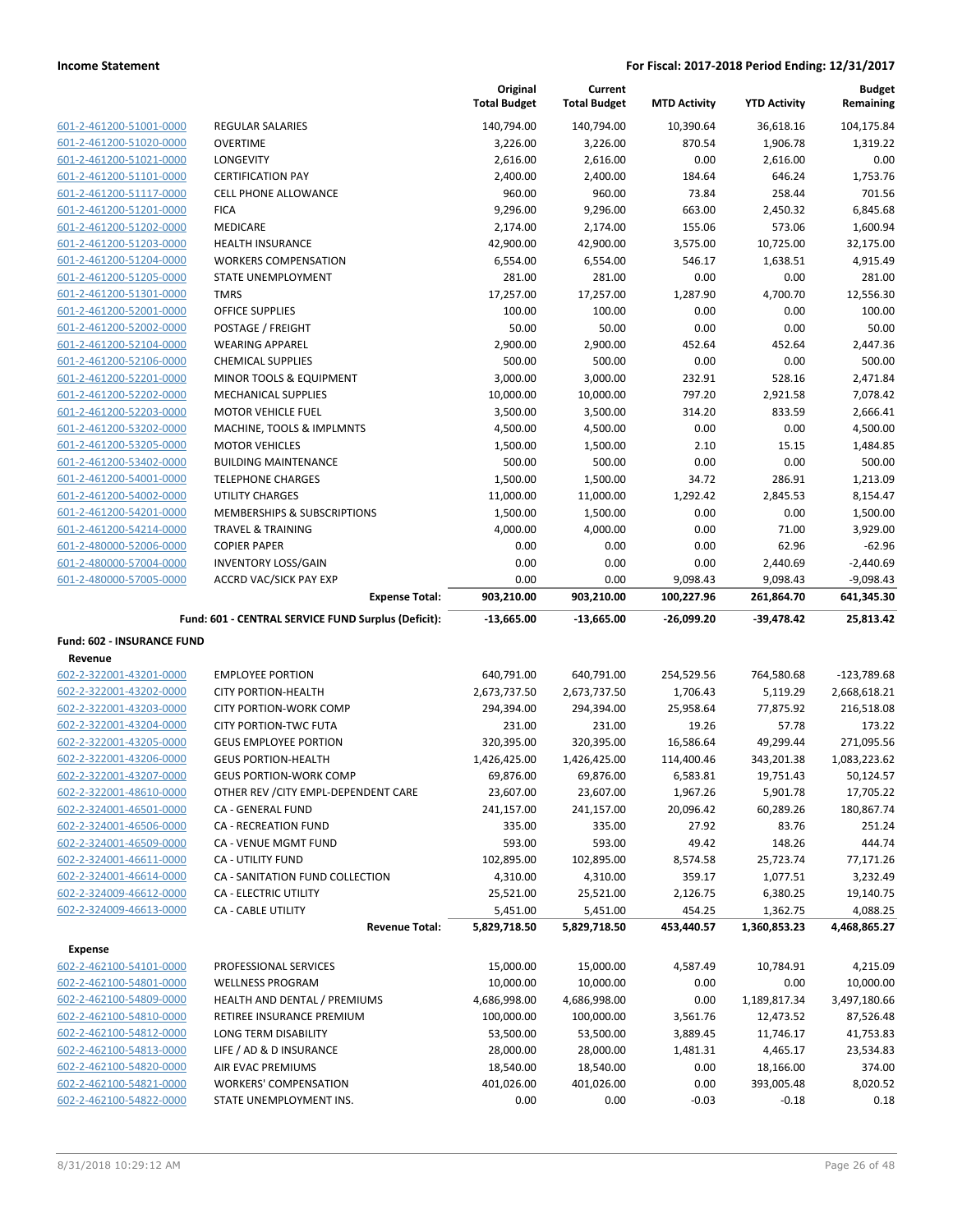|                                                    |                                                             |                       | Original<br><b>Total Budget</b> | Current<br><b>Total Budget</b> | <b>MTD Activity</b>   | <b>YTD Activity</b>   | <b>Budget</b><br>Remaining |
|----------------------------------------------------|-------------------------------------------------------------|-----------------------|---------------------------------|--------------------------------|-----------------------|-----------------------|----------------------------|
| 602-2-462100-54823-0000                            | HEALTH CARE-125 FLEX PLAN                                   |                       | 12,000.00                       | 12,000.00                      | 128.90                | 3,032.48              | 8,967.52                   |
| 602-2-480000-54101-0000                            | PROFESSIONAL SERVICES                                       |                       | 95,000.00                       | 95,000.00                      | 5,153.29              | 17,133.03             | 77,866.97                  |
| 602-2-480000-54226-0000                            | PROP INSURANCE EXP                                          |                       | 240,000.00                      | 240,000.00                     | 3,341.44              | 239,807.87            | 192.13                     |
| 602-2-480000-57008-0000                            | <b>BANK CHARGES</b>                                         |                       | 150.00                          | 150.00                         | 0.00                  | 0.00                  | 150.00                     |
|                                                    |                                                             | <b>Expense Total:</b> | 5,660,214.00                    | 5,660,214.00                   | 22,143.61             | 1,900,431.79          | 3,759,782.21               |
|                                                    | Fund: 602 - INSURANCE FUND Surplus (Deficit):               |                       | 169,504.50                      | 169,504.50                     | 431,296.96            | -539,578.56           | 709,083.06                 |
| Fund: 604 - MIS FUND                               |                                                             |                       |                                 |                                |                       |                       |                            |
| Revenue                                            |                                                             |                       |                                 |                                |                       |                       |                            |
| 604-2-324001-46501-0000                            | CA - GENERAL FUND                                           |                       | 622,258.00                      | 622,258.00                     | 51,854.83             | 155,564.49            | 466,693.51                 |
| 604-2-324001-46506-0000                            | <b>CA - RECREATION FUND</b>                                 |                       | 1,722.00                        | 1,722.00                       | 143.50                | 430.50                | 1,291.50                   |
| 604-2-324001-46509-0000                            | <b>CA - VENUE MGMT FUND</b>                                 |                       | 2,543.00                        | 2,543.00                       | 211.92                | 635.76                | 1,907.24                   |
| 604-2-324001-46611-0000                            | CA - UTILITY FUND                                           |                       | 97,623.00                       | 97,623.00                      | 8,135.25              | 24,405.75             | 73,217.25                  |
| 604-2-324001-46614-0000                            | CA - SANITATION FUND COLLECTION                             |                       | 5,200.00                        | 5,200.00                       | 433.33                | 1,299.99              | 3,900.01                   |
| 604-2-324009-46901-0000                            | <b>CA - ELECTRIC UTILITY</b>                                |                       | 87,605.00                       | 87,605.00                      | 7,300.42              | 21,901.26             | 65,703.74                  |
| 604-2-324009-46906-0000                            | CA - CABLE UTILITY                                          |                       | 14,162.00                       | 14,162.00                      | 1,180.17              | 3,540.51              | 10,621.49                  |
|                                                    |                                                             | <b>Revenue Total:</b> | 831,113.00                      | 831,113.00                     | 69,259.42             | 207,778.26            | 623,334.74                 |
| <b>Expense</b>                                     |                                                             |                       |                                 |                                |                       |                       |                            |
| 604-2-441400-52002-0000                            | POSTAGE / FREIGHT                                           |                       | 80.00                           | 80.00                          | 0.00                  | 0.00                  | 80.00                      |
| 604-2-441400-54001-0000                            | <b>TELEPHONE CHARGES</b>                                    |                       | 400.00                          | 400.00                         | 0.00                  | 61.26                 | 338.74                     |
| 604-2-441400-54002-0000                            | UTILITY CHARGES                                             |                       | 950.00                          | 950.00                         | 127.53                | 203.37                | 746.63                     |
| 604-2-441400-54101-0000                            | PROFESSIONAL SERVICES                                       |                       | 20,000.00                       | 6,843.25                       | 0.00                  | 0.00                  | 6,843.25                   |
| 604-2-465100-51001-0000                            | <b>REGULAR SALARIES</b>                                     |                       | 210,052.00                      | 210,052.00                     | 15,985.35             | 55,940.47             | 154,111.53                 |
| 604-2-465100-51020-0000                            | <b>OVERTIME</b>                                             |                       | 5,000.00                        | 5,000.00                       | 501.79                | 1,222.08              | 3,777.92                   |
| 604-2-465100-51021-0000                            | LONGEVITY                                                   |                       | 4,420.00                        | 4,420.00                       | 0.00                  | 4,420.00              | 0.00                       |
| 604-2-465100-51116-0000                            | CAR ALLOWANCE                                               |                       | 3,600.00                        | 3,600.00                       | 276.92                | 969.22                | 2,630.78                   |
| 604-2-465100-51117-0000                            | <b>CELL PHONE ALLOWANCE</b>                                 |                       | 2,880.00                        | 2,880.00                       | 221.52                | 775.32                | 2,104.68                   |
| 604-2-465100-51201-0000                            | <b>FICA</b>                                                 |                       | 15,115.00                       | 15,115.00                      | 1,019.96              | 3,824.32              | 11,290.68                  |
| 604-2-465100-51202-0000                            | MEDICARE                                                    |                       | 3,535.00                        | 3,535.00                       | 238.54                | 894.39                | 2,640.61                   |
| 604-2-465100-51203-0000                            | <b>HEALTH INSURANCE</b>                                     |                       | 32,175.00                       | 32,175.00                      | 2,681.25              | 8,043.75              | 24,131.25                  |
| 604-2-465100-51204-0000                            | <b>WORKERS COMPENSATION</b>                                 |                       | 667.00                          | 667.00                         | 55.58                 | 166.74                | 500.26                     |
| 604-2-465100-51205-0000                            | STATE UNEMPLOYMENT                                          |                       | 231.00                          | 231.00                         | 0.00                  | 0.00                  | 231.00                     |
| 604-2-465100-51301-0000                            | <b>TMRS</b>                                                 |                       | 28,060.00                       | 28,060.00                      | 1,898.99              | 7,079.98              | 20,980.02                  |
| 604-2-465100-52002-0000                            | POSTAGE / FREIGHT                                           |                       | 50.00                           | 50.00                          | 0.00                  | 0.00                  | 50.00                      |
| 604-2-465100-52004-0000                            | <b>COMPUTER SUPPLIES</b>                                    |                       | 2,500.00                        | 2,500.00                       | 0.00                  | 0.00                  | 2,500.00                   |
| 604-2-465100-52201-0000                            | MINOR TOOLS & EQUIPMENT                                     |                       | 750.00                          | 750.00                         | 0.00                  | 0.00                  | 750.00                     |
| 604-2-465100-52203-0000                            | <b>MOTOR VEHICLE FUEL</b>                                   |                       | 600.00                          | 600.00                         | 44.56                 | 95.17                 | 504.83                     |
| 604-2-465100-53205-0000                            | <b>MOTOR VEHICLES</b>                                       |                       | 800.00                          | 800.00                         | 0.00                  | 0.00                  | 800.00                     |
| 604-2-465100-53209-0000                            | HARDWARE/SOFTWARE                                           |                       | 317,890.00                      | 289,290.00                     | 32,006.21             | 160,260.67            | 129,029.33                 |
| 604-2-465100-54001-0000                            | <b>TELEPHONE CHARGES</b>                                    |                       | 9,225.00                        | 9,225.00                       | 528.28                | 1,593.67              | 7,631.33                   |
| 604-2-465100-54101-0000                            | PROFESSIONAL SERVICES                                       |                       | 8,000.00                        | 8,000.00                       | 0.00                  | 0.00                  | 8,000.00                   |
| 604-2-465100-54103-0000                            | CONSULTING                                                  |                       | 4,000.00                        | 4,000.00                       | 0.00                  | 0.00                  | 4,000.00                   |
| 604-2-465100-54214-0000                            | <b>TRAVEL &amp; TRAINING</b>                                |                       | 5,000.00                        | 5,000.00                       | 0.00                  | 0.00                  | 5,000.00                   |
| 604-2-465100-54901-0000                            | RENTALS / LEASES                                            |                       | 25,000.00                       | 25,000.00                      | 1,795.55              | 5,381.21              | 19,618.79                  |
| 604-2-465100-54908-0000                            | LEASE PURCHASE PAYMENTS                                     |                       | 21,000.00                       | 21,000.00                      | 0.00                  | 0.00                  | 21,000.00                  |
| 604-2-465100-55205-0000                            | COMPUTER EQUIPMENT / SOFTWARE                               |                       | 134,500.00                      | 8,250.75                       | 0.00                  | 8,079.75              | 171.00                     |
| 604-2-480000-55205-0000                            | <b>COMPUTER EQUIPMENT</b>                                   |                       | 0.00                            | 168,006.00                     | 0.00                  | 0.00                  | 168,006.00                 |
|                                                    |                                                             | <b>Expense Total:</b> | 856,480.00                      | 856,480.00                     | 57,382.03             | 259,011.37            | 597,468.63                 |
|                                                    | Fund: 604 - MIS FUND Surplus (Deficit):                     |                       | $-25,367.00$                    | $-25,367.00$                   | 11,877.39             | $-51,233.11$          | 25,866.11                  |
| Fund: 660 - VEHICLE REPLACEMENT FUND               |                                                             |                       |                                 |                                |                       |                       |                            |
| Revenue                                            |                                                             |                       |                                 |                                |                       |                       |                            |
| 660-2-319001-45401-0000<br>660-2-322001-47205-0000 | <b>INTEREST REVENUES</b><br>EQUIPMENT LEASES / GENERAL FUND |                       | 5,000.00<br>65,037.00           | 5,000.00<br>65,037.00          | 890.60                | 6,721.71<br>16,259.16 | $-1,721.71$                |
| 660-2-323001-46001-0000                            | XFR - GENERAL FUND                                          |                       | 679,144.00                      | 679,144.00                     | 5,419.72<br>56,595.33 | 169,785.99            | 48,777.84<br>509,358.01    |
| 660-2-323001-46111-0000                            | XFR - GOLF COURSE FUND                                      |                       | 34,317.00                       | 34,317.00                      | 2,859.75              | 8,579.25              | 25,737.75                  |
| 660-2-323001-46113-0000                            | XFR - SANITATION FUND                                       |                       | 36,850.00                       | 36,850.00                      | 3,070.83              | 9,212.49              | 27,637.51                  |
|                                                    |                                                             | <b>Revenue Total:</b> | 820,348.00                      | 820,348.00                     | 68,836.23             | 210,558.60            | 609,789.40                 |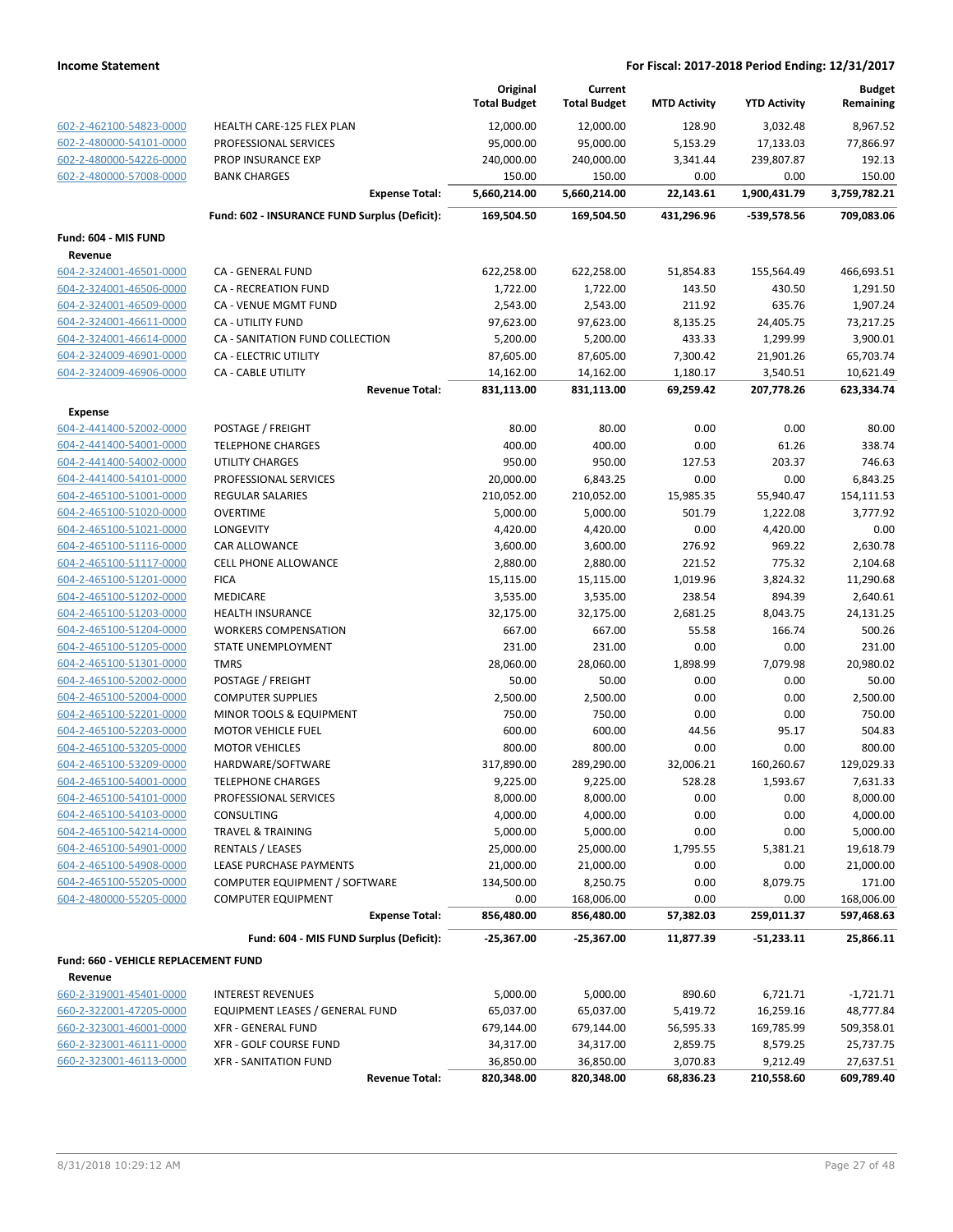|                                           |                                                            |                       | Original<br><b>Total Budget</b> | Current<br><b>Total Budget</b> | <b>MTD Activity</b> | <b>YTD Activity</b> | <b>Budget</b><br>Remaining |
|-------------------------------------------|------------------------------------------------------------|-----------------------|---------------------------------|--------------------------------|---------------------|---------------------|----------------------------|
| <b>Expense</b>                            |                                                            |                       |                                 |                                |                     |                     |                            |
| 660-2-421210-55202-0000                   | <b>VEHICLES</b>                                            |                       | 23,000.00                       | 23,000.00                      | 0.00                | 0.00                | 23,000.00                  |
| 660-2-421230-55202-0000                   | <b>VEHICLES</b>                                            |                       | 148,218.00                      | 148,218.00                     | 6,732.87            | 6,732.87            | 141,485.13                 |
| 660-2-422200-54908-0000                   | LEASE PURCHASE PAYMENTS                                    |                       | 65,037.00                       | 65,037.00                      | 5,419.72            | 16,259.16           | 48,777.84                  |
| 660-2-422200-55202-0000                   | <b>VEHICLES</b>                                            |                       | 600,000.00                      | 600,000.00                     | 540,594.00          | 540,594.00          | 59,406.00                  |
| 660-2-431200-55201-0000                   | <b>EQUIPMENT PURCHASES</b>                                 |                       | 30,000.00                       | 30,000.00                      | 0.00                | 0.00                | 30,000.00                  |
| 660-2-431200-55202-0000                   | <b>VEHICLES</b>                                            |                       | 111,926.00                      | 111,926.00                     | 0.00                | 0.00                | 111,926.00                 |
| 660-2-437200-55202-0000                   | <b>VEHICLES</b>                                            |                       | 0.00                            | 0.00                           | 5,425.00            | 5,425.00            | $-5,425.00$                |
| 660-2-441300-55202-0000                   | <b>VEHICLES</b>                                            |                       | 16,000.00                       | 16,000.00                      | 0.00                | 0.00                | 16,000.00                  |
| 660-2-442200-55201-0000                   | <b>EQUIPMENT PURCHASES</b>                                 |                       | 36,850.00                       | 36,850.00                      | 6,949.00            | 6,949.00            | 29,901.00                  |
| 660-2-451250-55201-0000                   | <b>EQUIPMENT PURCHASES</b>                                 |                       | 29,317.00                       | 29,317.00                      | 29,316.69           | 29,316.69           | 0.31                       |
| 660-2-480000-57008-0000                   | <b>BANK CHARGES</b>                                        |                       | 0.00                            | 0.00                           | 0.00                | 2.94                | $-2.94$                    |
|                                           |                                                            | <b>Expense Total:</b> | 1,060,348.00                    | 1,060,348.00                   | 594,437.28          | 605,279.66          | 455,068.34                 |
|                                           | Fund: 660 - VEHICLE REPLACEMENT FUND Surplus (Deficit):    |                       | $-240,000.00$                   | $-240,000.00$                  | -525,601.05         | -394,721.06         | 154,721.06                 |
| Fund: 800 - SPENCE FUND                   |                                                            |                       |                                 |                                |                     |                     |                            |
| Revenue                                   |                                                            |                       |                                 |                                |                     |                     |                            |
| 800-3-319001-45401-0000                   | <b>INTEREST REVENUES</b>                                   |                       | 600.00                          | 600.00                         | 613.74              | 1,639.24            | $-1,039.24$                |
|                                           |                                                            | <b>Revenue Total:</b> | 600.00                          | 600.00                         | 613.74              | 1,639.24            | $-1,039.24$                |
| <b>Expense</b>                            |                                                            |                       |                                 |                                |                     |                     |                            |
| 800-3-495000-58501-0000                   | CA - GENERAL FUND                                          |                       | 600.00                          | 600.00                         | 50.00               | 150.00              | 450.00                     |
|                                           |                                                            | <b>Expense Total:</b> | 600.00                          | 600.00                         | 50.00               | 150.00              | 450.00                     |
|                                           | Fund: 800 - SPENCE FUND Surplus (Deficit):                 |                       | 0.00                            | 0.00                           | 563.74              | 1,489.24            | $-1.489.24$                |
| <b>Fund: 801 - JONES LIBRARY TRUST</b>    |                                                            |                       |                                 |                                |                     |                     |                            |
| Revenue                                   |                                                            |                       |                                 |                                |                     |                     |                            |
| 801-3-319001-45401-0000                   | <b>INTEREST REVENUES</b>                                   |                       | 10.00                           | 10.00                          | 4.99                | 0.77                | 9.23                       |
|                                           |                                                            | <b>Revenue Total:</b> | 10.00                           | 10.00                          | 4.99                | 0.77                | 9.23                       |
| <b>Expense</b>                            |                                                            |                       |                                 |                                |                     |                     |                            |
| 801-3-480000-57008-0000                   | <b>BANK CHARGES</b>                                        |                       | 0.00                            | 0.00                           | 0.10                | 0.49                | $-0.49$                    |
|                                           |                                                            | <b>Expense Total:</b> | 0.00                            | 0.00                           | 0.10                | 0.49                | $-0.49$                    |
|                                           |                                                            |                       |                                 |                                |                     |                     |                            |
|                                           | Fund: 801 - JONES LIBRARY TRUST Surplus (Deficit):         |                       | 10.00                           | 10.00                          | 4.89                | 0.28                | 9.72                       |
| Fund: 809 - GREENVILLE IDC (L-3)          |                                                            |                       |                                 |                                |                     |                     |                            |
| Revenue                                   |                                                            |                       |                                 |                                |                     |                     |                            |
| 809-3-319001-45609-0000                   | INTERGOVERNMENTAL / IDC GREENVILLE                         |                       | 0.00                            | 0.00                           | 1,107,066.53        | 1,614,220.88        | $-1,614,220.88$            |
|                                           |                                                            | <b>Revenue Total:</b> | 0.00                            | 0.00                           | 1,107,066.53        | 1,614,220.88        | -1,614,220.88              |
| Expense                                   |                                                            |                       |                                 |                                |                     |                     |                            |
| 809-3-438100-55320-0000                   | <b>CONSTRUCTION PROJECTS</b>                               |                       | 0.00                            | 0.00                           | 1,106,278.59        | 1,613,432.94        | $-1,613,432.94$            |
|                                           |                                                            | <b>Expense Total:</b> | 0.00                            | 0.00                           | 1,106,278.59        | 1,613,432.94        | -1,613,432.94              |
|                                           | Fund: 809 - GREENVILLE IDC (L-3) Surplus (Deficit):        |                       | 0.00                            | 0.00                           | 787.94              | 787.94              | $-787.94$                  |
| Fund: 810 - SEIZURE FUNDS - STATE RULES   |                                                            |                       |                                 |                                |                     |                     |                            |
| Revenue                                   |                                                            |                       |                                 |                                |                     |                     |                            |
| 810-3-319001-45401-0000                   | <b>INTEREST REVENUES</b>                                   |                       | 148.00                          | 148.00                         | 85.21               | $-811.08$           | 959.08                     |
| 810-3-322001-46802-0000                   | <b>HB65 SEIZURES-CONTRIBUTNS</b>                           |                       | 0.00                            | 0.00                           | 0.00                | 1,788.93            | $-1,788.93$                |
|                                           |                                                            | <b>Revenue Total:</b> | 148.00                          | 148.00                         | 85.21               | 977.85              | $-829.85$                  |
|                                           |                                                            |                       |                                 |                                |                     |                     |                            |
| <b>Expense</b><br>810-3-480000-57008-0000 |                                                            |                       |                                 |                                |                     |                     |                            |
|                                           | <b>BANK CHARGES</b>                                        | <b>Expense Total:</b> | 0.00<br>0.00                    | 0.00<br>0.00                   | 1.63<br>1.63        | 19.59<br>19.59      | $-19.59$<br>$-19.59$       |
|                                           |                                                            |                       |                                 |                                |                     |                     |                            |
|                                           | Fund: 810 - SEIZURE FUNDS - STATE RULES Surplus (Deficit): |                       | 148.00                          | 148.00                         | 83.58               | 958.26              | $-810.26$                  |
| Fund: 811 - SEIZURE FUNDS - FED RULES     |                                                            |                       |                                 |                                |                     |                     |                            |
| Revenue<br>811-3-319001-45401-0000        |                                                            |                       |                                 | 100.00                         |                     |                     |                            |
|                                           | <b>INTEREST REVENUES</b>                                   | <b>Revenue Total:</b> | 100.00<br>100.00                | 100.00                         | 50.65<br>50.65      | 7.86<br>7.86        | 92.14<br>92.14             |
|                                           |                                                            |                       |                                 |                                |                     |                     |                            |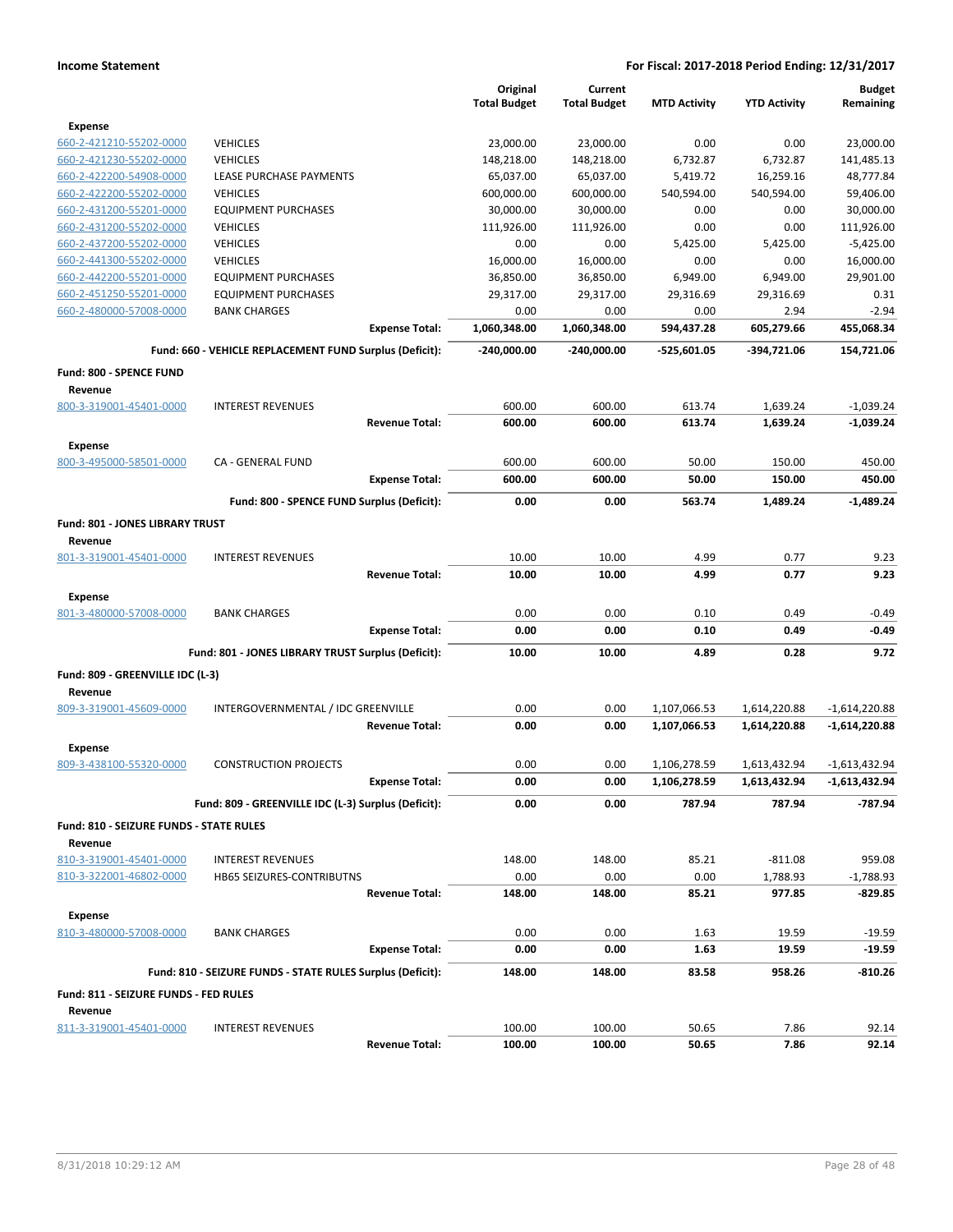|                                                    |                                                                            | Original<br><b>Total Budget</b> | Current<br><b>Total Budget</b> | <b>MTD Activity</b>    | <b>YTD Activity</b>     | <b>Budget</b><br>Remaining |
|----------------------------------------------------|----------------------------------------------------------------------------|---------------------------------|--------------------------------|------------------------|-------------------------|----------------------------|
| <b>Expense</b>                                     |                                                                            |                                 |                                |                        |                         |                            |
| 811-3-480000-57008-0000                            | <b>BANK CHARGES</b>                                                        | 0.00                            | 0.00                           | 0.97                   | 5.64                    | $-5.64$                    |
|                                                    | <b>Expense Total:</b>                                                      | 0.00                            | 0.00                           | 0.97                   | 5.64                    | $-5.64$                    |
|                                                    | Fund: 811 - SEIZURE FUNDS - FED RULES Surplus (Deficit):                   | 100.00                          | 100.00                         | 49.68                  | 2.22                    | 97.78                      |
| Revenue                                            | Fund: 820 - TIRZ FUND (Tax Increment Reinvestment Zone)                    |                                 |                                |                        |                         |                            |
| 820-3-311001-41101-0000                            | REAL PROPERTY TAXES - CITY                                                 | 396,103.00                      | 396,103.00                     | 19,475.43              | 26,935.56               | 369,167.44                 |
| 820-3-311001-41111-0000                            | <b>REAL PROPERTY TAXES - COUNTY</b>                                        | 125,000.00                      | 125,000.00                     | 0.00                   | 0.00                    | 125,000.00                 |
| 820-3-311001-41112-0000                            | <b>REAL PROPERTY TAXES - HOSPITAL</b>                                      | 100,000.00                      | 100,000.00                     | 0.00                   | 0.00                    | 100,000.00                 |
| 820-3-311002-41102-0000                            | <b>DELINQUENT TAXES</b>                                                    | 330.00                          | 330.00                         | 9.71                   | 3,104.85                | $-2,774.85$                |
| 820-3-319001-45401-0000                            | <b>INTEREST REVENUES</b>                                                   | 3,000.00                        | 3,000.00                       | 415.46                 | 67.40                   | 2,932.60                   |
|                                                    | <b>Revenue Total:</b>                                                      | 624,433.00                      | 624,433.00                     | 19,900.60              | 30,107.81               | 594,325.19                 |
| <b>Expense</b>                                     |                                                                            |                                 |                                |                        |                         |                            |
| 820-3-416100-55002-0000                            | <b>IMPROVEMENTS</b>                                                        | 114,822.11                      | 114,822.11                     | 0.00                   | 0.00                    | 114,822.11                 |
| 820-3-480000-57008-0000                            | <b>BANK CHARGES</b>                                                        | 0.00                            | 0.00                           | 7.93                   | 45.79                   | -45.79                     |
|                                                    | <b>Expense Total:</b>                                                      | 114,822.11                      | 114,822.11                     | 7.93                   | 45.79                   | 114,776.32                 |
|                                                    | Fund: 820 - TIRZ FUND (Tax Increment Reinvestment Zone) Surplus (Deficit): | 509,610.89                      | 509,610.89                     | 19,892.67              | 30,062.02               | 479.548.87                 |
| Fund: 899 - POOLED CASH<br>Revenue                 |                                                                            |                                 |                                |                        |                         |                            |
| 899-8-319001-45401-0000                            | <b>INTEREST REVENUES</b>                                                   | 0.00                            | 0.00                           | $-0.01$                | 0.00                    | 0.00                       |
|                                                    | <b>Revenue Total:</b>                                                      | 0.00                            | 0.00                           | $-0.01$                | 0.00                    | 0.00                       |
|                                                    | Fund: 899 - POOLED CASH Total:                                             | 0.00                            | 0.00                           | $-0.01$                | 0.00                    | 0.00                       |
| Fund: 910 - ELECTRIC OPERATING FUND                |                                                                            |                                 |                                |                        |                         |                            |
| Revenue                                            |                                                                            |                                 |                                |                        |                         |                            |
| 910-9-000000-49001-4400                            | METERED SALES - RESIDENTIAL                                                | 11,658,700.00                   | 11,658,700.00                  | 786,889.37             | 2,723,436.45            | 8,935,263.55               |
| 910-9-000000-49010-4421                            | METERED SALES - GS-NO DEMAND                                               | 838,069.00                      | 838,069.00                     | 62,147.97              | 191,886.55              | 646,182.45                 |
| 910-9-000000-49020-4422                            | METERED SALES - GS-DEMAND                                                  | 17,950,587.00                   | 17,950,587.00                  | 1,378,281.29           | 4,434,413.83            | 13,516,173.17              |
| 910-9-000000-49030-4424                            | METERED SALES - GS-PRIMARY                                                 | 405,628.00                      | 405,628.00                     | 31,643.58              | 94,379.04               | 311,248.96                 |
| 910-9-000000-49040-4440                            | METERED SALES - STREET LIGHTS                                              | 227,871.00                      | 227,871.00                     | 18,732.81              | 56,822.96               | 171,048.04                 |
| 910-9-000000-49050-4400                            | <b>FUEL ADJUSTMENT</b>                                                     | 15,425,459.00                   | 15,425,459.00                  | 1,036,575.29           | 3,392,798.52            | 12,032,660.48              |
| 910-9-000000-49057-4490                            | POWER COST RECOVERY                                                        | 0.00                            | 0.00                           | 0.00                   | 26.97                   | $-26.97$                   |
| 910-9-000000-49058-4400                            | <b>REGULATORY CHARGE</b>                                                   | 734,961.00                      | 734,961.00                     | 55,272.24              | 177,735.75              | 557,225.25                 |
| 910-9-000000-49140-4490                            | <b>VAPOR LIGHT REVENUES</b>                                                | 170,000.00                      | 170,000.00                     | 13,134.49              | 38,987.62               | 131,012.38                 |
| 910-9-000000-49201-4510<br>910-9-000000-49209-4511 | <b>LATE CHARGES</b><br>SERVICE CHARGES - CLEARING                          | 280,000.00<br>0.00              | 280,000.00<br>0.00             | 12,690.39<br>5.00      | 52,397.47<br>5.00       | 227,602.53<br>$-5.00$      |
| 910-9-000000-49210-4511                            | <b>ELECTRIC SERVICE CHARGES</b>                                            | 75,000.00                       | 75,000.00                      | 6,988.01               | 21,303.67               | 53,696.33                  |
| 910-9-000000-49211-4511                            | VAPOR LIGHT SERVICE CHARGES                                                | 500.00                          | 500.00                         | 75.00                  | 175.00                  | 325.00                     |
| 910-9-000000-49212-4511                            | SAW POLES SERVICE CHARGES                                                  | 700.00                          | 700.00                         | 100.00                 | 460.00                  | 240.00                     |
| 910-9-000000-49213-4511                            | AMPY SERVICE CHARGES                                                       | 45,850.00                       | 45,850.00                      | 5,428.50               | 10,017.18               | 35,832.82                  |
| 910-9-000000-49220-4512                            | <b>RE-READ CHARGES</b>                                                     | 10.00                           | 10.00                          | 10.00                  | 20.00                   | $-10.00$                   |
| 910-9-000000-49230-4512                            | <b>METER TESTING CHARGES</b>                                               | 10.00                           | 10.00                          | 0.00                   | 0.00                    | 10.00                      |
| 910-9-000000-49301-4490                            | METERED SALES - 5% XFER to GENERAL FUND                                    | 2,332,420.00                    | 2,332,420.00                   | 169,090.74             | 555,262.73              | 1,777,157.27               |
| 910-9-000000-49307-4490                            | METERED SALES - 1% XFER to GBOD                                            | 466,484.00                      | 466,484.00                     | 33,820.38              | 111,059.36              | 355,424.64                 |
| 910-9-000000-49410-4564                            | <b>CUSTOMER AID TO CONSTRUCTION</b>                                        | 510,000.00                      | 510,000.00                     | 0.00                   | 20,452.36               | 489,547.64                 |
| 910-9-000000-49420-4564                            | UNDERGROUND SERVICE                                                        | 10,000.00                       | 10,000.00                      | 3,668.50               | 8,672.25                | 1,327.75                   |
| 910-9-000000-49430-4564                            | <b>RELOCATION OF SERVICE</b>                                               | 100.00                          | 100.00                         | 0.00                   | 0.00                    | 100.00                     |
| 910-9-000000-49440-4564                            | <b>OVERTIME SERVICES</b>                                                   | 100.00                          | 100.00                         | 0.00                   | 0.00                    | 100.00                     |
| 910-9-000000-49450-4564                            | <b>ACCIDENTS</b>                                                           | 1,000.00                        | 1,000.00                       | 8,186.00               | 14,500.62               | $-13,500.62$               |
| 910-9-000000-49460-4564                            | <b>METER DAMAGE</b>                                                        | 100.00                          | 100.00                         | 0.00                   | 0.00                    | 100.00                     |
| 910-9-000000-49470-4564                            | OTHER REIMBURSEMENTS                                                       | 100.00                          | 100.00                         | 0.00                   | 0.00                    | 100.00                     |
| 910-9-000000-49480-4564                            | <b>METER BASES</b>                                                         | 7,000.00                        | 7,000.00                       | 0.00                   | 375.03                  | 6,624.97                   |
| 910-9-000000-49490-4564                            | <b>MATERIAL SALES</b>                                                      | 20,000.00                       | 20,000.00                      | 0.00                   | 4,287.69                | 15,712.31                  |
| 910-9-000000-49520-4470                            | <b>ENERGY SALES</b>                                                        | 6,287,000.00                    | 6,287,000.00                   | 77,083.07              | 283,887.85              | 6,003,112.15               |
| 910-9-000000-49521-4470                            | <b>RUC REVENUES</b>                                                        | 3,200.00                        | 3,200.00                       | 0.00                   | 105.96                  | 3,094.04                   |
| 910-9-000000-49530-4572<br>910-9-000000-49540-4572 | TCR AUCTION PROCEEDS<br><b>BLACK START REVENUES</b>                        | 480,000.00<br>510,000.00        | 480,000.00<br>510,000.00       | 31,554.87<br>43,565.69 | 86,580.03<br>129,419.03 | 393,419.97<br>380,580.97   |
| 910-9-000000-49560-4571                            | <b>TCOS REVENUES</b>                                                       | 485,000.00                      | 485,000.00                     | 44,289.00              | 48,466.56               | 436,533.44                 |
|                                                    |                                                                            |                                 |                                |                        |                         |                            |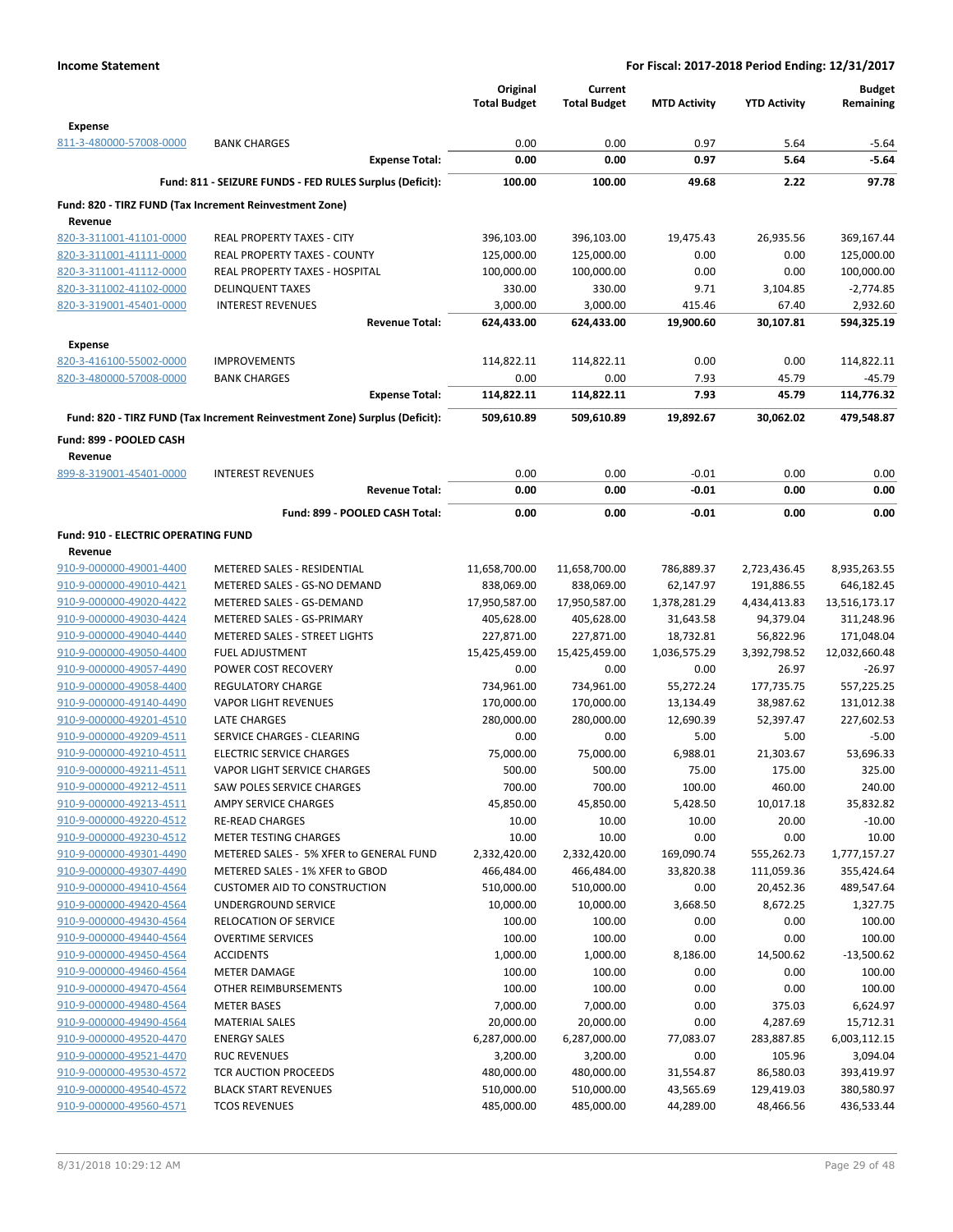|                                                    |                                           | Original<br><b>Total Budget</b> | Current<br><b>Total Budget</b> | <b>MTD Activity</b> | <b>YTD Activity</b>  | <b>Budget</b><br>Remaining |
|----------------------------------------------------|-------------------------------------------|---------------------------------|--------------------------------|---------------------|----------------------|----------------------------|
| 910-9-000000-49601-4540                            | POLE USE REVENUES                         | 27,035.00                       | 27,035.00                      | 0.00                | 0.00                 | 27,035.00                  |
| 910-9-000000-49602-4118                            | EPA ALLOWANCE SALES                       | 1.00                            | 1.00                           | 0.00                | 0.00                 | 1.00                       |
| 910-9-000000-49699-4116                            | OTHER GAINS/LOSSES                        | 20,000.00                       | 20,000.00                      | 0.00                | 0.00                 | 20,000.00                  |
| 910-9-000000-49700-4990                            | REDEMPTION OF LONG TERM DEBT              | 490,000.00                      | 490,000.00                     | 0.00                | 0.00                 | 490,000.00                 |
| 910-9-000000-49701-4567                            | XFER FROM COG - GEN FUND                  | 687,973.00                      | 687,973.00                     | 57,884.33           | 173,652.99           | 514,320.01                 |
| 910-9-000000-49754-4994                            | XFER FROM 950 - BILLING                   | 77,556.00                       | 77,556.00                      | 6,463.00            | 19,389.00            | 58,167.00                  |
| 910-9-000000-49755-4995                            | XFER FROM 950 - CASHIERS                  | 57,928.00                       | 57,928.00                      | 4,827.33            | 14,481.99            | 43,446.01                  |
| 910-9-000000-49759-4545                            | XFER FROM 950 FOR POLE USE                | 18,800.00                       | 18,800.00                      | 0.00                | 0.00                 | 18,800.00                  |
| 910-9-000000-49801-4190                            | <b>INTEREST INCOME</b>                    | 20,000.00                       | 20,000.00                      | 5,071.34            | 751.37               | 19,248.63                  |
| 910-9-000000-49809-4190                            | INTEREST ON ERCOT COLLATERAL              | 200.00                          | 200.00                         | 0.00                | 0.00                 | 200.00                     |
|                                                    | <b>Revenue Total:</b>                     | 60,325,342.00                   | 60,325,342.00                  | 3,893,478.19        | 12,666,210.83        | 47,659,131.17              |
| Expense                                            |                                           |                                 |                                |                     |                      |                            |
| 910-9-901000-51001-5000                            | <b>REGULAR SALARIES</b>                   | 519,749.00                      | 519,749.00                     | 39,384.84           | 137,329.66           | 382,419.34                 |
| 910-9-901000-51020-5000                            | <b>OVERTIME</b>                           | 70,000.00                       | 70,000.00                      | 5,417.48            | 22,221.93            | 47,778.07                  |
| 910-9-901000-51115-5000                            | <b>CLOTHING ALLOWANCE</b>                 | 2,000.00                        | 2,000.00                       | 773.73              | 773.73               | 1,226.27                   |
| 910-9-901000-51116-5000                            | <b>CAR ALLOWANCE</b>                      | 1,950.00                        | 1,950.00                       | 300.00              | 1,050.00             | 900.00                     |
| 910-9-901000-51117-5000                            | <b>CELL PHONE ALLOWANCE</b>               | 623.00                          | 623.00                         | 47.92               | 167.72               | 455.28                     |
| 910-9-901000-51201-5000                            | <b>FICA</b>                               | 36,726.00                       | 36,726.00                      | 2,582.58            | 9,317.62             | 27,408.38                  |
| 910-9-901000-51202-5000                            | <b>MEDICARE</b>                           | 8,618.00                        | 8,618.00                       | 603.99              | 2,179.12             | 6,438.88                   |
| 910-9-901000-51203-5000                            | <b>HEALTH INSURANCE</b>                   | 78,293.00                       | 78,293.00                      | 6,524.42            | 19,573.26            | 58,719.74                  |
| 910-9-901000-51204-5000                            | <b>WORKERS COMPENSATION</b>               | 8,102.00                        | 8,102.00                       | 675.17              | 2,025.51             | 6,076.49                   |
| 910-9-901000-51205-5000                            | UNEMPLOYMENT                              | 1,314.00                        | 1,314.00                       | 0.00                | 0.00                 | 1,314.00                   |
| 910-9-901000-51301-5000                            | <b>TMRS</b>                               | 68,406.00                       | 68,406.00                      | 5,047.83            | 17,938.54            | 50,467.46                  |
| 910-9-901001-59020-5010                            | <b>NATURAL GAS</b>                        | 474,175.00                      | 474,175.00                     | $-12,320.05$        | $-3,113.75$          | 477,288.75                 |
| 910-9-901001-59021-5010                            | <b>FUEL OIL</b>                           | 50,000.00                       | 0.00                           | 0.00                | 0.00                 | 0.00                       |
| 910-9-901008-59110-5080                            | <b>GEUS OPERATIONS</b>                    | 31,400.00                       | 31,400.00                      | 1,380.00            | 4,674.39             | 26,725.61                  |
| 910-9-901008-59112-5080                            | SAFETY                                    | 10,500.00                       | 10,500.00                      | 111.60              | 1,486.60             | 9,013.40                   |
| 910-9-901008-59121-5080                            | <b>MECHANICAL SUPPLIES</b>                | 20,500.00                       | 20,500.00                      | 946.18              | 2,257.12             | 18,242.88                  |
| 910-9-901008-59125-5080                            | <b>CHEMICAL &amp; LABORATORY SUPPLIES</b> | 65,500.00                       | 65,500.00                      | 858.00              | 4,837.35             | 60,662.65                  |
| 910-9-901008-59141-5080                            | <b>UTILITY BILLS</b>                      | 300,000.00                      | 300,000.00                     | 13,022.24           | 27,029.96            | 272,970.04                 |
| 910-9-901008-59144-5080                            | MISCELLANEOUS SERVICES                    | 167,800.00                      | 164,800.00                     | 165.00              | 35,903.82            | 128,896.18                 |
| 910-9-901008-59146-5080                            | TRAINING AND/OR TRAVEL                    | 10,000.00                       | 10,000.00                      | 0.00                | 0.00                 | 10,000.00                  |
| 910-9-901015-51001-5150                            | <b>REGULAR SALARIES</b>                   | 376,116.00                      | 376,116.00                     | 28,596.12           | 98,693.69            | 277,422.31                 |
| 910-9-901015-51020-5150                            | <b>OVERTIME</b>                           | 30,000.00                       | 30,000.00                      | 1,967.40            | 7,916.01             | 22,083.99                  |
| 910-9-901015-51115-5150                            | <b>CLOTHING ALLOWANCE</b>                 | 2,200.00                        | 2,200.00                       | 1,242.76            | 1,242.76             | 957.24                     |
| 910-9-901015-51116-5150<br>910-9-901015-51201-5150 | CAR ALLOWANCE                             | 1,950.00                        | 1,950.00                       | 300.00<br>1,770.32  | 1,050.00             | 900.00                     |
| 910-9-901015-51202-5150                            | <b>FICA</b><br>MEDICARE                   | 25,436.00<br>5,949.00           | 25,436.00<br>5,949.00          | 414.03              | 6,246.01<br>1,460.76 | 19,189.99<br>4,488.24      |
| 910-9-901015-51203-5150                            | <b>HEALTH INSURANCE</b>                   | 75,075.00                       | 75,075.00                      | 6,256.25            | 18,768.75            | 56,306.25                  |
| 910-9-901015-51204-5150                            | <b>WORKERS COMPENSATION</b>               | 6,106.00                        | 6,106.00                       | 508.83              | 1,526.49             | 4,579.51                   |
| 910-9-901015-51205-5150                            | <b>UNEMPLOYMENT</b>                       | 1,260.00                        | 1,260.00                       | 0.00                | 0.00                 | 1,260.00                   |
| 910-9-901015-51301-5150                            | <b>TMRS</b>                               | 47,222.00                       | 47,222.00                      | 3,450.56            | 12,036.38            | 35,185.62                  |
| 910-9-901015-59201-5150                            | <b>BUILDING MAINTENANCE</b>               | 15,000.00                       | 15,000.00                      | 0.00                | 618.31               | 14,381.69                  |
| 910-9-901015-59205-5150                            | EQUIPMENT MAINTENANCE                     | 4,500.00                        | 4,500.00                       | 0.00                | 196.82               | 4,303.18                   |
| 910-9-901015-59290-5150                            | GENERAL PLANT EQUIPMENT MAINTENANCE       | 30,000.00                       | 30,000.00                      | 0.00                | 1,120.51             | 28,879.49                  |
| 910-9-901015-59291-5150                            | UNIT 1 MAINTENANCE                        | 80,500.00                       | 102,500.00                     | 0.00                | 5,113.00             | 97,387.00                  |
| 910-9-901015-59292-5150                            | UNIT 2 MAINTENANCE                        | 709,000.00                      | 709,000.00                     | 0.00                | 70.00                | 708,930.00                 |
| 910-9-901015-59293-5150                            | UNIT 3 MAINTENANCE                        | 211,500.00                      | 239,500.00                     | 4,766.14            | 7,845.06             | 231,654.94                 |
| 910-9-901090-59312-9900                            | <b>BOILER PLANT EQUIPMENT</b>             | 35,000.00                       | 35,000.00                      | 0.00                | 0.00                 | 35,000.00                  |
| 910-9-901146-51001-5460                            | REGULAR SALARIES                          | 519,749.00                      | 519,749.00                     | 39,384.84           | 137,329.65           | 382,419.35                 |
| 910-9-901146-51020-5460                            | <b>OVERTIME</b>                           | 68,500.00                       | 68,500.00                      | 5,417.48            | 22,221.93            | 46,278.07                  |
| 910-9-901146-51115-5460                            | <b>CLOTHING ALLOWANCE</b>                 | 2,000.00                        | 2,000.00                       | 773.73              | 773.73               | 1,226.27                   |
| 910-9-901146-51116-5460                            | CAR ALLOWANCE                             | 1,950.00                        | 1,950.00                       | 0.00                | 0.00                 | 1,950.00                   |
| 910-9-901146-51117-5460                            | <b>CELL PHONE ALLOWANCE</b>               | 623.00                          | 623.00                         | 47.88               | 167.58               | 455.42                     |
| 910-9-901146-51201-5460                            | <b>FICA</b>                               | 36,633.00                       | 36,633.00                      | 2,780.72            | 9,902.59             | 26,730.41                  |
| 910-9-901146-51202-5460                            | MEDICARE                                  | 8,596.00                        | 8,596.00                       | 650.33              | 2,315.94             | 6,280.06                   |
| 910-9-901146-51203-5460                            | <b>HEALTH INSURANCE</b>                   | 78,293.00                       | 78,293.00                      | 6,524.42            | 19,573.26            | 58,719.74                  |
| 910-9-901146-51204-5460                            | <b>WORKERS COMPENSATION</b>               | 8,102.00                        | 8,102.00                       | 675.17              | 2,025.51             | 6,076.49                   |
| 910-9-901146-51205-5460                            | UNEMPLOYMENT                              | 1,314.00                        | 1,314.00                       | 0.00                | 0.00                 | 1,314.00                   |
|                                                    |                                           |                                 |                                |                     |                      |                            |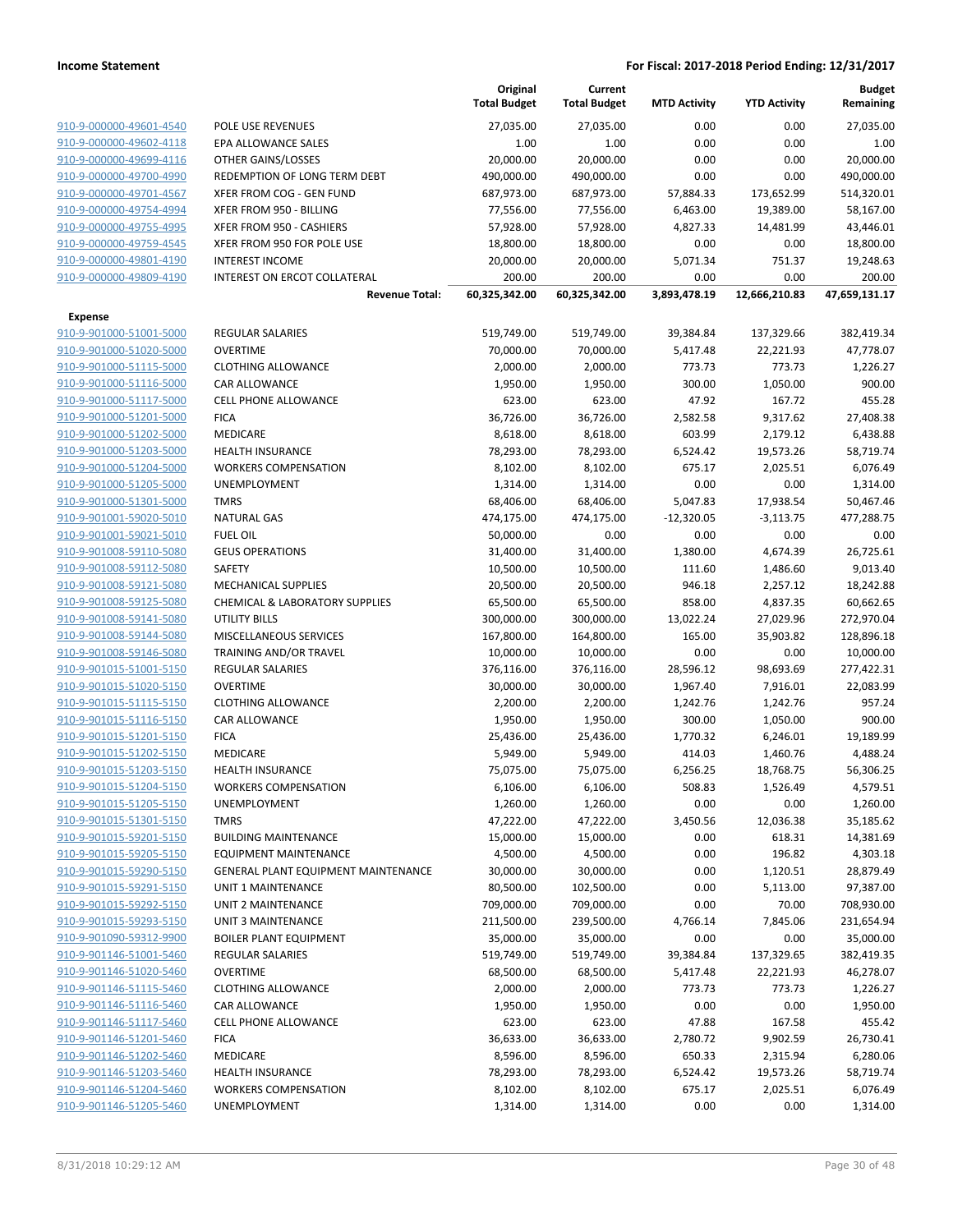|                         |                                     | Original<br><b>Total Budget</b> | Current<br><b>Total Budget</b> | <b>MTD Activity</b> | <b>YTD Activity</b> | <b>Budget</b><br>Remaining |
|-------------------------|-------------------------------------|---------------------------------|--------------------------------|---------------------|---------------------|----------------------------|
| 910-9-901146-51301-5460 | <b>TMRS</b>                         | 68,234.00                       | 68,234.00                      | 5,014.25            | 17,821.02           | 50,412.98                  |
| 910-9-901147-59020-5470 | <b>NATURAL GAS</b>                  | 300,000.00                      | 300,000.00                     | 38,121.13           | 54,159.89           | 245,840.11                 |
| 910-9-901151-59110-5501 | <b>GEUS OPERATIONS</b>              | 2,500.00                        | 2,500.00                       | 0.00                | 0.00                | 2,500.00                   |
| 910-9-901151-59112-5501 | <b>SAFETY PROGRAM</b>               | 950.00                          | 950.00                         | 0.00                | 0.00                | 950.00                     |
| 910-9-901151-59121-5501 | <b>MECHANICAL SUPPLIES</b>          | 4,000.00                        | 4,000.00                       | 0.00                | 0.00                | 4,000.00                   |
| 910-9-901151-59125-5501 | <b>CHEMICAL &amp; LABORATORY</b>    | 6,000.00                        | 6,000.00                       | 0.00                | 0.00                | 6,000.00                   |
| 910-9-901151-59141-5501 | <b>UTILITY BILLS</b>                | 1,500.00                        | 1,500.00                       | 0.00                | 9.89                | 1,490.11                   |
| 910-9-901151-59144-5501 | MISCELLANEOUS SERVICES              | 33,500.00                       | 36,500.00                      | 4,500.00            | 4,500.00            | 32,000.00                  |
| 910-9-901151-59146-5501 | TRAINING AND/OR TRAVEL              | 4,500.00                        | 4,500.00                       | 0.00                | 0.00                | 4,500.00                   |
| 910-9-901154-51001-5541 | <b>REGULAR SALARIES</b>             | 376,116.00                      | 376,116.00                     | 28,596.12           | 98,693.69           | 277,422.31                 |
| 910-9-901154-51020-5541 | <b>OVERTIME</b>                     | 30,000.00                       | 30,000.00                      | 1,967.40            | 7,916.01            | 22,083.99                  |
| 910-9-901154-51115-5541 | <b>CLOTHING ALLOWANCE</b>           | 2,200.00                        | 2,200.00                       | 1,202.75            | 1,202.75            | 997.25                     |
| 910-9-901154-51116-5541 | CAR ALLOWANCE                       | 1,950.00                        | 1,950.00                       | 0.00                | 0.00                | 1,950.00                   |
| 910-9-901154-51201-5541 | <b>FICA</b>                         | 25,436.00                       | 25,436.00                      | 1,894.94            | 6,609.81            | 18,826.19                  |
| 910-9-901154-51202-5541 | <b>MEDICARE</b>                     | 5,949.00                        | 5,949.00                       | 443.17              | 1,545.84            | 4,403.16                   |
| 910-9-901154-51203-5541 | <b>HEALTH INSURANCE</b>             | 75,075.00                       | 75,075.00                      | 6,256.25            | 18,768.75           | 56,306.25                  |
| 910-9-901154-51204-5541 | <b>WORKERS COMPENSATION</b>         | 6,106.00                        | 6,106.00                       | 508.83              | 1,526.49            | 4,579.51                   |
| 910-9-901154-51205-5541 | UNEMPLOYMENT                        | 1,260.00                        | 1,260.00                       | 0.00                | 0.00                | 1,260.00                   |
| 910-9-901154-51301-5541 | <b>TMRS</b>                         | 47,222.00                       | 47,222.00                      | 3,417.02            | 11,919.02           | 35,302.98                  |
| 910-9-901154-59201-5541 | <b>BUILDINGS MAINTENANCE</b>        | 10,000.00                       | 10,000.00                      | 0.00                | 660.53              | 9,339.47                   |
| 910-9-901154-59205-5541 | <b>EQUIPMENT MAINTENANCE</b>        | 6,000.00                        | 6,000.00                       | 519.22              | 519.22              | 5,480.78                   |
| 910-9-901154-59290-5541 | GENERAL PLANT EQUIPMENT MAINTENANCE | 18,000.00                       | 18,000.00                      | 0.00                | 9,915.65            | 8,084.35                   |
| 910-9-901154-59291-5541 | <b>UNIT 1 MAINTENANCE</b>           | 48,700.00                       | 39,467.00                      | 1,046.00            | 1,092.43            | 38,374.57                  |
| 910-9-901154-59292-5541 | UNIT 2 MAINTENANCE                  | 48,700.00                       | 39,467.00                      | 1,045.95            | 5,114.91            | 34,352.09                  |
| 910-9-901154-59293-5541 | <b>UNIT 3 MAINTENANCE</b>           | 48,700.00                       | 61,966.00                      | 1,045.95            | 13,943.77           | 48,022.23                  |
| 910-9-901190-59346-9900 | EP MISCELLANEOUS POWER PLANT EQUIPM | 0.00                            | 5,200.00                       | 0.00                | 0.00                | 5,200.00                   |
| 910-9-901200-59110-5502 | <b>GEUS OPERATIONS</b>              | 3,000.00                        | 3,000.00                       | 0.00                | 0.00                | 3,000.00                   |
| 910-9-901500-59040-5550 | <b>TMPA FIXED COST</b>              | 10,782,738.00                   | 10,782,738.00                  | 901,310.80          | 2,728,004.40        | 8,054,733.60               |
| 910-9-901500-59041-5550 | AMORTIZE PREPAID SCRUBBER           | 317,742.00                      | 317,742.00                     | 26,478.50           | 79,435.50           | 238,306.50                 |
| 910-9-901500-59043-5550 | AMORTIZE PREPAID TMPA FIXED         | 1,232,154.00                    | 1,232,154.00                   | 102,679.50          | 308,038.50          | 924,115.50                 |
| 910-9-901500-59045-5550 | <b>GCSES ENERGY</b>                 | 1,999,984.00                    | 1,999,984.00                   | 0.00                | 0.00                | 1,999,984.00               |
| 910-9-901500-59050-5550 | DUKE WIND ENERGY                    | 3,294,900.00                    | 3,294,900.00                   | 202,792.45          | 395,119.75          | 2,899,780.25               |
| 910-9-901500-59051-5550 | <b>SOLAR ENERGY</b>                 | 2,121,563.00                    | 2,121,563.00                   | 112,701.47          | 368,199.24          | 1,753,363.76               |
| 910-9-901500-59052-5550 | OFF-SYSTEM NET PURCHASES            | 6,526,492.00                    | 6,526,492.00                   | 536,424.00          | 1,090,728.80        | 5,435,763.20               |
| 910-9-901500-59053-5550 | <b>ERCOT BALANCING ENERGY</b>       | 6,842,810.00                    | 6,842,810.00                   | 455,844.11          | 1,192,534.77        | 5,650,275.23               |
| 910-9-901500-59054-5550 | <b>ANCILLARY SERVICES</b>           | 145,000.00                      | 145,000.00                     | 26,761.34           | 120,823.38          | 24,176.62                  |
| 910-9-901500-59055-5550 | <b>CONTROL CENTER COSTS</b>         | 222,000.00                      | 222,000.00                     | 18,500.00           | 37,000.00           | 185,000.00                 |
| 910-9-901500-59057-5550 | <b>ERCOT UPLIFT</b>                 | 450,000.00                      | 450,000.00                     | 31,525.80           | 91,139.46           | 358,860.54                 |
| 910-9-901500-59059-5550 | <b>EILS</b>                         | 80,000.00                       | 80,000.00                      | 0.00                | 0.00                | 80,000.00                  |
| 910-9-901500-59063-5550 | <b>ERCOT CONGESTION RIGHTS</b>      | $-675,000.00$                   | $-675,000.00$                  | 2,479.48            | -45,733.74          | $-629,266.26$              |
| 910-9-901500-59080-5550 | DEMAND SIDE RESPONSE                | 1,000.00                        | 1,000.00                       | 0.00                | 0.00                | 1,000.00                   |
| 910-9-901500-59099-5550 | <b>GARLAND CLEARING ACCOUNT</b>     | 0.00                            | 0.00                           | $-53,664.55$        | $-241,194.04$       | 241,194.04                 |
| 910-9-901600-51001-5750 | <b>REGULAR SALARIES</b>             | 162,490.00                      | 162,490.00                     | 12,499.20           | 43,565.60           | 118,924.40                 |
| 910-9-901600-51020-5750 | <b>OVERTIME</b>                     | 4,000.00                        | 4,000.00                       | 0.00                | 312.72              | 3,687.28                   |
| 910-9-901600-51116-5750 | CAR ALLOWANCE                       | 3,000.00                        | 3,000.00                       | 230.76              | 807.66              | 2,192.34                   |
| 910-9-901600-51117-5750 | <b>CELL PHONE ALLOWANCE</b>         | 864.00                          | 864.00                         | 66.46               | 232.61              | 631.39                     |
| 910-9-901600-51201-5750 | <b>FICA</b>                         | 10,562.00                       | 10,562.00                      | 723.18              | 2,570.41            | 7,991.59                   |
| 910-9-901600-51202-5750 | MEDICARE                            | 2,470.00                        | 2,470.00                       | 169.14              | 601.15              | 1,868.85                   |
| 910-9-901600-51203-5750 | <b>HEALTH INSURANCE</b>             | 21,450.00                       | 21,450.00                      | 1,787.50            | 5,362.50            | 16,087.50                  |
| 910-9-901600-51204-5750 | <b>WORKERS COMPENSATION</b>         | 445.00                          | 445.00                         | 37.08               | 111.24              | 333.76                     |
| 910-9-901600-51205-5750 | UNEMPLOYMENT                        | 360.00                          | 360.00                         | 0.00                | 0.00                | 360.00                     |
| 910-9-901600-51301-5750 | <b>TMRS</b>                         | 19,608.00                       | 19,608.00                      | 1,430.64            | 5,021.90            | 14,586.10                  |
| 910-9-901600-59110-5750 | <b>GEUS OPERATIONS</b>              | 49,700.00                       | 49,700.00                      | 492.32              | 2,613.35            | 47,086.65                  |
| 910-9-901600-59146-5750 | TRAINING AND/OR TRAVEL              | 3,000.00                        | 3,000.00                       | 1,600.00            | 1,600.00            | 1,400.00                   |
| 910-9-910120-51001-9200 | REGULAR SALARIES                    | 336,362.00                      | 336,362.00                     | 27,867.84           | 97,347.72           | 239,014.28                 |
| 910-9-910120-51020-9200 | <b>OVERTIME</b>                     | 200.00                          | 200.00                         | 0.00                | 63.18               | 136.82                     |
| 910-9-910120-51115-9200 | <b>CLOTHING ALLOWANCE</b>           | 250.00                          | 250.00                         | 80.00               | 80.00               | 170.00                     |
| 910-9-910120-51116-9200 | CAR ALLOWANCE                       | 8,950.00                        | 8,950.00                       | 688.46              | 2,409.61            | 6,540.39                   |
| 910-9-910120-51117-9200 | CELL PHONE ALLOWANCE                | 1,550.00                        | 1,550.00                       | 118.74              | 415.59              | 1,134.41                   |
|                         |                                     |                                 |                                |                     |                     |                            |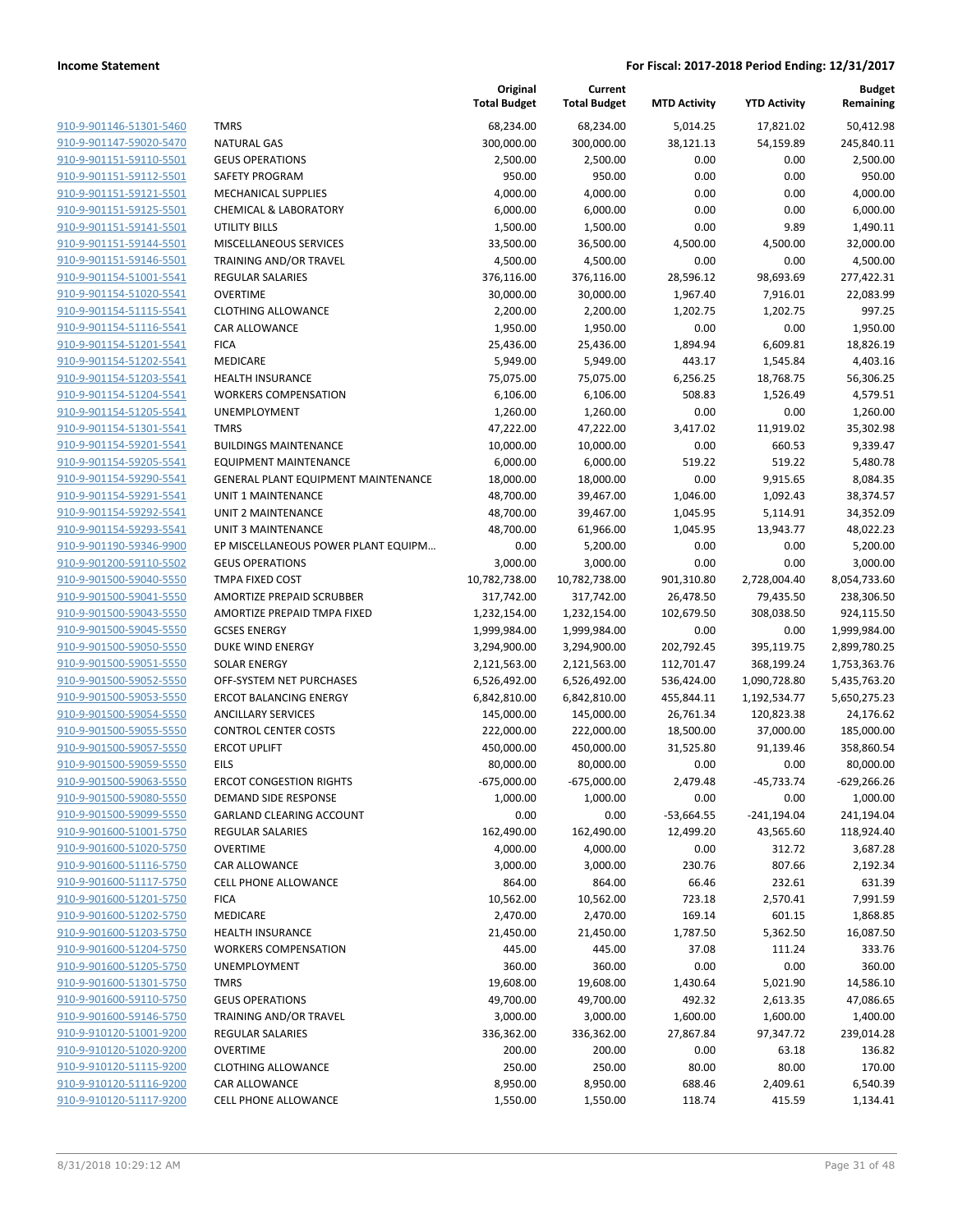|                                                    |                                                   | Original<br><b>Total Budget</b> | Current<br><b>Total Budget</b> | <b>MTD Activity</b> | <b>YTD Activity</b> | <b>Budget</b><br>Remaining |
|----------------------------------------------------|---------------------------------------------------|---------------------------------|--------------------------------|---------------------|---------------------|----------------------------|
| 910-9-910120-51201-9200                            | <b>FICA</b>                                       | 19,130.00                       | 19,130.00                      | 397.02              | 3,529.43            | 15,600.57                  |
| 910-9-910120-51202-9200                            | MEDICARE                                          | 5,036.00                        | 5,036.00                       | 405.85              | 1,424.61            | 3,611.39                   |
| 910-9-910120-51203-9200                            | <b>HEALTH INSURANCE</b>                           | 36,465.00                       | 36,465.00                      | 3,038.75            | 9,116.25            | 27,348.75                  |
| 910-9-910120-51204-9200                            | <b>WORKERS COMPENSATION</b>                       | 1,685.00                        | 1,685.00                       | 140.42              | 421.26              | 1,263.74                   |
| 910-9-910120-51205-9200                            | UNEMPLOYMENT                                      | 612.00                          | 612.00                         | 0.00                | 0.00                | 612.00                     |
| 910-9-910120-51301-9200                            | <b>TMRS</b>                                       | 39,975.00                       | 39,975.00                      | 3,205.86            | 11,206.38           | 28,768.62                  |
| 910-9-910121-59110-9210                            | <b>GEUS OPERATIONS</b>                            | 7,000.00                        | 7,000.00                       | 251.46              | 389.61              | 6,610.39                   |
| 910-9-910121-59116-9210                            | <b>BUILDING OPERATIONS</b>                        | 6,000.00                        | 6,000.00                       | 0.00                | 201.26              | 5,798.74                   |
| 910-9-910121-59141-9210                            | <b>UTILITY BILLS</b>                              | 81,000.00                       | 81,000.00                      | 6,467.80            | 20,816.29           | 60,183.71                  |
| 910-9-910121-59143-9210                            | PROFESSIONAL SERVICES                             | 185,000.00                      | 185,000.00                     | 765.00              | 2,031.25            | 182,968.75                 |
| 910-9-910121-59144-9210                            | MISCELLANEOUS SERVICES                            | 12,000.00                       | 12,000.00                      | 173.85              | 2,499.49            | 9,500.51                   |
| 910-9-910121-59193-9210                            | <b>GEUS INTERNET SERVICE</b>                      | 38,000.00                       | 38,000.00                      | 0.00                | 0.00                | 38,000.00                  |
| 910-9-910121-59198-9210                            | <b>COLOCATION CHARGES</b>                         | 9,979.00                        | 9,979.00                       | 0.00                | 0.00                | 9,979.00                   |
| 910-9-910132-59110-9302                            | <b>GEUS OPERATIONS</b>                            | 10,000.00                       | 10,000.00                      | 164.61              | 1,165.89            | 8,834.11                   |
| 910-9-910132-59142-9302                            | <b>MEMBERSHIP FEES</b>                            | 56,000.00                       | 56,000.00                      | 0.00                | 2,000.00            | 54,000.00                  |
| 910-9-910132-59146-9302                            | TRAINING AND/OR TRAVEL                            | 4,000.00                        | 4,000.00                       | 0.00                | 442.31              | 3,557.69                   |
| 910-9-910135-59200-9350                            | LANDSCAPING MAINTENANCE                           | 18,500.00                       | 18,500.00                      | 690.69              | 2,457.38            | 16,042.62                  |
| 910-9-910135-59201-9350                            | <b>BUILDING MAINTENANCE</b>                       | 35,700.00                       | 40,700.00                      | 52.25               | 890.37              | 39,809.63                  |
| 910-9-910135-59205-9350                            | <b>EQUIPMENT MAINTENANCE</b>                      | 1,000.00                        | 1,000.00                       | 0.00                | 107.26              | 892.74                     |
| 910-9-910190-59390-9900                            | <b>STRUCTURES &amp; IMPROVEMENTS</b>              | 10,000.00                       | 10,000.00                      | 0.00                | 0.00                | 10,000.00                  |
| 910-9-911120-51001-9201                            | REGULAR SALARIES                                  | 361,071.00                      | 361,071.00                     | 22,933.10           | 79,038.29           | 282,032.71                 |
| 910-9-911120-51020-9201                            | <b>OVERTIME</b>                                   | 500.00                          | 500.00                         | 6.18                | 577.00              | $-77.00$                   |
| 910-9-911120-51102-9201                            | <b>BILINGUAL PAY</b>                              | 0.00                            | 0.00                           | 19.62               | 98.10               | $-98.10$                   |
| 910-9-911120-51115-9201                            | <b>CLOTHING ALLOWANCE</b>                         | 400.00                          | 400.00                         | 148.87              | 148.87              | 251.13                     |
| 910-9-911120-51117-9201                            | <b>CELL PHONE ALLOWANCE</b>                       | 1,639.00                        | 1,639.00                       | 69.31               | 263.12              | 1,375.88                   |
| 910-9-911120-51201-9201                            | <b>FICA</b>                                       | 22,543.00                       | 22,543.00                      | 1,373.23            | 4,972.87            | 17,570.13                  |
| 910-9-911120-51202-9201                            | MEDICARE                                          | 5,273.00                        | 5,273.00                       | 321.16              | 1,163.01            | 4,109.99                   |
| 910-9-911120-51203-9201                            | <b>HEALTH INSURANCE</b>                           | 67,568.00                       | 67,568.00                      | 5,630.67            | 16,892.01           | 50,675.99                  |
| 910-9-911120-51204-9201                            | <b>WORKERS COMPENSATION</b>                       | 4,134.00                        | 4,134.00                       | 344.50              | 1,033.50            | 3,100.50                   |
| 910-9-911120-51205-9201                            | UNEMPLOYMENT                                      | 1,134.00                        | 1,134.00                       | 4.06                | 4.06                | 1,129.94                   |
| 910-9-911120-51301-9201                            | <b>TMRS</b>                                       | 41,851.00                       | 41,851.00                      | 2,574.56            | 9,354.81            | 32,496.19                  |
| 910-9-911121-59110-9211                            | <b>GEUS OPERATIONS</b>                            | 36,250.00                       | 36,250.00                      | 5,672.79            | 6,221.82            | 30,028.18                  |
| 910-9-911121-59111-9211                            | MISCELLANEOUS OFFICE EXPENSES                     | 0.00                            | 0.00                           | 893.53              | 665.59              | $-665.59$                  |
| 910-9-911121-59187-9211                            | <b>EMPLOYEE RELATIONS</b>                         | 25,000.00                       | 25,000.00                      | 12,178.42           | 13,794.37           | 11,205.63                  |
| 910-9-911135-59205-9351                            | <b>EQUIPMENT MAINTENANCE</b>                      | 6,000.00                        | 6,000.00                       | 0.00                | 461.51              | 5,538.49                   |
| 910-9-913101-51001-9301                            | REGULAR SALARIES                                  | 205,046.00                      | 205,046.00                     | 15,817.61           | 55,088.85           | 149,957.15                 |
| 910-9-913101-51117-9301                            | <b>CELL PHONE ALLOWANCE</b>                       | 1,272.00                        | 1,272.00                       | 97.84               | 342.44              | 929.56                     |
| 910-9-913101-51201-9301                            | <b>FICA</b>                                       | 12,792.00                       | 12,792.00                      | 924.74              | 3,249.90            | 9,542.10                   |
| 910-9-913101-51202-9301                            | <b>MEDICARE</b>                                   | 2,991.00                        | 2,991.00                       | 216.28              | 760.08              | 2,230.92<br>24,131.25      |
| 910-9-913101-51203-9301                            | <b>HEALTH INSURANCE</b>                           | 32,175.00                       | 32,175.00                      | 2,681.25            | 8,043.75            |                            |
| 910-9-913101-51204-9301<br>910-9-913101-51205-9301 | <b>WORKERS COMPENSATION</b>                       | 561.00                          | 561.00                         | 46.75               | 140.25              | 420.75                     |
|                                                    | UNEMPLOYMENT                                      | 540.00<br>23,747.00             | 540.00<br>23,747.00            | 0.00<br>1,779.34    | 0.00                | 540.00                     |
| 910-9-913101-51301-9301<br>910-9-913101-59110-9301 | <b>TMRS</b>                                       | 21,000.00                       | 21,000.00                      |                     | 6,197.19            | 17,549.81                  |
| 910-9-913101-59131-9301                            | <b>GEUS OPERATIONS</b><br>NON-BAD DEBT WRITE OFFS |                                 |                                | 446.77<br>221.03    | 1,338.76<br>221.03  | 19,661.24<br>3,778.97      |
| 910-9-913101-59160-9301                            | ADVERTISING                                       | 4,000.00                        | 4,000.00                       | 745.97              | 10,628.72           |                            |
| 910-9-913101-59164-9301                            | <b>CONSUMER INFORMATION</b>                       | 31,500.00<br>4,500.00           | 31,500.00<br>4,500.00          | 0.00                | 0.00                | 20,871.28<br>4,500.00      |
| 910-9-913101-59167-9301                            | <b>ENERGY EFFICIENCY OPERATIONS</b>               |                                 |                                |                     | 784.24              |                            |
| 910-9-913101-59195-9301                            | PUBLIC SERVICE BY GEUS C/I                        | 10,000.00<br>15,000.00          | 10,000.00<br>15,000.00         | 289.24<br>0.00      | 0.00                | 9,215.76<br>15,000.00      |
| 910-9-913102-51001-9020                            | <b>REGULAR SALARIES</b>                           | 281,341.00                      | 281,341.00                     | 23,136.37           | 80,402.01           | 200,938.99                 |
| 910-9-913102-51020-9020                            | <b>OVERTIME</b>                                   | 20,500.00                       | 20,500.00                      | 1,888.03            | 5,851.14            | 14,648.86                  |
| 910-9-913102-51115-9020                            | <b>CLOTHING ALLOWANCE</b>                         | 3,100.00                        | 3,100.00                       | 1,851.70            | 1,851.70            | 1,248.30                   |
| 910-9-913102-51117-9020                            | <b>CELL PHONE ALLOWANCE</b>                       | 1,300.00                        | 1,300.00                       | 99.66               | 348.81              | 951.19                     |
| 910-9-913102-51201-9020                            | <b>FICA</b>                                       | 18,906.00                       | 18,906.00                      | 1,435.01            | 5,007.46            | 13,898.54                  |
| 910-9-913102-51202-9020                            | MEDICARE                                          | 4,421.00                        | 4,421.00                       | 335.60              | 1,171.09            | 3,249.91                   |
| 910-9-913102-51203-9020                            | <b>HEALTH INSURANCE</b>                           | 85,800.00                       | 85,800.00                      | 7,150.00            | 21,450.00           | 64,350.00                  |
| 910-9-913102-51204-9020                            | <b>WORKERS COMPENSATION</b>                       | 4,020.00                        | 4,020.00                       | 335.00              | 1,005.00            | 3,015.00                   |
| 910-9-913102-51205-9020                            | UNEMPLOYMENT                                      | 1,800.00                        | 1,800.00                       | 2.06                | 6.94                | 1,793.06                   |
| 910-9-913102-51301-9020                            | <b>TMRS</b>                                       | 35,098.00                       | 35,098.00                      | 2,808.87            | 9,682.10            | 25,415.90                  |
|                                                    |                                                   |                                 |                                |                     |                     |                            |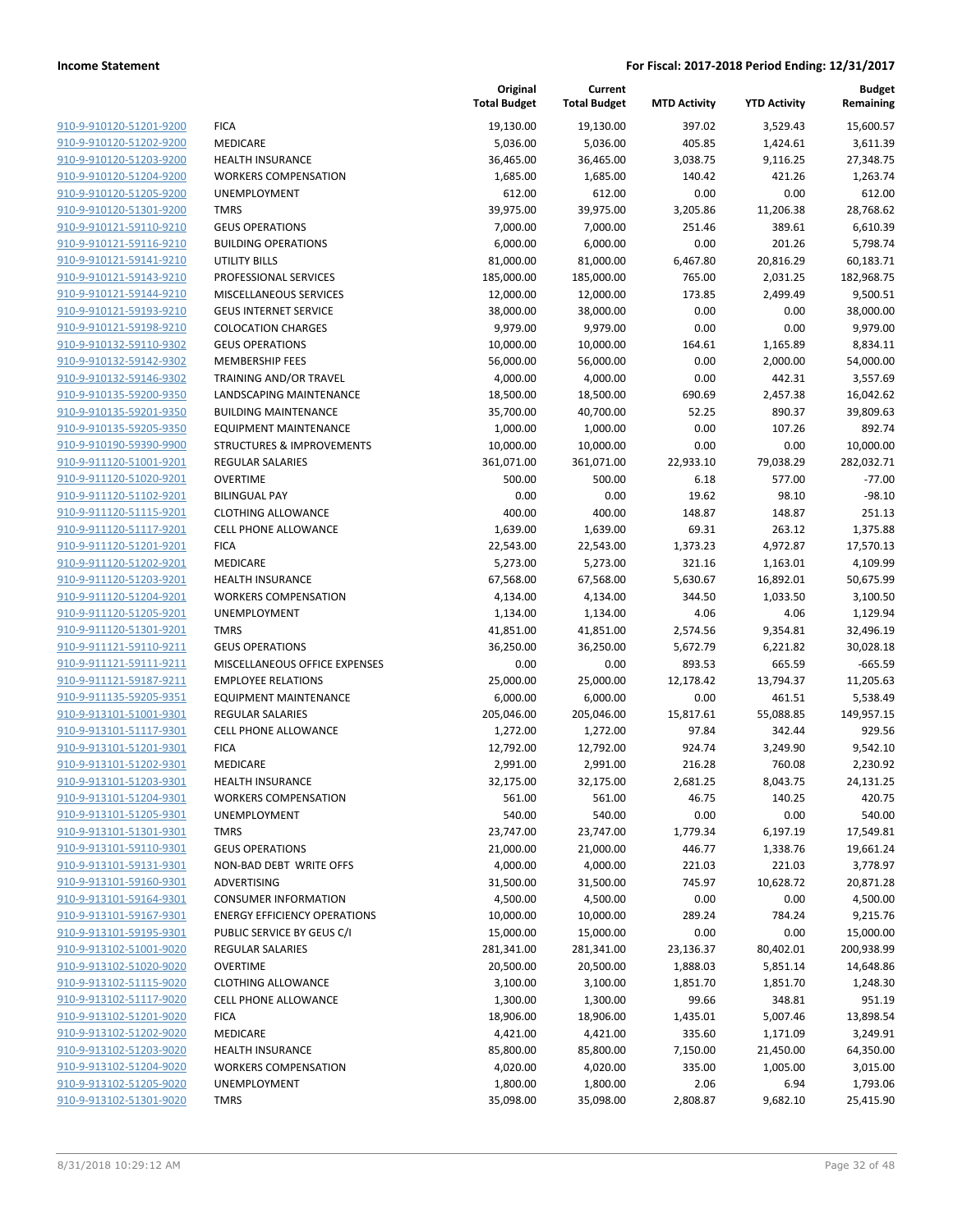| 910-9-913102-51401-9020        |
|--------------------------------|
| 910-9-913102-59110-9020        |
| 910-9-913102-59169-9020        |
| 910-9-913130-51001-9030        |
| 910-9-913130-51010-9030        |
| 910-9-913130-51020-9030        |
| 910-9-913130-51102-9030        |
| 910-9-913130-51201-9030        |
| 910-9-913130-51202-9030        |
| 910-9-913130-51203-9030        |
| 910-9-913130-51204-9030        |
| 910-9-913130-51205-9030        |
| 910-9-913130-51301-9030        |
| 910-9-913130-59110-9030        |
| <u>910-9-913130-59166-9030</u> |
| <u>910-9-913131-51001-9031</u> |
| 910-9-913131-51020-9031        |
| 910-9-913131-51102-9031        |
| 910-9-913131-51201-9031        |
|                                |
| 910-9-913131-51202-9031        |
| 910-9-913131-51203-9031        |
| 910-9-913131-51204-9031        |
| 910-9-913131-51205-9031        |
| 910-9-913131-51301-9031        |
| 910-9-913131-59110-9031        |
| <u>910-9-913134-51001-9034</u> |
| 910-9-913134-51020-9034        |
| 910-9-913134-51201-9034        |
| 910-9-913134-51202-9034        |
| 910-9-913134-51203-9034        |
| 910-9-913134-51204-9034        |
| 910-9-913134-51205-9034        |
| 910-9-913134-51301-9034        |
| 910-9-913134-59110-9034        |
| 910-9-913135-51001-9035        |
| 910-9-913135-51020-9035        |
| 910-9-913135-51102-9035        |
| 910-9-913135-51201-9035        |
| 910-9-913135-51202-9035        |
| 910-9-913135-51203-9035        |
| 910-9-913135-51204-9035        |
| 910-9-913135-51205-9035        |
| 910-9-913135-51301-9035        |
| 910-9-913135-51401-9035        |
|                                |
| 910-9-913135-59110-9035        |
| <u>910-9-913135-59170-9035</u> |
| <u>910-9-913135-59172-9035</u> |
| 910-9-913135-59173-9035        |
| 910-9-913135-59174-9035        |
| 910-9-913135-59175-9035        |
| 910-9-913135-59179-9035        |
| 910-9-913136-51001-9036        |
| 910-9-913136-51020-9036        |
| 910-9-913136-51115-9036        |
| 910-9-913136-51201-9036        |
| <u>910-9-913136-51202-9036</u> |
| 910-9-913136-51203-9036        |
| 910-9-913136-51204-9036        |
| 910-9-913136-51205-9036        |
|                                |

|                                                    |                                     | Original<br><b>Total Budget</b> | Current<br><b>Total Budget</b> | <b>MTD Activity</b> | <b>YTD Activity</b> | Budget<br>Remaining |
|----------------------------------------------------|-------------------------------------|---------------------------------|--------------------------------|---------------------|---------------------|---------------------|
| 910-9-913102-51401-9020                            | <b>CONTRA - SALARIES</b>            | 0.00                            | 0.00                           | $-1,871.10$         | $-3,367.98$         | 3,367.98            |
| 910-9-913102-59110-9020                            | <b>GEUS OPERATIONS</b>              | 40,550.00                       | 40,550.00                      | 5,714.10            | 8,989.60            | 31,560.40           |
| 910-9-913102-59169-9020                            | PRE PAID METER COSTS                | 10,850.00                       | 10,850.00                      | 0.00                | 1,867.74            | 8,982.26            |
| 910-9-913130-51001-9030                            | <b>REGULAR SALARIES</b>             | 248,518.00                      | 248,518.00                     | 19,984.21           | 70,646.56           | 177,871.44          |
| 910-9-913130-51010-9030                            | PART TIME REGULAR                   | 29,734.00                       | 29,734.00                      | 0.00                | 0.00                | 29,734.00           |
| 910-9-913130-51020-9030                            | <b>OVERTIME</b>                     | 1,200.00                        | 1,200.00                       | 63.30               | 394.16              | 805.84              |
| 910-9-913130-51102-9030                            | <b>BILINGUAL PAY</b>                | 3,800.00                        | 3,800.00                       | 230.80              | 830.88              | 2,969.12            |
| 910-9-913130-51201-9030                            | <b>FICA</b>                         | 17,561.00                       | 17,561.00                      | 1,199.03            | 4,272.11            | 13,288.89           |
| 910-9-913130-51202-9030                            | MEDICARE                            | 4,108.00                        | 4,108.00                       | 280.41              | 999.12              | 3,108.88            |
| 910-9-913130-51203-9030                            | <b>HEALTH INSURANCE</b>             | 75,075.00                       | 75,075.00                      | 6,256.25            | 18,768.75           | 56,306.25           |
| 910-9-913130-51204-9030                            | <b>WORKERS COMPENSATION</b>         | 680.00                          | 680.00                         | 56.67               | 170.01              | 509.99              |
| 910-9-913130-51205-9030                            | UNEMPLOYMENT                        | 1,260.00                        | 1,260.00                       | 1.25                | 3.86                | 1,256.14            |
| 910-9-913130-51301-9030                            | <b>TMRS</b>                         | 29,180.00                       | 29,180.00                      | 2,267.15            | 8,035.29            | 21,144.71           |
| 910-9-913130-59110-9030                            | <b>GEUS OPERATIONS</b>              | 27,800.00                       | 27,800.00                      | 3,888.68            | 5,432.60            | 22,367.40           |
| 910-9-913130-59166-9030                            | LOW INCOME ASSISTANCE               | 15,000.00                       | 15,000.00                      | 525.00              | 2,900.00            | 12,100.00           |
| 910-9-913131-51001-9031                            | <b>REGULAR SALARIES</b>             | 43,472.00                       | 43,472.00                      | 3,401.60            | 11,872.81           | 31,599.19           |
| 910-9-913131-51020-9031                            | <b>OVERTIME</b>                     | 100.00                          | 100.00                         | 0.00                | 0.00                | 100.00              |
| 910-9-913131-51102-9031                            | <b>BILINGUAL PAY</b>                | 600.00                          | 600.00                         | 46.14               | 161.49              | 438.51              |
| 910-9-913131-51201-9031                            | <b>FICA</b>                         | 2,738.00                        | 2,738.00                       | 213.76              | 746.13              | 1,991.87            |
| 910-9-913131-51202-9031                            | <b>MEDICARE</b>                     | 640.00                          | 640.00                         | 50.00               | 174.52              | 465.48              |
| 910-9-913131-51203-9031                            | <b>HEALTH INSURANCE</b>             | 10,725.00                       | 10,725.00                      | 893.75              | 2,681.25            | 8,043.75            |
| 910-9-913131-51204-9031                            | <b>WORKERS COMPENSATION</b>         | 119.00                          | 119.00                         | 9.92                | 29.76               | 89.24               |
| 910-9-913131-51205-9031                            | <b>UNEMPLOYMENT</b>                 | 180.00                          | 180.00                         | 0.00                | 0.00                | 180.00              |
| 910-9-913131-51301-9031                            | <b>TMRS</b>                         | 5,085.00                        | 5,085.00                       | 385.46              | 1,345.44            | 3,739.56            |
| 910-9-913131-59110-9031                            | <b>GEUS OPERATIONS</b>              | 15,500.00                       | 15,500.00                      | 770.37              | 1,792.67            | 13,707.33           |
| 910-9-913134-51001-9034                            | REGULAR SALARIES                    | 123,822.00                      | 123,822.00                     | 8,494.41            | 29,633.92           | 94,188.08           |
| 910-9-913134-51020-9034                            | <b>OVERTIME</b>                     | 500.00                          | 500.00                         | 575.69              | 1,914.81            | $-1,414.81$         |
| 910-9-913134-51201-9034                            | <b>FICA</b>                         | 7,708.00                        | 7,708.00                       | 503.86              | 1,779.20            | 5,928.80            |
| 910-9-913134-51202-9034                            | MEDICARE                            | 1,802.00                        | 1,802.00                       | 117.84              | 416.10              | 1,385.90            |
| 910-9-913134-51203-9034                            | <b>HEALTH INSURANCE</b>             | 32,175.00                       | 32,175.00                      | 2,681.25            | 8,043.75            | 24,131.25           |
| 910-9-913134-51204-9034                            | <b>WORKERS COMPENSATION</b>         | 339.00                          | 339.00                         | 28.25               | 84.75               | 254.25              |
| 910-9-913134-51205-9034                            | UNEMPLOYMENT                        | 540.00                          | 540.00                         | 0.00                | 0.00                | 540.00              |
| 910-9-913134-51301-9034                            | <b>TMRS</b>                         | 14,310.00                       | 14,310.00                      | 1,014.03            | 3,531.33            | 10,778.67           |
| 910-9-913134-59110-9034                            | <b>GEUS OPERATIONS</b>              | 99,125.00                       | 99,125.00                      | 9,192.86            | 16,518.93           | 82,606.07           |
| 910-9-913135-51001-9035<br>910-9-913135-51020-9035 | REGULAR SALARIES<br><b>OVERTIME</b> | 150,717.00                      | 150,717.00                     | 10,408.70           | 33,722.02           | 116,994.98          |
| 910-9-913135-51102-9035                            | <b>BILINGUAL PAY</b>                | 3,000.00<br>600.00              | 3,000.00<br>600.00             | 1,040.16<br>0.00    | 3,194.40<br>69.24   | $-194.40$<br>530.76 |
| 910-9-913135-51201-9035                            | <b>FICA</b>                         | 9,567.00                        | 9,567.00                       | 673.07              | 2,184.71            | 7,382.29            |
| 910-9-913135-51202-9035                            | MEDICARE                            | 2,237.00                        | 2,237.00                       | 157.41              | 510.93              | 1,726.07            |
| 910-9-913135-51203-9035                            | HEALTH INSURANCE                    | 42,900.00                       | 42,900.00                      | 3,575.00            | 10,725.00           | 32,175.00           |
| 910-9-913135-51204-9035                            | <b>WORKERS COMPENSATION</b>         | 412.00                          | 412.00                         | 34.33               | 102.99              | 309.01              |
| 910-9-913135-51205-9035                            | <b>UNEMPLOYMENT</b>                 | 720.00                          | 720.00                         | 1.46                | 3.61                | 716.39              |
| 910-9-913135-51301-9035                            | <b>TMRS</b>                         | 17,762.00                       | 17,762.00                      | 1,116.58            | 3,853.54            | 13,908.46           |
| 910-9-913135-51401-9035                            | <b>CONTRA - SALARIES</b>            | 0.00                            | 0.00                           | $-2,350.90$         | $-5,642.16$         | 5,642.16            |
| 910-9-913135-59110-9035                            | <b>GEUS OPERATIONS</b>              | 24,650.00                       | 24,650.00                      | 1,195.64            | 5,822.29            | 18,827.71           |
| 910-9-913135-59170-9035                            | <b>CREDIT CARD FEES</b>             | 90,000.00                       | 90,000.00                      | 7,637.95            | 23,113.66           | 66,886.34           |
| 910-9-913135-59172-9035                            | LOCKBOX OVER/SHORT                  | 500.00                          | 500.00                         | 0.00                | 0.00                | 500.00              |
| 910-9-913135-59173-9035                            | <b>ONLINE PAYMENT OVER/SHORT</b>    | 500.00                          | 500.00                         | 0.00                | 0.00                | 500.00              |
| 910-9-913135-59174-9035                            | <b>BANK RECS OVER/SHORT</b>         | 100.00                          | 100.00                         | 0.00                | 0.00                | 100.00              |
| 910-9-913135-59175-9035                            | <b>CASHIERS OVER/SHORT</b>          | 100.00                          | 100.00                         | $-9.01$             | 31.57               | 68.43               |
| 910-9-913135-59179-9035                            | <b>AMPY OVER/SHORT</b>              | 100.00                          | 100.00                         | 0.00                | 0.00                | 100.00              |
| 910-9-913136-51001-9036                            | REGULAR SALARIES                    | 30,930.00                       | 30,930.00                      | 2,379.20            | 8,304.00            | 22,626.00           |
| 910-9-913136-51020-9036                            | <b>OVERTIME</b>                     | 200.00                          | 200.00                         | 0.00                | 0.00                | 200.00              |
| 910-9-913136-51115-9036                            | <b>CLOTHING ALLOWANCE</b>           | 250.00                          | 250.00                         | 78.68               | 78.68               | 171.32              |
| 910-9-913136-51201-9036                            | <b>FICA</b>                         | 1,946.00                        | 1,946.00                       | 125.04              | 447.44              | 1,498.56            |
| 910-9-913136-51202-9036                            | MEDICARE                            | 455.00                          | 455.00                         | 29.24               | 104.64              | 350.36              |
| 910-9-913136-51203-9036                            | <b>HEALTH INSURANCE</b>             | 10,725.00                       | 10,725.00                      | 893.75              | 2,681.25            | 8,043.75            |
| 910-9-913136-51204-9036                            | <b>WORKERS COMPENSATION</b>         | 1,038.00                        | 1,038.00                       | 86.50               | 259.50              | 778.50              |
| 910-9-913136-51205-9036                            | UNEMPLOYMENT                        | 180.00                          | 180.00                         | 0.00                | 0.00                | 180.00              |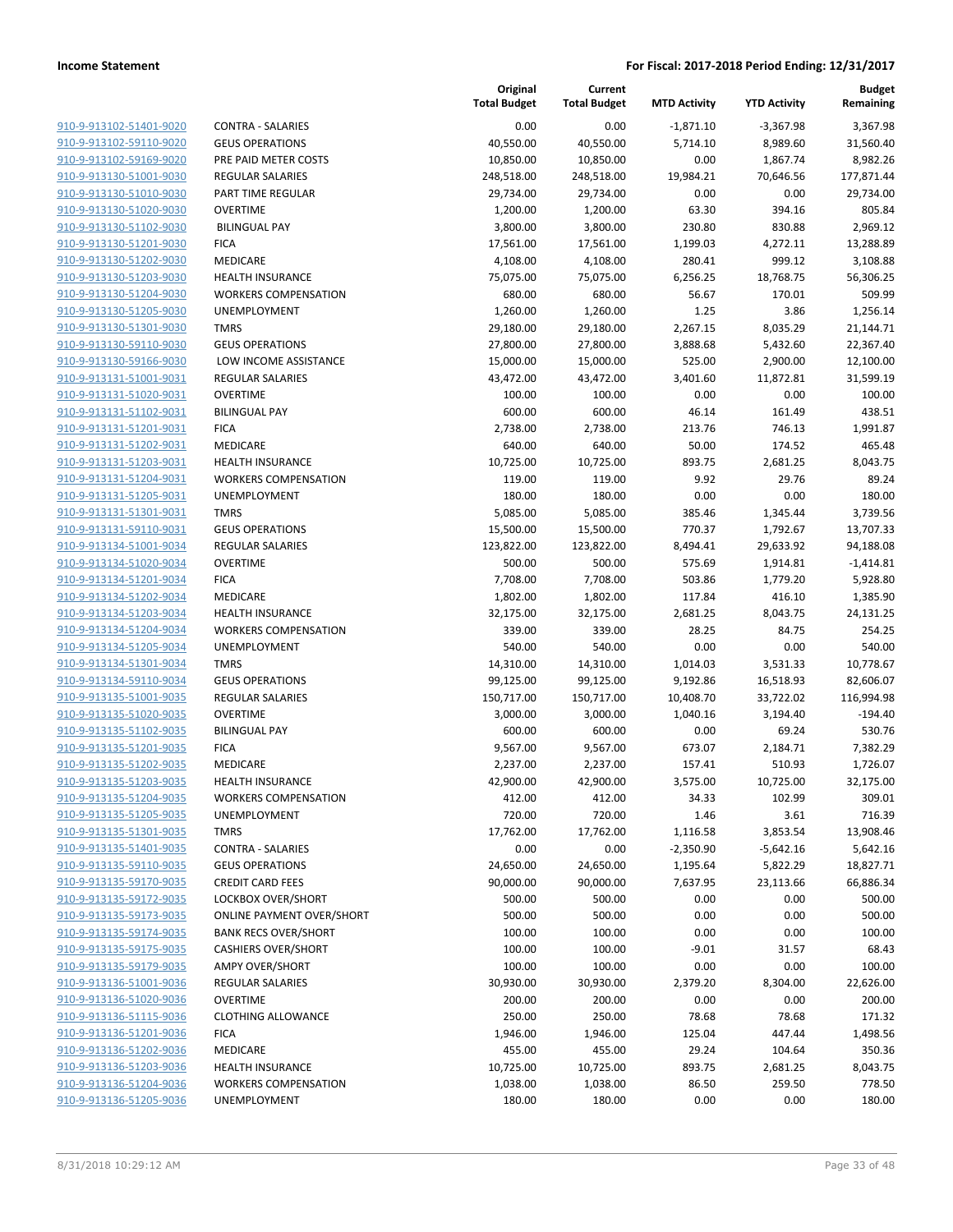| 910-9-913136-51301-9036                                   |
|-----------------------------------------------------------|
| 910-9-913136-59110-9036                                   |
| <u>910-9-913136-59141-9036</u>                            |
| <u>910-9-913139-59780-9240</u>                            |
| 910-9-913139-59781-9250                                   |
| 910-9-913139-59902-9301                                   |
| 910-9-913139-59926-9301                                   |
| <u>910-9-913139-59927-9301</u>                            |
| <u>910-9-913139-59928-9301</u>                            |
| 910-9-913159-59200-9353                                   |
| 910-9-913159-59201-9353                                   |
| 910-9-913159-59205-9353<br><u>910-9-930000-59060-5650</u> |
| <u>910-9-930000-59110-5600</u>                            |
| 910-9-930161-51001-5610                                   |
| 910-9-930161-51020-5610                                   |
| 910-9-930161-51116-5610                                   |
| <u>910-9-930161-51117-5610</u>                            |
| <u>910-9-930161-51201-5610</u>                            |
| 910-9-930161-51202-5610                                   |
| 910-9-930161-51203-5610                                   |
| 910-9-930161-51204-5610                                   |
| <u>910-9-930161-51205-5610</u>                            |
| <u>910-9-930161-51301-5610</u>                            |
| 910-9-930161-59110-5610                                   |
| 910-9-930161-59146-5610                                   |
| 910-9-930181-51001-5810                                   |
| <u>910-9-930181-51020-5810</u>                            |
| 910-9-930181-51117-5810                                   |
| 910-9-930181-51201-5810                                   |
| 910-9-930181-51202-5810                                   |
| <u>910-9-930181-51203-5810</u>                            |
| <u>910-9-930181-51204-5810</u>                            |
| <u>910-9-930181-51205-5810</u>                            |
| 910-9-930181-51301-5810                                   |
| 910-9-930181-59110-5810                                   |
| 910-9-931080-51001-5800                                   |
| 910-9-931080-51011-5800<br>910-9-931080-51020-5800        |
| 910-9-931080-51115-5800                                   |
| 910-9-931080-51116-5800                                   |
| 910-9-931080-51117-5800                                   |
| <u>910-9-931080-51201-5800</u>                            |
| <u>910-9-931080-51202-5800</u>                            |
| 910-9-931080-51203-5800                                   |
| 910-9-931080-51204-5800                                   |
| 910-9-931080-51205-5800                                   |
| 910-9-931080-51301-5800                                   |
| <u>910-9-931080-59110-5800</u>                            |
| <u>910-9-931080-59205-5800</u>                            |
| 910-9-931088-51001-5880                                   |
| 910-9-931088-51201-5880                                   |
| 910-9-931088-51202-5880                                   |
| <u>910-9-931088-51203-5880</u>                            |
| 910-9-931088-51204-5880                                   |
| 910-9-931088-51205-5880                                   |
| 910-9-931088-51301-5880                                   |
| 910-9-931088-59110-5880                                   |
| <u>910-9-931092-51001-9202</u>                            |

|                                                    |                                     | Original<br><b>Total Budget</b> | Current<br><b>Total Budget</b> | <b>MTD Activity</b> | <b>YTD Activity</b> | <b>Budget</b><br>Remaining |
|----------------------------------------------------|-------------------------------------|---------------------------------|--------------------------------|---------------------|---------------------|----------------------------|
| 910-9-913136-51301-9036                            | <b>TMRS</b>                         | 3,612.00                        | 3,612.00                       | 266.00              | 928.40              | 2,683.60                   |
| 910-9-913136-59110-9036                            | <b>GEUS OPERATIONS</b>              | 18,000.00                       | 18,000.00                      | 562.33              | 1,653.50            | 16,346.50                  |
| 910-9-913136-59141-9036                            | <b>UTILITY BILLS</b>                | 48,000.00                       | 48,000.00                      | 4,207.60            | 14,850.60           | 33,149.40                  |
| 910-9-913139-59780-9240                            | PROPERTY INSURANCE                  | 10,000.00                       | 10,000.00                      | 0.00                | 8,424.90            | 1,575.10                   |
| 910-9-913139-59781-9250                            | LIABILITY INSURANCE                 | 3,500.00                        | 3,500.00                       | 0.00                | 3,690.59            | $-190.59$                  |
| 910-9-913139-59902-9301                            | XFER to COG - ADMIN EXPENSES        | 91,562.00                       | 91,562.00                      | 7,630.08            | 22,890.24           | 68,671.76                  |
| 910-9-913139-59926-9301                            | XFER to COG - GARAGE                | 8,931.00                        | 8,931.00                       | 744.25              | 2,232.75            | 6,698.25                   |
| 910-9-913139-59927-9301                            | XFER to COG - INSURANCE             | 6,671.00                        | 6,671.00                       | 555.91              | 1,667.73            | 5,003.27                   |
| 910-9-913139-59928-9301                            | XFER to COG - IT                    | 67,927.00                       | 67,927.00                      | 5,660.59            | 16,981.77           | 50,945.23                  |
| 910-9-913159-59200-9353                            | LANDSCAPING MAINTENANCE             | 3,000.00                        | 3,000.00                       | 215.00              | 430.00              | 2,570.00                   |
| 910-9-913159-59201-9353                            | <b>BUILDINGS MAINTNANCE</b>         | 19,500.00                       | 19,500.00                      | 0.00                | 250.00              | 19,250.00                  |
| 910-9-913159-59205-9353                            | <b>EQUIPMENT MAINTENANCE</b>        | 23,500.00                       | 23,500.00                      | 0.00                | 56.95               | 23,443.05                  |
| 910-9-930000-59060-5650                            | <b>TRANSMISSION COSTS</b>           | 1,350,000.00                    | 1,350,000.00                   | 114,713.72          | 216,896.19          | 1,133,103.81               |
| 910-9-930000-59110-5600                            | <b>GEUS OPERATIONS</b>              | 91,000.00                       | 91,000.00                      | 7,413.16            | 11,532.49           | 79,467.51                  |
| 910-9-930161-51001-5610                            | REGULAR SALARIES                    | 276,472.00                      | 276,472.00                     | 25,589.16           | 88,565.10           | 187,906.90                 |
| 910-9-930161-51020-5610                            | <b>OVERTIME</b>                     | 30,000.00                       | 30,000.00                      | 2,777.38            | 11,015.36           | 18,984.64                  |
| 910-9-930161-51116-5610                            | CAR ALLOWANCE                       | 3,000.00                        | 3,000.00                       | 461.52              | 1,499.94            | 1,500.06                   |
| 910-9-930161-51117-5610                            | CELL PHONE ALLOWANCE                | 648.00                          | 648.00                         | 66.44               | 215.93              | 432.07                     |
| 910-9-930161-51201-5610                            | <b>FICA</b>                         | 19,227.00                       | 19,227.00                      | 2,243.24            | 6,652.85            | 12,574.15                  |
| 910-9-930161-51202-5610                            | MEDICARE                            | 4,497.00                        | 4,497.00                       | 524.63              | 1,555.92            | 2,941.08                   |
| 910-9-930161-51203-5610                            | <b>HEALTH INSURANCE</b>             | 46,922.00                       | 46,922.00                      | 3,910.17            | 11,730.51           | 35,191.49                  |
| 910-9-930161-51204-5610                            | <b>WORKERS COMPENSATION</b>         | 756.00                          | 756.00                         | 63.00               | 189.00              | 567.00                     |
| 910-9-930161-51205-5610                            | UNEMPLOYMENT                        | 788.00                          | 788.00                         | 0.00                | 8.99                | 779.01                     |
| 910-9-930161-51301-5610                            | <b>TMRS</b>                         | 35,695.00                       | 35,695.00                      | 4,154.54            | 12,249.08           | 23,445.92                  |
| 910-9-930161-59110-5610                            | <b>GEUS OPERATIONS</b>              | 18,100.00                       | 18,100.00                      | 76.56               | 1,245.59            | 16,854.41                  |
| 910-9-930161-59146-5610                            | TRAINING AND/OR TRAVEL              | 32,000.00                       | 32,000.00                      | 1,573.62            | 2,362.86            | 29,637.14                  |
| 910-9-930181-51001-5810                            | <b>REGULAR SALARIES</b>             | 149,415.00                      | 149,415.00                     | 8,227.60            | 30,883.00           | 118,532.00                 |
| 910-9-930181-51020-5810                            | <b>OVERTIME</b>                     | 30,000.00                       | 30,000.00                      | 1,708.37            | 6,456.61            | 23,543.39                  |
| 910-9-930181-51117-5810                            | CELL PHONE ALLOWANCE                | 216.00                          | 216.00                         | 0.00                | 0.00                | 216.00                     |
| 910-9-930181-51201-5810                            | <b>FICA</b>                         | 11,137.00                       | 11,137.00                      | 1,139.42            | 2,838.44            | 8,298.56                   |
| 910-9-930181-51202-5810                            | MEDICARE                            | 2,605.00                        | 2,605.00                       | 266.48              | 663.83              | 1,941.17                   |
| 910-9-930181-51203-5810                            | <b>HEALTH INSURANCE</b>             | 25,472.00                       | 25,472.00                      | 2,122.67            | 6,368.01            | 19,103.99                  |
| 910-9-930181-51204-5810                            | <b>WORKERS COMPENSATION</b>         | 409.00                          | 409.00                         | 34.08               | 102.24              | 306.76                     |
| 910-9-930181-51205-5810                            | UNEMPLOYMENT                        | 428.00                          | 428.00                         | 0.00                | 0.00                | 428.00                     |
| 910-9-930181-51301-5810                            | <b>TMRS</b>                         | 20,676.00                       | 20,676.00                      | 2,054.65            | 5,118.39            | 15,557.61                  |
| 910-9-930181-59110-5810                            | <b>GEUS OPERATIONS</b>              | 14,800.00                       | 14,800.00                      | 221.89              | 3,092.48            | 11,707.52                  |
| 910-9-931080-51001-5800                            | <b>REGULAR SALARIES</b>             | 494,247.00                      | 494,247.00                     | 35,979.41           | 134,637.67          | 359,609.33                 |
| 910-9-931080-51011-5800                            | PART TIME TEMPORARY                 | 35,820.00                       | 35,820.00                      | 0.00                | 0.00                | 35,820.00                  |
| 910-9-931080-51020-5800                            | <b>OVERTIME</b>                     | 1,000.00                        | 1,000.00                       | 0.00                | 0.00                | 1,000.00                   |
| 910-9-931080-51115-5800                            | <b>CLOTHING ALLOWANCE</b>           | 500.00                          | 500.00                         | 0.00                | 0.00                | 500.00                     |
| 910-9-931080-51116-5800                            | CAR ALLOWANCE                       | 3,900.00                        | 3,900.00                       | 300.00              | 1,050.00            | 2,850.00                   |
| 910-9-931080-51117-5800                            | <b>CELL PHONE ALLOWANCE</b>         | 3,434.00                        | 3,434.00                       | 264.16              | 970.72              | 2,463.28                   |
| 910-9-931080-51201-5800                            | <b>FICA</b>                         | 32,154.00                       | 32,154.00                      | 1,631.09            | 7,624.92            | 24,529.08                  |
| 910-9-931080-51202-5800<br>910-9-931080-51203-5800 | MEDICARE<br><b>HEALTH INSURANCE</b> | 7,814.00<br>57,915.00           | 7,814.00                       | 503.70<br>4,826.25  | 1,905.48            | 5,908.52                   |
| 910-9-931080-51204-5800                            | <b>WORKERS COMPENSATION</b>         | 1,768.00                        | 57,915.00<br>1,768.00          | 147.33              | 14,478.75<br>441.99 | 43,436.25<br>1,326.01      |
| 910-9-931080-51205-5800                            | UNEMPLOYMENT                        | 972.00                          | 972.00                         | 0.00                | 0.00                | 972.00                     |
| 910-9-931080-51301-5800                            | <b>TMRS</b>                         | 57,905.00                       | 57,905.00                      | 4,074.65            | 14,312.26           | 43,592.74                  |
| 910-9-931080-59110-5800                            | <b>GEUS OPERATIONS</b>              | 21,800.00                       | 27,300.00                      | 1,188.29            | 4,303.76            | 22,996.24                  |
| 910-9-931080-59205-5800                            | <b>EQUIPMENT MAINTENANCE</b>        | 5,650.00                        | 5,650.00                       | 175.88              | 173.30              | 5,476.70                   |
| 910-9-931088-51001-5880                            | <b>REGULAR SALARIES</b>             | 82,930.00                       | 82,930.00                      | 6,369.60            | 21,801.60           | 61,128.40                  |
| 910-9-931088-51201-5880                            | <b>FICA</b>                         | 5,142.00                        | 5,142.00                       | 355.82              | 1,233.27            | 3,908.73                   |
| 910-9-931088-51202-5880                            | MEDICARE                            | 1,202.00                        | 1,202.00                       | 83.22               | 288.43              | 913.57                     |
| 910-9-931088-51203-5880                            | <b>HEALTH INSURANCE</b>             | 21,450.00                       | 21,450.00                      | 1,787.50            | 5,362.50            | 16,087.50                  |
| 910-9-931088-51204-5880                            | <b>WORKERS COMPENSATION</b>         | 227.00                          | 227.00                         | 18.92               | 56.76               | 170.24                     |
| 910-9-931088-51205-5880                            | UNEMPLOYMENT                        | 360.00                          | 360.00                         | 0.00                | 0.00                | 360.00                     |
| 910-9-931088-51301-5880                            | <b>TMRS</b>                         | 9,545.00                        | 9,545.00                       | 712.12              | 2,437.42            | 7,107.58                   |
| 910-9-931088-59110-5880                            | <b>GEUS OPERATIONS</b>              | 4,360.00                        | 4,360.00                       | 0.00                | 95.04               | 4,264.96                   |
| 910-9-931092-51001-9202                            | REGULAR SALARIES                    | 103,101.00                      | 103,101.00                     | 7,981.28            | 27,789.44           | 75,311.56                  |
|                                                    |                                     |                                 |                                |                     |                     |                            |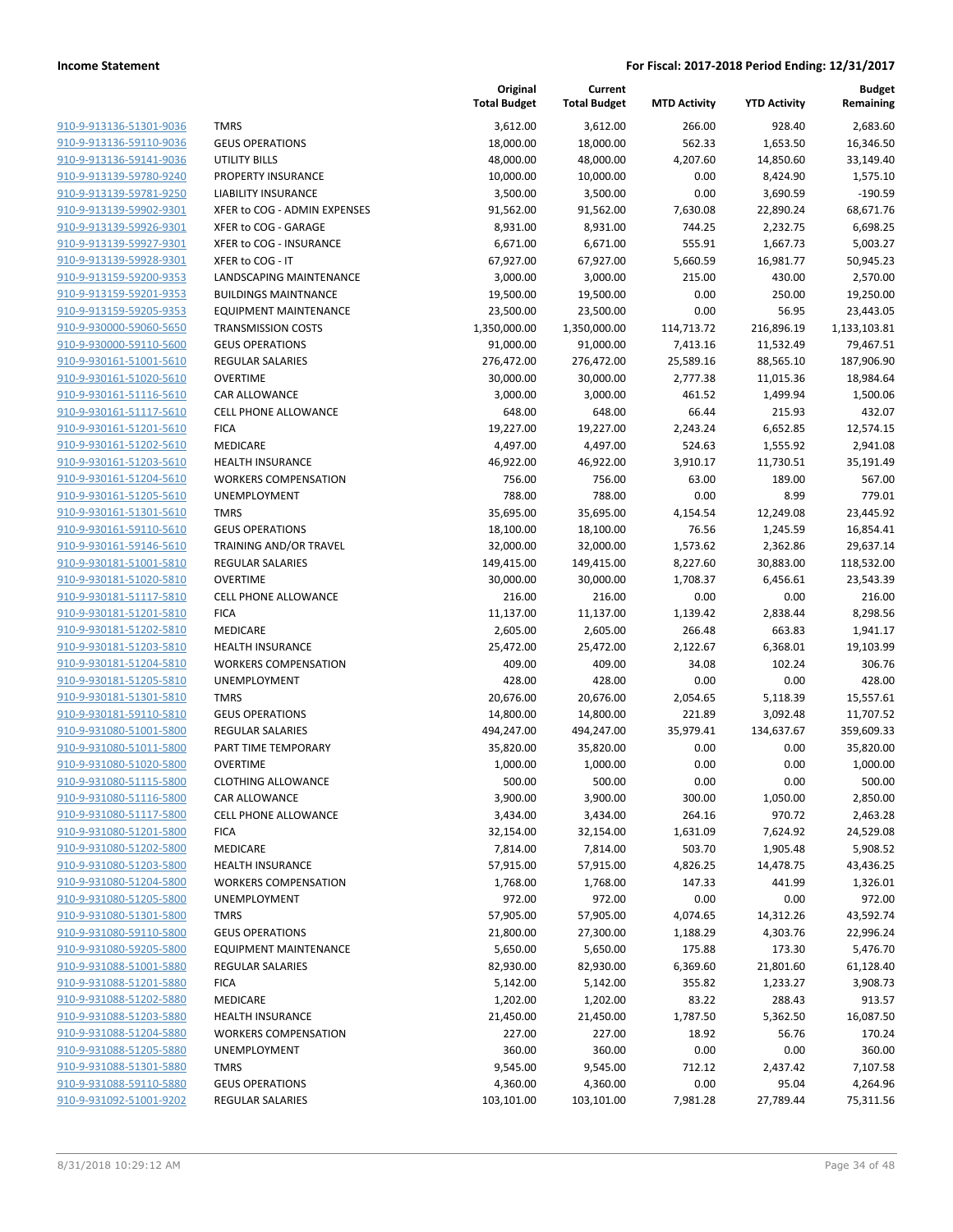|                                                    |                                            | Original<br><b>Total Budget</b> | Current<br><b>Total Budget</b> | <b>MTD Activity</b> | <b>YTD Activity</b>   | <b>Budget</b><br>Remaining |
|----------------------------------------------------|--------------------------------------------|---------------------------------|--------------------------------|---------------------|-----------------------|----------------------------|
| 910-9-931092-51117-9202                            | <b>CELL PHONE ALLOWANCE</b>                | 1,632.00                        | 1,632.00                       | 125.54              | 439.39                | 1,192.61                   |
| 910-9-931092-51201-9202                            | <b>FICA</b>                                | 6,493.00                        | 6,493.00                       | 472.06              | 1,656.32              | 4,836.68                   |
| 910-9-931092-51202-9202                            | MEDICARE                                   | 1,519.00                        | 1,519.00                       | 110.40              | 387.37                | 1,131.63                   |
| 910-9-931092-51203-9202                            | <b>HEALTH INSURANCE</b>                    | 18,233.00                       | 18,233.00                      | 1,519.42            | 4,558.26              | 13,674.74                  |
| 910-9-931092-51204-9202                            | <b>WORKERS COMPENSATION</b>                | 282.00                          | 282.00                         | 23.50               | 70.50                 | 211.50                     |
| 910-9-931092-51205-9202                            | UNEMPLOYMENT                               | 306.00                          | 306.00                         | 0.00                | 0.00                  | 306.00                     |
| 910-9-931092-51301-9202                            | <b>TMRS</b>                                | 12,055.00                       | 12,055.00                      | 906.34              | 3,155.97              | 8,899.03                   |
| 910-9-931092-59110-9212                            | <b>GEUS OPERATIONS</b>                     | 12,500.00                       | 12,500.00                      | 48.95               | 1,051.60              | 11,448.40                  |
| 910-9-931092-59130-9212                            | PHONE MANAGEMENT SERVICE                   | 66,900.00                       | 66,900.00                      | 5,560.00            | 11,120.00             | 55,780.00                  |
| 910-9-931093-59205-9352                            | EQUIPMENT MAINTENANCE - IT                 | 8,000.00                        | 2,500.00                       | 0.00                | 0.00                  | 2,500.00                   |
| 910-9-931099-59391-9900                            | FURNITURE & OFFICE EQUIPMENT               | 0.00                            | 0.00                           | 0.00                | 0.00                  | 0.00                       |
| 910-9-931462-51001-5620                            | REGULAR SALARIES                           | 61,763.00                       | 61,763.00                      | 4,904.80            | 17,095.20             | 44,667.80                  |
| 910-9-931462-51115-5620                            | <b>CLOTHING ALLOWANCE</b>                  | 150.00                          | 150.00                         | 0.00                | 0.00                  | 150.00                     |
| 910-9-931462-51117-5620                            | <b>CELL PHONE ALLOWANCE</b>                | 480.00                          | 480.00                         | 36.92               | 129.22                | 350.78                     |
| 910-9-931462-51201-5620                            | <b>FICA</b>                                | 3,852.00                        | 3,852.00                       | 271.24              | 963.38                | 2,888.62                   |
| 910-9-931462-51202-5620                            | MEDICARE                                   | 905.00                          | 905.00                         | 63.44               | 225.32                | 679.68                     |
| 910-9-931462-51203-5620                            | HEALTH INSURANCE                           | 5,363.00                        | 5,363.00                       | 446.92              | 1,340.76              | 4,022.24                   |
| 910-9-931462-51204-5620                            | <b>WORKERS COMPENSATION</b>                | 1,035.00                        | 1,035.00                       | 86.25               | 258.75                | 776.25                     |
| 910-9-931462-51205-5620                            | UNEMPLOYMENT                               | 90.00                           | 90.00                          | 0.00                | 0.00                  | 90.00                      |
| 910-9-931462-51301-5620                            | <b>TMRS</b>                                | 7,181.00                        | 7,181.00                       | 552.48              | 1,925.68              | 5,255.32                   |
| 910-9-931462-59110-5620                            | <b>GEUS OPERATIONS</b>                     | 16,420.00                       | 16,420.00                      | 2,870.99            | 4,418.50              | 12,001.50                  |
| 910-9-931462-59198-5620                            | <b>COLOCATION CHARGES</b>                  | 9,979.00                        | 9,979.00                       | 0.00                | 0.00                  | 9,979.00                   |
| 910-9-931462-59199-5620                            | <b>LEASE OF DARK FIBER</b>                 | 206,520.00                      | 206,520.00                     | 0.00                | 0.00                  | 206,520.00                 |
| 910-9-931470-51001-5700<br>910-9-931470-51020-5700 | <b>REGULAR SALARIES</b><br><b>OVERTIME</b> | 74,535.00<br>2,600.00           | 74,535.00<br>2,600.00          | 5,786.42<br>883.42  | 20,179.63<br>2,366.36 | 54,355.37<br>233.64        |
| 910-9-931470-51115-5700                            | <b>CLOTHING ALLOWANCE</b>                  | 500.00                          | 500.00                         | 495.68              | 495.68                | 4.32                       |
| 910-9-931470-51117-5700                            | <b>CELL PHONE ALLOWANCE</b>                | 432.00                          | 432.00                         | 33.24               | 116.34                | 315.66                     |
| 910-9-931470-51201-5700                            | <b>FICA</b>                                | 4,840.00                        | 4,840.00                       | 370.54              | 1,270.08              | 3,569.92                   |
| 910-9-931470-51202-5700                            | MEDICARE                                   | 1,132.00                        | 1,132.00                       | 86.66               | 297.03                | 834.97                     |
| 910-9-931470-51203-5700                            | <b>HEALTH INSURANCE</b>                    | 10,725.00                       | 10,725.00                      | 893.75              | 2,681.25              | 8,043.75                   |
| 910-9-931470-51204-5700                            | <b>WORKERS COMPENSATION</b>                | 1,226.00                        | 1,226.00                       | 102.17              | 306.51                | 919.49                     |
| 910-9-931470-51205-5700                            | UNEMPLOYMENT                               | 180.00                          | 180.00                         | 0.00                | 0.00                  | 180.00                     |
| 910-9-931470-51301-5700                            | <b>TMRS</b>                                | 8,985.00                        | 8,985.00                       | 749.39              | 2,533.65              | 6,451.35                   |
| 910-9-931470-59205-5700                            | <b>EQUIPMENT MAINTENANCE</b>               | 4,850.00                        | 4,850.00                       | 55.00               | 55.00                 | 4,795.00                   |
| 910-9-931470-59253-5700                            | TRANSMISSION SUBSTATION MAINT              | 40,000.00                       | 35,000.00                      | 1,567.50            | 1,567.50              | 33,432.50                  |
| 910-9-931490-59353-9900                            | <b>TRANSMISSION SUBSTATIONS</b>            | 200,000.00                      | 200,000.00                     | 0.00                | 0.00                  | 200,000.00                 |
| 910-9-931491-51001-9911                            | <b>REGULAR SALARIES</b>                    | 5,000.00                        | 5,000.00                       | 0.00                | 0.00                  | 5,000.00                   |
| 910-9-931491-51201-9911                            | <b>FICA</b>                                | 310.00                          | 310.00                         | 0.00                | 0.00                  | 310.00                     |
| 910-9-931491-51202-9911                            | <b>MEDICARE</b>                            | 73.00                           | 73.00                          | 0.00                | 0.00                  | 73.00                      |
| 910-9-931491-51301-9911                            | <b>TMRS</b>                                | 576.00                          | 576.00                         | 0.00                | 0.00                  | 576.00                     |
| 910-9-931528-51001-5820                            | <b>REGULAR SALARIES</b>                    | 61,763.00                       | 61,763.00                      | 4,904.80            | 17,095.20             | 44,667.80                  |
| 910-9-931528-51115-5820                            | <b>CLOTHING ALLOWANCE</b>                  | 150.00                          | 150.00                         | 0.00                | 0.00                  | 150.00                     |
| 910-9-931528-51117-5820                            | <b>CELL PHONE ALLOWANCE</b>                | 480.00                          | 480.00                         | 36.92               | 129.22                | 350.78                     |
| 910-9-931528-51201-5820                            | <b>FICA</b>                                | 3,852.00                        | 3,852.00                       | 306.38              | 1,067.89              | 2,784.11                   |
| 910-9-931528-51202-5820                            | MEDICARE                                   | 905.00                          | 905.00                         | 71.66               | 249.77                | 655.23                     |
| 910-9-931528-51203-5820                            | <b>HEALTH INSURANCE</b>                    | 5,363.00                        | 5,363.00                       | 446.92              | 1,340.76              | 4,022.24                   |
| 910-9-931528-51204-5820                            | <b>WORKERS COMPENSATION</b>                | 1,035.00                        | 1,035.00                       | 86.25               | 258.75                | 776.25                     |
| 910-9-931528-51205-5820                            | UNEMPLOYMENT                               | 90.00                           | 90.00                          | 0.00                | 0.00                  | 90.00                      |
| 910-9-931528-51301-5820                            | <b>TMRS</b>                                | 7,181.00                        | 7,181.00                       | 552.48              | 1,925.68              | 5,255.32                   |
| 910-9-931528-59110-5820                            | <b>GEUS OPERATIONS</b>                     | 15,700.00                       | 15,700.00                      | 1,059.21            | 2,410.70              | 13,289.30                  |
| 910-9-931529-51001-5920                            | <b>REGULAR SALARIES</b>                    | 74,535.00                       | 74,535.00                      | 5,786.42            | 20,179.63             | 54,355.37                  |
| 910-9-931529-51020-5920                            | <b>OVERTIME</b>                            | 3,000.00                        | 3,000.00                       | 883.42              | 2,366.36              | 633.64                     |
| 910-9-931529-51115-5920                            | <b>CLOTHING ALLOWANCE</b>                  | 500.00                          | 500.00                         | 495.68              | 495.68                | 4.32                       |
| 910-9-931529-51117-5920                            | <b>CELL PHONE ALLOWANCE</b>                | 432.00                          | 432.00                         | 33.20               | 116.20                | 315.80                     |
| 910-9-931529-51201-5920                            | <b>FICA</b>                                | 4,865.00                        | 4,865.00                       | 415.59              | 1,405.06              | 3,459.94                   |
| 910-9-931529-51202-5920                            | MEDICARE                                   | 1,138.00                        | 1,138.00                       | 97.19               | 328.60                | 809.40                     |
| 910-9-931529-51203-5920                            | <b>HEALTH INSURANCE</b>                    | 10,725.00                       | 10,725.00                      | 893.75              | 2,681.25              | 8,043.75                   |
| 910-9-931529-51204-5920                            | <b>WORKERS COMPENSATION</b>                | 1,226.00                        | 1,226.00                       | 102.17              | 306.51                | 919.49                     |
| 910-9-931529-51205-5920                            | UNEMPLOYMENT                               | 180.00                          | 180.00                         | 0.00                | 0.00                  | 180.00                     |
|                                                    |                                            |                                 |                                |                     |                       |                            |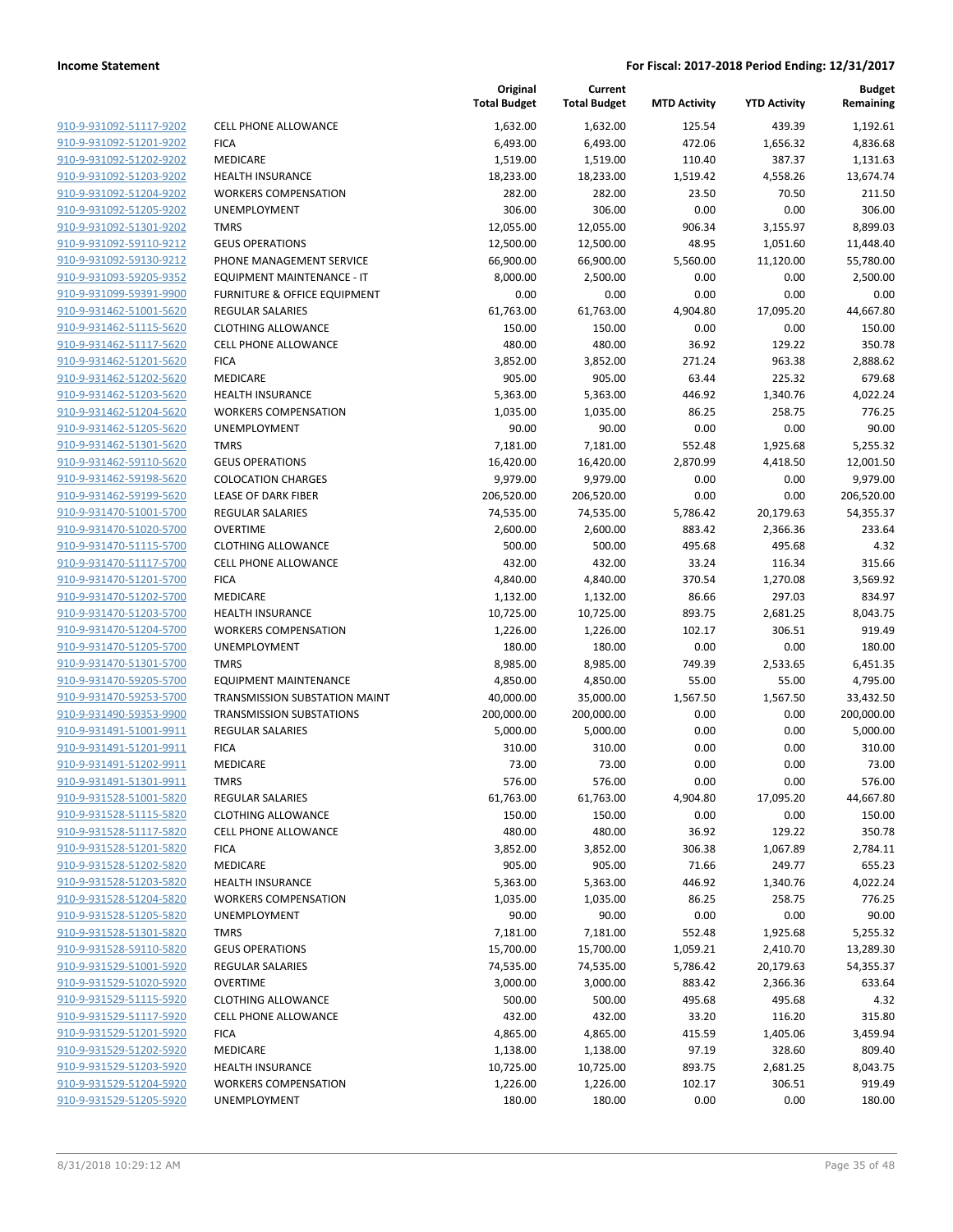|                                                    |                                              | Original<br><b>Total Budget</b> | Current<br><b>Total Budget</b> | <b>MTD Activity</b>    | <b>YTD Activity</b>    | <b>Budget</b><br>Remaining |
|----------------------------------------------------|----------------------------------------------|---------------------------------|--------------------------------|------------------------|------------------------|----------------------------|
| 910-9-931529-51301-5920                            | <b>TMRS</b>                                  | 9,031.00                        | 9,031.00                       | 749.39                 | 2,533.62               | 6,497.38                   |
| 910-9-931529-59205-5920                            | <b>EQUIPMENT MAINTENANCE</b>                 | 5,950.00                        | 11,584.00                      | 1,971.05               | 1,981.05               | 9,602.95                   |
| 910-9-931529-59262-5920                            | DISTRIBUTION SUBSTATION MAINTENANCE          | 28,000.00                       | 22,366.00                      | 45.00                  | 45.00                  | 22,321.00                  |
| 910-9-931590-59362-9900                            | <b>DISTRIBUTION SUBSTATIONS</b>              | 638,000.00                      | 738,000.00                     | 0.00                   | 0.00                   | 738,000.00                 |
| 910-9-931591-51001-9912                            | <b>REGULAR SALARIES</b>                      | 5,000.00                        | 5,000.00                       | 0.00                   | 0.00                   | 5,000.00                   |
| 910-9-931591-51201-9912                            | <b>FICA</b>                                  | 310.00                          | 310.00                         | 0.00                   | 0.00                   | 310.00                     |
| 910-9-931591-51202-9912                            | MEDICARE                                     | 73.00                           | 73.00                          | 0.00                   | 0.00                   | 73.00                      |
| 910-9-931591-51301-9912                            | <b>TMRS</b>                                  | 576.00                          | 576.00                         | 0.00                   | 0.00                   | 576.00                     |
| 910-9-932467-51001-5671                            | <b>REGULAR SALARIES</b>                      | 65,616.00                       | 65,616.00                      | 9,806.38               | 35,823.83              | 29,792.17                  |
| 910-9-932467-51011-5671                            | PART TIME TEMPORARY                          | 35,120.00                       | 35,120.00                      | 0.00                   | 0.00                   | 35,120.00                  |
| 910-9-932467-51020-5671                            | <b>OVERTIME</b>                              | 7,800.00                        | 7,800.00                       | 1,515.82               | 2,650.67               | 5,149.33                   |
| 910-9-932467-51115-5671                            | <b>CLOTHING ALLOWANCE</b>                    | 550.00                          | 550.00                         | 533.12                 | 533.12                 | 16.88                      |
| 910-9-932467-51201-5671                            | <b>FICA</b>                                  | 6,763.00                        | 6,763.00                       | 688.00                 | 2,330.95               | 4,432.05                   |
| 910-9-932467-51202-5671                            | MEDICARE                                     | 1,582.00                        | 1,582.00                       | 160.90                 | 545.14                 | 1,036.86                   |
| 910-9-932467-51203-5671                            | <b>HEALTH INSURANCE</b>                      | 10,725.00                       | 10,725.00                      | 893.75                 | 2,681.25               | 8,043.75                   |
| 910-9-932467-51204-5671                            | <b>WORKERS COMPENSATION</b>                  | 1,146.00                        | 1,146.00                       | 95.50                  | 286.50                 | 859.50                     |
| 910-9-932467-51205-5671                            | <b>UNEMPLOYMENT</b>                          | 180.00                          | 180.00                         | 0.00                   | 0.00                   | 180.00                     |
| 910-9-932467-51301-5671                            | <b>TMRS</b>                                  | 8,514.00                        | 8,514.00                       | 616.79                 | 2,488.22               | 6,025.78                   |
| 910-9-932467-59110-5671                            | <b>GEUS OPERATIONS</b>                       | 16,000.00                       | 16,000.00                      | 508.84                 | 1,371.14               | 14,628.86                  |
| 910-9-932474-51001-5740                            | <b>REGULAR SALARIES</b>                      | 65,616.00                       | 65,616.00                      | 4,820.94               | 11,074.87              | 54,541.13                  |
| 910-9-932474-51020-5740                            | <b>OVERTIME</b>                              | 7,800.00                        | 7,800.00                       | 1,018.50               | 1,222.20               | 6,577.80                   |
| 910-9-932474-51115-5740                            | <b>CLOTHING ALLOWANCE</b>                    | 550.00                          | 550.00                         | 504.43                 | 504.43                 | 45.57                      |
| 910-9-932474-51201-5740                            | <b>FICA</b>                                  | 4,586.00                        | 4,586.00                       | 338.53                 | 691.91                 | 3,894.09                   |
| 910-9-932474-51202-5740                            | MEDICARE                                     | 1,073.00                        | 1,073.00                       | 79.17                  | 161.82                 | 911.18                     |
| 910-9-932474-51203-5740                            | <b>HEALTH INSURANCE</b>                      | 10,725.00                       | 10,725.00                      | 893.75                 | 2,681.25               | 8,043.75                   |
| 910-9-932474-51204-5740                            | <b>WORKERS COMPENSATION</b>                  | 1,146.00                        | 1,146.00                       | 95.50                  | 286.50                 | 859.50                     |
| 910-9-932474-51205-5740                            | <b>UNEMPLOYMENT</b>                          | 180.00                          | 180.00                         | 0.00                   | 0.00                   | 180.00                     |
| 910-9-932474-51301-5740<br>910-9-932474-59257-5740 | <b>TMRS</b><br>TRANSMISSION LINE MAINTENANCE | 8,514.00                        | 8,514.00                       | 652.85                 | 1,374.82               | 7,139.18                   |
| 910-9-932490-59356-9900                            | <b>GEUS TRANSMISSION LINES</b>               | 41,700.00<br>603,495.00         | 41,700.00<br>603,495.00        | 1,411.87<br>145,760.18 | 4,772.13<br>149,679.69 | 36,927.87<br>453,815.31    |
| 910-9-932491-51001-9913                            | <b>REGULAR SALARIES</b>                      | 12,000.00                       | 12,000.00                      | 0.00                   | 572.72                 | 11,427.28                  |
| 910-9-932491-51201-9913                            | <b>FICA</b>                                  | 744.00                          | 744.00                         | 0.00                   | 35.51                  | 708.49                     |
| 910-9-932491-51202-9913                            | MEDICARE                                     | 174.00                          | 174.00                         | 0.00                   | 8.30                   | 165.70                     |
| 910-9-932491-51301-9913                            | <b>TMRS</b>                                  | 1,381.00                        | 1,381.00                       | 0.00                   | 64.03                  | 1,316.97                   |
| 910-9-932500-51001-5801                            | <b>REGULAR SALARIES</b>                      | 122,803.00                      | 122,803.00                     | 9,446.40               | 32,880.80              | 89,922.20                  |
| 910-9-932500-51115-5801                            | <b>CLOTHING ALLOWANCE</b>                    | 250.00                          | 250.00                         | 90.75                  | 90.75                  | 159.25                     |
| 910-9-932500-51117-5801                            | <b>CELL PHONE ALLOWANCE</b>                  | 636.00                          | 636.00                         | 48.92                  | 171.22                 | 464.78                     |
| 910-9-932500-51201-5801                            | <b>FICA</b>                                  | 7,669.00                        | 7,669.00                       | 564.42                 | 1,975.62               | 5,693.38                   |
| 910-9-932500-51202-5801                            | MEDICARE                                     | 1,794.00                        | 1,794.00                       | 132.00                 | 462.04                 | 1,331.96                   |
| 910-9-932500-51203-5801                            | <b>HEALTH INSURANCE</b>                      | 10,725.00                       | 10,725.00                      | 893.75                 | 2,681.25               | 8,043.75                   |
| 910-9-932500-51204-5801                            | <b>WORKERS COMPENSATION</b>                  | 1,994.00                        | 1,994.00                       | 166.17                 | 498.51                 | 1,495.49                   |
| 910-9-932500-51205-5801                            | UNEMPLOYMENT                                 | 180.00                          | 180.00                         | 0.00                   | 0.00                   | 180.00                     |
| 910-9-932500-51301-5801                            | <b>TMRS</b>                                  | 14,237.00                       | 14,237.00                      | 1,061.58               | 3,695.23               | 10,541.77                  |
| 910-9-932500-59110-5801                            | <b>GEUS OPERATIONS</b>                       | 8,960.00                        | 8,960.00                       | 476.71                 | 967.79                 | 7,992.21                   |
| 910-9-932500-59112-5801                            | SAFETY                                       | 49,730.00                       | 49,730.00                      | 1,236.20               | 19,362.92              | 30,367.08                  |
| 910-9-932500-59146-5801                            | <b>TRAINING AND/OR TRAVEL</b>                | 27,000.00                       | 27,000.00                      | 0.00                   | 5,305.00               | 21,695.00                  |
| 910-9-932503-51001-5830                            | REGULAR SALARIES                             | 177,243.00                      | 177,243.00                     | 12,318.42              | 40,265.43              | 136,977.57                 |
| 910-9-932503-51020-5830                            | <b>OVERTIME</b>                              | 10,500.00                       | 10,500.00                      | 789.92                 | 3,393.50               | 7,106.50                   |
| 910-9-932503-51115-5830                            | <b>CLOTHING ALLOWANCE</b>                    | 1,200.00                        | 1,200.00                       | 1,045.25               | 1,045.25               | 154.75                     |
| 910-9-932503-51117-5830                            | CELL PHONE ALLOWANCE                         | 318.00                          | 318.00                         | 0.00                   | 48.92                  | 269.08                     |
| 910-9-932503-51201-5830                            | <b>FICA</b>                                  | 11,734.00                       | 11,734.00                      | 754.24                 | 4,491.85               | 7,242.15                   |
| 910-9-932503-51202-5830                            | MEDICARE                                     | 2,745.00                        | 2,745.00                       | 176.39                 | 1,050.51               | 1,694.49                   |
| 910-9-932503-51203-5830                            | <b>HEALTH INSURANCE</b>                      | 26,813.00                       | 26,813.00                      | 2,234.42               | 6,703.26               | 20,109.74                  |
| 910-9-932503-51204-5830                            | <b>WORKERS COMPENSATION</b>                  | 3,129.00                        | 3,129.00                       | 260.75                 | 782.25                 | 2,346.75                   |
| 910-9-932503-51205-5830                            | UNEMPLOYMENT                                 | 450.00                          | 450.00                         | 0.00                   | 0.00                   | 450.00                     |
| 910-9-932503-51301-5830                            | <b>TMRS</b>                                  | 21,784.00                       | 21,784.00                      | 1,465.52               | 8,532.20               | 13,251.80                  |
| 910-9-932503-59110-5830                            | <b>GEUS OPERATIONS</b>                       | 81,000.00                       | 81,000.00                      | 5,248.41               | 10,712.11              | 70,287.89                  |
| 910-9-932504-51001-5840                            | REGULAR SALARIES                             | 177,243.00                      | 177,243.00                     | 12,318.42              | 40,065.43              | 137,177.57                 |
| 910-9-932504-51020-5840                            | <b>OVERTIME</b>                              | 10,500.00                       | 10,500.00                      | 789.92                 | 3,393.50               | 7,106.50                   |
|                                                    |                                              |                                 |                                |                        |                        |                            |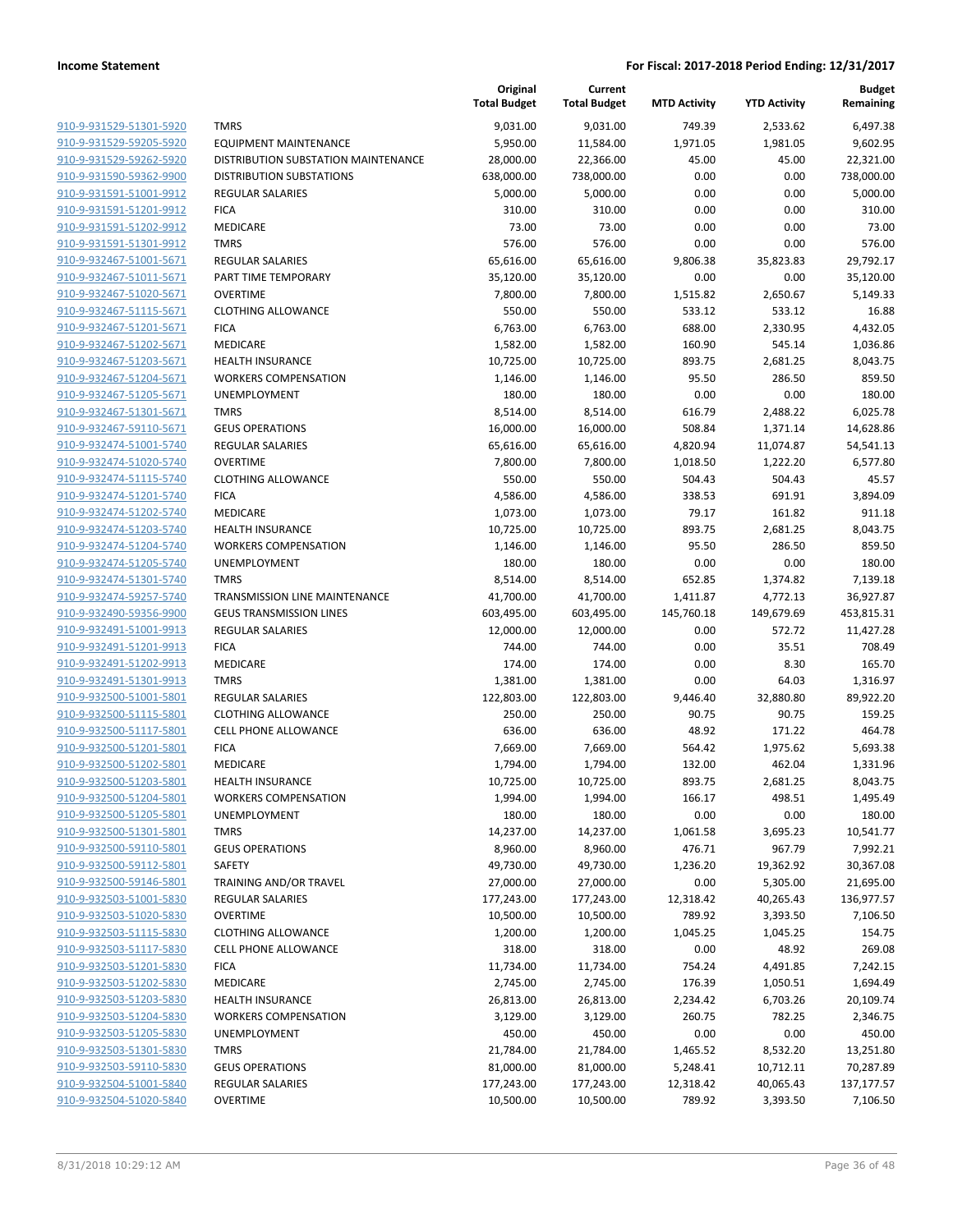| <u>910-9-932504-51115-5840</u> |
|--------------------------------|
| 910-9-932504-51117-5840        |
| 910-9-932504-51201-5840        |
| 910-9-932504-51202-5840        |
| 910-9-932504-51203-5840        |
| 910-9-932504-51204-5840        |
| 910-9-932504-51205-5840        |
| 910-9-932504-51301-5840        |
| 910-9-932504-59110-5840        |
| 910-9-932505-51001-5850        |
| <u>910-9-932505-51201-5850</u> |
| 910-9-932505-51202-5850        |
|                                |
| 910-9-932505-51301-5850        |
| 910-9-932505-59110-5850        |
| 910-9-932506-51001-5860        |
| <u>910-9-932506-51020-5860</u> |
| 910-9-932506-51115-5860        |
| 910-9-932506-51117-5860        |
| 910-9-932506-51201-5860        |
| 910-9-932506-51202-5860        |
| 910-9-932506-51203-5860        |
| 910-9-932506-51204-5860        |
| 910-9-932506-51205-5860        |
| 910-9-932506-51301-5860        |
| 910-9-932506-59110-5860        |
| <u>910-9-932507-51001-5870</u> |
| 910-9-932507-51201-5870        |
| 910-9-932507-51202-5870        |
| 910-9-932507-51301-5870        |
|                                |
| 910-9-932507-59110-5870        |
| <u>910-9-932509-59147-5890</u> |
| 910-9-932510-51001-5900        |
| 910-9-932510-51020-5900        |
| 910-9-932510-51102-5900        |
| 910-9-932510-51115-5900        |
| 910-9-932510-51201-5900        |
| 910-9-932510-51202-5900        |
| 910-9-932510-51203-5900        |
| 910-9-932510-51204-5900        |
| 910-9-932510-51205-5900        |
| 910-9-932510-51301-5900        |
| 910-9-932510-59205-5900        |
| 910-9-932514-51001-5941        |
| 910-9-932514-51020-5941        |
|                                |
| 910-9-932514-51102-5941        |
| 910-9-932514-51115-5941        |
| 910-9-932514-51201-5941        |
| 910-9-932514-51202-5941        |
| 910-9-932514-51203-5941        |
| 910-9-932514-51204-5941        |
| 910-9-932514-51205-5941        |
| 910-9-932514-51301-5941        |
| 910-9-932514-59275-5941        |
| 910-9-932515-51001-5950        |
| 910-9-932515-51201-5950        |
| 910-9-932515-51202-5950        |
| 910-9-932515-51301-5950        |
| 910-9-932515-59282-5950        |
| 910-9-932516-51001-5960        |
|                                |

|                         |                                      | Original<br><b>Total Budget</b> | Current<br><b>Total Budget</b> | <b>MTD Activity</b> | <b>YTD Activity</b> | <b>Budget</b><br>Remaining |
|-------------------------|--------------------------------------|---------------------------------|--------------------------------|---------------------|---------------------|----------------------------|
| 910-9-932504-51115-5840 | <b>CLOTHING ALLOWANCE</b>            | 1,200.00                        | 1,200.00                       | 1.045.25            | 1,045.25            | 154.75                     |
| 910-9-932504-51117-5840 | <b>CELL PHONE ALLOWANCE</b>          | 318.00                          | 318.00                         | 0.00                | 48.92               | 269.08                     |
| 910-9-932504-51201-5840 | <b>FICA</b>                          | 11,734.00                       | 11,734.00                      | 812.72              | 2,697.49            | 9,036.51                   |
| 910-9-932504-51202-5840 | MEDICARE                             | 2,745.00                        | 2,745.00                       | 190.07              | 630.87              | 2,114.13                   |
| 910-9-932504-51203-5840 | <b>HEALTH INSURANCE</b>              | 26,813.00                       | 26,813.00                      | 2,234.42            | 6,703.26            | 20,109.74                  |
| 910-9-932504-51204-5840 | <b>WORKERS COMPENSATION</b>          | 3,129.00                        | 3,129.00                       | 260.75              | 782.25              | 2,346.75                   |
| 910-9-932504-51205-5840 | UNEMPLOYMENT                         | 450.00                          | 450.00                         | 0.00                | 0.00                | 450.00                     |
| 910-9-932504-51301-5840 | <b>TMRS</b>                          | 21,784.00                       | 21,784.00                      | 1,465.52            | 4,864.18            | 16,919.82                  |
| 910-9-932504-59110-5840 | <b>GEUS OPERATIONS</b>               | 72,000.00                       | 72,000.00                      | 4,150.16            | 10,835.21           | 61,164.79                  |
| 910-9-932505-51001-5850 | REGULAR SALARIES                     | 1,000.00                        | 1,000.00                       | 0.00                | 0.00                | 1,000.00                   |
| 910-9-932505-51201-5850 | <b>FICA</b>                          | 62.00                           | 62.00                          | 0.00                | 0.00                | 62.00                      |
| 910-9-932505-51202-5850 | <b>MEDICARE</b>                      | 15.00                           | 15.00                          | 0.00                | 0.00                | 15.00                      |
| 910-9-932505-51301-5850 | <b>TMRS</b>                          | 115.00                          | 115.00                         | 0.00                | 0.00                | 115.00                     |
| 910-9-932505-59110-5850 | <b>GEUS OPERATIONS</b>               | 500.00                          | 500.00                         | 0.00                | 0.00                | 500.00                     |
| 910-9-932506-51001-5860 | REGULAR SALARIES                     | 76,203.00                       | 76,203.00                      | 5,973.12            | 21,497.92           | 54,705.08                  |
| 910-9-932506-51020-5860 | <b>OVERTIME</b>                      | 1,000.00                        | 1,000.00                       | 0.00                | 0.00                | 1,000.00                   |
| 910-9-932506-51115-5860 | <b>CLOTHING ALLOWANCE</b>            | 500.00                          | 500.00                         | 549.68              | 549.68              | $-49.68$                   |
| 910-9-932506-51117-5860 | <b>CELL PHONE ALLOWANCE</b>          | 432.00                          | 432.00                         | 33.22               | 116.27              | 315.73                     |
| 910-9-932506-51201-5860 | <b>FICA</b>                          | 4,845.00                        | 4,845.00                       | 374.65              | 1,347.92            | 3,497.08                   |
| 910-9-932506-51202-5860 | MEDICARE                             | 1,133.00                        | 1,133.00                       | 87.62               | 315.23              | 817.77                     |
| 910-9-932506-51203-5860 | <b>HEALTH INSURANCE</b>              | 10,725.00                       | 10,725.00                      | 893.75              | 2,681.25            | 8,043.75                   |
| 910-9-932506-51204-5860 | <b>WORKERS COMPENSATION</b>          | 1,318.00                        | 1,318.00                       | 109.83              | 329.49              | 988.51                     |
| 910-9-932506-51205-5860 | UNEMPLOYMENT                         | 180.00                          | 180.00                         | 0.00                | 0.00                | 180.00                     |
| 910-9-932506-51301-5860 | <b>TMRS</b>                          | 8,993.00                        | 8,993.00                       | 671.51              | 2,416.46            | 6,576.54                   |
| 910-9-932506-59110-5860 | <b>GEUS OPERATIONS</b>               | 13,800.00                       | 13,800.00                      | 992.86              | 2,422.38            | 11,377.62                  |
| 910-9-932507-51001-5870 | <b>REGULAR SALARIES</b>              | 1,000.00                        | 1,000.00                       | 0.00                | 0.00                | 1,000.00                   |
| 910-9-932507-51201-5870 | <b>FICA</b>                          | 62.00                           | 62.00                          | 0.00                | 0.00                | 62.00                      |
| 910-9-932507-51202-5870 | MEDICARE                             | 15.00                           | 15.00                          | 0.00                | 0.00                | 15.00                      |
| 910-9-932507-51301-5870 | <b>TMRS</b>                          | 115.00                          | 115.00                         | 0.00                | 0.00                | 115.00                     |
| 910-9-932507-59110-5870 | <b>GEUS OPERATIONS</b>               | 400.00                          | 400.00                         | 0.00                | 0.00                | 400.00                     |
| 910-9-932509-59147-5890 | <b>RENT</b>                          | 200.00                          | 200.00                         | 0.00                | 0.00                | 200.00                     |
| 910-9-932510-51001-5900 | <b>REGULAR SALARIES</b>              | 59,779.00                       | 59,779.00                      | 4,598.40            | 15,964.00           | 43,815.00                  |
| 910-9-932510-51020-5900 | <b>OVERTIME</b>                      | 10,000.00                       | 10,000.00                      | 410.61              | 2,790.95            | 7,209.05                   |
| 910-9-932510-51102-5900 | <b>BILINGUAL PAY</b>                 | 600.00                          | 600.00                         | 46.16               | 161.56              | 438.44                     |
| 910-9-932510-51115-5900 | <b>CLOTHING ALLOWANCE</b>            | 500.00                          | 500.00                         | 480.68              | 480.68              | 19.32                      |
| 910-9-932510-51201-5900 | <b>FICA</b>                          | 4,394.00                        | 4,394.00                       | 270.87              | 1,042.26            | 3,351.74                   |
| 910-9-932510-51202-5900 | MEDICARE                             | 1,028.00                        | 1,028.00                       | 63.35               | 243.75              | 784.25                     |
| 910-9-932510-51203-5900 | <b>HEALTH INSURANCE</b>              | 10,725.00                       | 10,725.00                      | 893.75              | 2,681.25            | 8,043.75                   |
| 910-9-932510-51204-5900 | <b>WORKERS COMPENSATION</b>          | 970.00                          | 970.00                         | 80.83               | 242.49              | 727.51                     |
| 910-9-932510-51205-5900 | UNEMPLOYMENT                         | 180.00                          | 180.00                         | 0.00                | 0.00                | 180.00                     |
| 910-9-932510-51301-5900 | <b>TMRS</b>                          | 8,159.00                        | 8,159.00                       | 565.17              | 2,114.86            | 6,044.14                   |
| 910-9-932510-59205-5900 | <b>EQUIPMENT MAINTENANCE</b>         | 67,000.00                       | 67,000.00                      | 807.03              | 2,414.75            | 64,585.25                  |
| 910-9-932514-51001-5941 | <b>REGULAR SALARIES</b>              | 329,680.00                      | 329,680.00                     | 33,384.21           | 113,659.28          | 216,020.72                 |
| 910-9-932514-51020-5941 | <b>OVERTIME</b>                      | 50,000.00                       | 50,000.00                      | 3,351.75            | 14,678.50           | 35,321.50                  |
| 910-9-932514-51102-5941 | <b>BILINGUAL PAY</b>                 | 1,200.00                        | 1,200.00                       | 69.24               | 253.88              | 946.12                     |
| 910-9-932514-51115-5941 | <b>CLOTHING ALLOWANCE</b>            | 5,500.00                        | 5,500.00                       | 4,586.23            | 4,586.23            | 913.77                     |
| 910-9-932514-51201-5941 | <b>FICA</b>                          | 23,955.00                       | 23,955.00                      | 2,168.79            | 7,592.50            | 16,362.50                  |
| 910-9-932514-51202-5941 | MEDICARE                             | 5,603.00                        | 5,603.00                       | 507.22              | 1,775.68            | 3,827.32                   |
| 910-9-932514-51203-5941 | HEALTH INSURANCE                     | 128,700.00                      | 128,700.00                     | 10,725.00           | 32,175.00           | 96,525.00                  |
| 910-9-932514-51204-5941 | <b>WORKERS COMPENSATION</b>          | 7,673.00                        | 7,673.00                       | 639.42              | 1,918.26            | 5,754.74                   |
| 910-9-932514-51205-5941 | UNEMPLOYMENT                         | 2,160.00                        | 2,160.00                       | 0.00                | 0.00                | 2,160.00                   |
| 910-9-932514-51301-5941 | <b>TMRS</b>                          | 44,472.00                       | 44,472.00                      | 4,112.25            | 14,366.19           | 30,105.81                  |
| 910-9-932514-59275-5941 | POLES, OH, UG & SERVICES MAINTENANCE | 188,500.00                      | 188,500.00                     | 6,115.13            | 24,080.42           | 164,419.58                 |
| 910-9-932515-51001-5950 | REGULAR SALARIES                     | 5,000.00                        | 5,000.00                       | 0.00                | 0.00                | 5,000.00                   |
| 910-9-932515-51201-5950 | <b>FICA</b>                          | 310.00                          | 310.00                         | 0.00                | 0.00                | 310.00                     |
| 910-9-932515-51202-5950 | MEDICARE                             | 73.00                           | 73.00                          | 0.00                | 0.00                | 73.00                      |
| 910-9-932515-51301-5950 | <b>TMRS</b>                          | 576.00                          | 576.00                         | 0.00                | 0.00                | 576.00                     |
| 910-9-932515-59282-5950 | <b>TRANSFORMERS MAINTENANCE</b>      | 15,000.00                       | 15,000.00                      | 0.00                | 371.00              | 14,629.00                  |
| 910-9-932516-51001-5960 | REGULAR SALARIES                     | 18,000.00                       | 18,000.00                      | 583.33              | 2,498.07            | 15,501.93                  |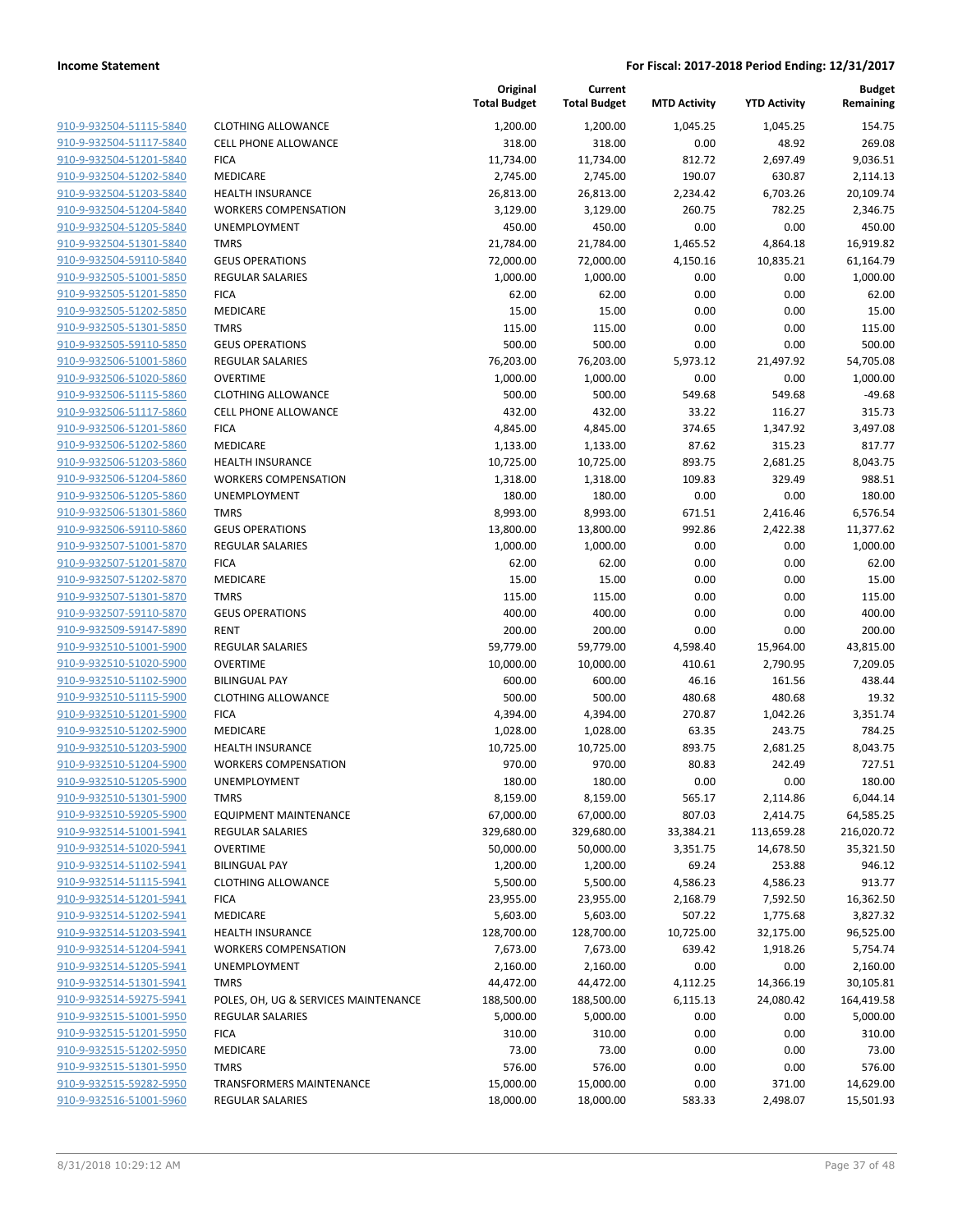| 910-9-932516-51020-5960 | OVERTIME               |
|-------------------------|------------------------|
| 910-9-932516-51201-5960 | FICA                   |
| 910-9-932516-51202-5960 | <b>MEDICARE</b>        |
| 910-9-932516-51301-5960 | TMRS                   |
| 910-9-932516-59284-5960 | ST LIGHTING & S        |
|                         |                        |
| 910-9-932517-51001-5970 | REGULAR SALAR          |
| 910-9-932517-51020-5970 | OVERTIME               |
| 910-9-932517-51115-5970 | <b>CLOTHING ALLO'</b>  |
| 910-9-932517-51201-5970 | <b>FICA</b>            |
| 910-9-932517-51202-5970 | <b>MEDICARE</b>        |
| 910-9-932517-51203-5970 | <b>HEALTH INSURA</b>   |
| 910-9-932517-51204-5970 | <b>WORKERS COMF</b>    |
| 910-9-932517-51205-5970 | UNEMPLOYMEN            |
| 910-9-932517-51301-5970 | TMRS                   |
| 910-9-932517-59270-5970 | <b>METERS MAINTE</b>   |
| 910-9-932518-51001-5980 | REGULAR SALAR          |
| 910-9-932518-51020-5980 | OVERTIME               |
| 910-9-932518-51201-5980 | <b>FICA</b>            |
| 910-9-932518-51202-5980 | <b>MEDICARE</b>        |
| 910-9-932518-51301-5980 | <b>TMRS</b>            |
| 910-9-932518-59288-5980 | VAPOR LIGHTS N         |
| 910-9-932519-51001-5990 | REGULAR SALAR          |
|                         |                        |
| 910-9-932519-51201-5990 | <b>FICA</b>            |
| 910-9-932519-51202-5990 | MEDICARE               |
| 910-9-932519-51301-5990 | <b>TMRS</b>            |
| 910-9-932590-59364-9900 | POLES                  |
| 910-9-932590-59365-9900 | OH CONDUCTOR           |
| 910-9-932590-59366-9900 | UG CONDUIT             |
| 910-9-932590-59367-9900 | <b>UG CONDUCTOR</b>    |
| 910-9-932590-59368-9900 | TRANSFORMERS           |
| 910-9-932590-59369-9900 | <b>SERVICE CONNE</b>   |
| 910-9-932590-59370-9900 | <b>METERS</b>          |
| 910-9-932590-59371-9900 | <b>VAPOR LIGHTS</b>    |
| 910-9-932590-59375-9900 | <b>STREET LIGHTING</b> |
| 910-9-932590-59392-9900 | TRANSPORTATIC          |
| 910-9-932591-51001-9914 | REGULAR SALAR          |
| 910-9-932591-51201-9914 | <b>FICA</b>            |
| 910-9-932591-51202-9914 | MEDICARE               |
| 910-9-932591-51301-9914 | <b>TMRS</b>            |
| 910-9-932592-51001-9915 | REGULAR SALAR          |
| 910-9-932592-51020-9915 | OVERTIME               |
| 910-9-932592-51201-9915 | <b>FICA</b>            |
| 910-9-932592-51202-9915 | MEDICARE               |
| 910-9-932592-51301-9915 |                        |
|                         | TMRS                   |
| 910-9-932593-51001-9916 | REGULAR SALAR          |
| 910-9-932593-51020-9916 | <b>OVERTIME</b>        |
| 910-9-932593-51201-9916 | <b>FICA</b>            |
| 910-9-932593-51202-9916 | MEDICARE               |
| 910-9-932593-51301-9916 | <b>TMRS</b>            |
| 910-9-932594-51001-9917 | REGULAR SALAR          |
| 910-9-932594-51020-9917 | <b>OVERTIME</b>        |
| 910-9-932594-51201-9917 | <b>FICA</b>            |
| 910-9-932594-51202-9917 | <b>MEDICARE</b>        |
| 910-9-932594-51205-9917 | <b>UNEMPLOYMEN</b>     |
| 910-9-932594-51301-9917 | TMRS                   |
| 910-9-932595-51001-9918 | REGULAR SALAR          |
| 910-9-932595-51020-9918 | <b>OVERTIME</b>        |
| 910-9-932595-51201-9918 | <b>FICA</b>            |
| 910-9-932595-51202-9918 | <b>MEDICARE</b>        |
|                         |                        |
|                         |                        |

|                                                    |                                                        | Original<br><b>Total Budget</b> | Current<br><b>Total Budget</b> | <b>MTD Activity</b> | <b>YTD Activity</b>      | <b>Budget</b><br>Remaining |
|----------------------------------------------------|--------------------------------------------------------|---------------------------------|--------------------------------|---------------------|--------------------------|----------------------------|
| 910-9-932516-51020-5960                            | <b>OVERTIME</b>                                        | 1,500.00                        | 1,500.00                       | 54.66               | 1,104.98                 | 395.02                     |
| 910-9-932516-51201-5960                            | <b>FICA</b>                                            | 1,116.00                        | 1,116.00                       | 39.55               | 223.39                   | 892.61                     |
| 910-9-932516-51202-5960                            | <b>MEDICARE</b>                                        | 261.00                          | 261.00                         | 9.25                | 52.25                    | 208.75                     |
| 910-9-932516-51301-5960                            | <b>TMRS</b>                                            | 2,072.00                        | 2,072.00                       | 71.32               | 402.83                   | 1,669.17                   |
| 910-9-932516-59284-5960                            | ST LIGHTING & SIGNALS MAINTENANCE                      | 5,000.00                        | 5,000.00                       | 0.00                | 1,434.49                 | 3,565.51                   |
| 910-9-932517-51001-5970                            | <b>REGULAR SALARIES</b>                                | 58,507.00                       | 58,507.00                      | 4,633.60            | 16,107.20                | 42,399.80                  |
| 910-9-932517-51020-5970                            | <b>OVERTIME</b>                                        | 500.00                          | 500.00                         | 0.00                | 0.00                     | 500.00                     |
| 910-9-932517-51115-5970                            | <b>CLOTHING ALLOWANCE</b>                              | 500.00                          | 500.00                         | 495.68              | 495.68                   | 4.32                       |
| 910-9-932517-51201-5970                            | <b>FICA</b>                                            | 3,689.00                        | 3,689.00                       | 267.06              | 938.00                   | 2,751.00                   |
| 910-9-932517-51202-5970                            | <b>MEDICARE</b>                                        | 863.00                          | 863.00                         | 62.46               | 219.38                   | 643.62                     |
| 910-9-932517-51203-5970                            | <b>HEALTH INSURANCE</b>                                | 10,725.00                       | 10,725.00                      | 893.75              | 2,681.25                 | 8,043.75                   |
| 910-9-932517-51204-5970                            | <b>WORKERS COMPENSATION</b>                            | 982.00                          | 982.00                         | 81.83               | 245.49                   | 736.51                     |
| 910-9-932517-51205-5970                            | UNEMPLOYMENT                                           | 180.00                          | 180.00                         | 0.00                | 0.00                     | 180.00                     |
| 910-9-932517-51301-5970                            | <b>TMRS</b>                                            | 6,849.00                        | 6,849.00                       | 518.04              | 1,800.80                 | 5,048.20                   |
| 910-9-932517-59270-5970                            | <b>METERS MAINTENANCE</b>                              | 600.00                          | 600.00                         | 0.00                | 0.00                     | 600.00                     |
| 910-9-932518-51001-5980                            | <b>REGULAR SALARIES</b>                                | 2,500.00                        | 2,500.00                       | 354.62              | 952.80                   | 1,547.20                   |
| 910-9-932518-51020-5980                            | <b>OVERTIME</b>                                        | 0.00                            | 0.00                           | 0.00                | 134.21                   | $-134.21$                  |
| 910-9-932518-51201-5980                            | <b>FICA</b>                                            | 155.00                          | 155.00                         | 21.99               | 67.40                    | 87.60                      |
| 910-9-932518-51202-5980                            | <b>MEDICARE</b>                                        | 36.00                           | 36.00                          | 5.14                | 15.76                    | 20.24                      |
| 910-9-932518-51301-5980                            | <b>TMRS</b>                                            | 288.00                          | 288.00                         | 39.64               | 121.49                   | 166.51                     |
| 910-9-932518-59288-5980                            | <b>VAPOR LIGHTS MAINTENANCE</b>                        | 200.00                          | 200.00                         | 0.00                | 88.77                    | 111.23                     |
| 910-9-932519-51001-5990                            | <b>REGULAR SALARIES</b>                                | 2,500.00                        | 2,500.00                       | 0.00                | 0.00                     | 2,500.00                   |
| 910-9-932519-51201-5990                            | <b>FICA</b>                                            | 155.00                          | 155.00                         | 0.00                | 0.00                     | 155.00                     |
| 910-9-932519-51202-5990                            | <b>MEDICARE</b>                                        | 36.00                           | 36.00                          | 0.00                | 0.00                     | 36.00                      |
| 910-9-932519-51301-5990                            | <b>TMRS</b>                                            | 288.00                          | 288.00                         | 0.00                | 0.00                     | 288.00                     |
| 910-9-932590-59364-9900<br>910-9-932590-59365-9900 | <b>POLES</b>                                           | 210,000.00                      | 150,000.00                     | 0.00                | 15,346.43                | 134,653.57                 |
| 910-9-932590-59366-9900                            | OH CONDUCTOR & DEVICES                                 | 80,506.00                       | 80,506.00                      | 0.00                | 3,255.76                 | 77,250.24                  |
| 910-9-932590-59367-9900                            | <b>UG CONDUIT</b><br><b>UG CONDUCTOR &amp; DEVICES</b> | 45,000.00                       | 45,000.00                      | 0.00<br>0.00        | 7,430.89                 | 37,569.11                  |
| 910-9-932590-59368-9900                            | <b>TRANSFORMERS &amp; CAPACITORS</b>                   | 95,000.00<br>175,000.00         | 95,000.00<br>135,000.00        | 0.00                | 5,434.60<br>$-23,814.03$ | 89,565.40<br>158,814.03    |
| 910-9-932590-59369-9900                            | SERVICE CONNECTIONS                                    | 35,000.00                       | 35,000.00                      | 0.00                | 0.00                     | 35,000.00                  |
| 910-9-932590-59370-9900                            | <b>METERS</b>                                          | 80,000.00                       | 80,000.00                      | 0.00                | 2,170.44                 | 77,829.56                  |
| 910-9-932590-59371-9900                            | <b>VAPOR LIGHTS</b>                                    | 5,000.00                        | 5,000.00                       | 0.00                | 498.93                   | 4,501.07                   |
| 910-9-932590-59375-9900                            | <b>STREET LIGHTING &amp; SIGNALS</b>                   | 5,000.00                        | 5,000.00                       | 0.00                | 942.65                   | 4,057.35                   |
| 910-9-932590-59392-9900                            | <b>TRANSPORTATION EQUIPMENT</b>                        | 443,011.00                      | 443,011.00                     | 253,011.00          | 253,011.00               | 190,000.00                 |
| 910-9-932591-51001-9914                            | <b>REGULAR SALARIES</b>                                | 30,000.00                       | 30,000.00                      | 2,231.01            | 8,609.55                 | 21,390.45                  |
| 910-9-932591-51201-9914                            | <b>FICA</b>                                            | 1,860.00                        | 1,860.00                       | 141.35              | 538.33                   | 1,321.67                   |
| 910-9-932591-51202-9914                            | MEDICARE                                               | 435.00                          | 435.00                         | 33.06               | 125.90                   | 309.10                     |
| 910-9-932591-51301-9914                            | <b>TMRS</b>                                            | 3,453.00                        | 3,453.00                       | 254.90              | 970.75                   | 2,482.25                   |
| 910-9-932592-51001-9915                            | REGULAR SALARIES                                       | 55,000.00                       | 55,000.00                      | 2,551.52            | 7,581.49                 | 47,418.51                  |
| 910-9-932592-51020-9915                            | <b>OVERTIME</b>                                        | 0.00                            | 0.00                           | 230.46              | 342.33                   | $-342.33$                  |
| 910-9-932592-51201-9915                            | <b>FICA</b>                                            | 3,410.00                        | 3,410.00                       | 174.00              | 494.22                   | 2,915.78                   |
| 910-9-932592-51202-9915                            | MEDICARE                                               | 798.00                          | 798.00                         | 40.69               | 115.58                   | 682.42                     |
| 910-9-932592-51301-9915                            | <b>TMRS</b>                                            | 6,331.00                        | 6,331.00                       | 313.76              | 891.20                   | 5,439.80                   |
| 910-9-932593-51001-9916                            | <b>REGULAR SALARIES</b>                                | 32,500.00                       | 32,500.00                      | 3,297.68            | 25,746.82                | 6,753.18                   |
| 910-9-932593-51020-9916                            | <b>OVERTIME</b>                                        | 0.00                            | 0.00                           | 723.07              | 1,339.52                 | $-1,339.52$                |
| 910-9-932593-51201-9916                            | <b>FICA</b>                                            | 2,015.00                        | 2,015.00                       | 250.80              | 1,683.72                 | 331.28                     |
| 910-9-932593-51202-9916                            | MEDICARE                                               | 471.00                          | 471.00                         | 58.66               | 393.78                   | 77.22                      |
| 910-9-932593-51301-9916                            | <b>TMRS</b>                                            | 3,741.00                        | 3,741.00                       | 452.26              | 3,036.14                 | 704.86                     |
| 910-9-932594-51001-9917                            | REGULAR SALARIES                                       | 32,500.00                       | 32,500.00                      | 590.11              | 8,191.47                 | 24,308.53                  |
| 910-9-932594-51020-9917                            | <b>OVERTIME</b>                                        | 0.00                            | 0.00                           | 0.00                | 651.49                   | $-651.49$                  |
| 910-9-932594-51201-9917                            | <b>FICA</b>                                            | 2,015.00                        | 2,015.00                       | 38.02               | 552.56                   | 1,462.44                   |
| 910-9-932594-51202-9917                            | MEDICARE                                               | 471.00                          | 471.00                         | 8.89                | 129.22                   | 341.78                     |
| 910-9-932594-51205-9917                            | UNEMPLOYMENT                                           | 3,741.00                        | 3,741.00                       | 0.00                | 0.00                     | 3,741.00                   |
| 910-9-932594-51301-9917                            | <b>TMRS</b>                                            | 0.00                            | 0.00                           | 68.55               | 996.37                   | $-996.37$                  |
| 910-9-932595-51001-9918                            | <b>REGULAR SALARIES</b>                                | 10,000.00                       | 10,000.00                      | 273.28              | 608.71                   | 9,391.29                   |
| 910-9-932595-51020-9918                            | <b>OVERTIME</b>                                        | 0.00                            | 0.00                           | 0.00                | 108.08                   | $-108.08$                  |
| 910-9-932595-51201-9918                            | <b>FICA</b>                                            | 620.00                          | 620.00                         | 16.94               | 44.43                    | 575.57                     |
| 910-9-932595-51202-9918                            | MEDICARE                                               | 145.00                          | 145.00                         | 3.96                | 10.39                    | 134.61                     |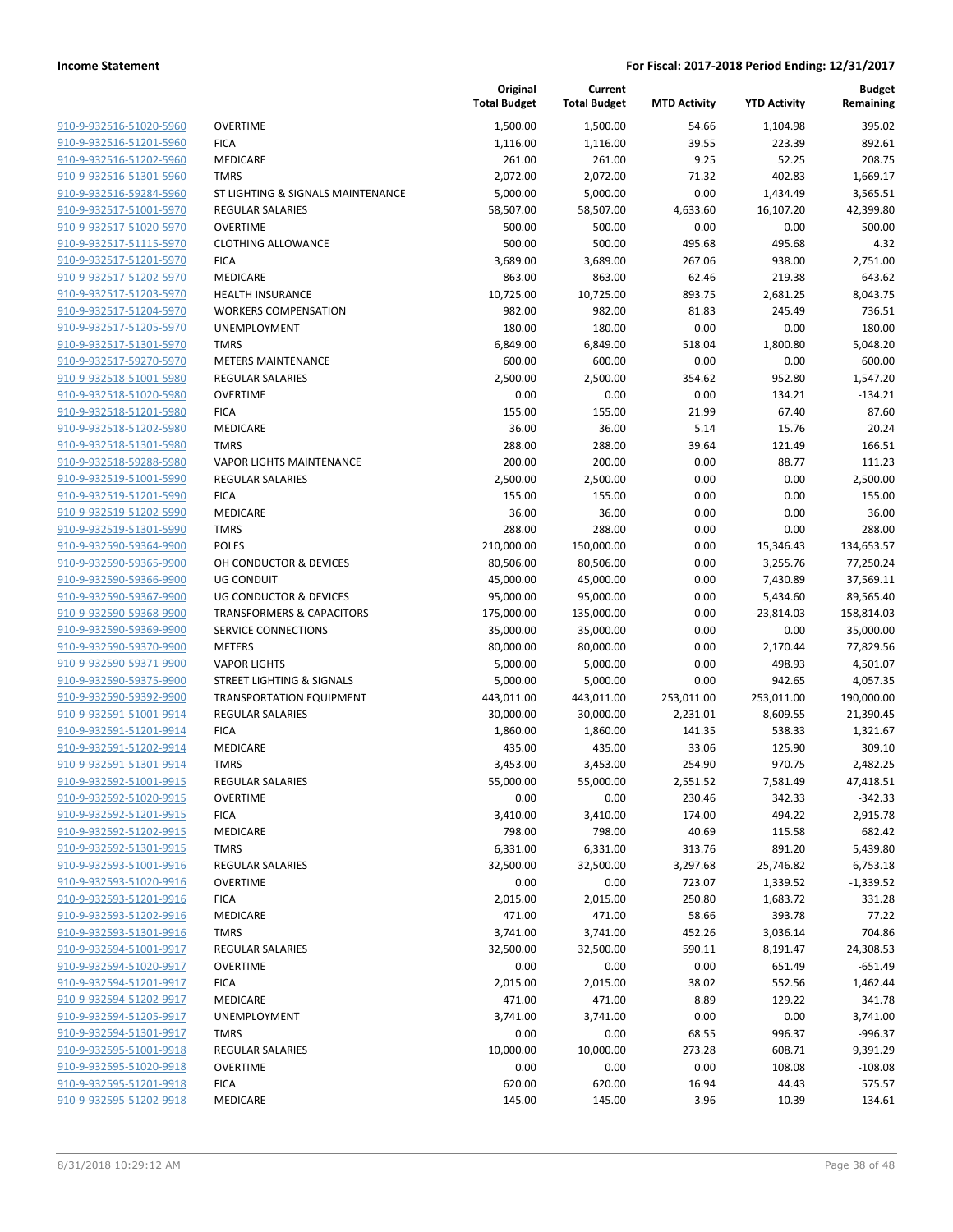| 910-9-932595-51301-9918 |   |
|-------------------------|---|
| 910-9-932596-51001-9919 | I |
| 910-9-932596-51201-9919 | ı |
| 910-9-932596-51202-9919 | I |
| 910-9-932596-51301-9919 |   |
| 910-9-932597-51001-9920 | ı |
| 910-9-932597-51020-9920 | I |
| 910-9-932597-51201-9920 | ı |
| 910-9-932597-51202-9920 | ı |
| 910-9-932597-51301-9920 |   |
| 910-9-932598-51001-9921 | I |
| 910-9-932598-51201-9921 | ı |
| 910-9-932598-51202-9921 | ı |
| 910-9-932598-51301-9921 |   |
| 910-9-932599-51001-9922 | ı |
| 910-9-932599-51201-9922 | ı |
| 910-9-932599-51202-9922 | I |
| 910-9-932599-51301-9922 |   |
| 910-9-970000-51801-9260 | I |
| 910-9-970000-59701-9040 | ı |
| 910-9-970000-59703-4030 | ı |
| 910-9-970000-59720-9705 |   |
| 910-9-970000-59730-9250 | ı |
| 910-9-970000-59731-9250 | I |
| 910-9-970000-59732-9250 | ı |
| 910-9-970000-59734-4210 |   |
| 910-9-970000-59750-9260 |   |
| 910-9-970000-59770-9997 |   |
| 910-9-970000-59771-9997 | I |
| 910-9-970000-59780-9240 | ı |
| 910-9-970000-59781-9250 | ı |
| 910-9-970000-59790-9970 | I |
| 910-9-980000-59841-4280 |   |
| 910-9-990000-59901-9270 |   |
| 910-9-990000-59902-9200 | j |
| 910-9-990000-59903-4082 | ì |
| 910-9-990000-59912-9999 | ì |
| 910-9-990000-59926-9330 | j |
| 910-9-990000-59927-9200 | ì |
| 910-9-990000-59928-9200 | j |
| 910-9-990000-59930-9270 | j |

|                                            |                                                        | Original<br><b>Total Budget</b> | Current<br><b>Total Budget</b> | <b>MTD Activity</b> | <b>YTD Activity</b> | <b>Budget</b><br>Remaining |
|--------------------------------------------|--------------------------------------------------------|---------------------------------|--------------------------------|---------------------|---------------------|----------------------------|
| 910-9-932595-51301-9918                    | <b>TMRS</b>                                            | 1,151.00                        | 1,151.00                       | 30.55               | 80.13               | 1,070.87                   |
| 910-9-932596-51001-9919                    | <b>REGULAR SALARIES</b>                                | 5,000.00                        | 5,000.00                       | 538.86              | 1,033.56            | 3,966.44                   |
| 910-9-932596-51201-9919                    | <b>FICA</b>                                            | 310.00                          | 310.00                         | 33.41               | 64.08               | 245.92                     |
| 910-9-932596-51202-9919                    | <b>MEDICARE</b>                                        | 73.00                           | 73.00                          | 7.81                | 14.98               | 58.02                      |
| 910-9-932596-51301-9919                    | <b>TMRS</b>                                            | 576.00                          | 576.00                         | 60.24               | 115.54              | 460.46                     |
| 910-9-932597-51001-9920                    | <b>REGULAR SALARIES</b>                                | 7,000.00                        | 7,000.00                       | 301.59              | 1,234.10            | 5,765.90                   |
| 910-9-932597-51020-9920                    | <b>OVERTIME</b>                                        | 0.00                            | 0.00                           | 0.00                | 238.31              | $-238.31$                  |
| 910-9-932597-51201-9920                    | <b>FICA</b>                                            | 434.00                          | 434.00                         | 18.70               | 91.30               | 342.70                     |
| 910-9-932597-51202-9920                    | <b>MEDICARE</b>                                        | 102.00                          | 102.00                         | 4.38                | 21.36               | 80.64                      |
| 910-9-932597-51301-9920                    | <b>TMRS</b>                                            | 806.00                          | 806.00                         | 33.71               | 164.59              | 641.41                     |
| 910-9-932598-51001-9921                    | <b>REGULAR SALARIES</b>                                | 1,500.00                        | 1,500.00                       | 0.00                | 146.44              | 1,353.56                   |
| 910-9-932598-51201-9921                    | <b>FICA</b>                                            | 93.00                           | 93.00                          | 0.00                | 9.08                | 83.92                      |
| 910-9-932598-51202-9921                    | MEDICARE                                               | 22.00                           | 22.00                          | 0.00                | 2.12                | 19.88                      |
| 910-9-932598-51301-9921                    | <b>TMRS</b>                                            | 173.00                          | 173.00                         | 0.00                | 16.35               | 156.65                     |
| 910-9-932599-51001-9922                    | <b>REGULAR SALARIES</b>                                | 1,500.00                        | 1,500.00                       | 0.00                | 0.00                | 1,500.00                   |
| 910-9-932599-51201-9922                    | <b>FICA</b>                                            | 93.00                           | 93.00                          | 0.00                | 0.00                | 93.00                      |
| 910-9-932599-51202-9922                    | <b>MEDICARE</b>                                        | 22.00                           | 22.00                          | 0.00                | 0.00                | 22.00                      |
| 910-9-932599-51301-9922                    | <b>TMRS</b>                                            | 173.00                          | 173.00                         | 0.00                | 0.00                | 173.00                     |
| 910-9-970000-51801-9260                    | PENSION EXPENSE                                        | 100,000.00                      | 100,000.00                     | 0.00                | 0.00                | 100,000.00                 |
| 910-9-970000-59701-9040                    | <b>BAD DEBT</b>                                        | 110,000.00                      | 110,000.00                     | 0.00                | 0.00                | 110,000.00                 |
| 910-9-970000-59703-4030                    | <b>DEPRECIATION EXPENSE</b>                            | 2,960,000.00                    | 2,960,000.00                   | 0.00                | 0.00                | 2,960,000.00               |
| 910-9-970000-59720-9705                    | <b>BANK FEES</b>                                       | 25,000.00                       | 25,000.00                      | 346.83              | 799.45              | 24,200.55                  |
| 910-9-970000-59730-9250                    | <b>INVENTORY LOSS/GAIN</b>                             | 1,000.00                        | 1,000.00                       | 0.00                | 0.00                | 1,000.00                   |
| 910-9-970000-59731-9250                    | GASOLINE LOSSES/GAINS                                  | 1,000.00                        | 1,000.00                       | 91.07               | 478.22              | 521.78                     |
| 910-9-970000-59732-9250                    | FUEL OIL LOSSES/GAINS                                  | 3,000.00                        | 3,000.00                       | 0.00                | 0.00                | 3,000.00                   |
| 910-9-970000-59734-4210                    | ASSET DISPOSAL LOSSES/GAINS                            | 1,000.00                        | 1,000.00                       | 0.00                | 0.00                | 1,000.00                   |
| 910-9-970000-59750-9260                    | <b>ACCRUED PTO PAY</b>                                 | 125,000.00                      | 125,000.00                     | 16,707.79           | 53,014.31           | 71,985.69                  |
| 910-9-970000-59770-9997                    | CONTINGENCY                                            | 250,000.00                      | 250,000.00                     | 0.00                | 0.00                | 250,000.00                 |
| 910-9-970000-59771-9997                    | PAYROLL CONTINGENCY                                    | 75,262.00                       | 75,262.00                      | 0.00                | 0.00                | 75,262.00                  |
| 910-9-970000-59780-9240                    | PROPERTY INSURANCE                                     | 150,000.00                      | 150,000.00                     | 0.00                | 150,015.55          | $-15.55$                   |
| 910-9-970000-59781-9250                    | LIABILITY INSURANCE                                    | 60,000.00                       | 60,000.00                      | 0.00                | 66,111.46           | $-6,111.46$                |
| 910-9-970000-59790-9970                    | CAPITALIZED                                            | $-2,894,757.00$                 | $-2,894,757.00$                | 0.00                | 0.00                | -2,894,757.00              |
| 910-9-980000-59841-4280                    | AMORTIZATION OF DISCOUNT                               | $-42,051.00$                    | $-42,051.00$                   | 0.00                | 0.00                | $-42,051.00$               |
| 910-9-990000-59901-9270                    | XFER to COG - FRANCHISE FEES                           | 2,470,827.00                    | 2,470,827.00                   | 0.00                | 0.00                | 2,470,827.00               |
| 910-9-990000-59902-9200                    | XFER to COG- ADMIN EXPENSES                            | 220,157.00                      | 220,157.00                     | 18,346.42           | 55,039.26           | 165,117.74                 |
| 910-9-990000-59903-4082                    | XFER to COG - PILOT                                    | 317,221.00                      | 317,221.00                     | 0.00                | 0.00                | 317,221.00                 |
| 910-9-990000-59912-9999                    | XFER TO 912 - DEBT SERVICE                             | 3,820,380.00                    | 3,820,380.00                   | 320,000.00          | 960,000.00          | 2,860,380.00               |
| 910-9-990000-59926-9330                    | XFER to COG - GARAGE                                   | 69,365.00                       | 69,365.00                      | 5,780.42            | 17,341.26           | 52,023.74                  |
| 910-9-990000-59927-9200                    | XFER to COG - INSURANCE                                | 19,775.00                       | 19,775.00                      | 1,647.92            | 4,943.76            | 14,831.24                  |
| 910-9-990000-59928-9200                    | XFER to COG - IT                                       | 29,129.00                       | 29,129.00                      | 2,427.42            | 7,282.26            | 21,846.74                  |
| 910-9-990000-59930-9270                    | XFER to GBOD                                           | 494,165.00                      | 494,165.00                     | 0.00                | 0.00                | 494,165.00                 |
|                                            | <b>Expense Total:</b>                                  | 60,559,922.00                   | 60,559,922.00                  | 4,170,982.92        | 11,144,614.57       | 49,415,307.43              |
|                                            | Fund: 910 - ELECTRIC OPERATING FUND Surplus (Deficit): | $-234,580.00$                   | -234,580.00                    | -277,504.73         | 1,521,596.26        | $-1,756,176.26$            |
| <b>Fund: 911 - ELECTRIC DEBT REDUCTION</b> |                                                        |                                 |                                |                     |                     |                            |
| Revenue<br>911-9-000000-49801-4190         | <b>INTEREST INCOME</b>                                 | 850.00                          | 850.00                         | 960.34              | 42.88               | 807.12                     |
|                                            | <b>Revenue Total:</b>                                  | 850.00                          | 850.00                         | 960.34              | 42.88               | 807.12                     |
|                                            | Fund: 911 - ELECTRIC DEBT REDUCTION Total:             | 850.00                          | 850.00                         | 960.34              | 42.88               | 807.12                     |
| <b>Fund: 912 - ELECTRIC DEBT SERVICE</b>   |                                                        |                                 |                                |                     |                     |                            |
| Revenue                                    |                                                        |                                 |                                |                     |                     |                            |
| 912-9-000000-49710-4999                    | TRANFSER FROM GEUS 910 - ELECTRIC OP                   | 3,840,000.00                    | 3,840,000.00                   | 320,000.00          | 960,000.00          | 2,880,000.00               |
|                                            | <b>Revenue Total:</b>                                  | 3,840,000.00                    | 3,840,000.00                   | 320,000.00          | 960,000.00          | 2,880,000.00               |
| <b>Expense</b>                             |                                                        |                                 |                                |                     |                     |                            |
| 912-9-980000-59801-9800                    | PAYING AGENT FEES                                      | 1,000.00                        | 1,000.00                       | 0.00                | 0.00                | 1,000.00                   |
| 912-9-980000-59810-9800                    | ARBITRAGE                                              | 5,000.00                        | 5,000.00                       | 4,800.00            | 4,800.00            | 200.00                     |
| 912-9-980000-59811-9800                    | CONTINUING DISCLOSURE                                  | 1,000.00                        | 1,000.00                       | 0.00                | 0.00                | 1,000.00                   |
| 912-9-980000-59820-9800                    | <b>SURETY BOND</b>                                     | 700.00                          | 700.00                         | 0.00                | 0.00                | 700.00                     |
| 912-9-980000-59852-9800                    | PRINCIPAL 2008 ISSUE                                   | 490,000.00                      | 490,000.00                     | 0.00                | 0.00                | 490,000.00                 |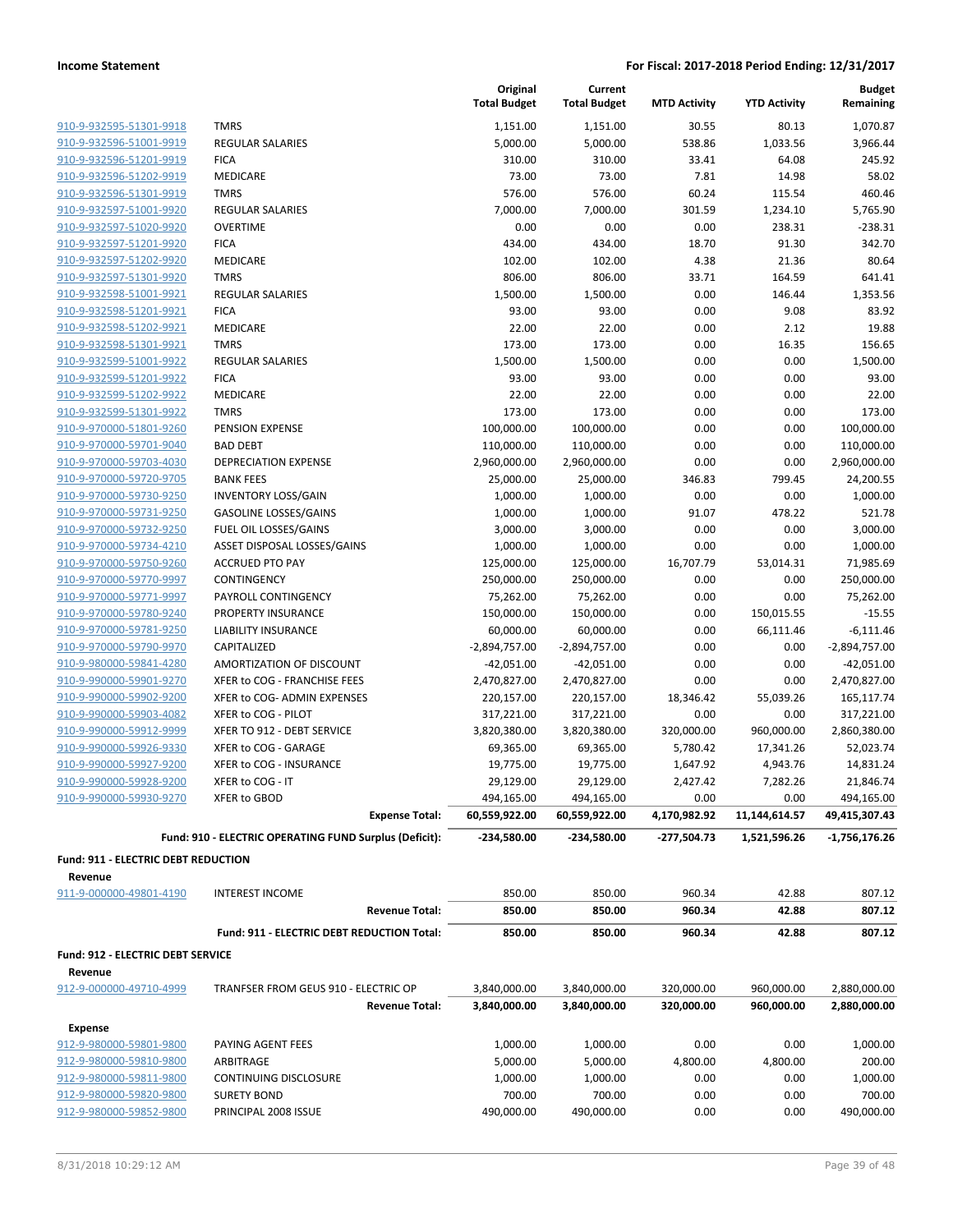|                                        |                                                      | Original<br><b>Total Budget</b> | Current<br><b>Total Budget</b> | <b>MTD Activity</b> | <b>YTD Activity</b> | <b>Budget</b><br>Remaining |
|----------------------------------------|------------------------------------------------------|---------------------------------|--------------------------------|---------------------|---------------------|----------------------------|
| 912-9-980000-59853-4270                | <b>INTEREST 2008 ISSUE</b>                           | 688,213.00                      | 688,213.00                     | 0.00                | 0.00                | 688,213.00                 |
| 912-9-980000-59857-4270                | <b>INTEREST 2010 ISSUE</b>                           | 2,585,790.00                    | 2,585,790.00                   | 0.00                | 0.00                | 2,585,790.00               |
| 912-9-980000-59859-4270                | Interest on 2015 Tax Exempt                          | 41,844.00                       | 41,844.00                      | 0.00                | 0.00                | 41,844.00                  |
| 912-9-980000-59861-4270                | Interest on 2015 Taxable                             | 21,333.00                       | 21,333.00                      | 0.00                | 0.00                | 21,333.00                  |
|                                        | <b>Expense Total:</b>                                | 3,834,880.00                    | 3,834,880.00                   | 4,800.00            | 4,800.00            | 3,830,080.00               |
|                                        | Fund: 912 - ELECTRIC DEBT SERVICE Surplus (Deficit): | 5,120.00                        | 5,120.00                       | 315,200.00          | 955,200.00          | -950,080.00                |
| Fund: 913 - ELECTRIC CONSTRUCTION FUND |                                                      |                                 |                                |                     |                     |                            |
| Revenue                                |                                                      |                                 |                                |                     |                     |                            |
| 913-9-000000-49801-4190                | <b>INTEREST INCOME</b>                               | 125.00                          | 125.00                         | 32.05               | 1.43                | 123.57                     |
|                                        | <b>Revenue Total:</b>                                | 125.00                          | 125.00                         | 32.05               | 1.43                | 123.57                     |
|                                        | Fund: 913 - ELECTRIC CONSTRUCTION FUND Total:        | 125.00                          | 125.00                         | 32.05               | 1.43                | 123.57                     |
| Fund: 950 - CABLE / INTERNET           |                                                      |                                 |                                |                     |                     |                            |
| Revenue                                |                                                      |                                 |                                |                     |                     |                            |
| 950-9-000000-48001-3950                | <b>CABLE REVENUES</b>                                | 2,807,984.00                    | 2,807,984.00                   | 227,644.61          | 682,480.87          | 2,125,503.13               |
| 950-9-000000-48003-3950                | SET-TOP                                              | 163,056.00                      | 163,056.00                     | 14,185.11           | 42,163.29           | 120,892.71                 |
| 950-9-000000-48030-3950                | <b>CONTRACT CHANNELS</b>                             | 9,600.00                        | 9,600.00                       | 800.00              | 2,400.00            | 7,200.00                   |
| 950-9-000000-48040-3950                | <b>BROADCASTS</b>                                    | 300.00                          | 300.00                         | 100.00              | 275.00              | 25.00                      |
| 950-9-000000-48101-3950                | <b>INTERNET REVENUES</b>                             | 2,562,527.00                    | 2,562,527.00                   | 130,156.55          | 617,291.48          | 1,945,235.52               |
| 950-9-000000-48102-3950                | COLOCATION                                           | 120,000.00                      | 120,000.00                     | 0.00                | 0.00                | 120,000.00                 |
| 950-9-000000-48201-3950                | <b>LATE CHARGES</b>                                  | 80,000.00                       | 80,000.00                      | 5,350.59            | 18,872.42           | 61,127.58                  |
| 950-9-000000-48202-3950                | <b>SERVICE CHARGES</b>                               | 62,050.00                       | 62,050.00                      | 5,621.27            | 16,816.12           | 45,233.88                  |
| 950-9-000000-48203-3950                | LOST/DAMAGED EQUIPMENT                               | 30,000.00                       | 30,000.00                      | 1,950.00            | 8,057.37            | 21,942.63                  |
| 950-9-000000-48301-3950                | <b>TRANSFER TO COG</b>                               | 291,776.00                      | 291,776.00                     | 18,905.79           | 64,732.38           | 227,043.62                 |
| 950-9-000000-48307-3950                | <b>TRANSFER TO GBOD</b>                              | 58,355.00                       | 58,355.00                      | 3,782.56            | 12,948.01           | 45,406.99                  |
| 950-9-000000-48434-3950                | <b>CHANNEL 34</b>                                    | 2,000.00                        | 2,000.00                       | 300.00              | 617.81              | 1,382.19                   |
| 950-9-000000-48488-3950                | AD INSERTIONS                                        | 50,000.00                       | 50,000.00                      | 3,149.44            | 9,906.94            | 40,093.06                  |
| 950-9-000000-48498-3950                | PRODUCTION REVENUES                                  | 50.00                           | 50.00                          | 40.00               | 40.00               | 10.00                      |
| 950-9-000000-48501-3950                | <b>CUSTOMER AID TO CONSTRUCTION</b>                  | 50.00                           | 50.00                          | 0.00                | 7,652.99            | $-7,602.99$                |
| 950-9-000000-48502-3950                | OTHER REIMBURSEMENTS                                 | 1,500.00                        | 1,500.00                       | 0.00                | 0.00                | 1,500.00                   |
| 950-9-000000-48503-3950                | FIBER MAINTENANCE FEES                               | 2,772.00                        | 2,772.00                       | 0.00                | 0.00                | 2,772.00                   |
| 950-9-000000-48801-4190                | <b>INTEREST INCOME</b>                               | 2,200.00                        | 2,200.00                       | 344.96              | 48.07               | 2,151.93                   |
| 950-9-000000-48991-3950                | <b>GEUS ELECTRIC PAYMENT FOR INTERNET</b>            | 38,000.00                       | 38,000.00                      | 0.00                | 0.00                | 38,000.00                  |
| 950-9-000000-48993-3950                | GEUS ELECTRIC PAYMENT FOR PUBLIC SVC                 | 15,000.00                       | 15,000.00                      | 0.00                | 0.00                | 15,000.00                  |
| 950-9-000000-48994-3950                | LEASE OF DARK FIBER                                  | 206,520.00                      | 206,520.00                     | 0.00                | 0.00                | 206,520.00                 |
| 950-9-000000-48995-3950                | COLOCATION FOR SCADA & PHONE SYSTEM                  | 20,000.00                       | 20,000.00                      | 0.00                | 0.00                | 20,000.00                  |
| 950-9-000000-49699-4116                | OTHER GAINS/LOSSES                                   | 5,000.00                        | 5,000.00                       | 0.00                | 0.00                | 5,000.00                   |
|                                        | <b>Revenue Total:</b>                                | 6,528,740.00                    | 6,528,740.00                   | 412,330.88          | 1,484,302.75        | 5,044,437.25               |
| <b>Expense</b>                         |                                                      |                                 |                                |                     |                     |                            |
| 950-9-951050-51001-8500                | <b>REGULAR SALARIES</b>                              | 61,360.00                       | 61,360.00                      | 4,725.60            | 16,473.28           | 44,886.72                  |
| 950-9-951050-51115-8500                | <b>CLOTHING ALLOWANCE</b>                            | 120.00                          | 120.00                         | 44.38               | 44.38               | 75.62                      |
| 950-9-951050-51116-8500                | CAR ALLOWANCE                                        | 975.00                          | 975.00                         | 150.00              | 525.00              | 450.00                     |
| 950-9-951050-51117-8500                | <b>CELL PHONE ALLOWANCE</b>                          | 312.00                          | 312.00                         | 24.00               | 84.00               | 228.00                     |
| 950-9-951050-51201-8500                | <b>FICA</b>                                          | 3,891.00                        | 3,891.00                       | 270.54              | 959.11              | 2,931.89                   |
| 950-9-951050-51202-8500                | MEDICARE                                             | 910.00                          | 910.00                         | 63.28               | 224.33              | 685.67                     |
| 950-9-951050-51203-8500                | <b>HEALTH INSURANCE</b>                              | 6,435.00                        | 6,435.00                       | 536.25              | 1,608.75            | 4,826.25                   |
| 950-9-951050-51204-8500                | <b>WORKERS COMPENSATION</b>                          | 556.00                          | 556.00                         | 46.33               | 138.99              | 417.01                     |
| 950-9-951050-51205-8500                | UNEMPLOYMENT                                         | 108.00                          | 108.00                         | 0.00                | 0.00                | 108.00                     |
| 950-9-951050-51301-8500                | <b>TMRS</b>                                          | 7,223.00                        | 7,223.00                       | 547.78              | 1,909.81            | 5,313.19                   |
| 950-9-951050-59110-8500                | <b>GEUS OPERATIONS</b>                               | 75,000.00                       | 75,000.00                      | 8,663.84            | 21,577.40           | 53,422.60                  |
| 950-9-951050-59141-8500                | UTILITY BILLS                                        | 69,000.00                       | 69,000.00                      | 6,141.19            | 18,604.68           | 50,395.32                  |
| 950-9-951050-59191-8500                | POLE USE                                             | 18,800.00                       | 18,800.00                      | 0.00                | 0.00                | 18,800.00                  |
| 950-9-951051-51001-8510                | REGULAR SALARIES                                     | 67,538.00                       | 67,538.00                      | 5,120.00            | 17,882.40           | 49,655.60                  |
| 950-9-951051-51020-8510                | <b>OVERTIME</b>                                      | 6,000.00                        | 6,000.00                       | 803.22              | 2,691.28            | 3,308.72                   |
| 950-9-951051-51117-8510                | <b>CELL PHONE ALLOWANCE</b>                          | 432.00                          | 432.00                         | 33.22               | 116.27              | 315.73                     |
| 950-9-951051-51201-8510                | <b>FICA</b>                                          | 4,586.00                        | 4,586.00                       | 365.84              | 1,271.08            | 3,314.92                   |
| 950-9-951051-51202-8510                | MEDICARE                                             | 1,072.00                        | 1,072.00                       | 85.55               | 297.25              | 774.75                     |
| 950-9-951051-51203-8510                | <b>HEALTH INSURANCE</b>                              | 21,450.00                       |                                |                     |                     | 16,087.50                  |
| 950-9-951051-51204-8510                | <b>WORKERS COMPENSATION</b>                          | 669.00                          | 21,450.00<br>669.00            | 1,787.50<br>55.75   | 5,362.50<br>167.25  | 501.75                     |
|                                        |                                                      |                                 |                                |                     |                     |                            |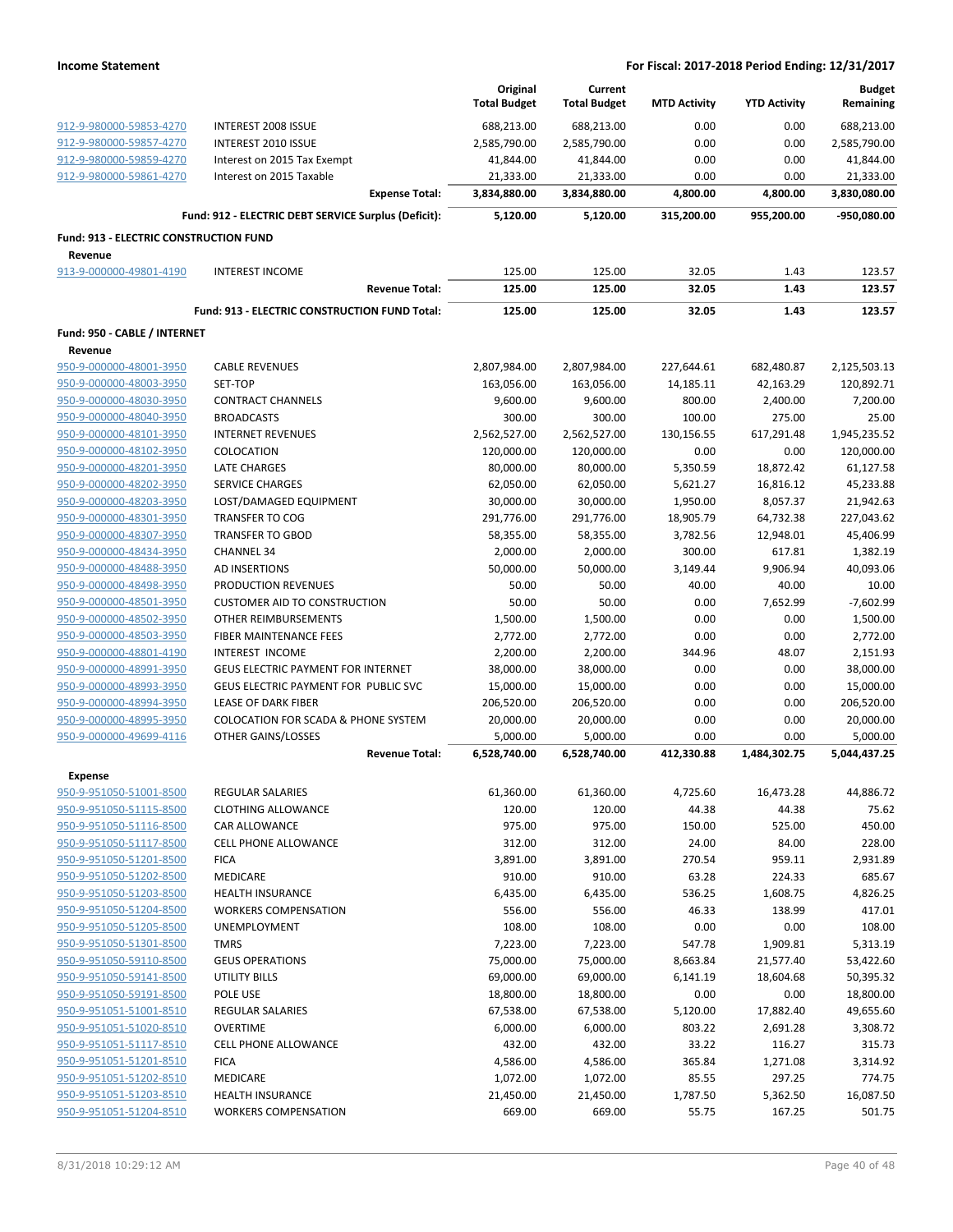**Current**

**Original**

|                                                    |                                         | Original<br><b>Total Budget</b> | Current<br><b>Total Budget</b> | <b>MTD Activity</b> | <b>YTD Activity</b> | <b>Budget</b><br>Remaining |
|----------------------------------------------------|-----------------------------------------|---------------------------------|--------------------------------|---------------------|---------------------|----------------------------|
| 950-9-951051-51205-8510                            | <b>UNEMPLOYMENT</b>                     | 360.00                          | 360.00                         | 0.00                | 0.00                | 360.00                     |
| 950-9-951051-51301-8510                            | <b>TMRS</b>                             | 8,514.00                        | 8,514.00                       | 665.93              | 2,313.15            | 6,200.85                   |
| 950-9-951051-59110-8510                            | <b>GEUS OPERATIONS</b>                  | 13,000.00                       | 13,000.00                      | 504.36              | 721.79              | 12,278.21                  |
| 950-9-951051-59151-8510                            | <b>BASIC PROGRAM EXPENSE</b>            | 2,697,064.00                    | 2,697,064.00                   | 215,991.49          | 431,910.10          | 2,265,153.90               |
| 950-9-951051-59152-8510                            | PREMIUM PROGRAM EXPENSE                 | 65,754.00                       | 65,754.00                      | 7,549.79            | 15,295.93           | 50,458.07                  |
| 950-9-951051-59154-8510                            | <b>TIVO Fees</b>                        | 32,906.00                       | 32,906.00                      | 3,080.95            | 6,136.60            | 26,769.40                  |
| 950-9-951051-59155-8510                            | OTHER PROGRAM EXPENSE                   | 7,500.00                        | 7,500.00                       | 0.00                | 0.00                | 7,500.00                   |
| 950-9-951052-51001-8520                            | <b>REGULAR SALARIES</b>                 | 63,611.00                       | 63,611.00                      | 4,893.12            | 17,041.28           | 46,569.72                  |
| 950-9-951052-51115-8520                            | <b>CLOTHING ALLOWANCE</b>               | 120.00                          | 120.00                         | 44.38               | 44.38               | 75.62                      |
| 950-9-951052-51116-8520                            | CAR ALLOWANCE                           | 975.00                          | 975.00                         | 0.00                | 0.00                | 975.00                     |
| 950-9-951052-51117-8520                            | <b>CELL PHONE ALLOWANCE</b>             | 408.00                          | 408.00                         | 31.36               | 109.76              | 298.24                     |
| 950-9-951052-51201-8520                            | <b>FICA</b>                             | 4,036.00                        | 4,036.00                       | 305.32              | 1,063.37            | 2,972.63                   |
| 950-9-951052-51202-8520                            | MEDICARE                                | 944.00                          | 944.00                         | 71.40               | 248.68              | 695.32                     |
| 950-9-951052-51203-8520                            | <b>HEALTH INSURANCE</b>                 | 7,508.00                        | 7,508.00                       | 625.67              | 1,877.01            | 5,630.99                   |
| 950-9-951052-51204-8520                            | <b>WORKERS COMPENSATION</b>             | 562.00                          | 562.00                         | 46.83               | 140.49              | 421.51                     |
| 950-9-951052-51205-8520                            | UNEMPLOYMENT                            | 126.00                          | 126.00                         | 0.00                | 0.00                | 126.00                     |
| 950-9-951052-51301-8520                            | <b>TMRS</b>                             | 7,493.00                        | 7,493.00                       | 550.56              | 1,917.49            | 5,575.51                   |
| 950-9-951052-59110-8520                            | <b>GEUS OPERATIONS</b>                  | 95,000.00                       | 95,000.00                      | 1,836.58            | 9,136.69            | 85,863.31                  |
| 950-9-951052-59150-8520                            | <b>ISP SERVICE EXPENSE</b>              | 702,640.00                      | 702,640.00                     | 24,110.30           | 153,512.60          | 549,127.40                 |
| 950-9-951053-51001-8530                            | <b>REGULAR SALARIES</b>                 | 47,674.00                       | 47,674.00                      | 3,667.20            | 12,719.35           | 34,954.65                  |
| 950-9-951053-51020-8530                            | <b>OVERTIME</b>                         | 2,000.00                        | 2,000.00                       | 225.37              | 1,087.21            | 912.79                     |
| 950-9-951053-51117-8530                            | <b>CELL PHONE ALLOWANCE</b>             | 432.00                          | 432.00                         | 33.22               | 116.27              | 315.73                     |
| 950-9-951053-51201-8530                            | <b>FICA</b>                             | 3,107.00                        | 3,107.00                       | 242.97              | 861.92              | 2,245.08                   |
| 950-9-951053-51202-8530                            | <b>MEDICARE</b>                         | 726.00                          | 726.00                         | 56.83               | 201.58              | 524.42                     |
| 950-9-951053-51203-8530                            | <b>HEALTH INSURANCE</b>                 | 10,725.00                       | 10,725.00                      | 893.75              | 2,681.25            | 8,043.75                   |
| 950-9-951053-51204-8530                            | <b>WORKERS COMPENSATION</b>             | 472.00                          | 472.00                         | 39.33               | 117.99              | 354.01                     |
| 950-9-951053-51205-8530                            | UNEMPLOYMENT                            | 180.00                          | 180.00                         | 0.00                | 0.00                | 180.00                     |
| 950-9-951053-51301-8530                            | <b>TMRS</b>                             | 5,767.00                        | 5,767.00                       | 438.90              | 1,556.57            | 4,210.43                   |
| 950-9-951053-59110-8530                            | <b>GEUS OPERATIONS</b>                  | 2,000.00                        | 2,000.00                       | 0.00                | 1.43                | 1,998.57                   |
| 950-9-951053-59160-8530                            | ADVERTISING                             | 32,800.00                       | 32,800.00                      | 958.66              | 5,526.47            | 27,273.53                  |
| 950-9-951053-59164-8530                            | <b>CONSUMER INFORMATION</b>             | 7,500.00                        | 7,500.00                       | 0.00                | 0.00                | 7,500.00                   |
| 950-9-951054-51001-8540                            | REGULAR SALARIES                        | 167,242.00                      | 167,242.00                     | 12,576.08           | 43,898.69           | 123,343.31                 |
| 950-9-951054-51020-8540                            | <b>OVERTIME</b>                         | 3,200.00                        | 3,200.00                       | 249.38              | 594.64              | 2,605.36                   |
| 950-9-951054-51117-8540                            | <b>CELL PHONE ALLOWANCE</b>             | 216.00                          | 216.00                         | 16.62               | 58.17               | 157.83                     |
| 950-9-951054-51201-8540                            | <b>FICA</b>                             | 10,581.00                       | 10,581.00                      | 762.39              | 2,658.63            | 7,922.37                   |
| 950-9-951054-51202-8540                            | <b>MEDICARE</b>                         | 2,475.00                        | 2,475.00                       | 178.30              | 621.78              | 1,853.22                   |
| 950-9-951054-51203-8540                            | <b>HEALTH INSURANCE</b>                 | 48,263.00                       | 48,263.00                      | 4,021.92            | 12,065.76           | 36,197.24                  |
| 950-9-951054-51204-8540                            | <b>WORKERS COMPENSATION</b>             | 458.00                          | 458.00                         | 38.17               | 114.51              | 343.49                     |
| 950-9-951054-51205-8540                            | UNEMPLOYMENT                            | 810.00                          | 810.00                         | 0.00                | 0.00                | 810.00                     |
| 950-9-951054-51301-8540                            | <b>TMRS</b>                             | 19,643.00                       | 19,643.00                      | 1,435.75            | 4,980.88            | 14,662.12                  |
| 950-9-951054-59110-8540                            | <b>GEUS OPERATIONS</b>                  | 10,000.00                       | 10,000.00                      | 1,265.03            | 2,082.94            | 7,917.06                   |
| 950-9-951055-51001-8550                            | REGULAR SALARIES                        | 144,814.00                      | 144,814.00                     | 8,400.54            | 30,057.80           | 114,756.20                 |
| 950-9-951055-51020-8550                            | <b>OVERTIME</b>                         | 3,000.00                        | 3,000.00                       | 180.81              | 744.09              | 2,255.91                   |
| 950-9-951055-51102-8550                            | <b>BILINGUAL PAY</b>                    | 0.00                            | 0.00                           | 26.54               | 40.38               | $-40.38$                   |
| 950-9-951055-51115-8550                            | <b>CLOTHING ALLOWANCE</b>               | 50.00                           | 50.00                          | 0.00                | 0.00                | 50.00                      |
| 950-9-951055-51117-8550                            | <b>CELL PHONE ALLOWANCE</b>             | 657.00                          | 657.00                         | 50.51               | 168.48              | 488.52                     |
| 950-9-951055-51201-8550                            | <b>FICA</b>                             | 8,784.00                        | 8,784.00                       | 481.08              | 1,646.41            | 7,137.59                   |
| 950-9-951055-51202-8550                            | MEDICARE                                | 2,154.00                        | 2,154.00                       | 138.29              | 462.39              | 1,691.61                   |
| 950-9-951055-51203-8550                            | <b>HEALTH INSURANCE</b>                 | 21,986.00                       | 21,986.00                      | 1,832.17            | 5,496.51            | 16,489.49                  |
| 950-9-951055-51204-8550                            | <b>WORKERS COMPENSATION</b>             | 881.00                          | 881.00                         | 73.42               | 220.26              | 660.74                     |
| 950-9-951055-51205-8550                            | <b>UNEMPLOYMENT</b>                     | 369.00                          | 369.00                         | 0.00                | 0.00                | 369.00                     |
| 950-9-951055-51301-8550                            | <b>TMRS</b>                             | 17,095.00                       | 17,095.00                      | 1,066.31            | 3,565.29            | 13,529.71                  |
| 950-9-951055-59110-8550                            | <b>GEUS OPERATIONS</b>                  | 8,000.00                        | 8,000.00                       | 514.99              | 864.96              | 7,135.04                   |
| 950-9-951055-59112-8550                            | SAFETY                                  | 3,000.00                        | 3,000.00                       | 0.00                | 0.00                | 3,000.00                   |
| 950-9-951055-59158-8550                            | C/I BILLING                             | 45,500.00                       | 45,500.00                      | 0.00                | 40,843.50           | 4,656.50                   |
| 950-9-951060-51001-8600                            | REGULAR SALARIES<br>PART TIME TEMPORARY | 192,515.00                      | 192,515.00                     | 15,724.25           | 54,106.99           | 138,408.01                 |
| 950-9-951060-51011-8600                            |                                         | 8,135.00                        | 8,135.00                       | 0.00                | 0.00                | 8,135.00                   |
| 950-9-951060-51020-8600<br>950-9-951060-51115-8600 | <b>OVERTIME</b>                         | 9,700.00                        | 9,700.00                       | 927.12              | 2,579.05            | 7,120.95                   |
|                                                    | <b>CLOTHING ALLOWANCE</b>               | 2,000.00                        | 2,000.00                       | 554.72              | 554.72              | 1,445.28                   |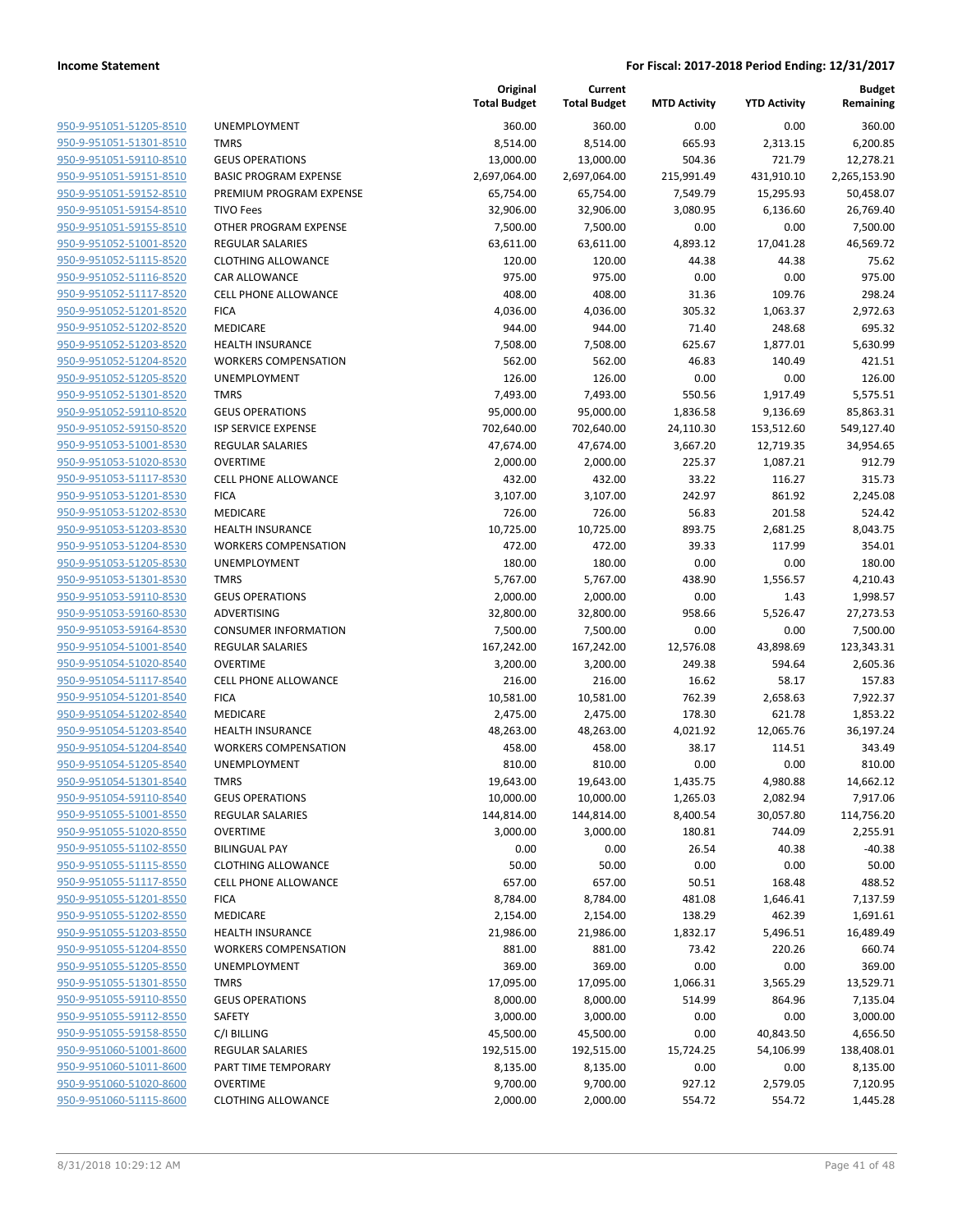| 950-9-951060-51116-8600        |
|--------------------------------|
| 950-9-951060-51117-8600        |
| 950-9-951060-51201-8600        |
| <u>950-9-951060-51202-8600</u> |
| <u>950-9-951060-51203-8600</u> |
| 950-9-951060-51204-8600        |
| 950-9-951060-51205-8600        |
| 950-9-951060-51301-8600        |
| <u>950-9-951060-51401-8600</u> |
| 950-9-951060-59201-8600        |
| 950-9-951060-59205-8600        |
| 950-9-951060-59231-8600        |
| 950-9-951060-59235-8600        |
| <u>950-9-951061-51001-8610</u> |
| <u>950-9-951061-51011-8610</u> |
| 950-9-951061-51020-8610        |
| 950-9-951061-51115-8610        |
| 950-9-951061-51116-8610        |
| 950-9-951061-51117-8610        |
| 950-9-951061-51201-8610        |
| 950-9-951061-51202-8610        |
| 950-9-951061-51203-8610        |
| 950-9-951061-51204-8610        |
| <u>950-9-951061-51205-8610</u> |
| <u>950-9-951061-51301-8610</u> |
| 950-9-951061-59205-8610        |
| 950-9-951061-59233-8610        |
| 950-9-951090-59510-9900        |
| 950-9-951090-59511-9900        |
| 950-9-951090-59512-9900        |
| 950-9-951090-59513-9900        |
| 950-9-951090-59522-9900        |
| 950-9-951090-59590-9900        |
| <u>950-9-951091-51001-9958</u> |
| <u>950-9-951091-51020-9958</u> |
| 950-9-951091-51201-9958        |
| 950-9-951091-51202-9958        |
| 950-9-951091-51301-9958        |
| <u>950-9-970000-51801-9260</u> |
| 950-9-970000-59701-9040        |
| <u>950-9-970000-59703-4030</u> |
| 950-9-970000-59720-9705        |
| 950-9-970000-59730-9250        |
| 950-9-970000-59734-4210        |
| 950-9-970000-59750-9260        |
| 950-9-970000-59770-9970        |
| 950-9-970000-59771-9970        |
| 950-9-970000-59780-9240        |
| 950-9-970000-59781-9250        |
| 950-9-970000-59790-9970        |
| 950-9-990000-59901-9270        |
| 950-9-990000-59902-9200        |
| 950-9-990000-59903-4082        |
| 950-9-990000-59926-9330        |
| 950-9-990000-59927-9200        |
| 950-9-990000-59928-9200        |
| 950-9-990000-59930-9270        |
| 950-9-990000-59954-8559        |
|                                |

|                         |                                       | Original<br><b>Total Budget</b> | Current<br><b>Total Budget</b> | <b>MTD Activity</b> | <b>YTD Activity</b> | <b>Budget</b><br>Remaining |
|-------------------------|---------------------------------------|---------------------------------|--------------------------------|---------------------|---------------------|----------------------------|
| 950-9-951060-51116-8600 | <b>CAR ALLOWANCE</b>                  | 1,950.00                        | 1,950.00                       | 300.00              | 1,050.00            | 900.00                     |
| 950-9-951060-51117-8600 | <b>CELL PHONE ALLOWANCE</b>           | 1,728.00                        | 1,728.00                       | 132.92              | 465.22              | 1,262.78                   |
| 950-9-951060-51201-8600 | <b>FICA</b>                           | 13,394.00                       | 13,394.00                      | 949.80              | 3,298.77            | 10,095.23                  |
| 950-9-951060-51202-8600 | MEDICARE                              | 3,132.00                        | 3,132.00                       | 222.13              | 771.49              | 2,360.51                   |
| 950-9-951060-51203-8600 | <b>HEALTH INSURANCE</b>               | 42,900.00                       | 42,900.00                      | 3,575.00            | 10,725.00           | 32,175.00                  |
| 950-9-951060-51204-8600 | <b>WORKERS COMPENSATION</b>           | 2,054.00                        | 2,054.00                       | 171.17              | 513.51              | 1,540.49                   |
| 950-9-951060-51205-8600 | UNEMPLOYMENT                          | 720.00                          | 720.00                         | 0.00                | 0.00                | 720.00                     |
| 950-9-951060-51301-8600 | <b>TMRS</b>                           | 23,929.00                       | 23,929.00                      | 1,849.43            | 6,293.09            | 17,635.91                  |
| 950-9-951060-51401-8600 | <b>CONTRA - SALARIES</b>              | 0.00                            | 0.00                           | 0.00                | $-2,911.25$         | 2,911.25                   |
| 950-9-951060-59201-8600 | <b>BUILDINGS MAINTNANCE</b>           | 22,000.00                       | 22,000.00                      | 0.00                | 11,762.52           | 10,237.48                  |
| 950-9-951060-59205-8600 | <b>EQUIPMENT MAINTENANCE</b>          | 15,000.00                       | 15,000.00                      | 1,391.78            | 1,579.33            | 13,420.67                  |
| 950-9-951060-59231-8600 | <b>CABLE PLANT MAINTENANCE</b>        | 35,000.00                       | 35,000.00                      | 0.00                | 2,369.84            | 32,630.16                  |
| 950-9-951060-59235-8600 | FIBER OPTICS PLANT MAINTENANCE        | 20,000.00                       | 20,000.00                      | 0.00                | 0.00                | 20,000.00                  |
| 950-9-951061-51001-8610 | <b>REGULAR SALARIES</b>               | 192,515.00                      | 192,515.00                     | 15,724.09           | 54,106.21           | 138,408.79                 |
| 950-9-951061-51011-8610 | PART TIME TEMPORARY                   | 8,135.00                        | 8,135.00                       | 0.00                | 0.00                | 8,135.00                   |
| 950-9-951061-51020-8610 | <b>OVERTIME</b>                       | 9,700.00                        | 9,700.00                       | 926.40              | 2,576.53            | 7,123.47                   |
| 950-9-951061-51115-8610 | <b>CLOTHING ALLOWANCE</b>             | 2,000.00                        | 2,000.00                       | 554.70              | 554.70              | 1,445.30                   |
| 950-9-951061-51116-8610 | <b>CAR ALLOWANCE</b>                  | 1,950.00                        | 1,950.00                       | 0.00                | 0.00                | 1,950.00                   |
| 950-9-951061-51117-8610 | <b>CELL PHONE ALLOWANCE</b>           | 1,728.00                        | 1,728.00                       | 132.86              | 465.01              | 1,262.99                   |
| 950-9-951061-51201-8610 | <b>FICA</b>                           | 13,394.00                       | 13,394.00                      | 1,025.90            | 3,498.01            | 9,895.99                   |
| 950-9-951061-51202-8610 | MEDICARE                              | 3,132.00                        | 3,132.00                       | 239.93              | 818.10              | 2,313.90                   |
| 950-9-951061-51203-8610 | <b>HEALTH INSURANCE</b>               | 42,900.00                       | 42,900.00                      | 3,575.00            | 10,725.00           | 32,175.00                  |
| 950-9-951061-51204-8610 | <b>WORKERS COMPENSATION</b>           | 2,054.00                        | 2,054.00                       | 171.17              | 513.51              | 1,540.49                   |
| 950-9-951061-51205-8610 | <b>UNEMPLOYMENT</b>                   | 720.00                          | 720.00                         | 0.00                | 0.00                | 720.00                     |
| 950-9-951061-51301-8610 | <b>TMRS</b>                           | 23,929.00                       | 23,929.00                      | 1,815.80            | 6,175.36            | 17,753.64                  |
| 950-9-951061-59205-8610 | <b>EQUIPMENT MAINTENANCE</b>          | 2,500.00                        | 2,500.00                       | 0.00                | 0.00                | 2,500.00                   |
| 950-9-951061-59233-8610 | INTERNET PLANT MAINTENANCE            | 6,000.00                        | 6,000.00                       | 0.00                | 0.00                | 6,000.00                   |
| 950-9-951090-59510-9900 | HEADEND, TRUNK & DISTRIBUTION SYSTEM  | 120,000.00                      | 120,000.00                     | 5,805.00            | 11,783.40           | 108,216.60                 |
| 950-9-951090-59511-9900 | <b>HEADEND EQUIPMENT</b>              | 80,000.00                       | 80,000.00                      | 0.00                | 0.00                | 80,000.00                  |
| 950-9-951090-59512-9900 | <b>DROPS</b>                          | 100,000.00                      | 100,000.00                     | 0.00                | 8,845.04            | 91,154.96                  |
| 950-9-951090-59513-9900 | <b>CUSTOMER PREMISES EQUIPMENT</b>    | 30,000.00                       | 22,755.50                      | 0.00                | 0.00                | 22,755.50                  |
| 950-9-951090-59522-9900 | INTERNET CUSTOMER INTERFACE EQUIPMENT | 25,000.00                       | 25,000.00                      | 0.00                | 0.00                | 25,000.00                  |
| 950-9-951090-59590-9900 | <b>STRUCTURES &amp; IMPROVEMENTS</b>  | 70,000.00                       | 77,244.50                      | 0.00                | 0.00                | 77,244.50                  |
| 950-9-951091-51001-9958 | <b>REGULAR SALARIES</b>               | 29,472.00                       | 29,472.00                      | 2,402.23            | 8,045.08            | 21,426.92                  |
| 950-9-951091-51020-9958 | <b>OVERTIME</b>                       | 2,400.00                        | 2,400.00                       | 290.90              | 705.93              | 1,694.07                   |
| 950-9-951091-51201-9958 | <b>FICA</b>                           | 1,976.00                        | 1,976.00                       | 168.52              | 547.97              | 1,428.03                   |
| 950-9-951091-51202-9958 | <b>MEDICARE</b>                       | 462.00                          | 462.00                         | 39.41               | 128.15              | 333.85                     |
| 950-9-951091-51301-9958 | <b>TMRS</b>                           | 3,668.00                        | 3,668.00                       | 303.87              | 988.11              | 2,679.89                   |
| 950-9-970000-51801-9260 | PENSION EXPENSE                       | 50,000.00                       | 50,000.00                      | 0.00                | 0.00                | 50,000.00                  |
| 950-9-970000-59701-9040 | <b>BAD DEBT</b>                       | 50,000.00                       | 50,000.00                      | 0.00                | 0.00                | 50,000.00                  |
| 950-9-970000-59703-4030 | DEPRECIATION EXPENSE                  | 700,000.00                      | 700,000.00                     | 0.00                | 0.00                | 700,000.00                 |
| 950-9-970000-59720-9705 | <b>CREDIT CARD &amp; BANK FEES</b>    | 15,000.00                       | 15,000.00                      | 1,041.54            | 2,853.53            | 12,146.47                  |
| 950-9-970000-59730-9250 | <b>INVENTORY LOSS/GAIN</b>            | 1,000.00                        | 1,000.00                       | 0.00                | 0.00                | 1,000.00                   |
| 950-9-970000-59734-4210 | ASSET DISPOSAL LOSSES/GAINS           | 1,000.00                        | 1,000.00                       | 0.00                | 0.00                | 1,000.00                   |
| 950-9-970000-59750-9260 | <b>ACCRUED PTO PAY</b>                | 5,000.00                        | 5,000.00                       | 879.23              | 879.23              | 4,120.77                   |
| 950-9-970000-59770-9970 | CONTINGENCY                           | 100,000.00                      | 100,000.00                     | 0.00                | 0.00                | 100,000.00                 |
| 950-9-970000-59771-9970 | PAYROLL CONTINGENCY                   | 11,738.00                       | 11,738.00                      | 0.00                | 0.00                | 11,738.00                  |
| 950-9-970000-59780-9240 | PROPERTY INSURANCE                    | 14,000.00                       | 14,000.00                      | 0.00                | 12,795.00           | 1,205.00                   |
| 950-9-970000-59781-9250 | LIABILITY INSURANCE                   | 10,000.00                       | 10,000.00                      | 0.00                | 10,651.04           | $-651.04$                  |
| 950-9-970000-59790-9970 | CAPITALIZED                           | $-462,978.00$                   | -462,978.00                    | 0.00                | 0.00                | $-462,978.00$              |
| 950-9-990000-59901-9270 | TRANSFER to COG - FRANCHISE FEES      | 291,776.00                      | 291,776.00                     | 0.00                | 0.00                | 291,776.00                 |
| 950-9-990000-59902-9200 | TRANSFER to COG - ADMIN EXPENSES      | 35,398.00                       | 35,398.00                      | 2,949.83            | 8,849.49            | 26,548.51                  |
| 950-9-990000-59903-4082 | TRANSFER to COG - PILOT               | 43,372.00                       | 43,372.00                      | 0.00                | 0.00                | 43,372.00                  |
| 950-9-990000-59926-9330 | TRANSFER to COG - GARAGE              | 14,074.00                       | 14,074.00                      | 1,172.83            | 3,518.49            | 10,555.51                  |
| 950-9-990000-59927-9200 | TRANSFER to COG - INSURANCE           | 4,526.00                        | 4,526.00                       | 377.17              | 1,131.51            | 3,394.49                   |
| 950-9-990000-59928-9200 | XFER to COG - IT                      | 4,711.00                        | 4,711.00                       | 392.58              | 1,177.74            | 3,533.26                   |
| 950-9-990000-59930-9270 | TRANSFER to GBOD                      | 58,355.00                       | 58,355.00                      | 0.00                | 0.00                | 58,355.00                  |
| 950-9-990000-59954-8559 | TRANSFER TO 910 - BILLING             | 77,556.00                       | 77,556.00                      | 6,463.00            | 19,389.00           | 58,167.00                  |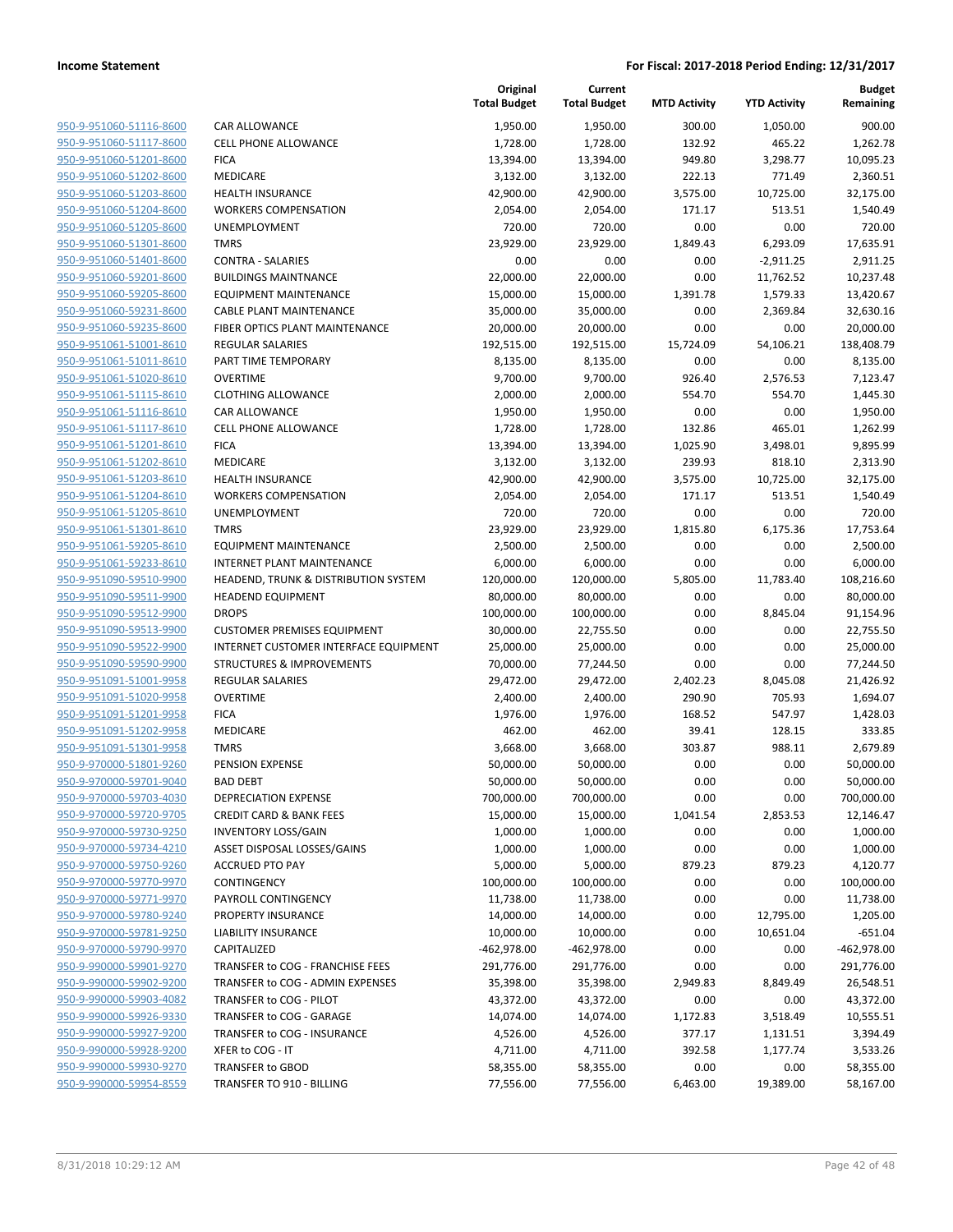|                         |                                                 | Original<br><b>Total Budget</b> | Current<br><b>Total Budget</b> | <b>MTD Activity</b> | <b>YTD Activity</b> | <b>Budget</b><br>Remaining |
|-------------------------|-------------------------------------------------|---------------------------------|--------------------------------|---------------------|---------------------|----------------------------|
| 950-9-990000-59955-8559 | TRANSFER TO 910 - CASHIERING                    | 57.928.00                       | 57.928.00                      | 4.827.33            | 14.481.99           | 43.446.01                  |
|                         | <b>Expense Total:</b>                           | 6.937.767.00                    | 6.937.767.00                   | 406.714.45          | 1.186.824.60        | 5,750,942.40               |
|                         | Fund: 950 - CABLE / INTERNET Surplus (Deficit): | -409.027.00                     | -409.027.00                    | 5.616.43            | 297.478.15          | -706,505.15                |
|                         | <b>Total Surplus (Deficit):</b>                 | 2,258,253.88                    | $-183,830.12$                  | 3,590,676.43        | 5,633,677.51        | -5,817,507.63              |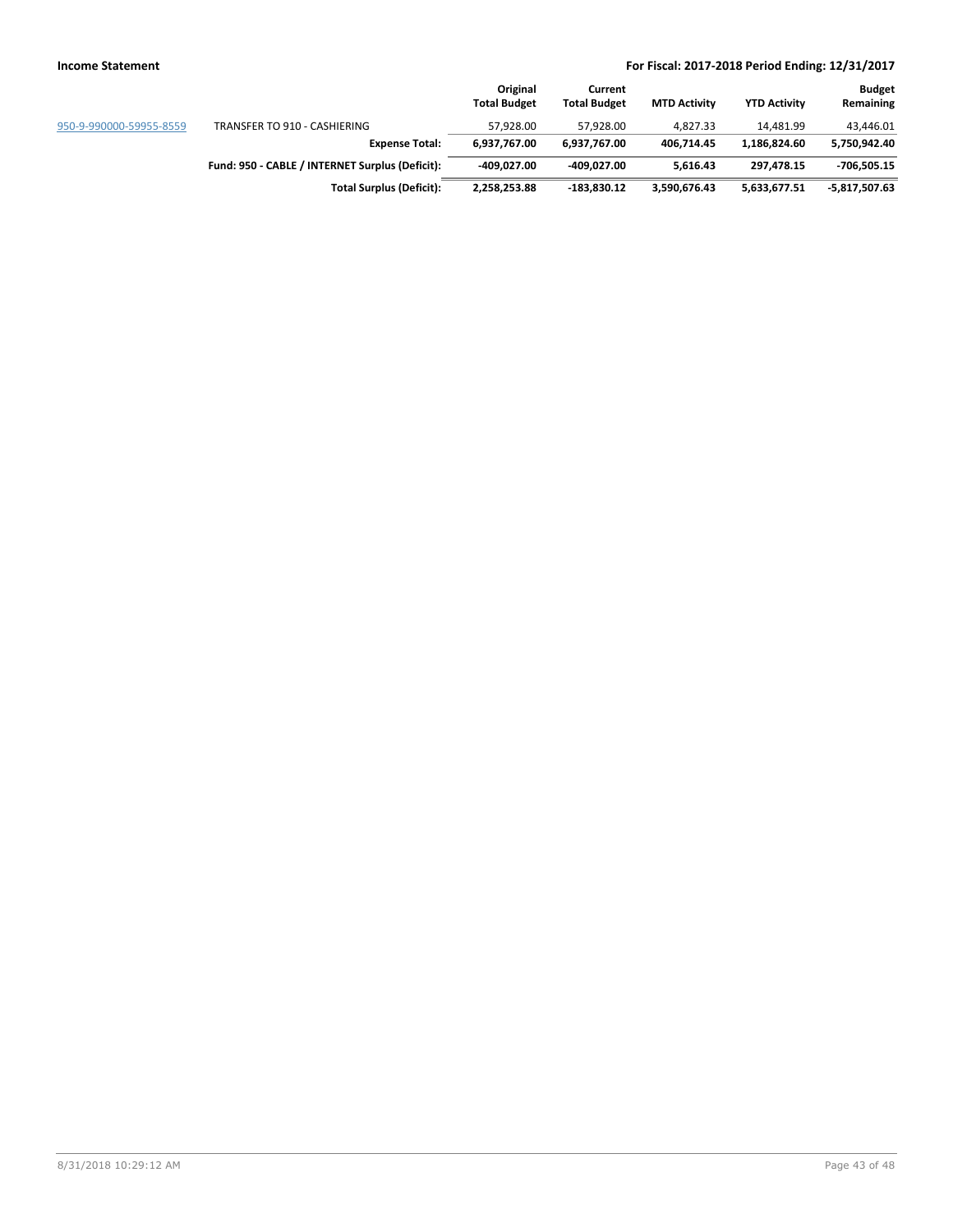# **Group Summary**

|                                                                                  | Original            | Current             |                     |                      | <b>Budget</b>          |
|----------------------------------------------------------------------------------|---------------------|---------------------|---------------------|----------------------|------------------------|
| <b>Account Type</b>                                                              | <b>Total Budget</b> | <b>Total Budget</b> | <b>MTD Activity</b> | <b>YTD Activity</b>  | Remaining              |
| Fund: 100 - GENERAL FUND                                                         |                     |                     |                     |                      |                        |
| Revenue                                                                          | 24,065,743.72       | 24,070,858.72       | 3,646,691.44        | 6,209,783.28         | 17,861,075.44          |
| Expense                                                                          | 25,345,936.65       | 25,351,051.65       | 1,883,559.06        | 6,469,304.00         | 18,881,747.65          |
| Fund: 100 - GENERAL FUND Surplus (Deficit):                                      | -1,280,192.93       | -1,280,192.93       | 1,763,132.38        | $-259,520.72$        | -1,020,672.21          |
| Fund: 101 - MUNICIPAL COURT BUILDING SECURITY FEES                               |                     |                     |                     |                      |                        |
| Revenue                                                                          | 8,325.00            | 8,325.00            | 855.60              | 2,126.78             | 6,198.22               |
| Expense<br>Fund: 101 - MUNICIPAL COURT BUILDING SECURITY FEES Surplus (Deficit): | 33.00<br>8,292.00   | 33.00<br>8,292.00   | $-49.69$<br>905.29  | $-48.23$<br>2,175.01 | 81.23<br>6,116.99      |
|                                                                                  |                     |                     |                     |                      |                        |
| Fund: 102 - MUNICIPAL COURT TECH FUND                                            |                     |                     |                     |                      |                        |
| Revenue<br>Expense                                                               | 11,620.00<br>10.00  | 11,620.00<br>10.00  | 1,127.04<br>0.15    | 2,833.57<br>0.83     | 8,786.43<br>9.17       |
| Fund: 102 - MUNICIPAL COURT TECH FUND Surplus (Deficit):                         | 11,610.00           | 11,610.00           | 1,126.89            | 2,832.74             | 8,777.26               |
|                                                                                  |                     |                     |                     |                      |                        |
| Fund: 103 - MUNICIPAL COURT CHILD SAFETY FUND                                    | 30,010.00           | 30,010.00           | 136.36              | 557.21               |                        |
| Revenue<br>Expense                                                               | 28,010.00           | 28,010.00           | 0.07                | 7,539.75             | 29,452.79<br>20,470.25 |
| Fund: 103 - MUNICIPAL COURT CHILD SAFETY FUND Surplus (Deficit):                 | 2,000.00            | 2,000.00            | 136.29              | $-6,982.54$          | 8,982.54               |
| <b>Fund: 111 - RECREATION ACTIVITIES FUND</b>                                    |                     |                     |                     |                      |                        |
| Revenue                                                                          | 233,639.00          | 233,639.00          | 4,485.80            | 18,330.24            | 215,308.76             |
| Expense                                                                          | 213,498.00          | 213,498.00          | 5,931.45            | 19,835.22            | 193,662.78             |
| Fund: 111 - RECREATION ACTIVITIES FUND Surplus (Deficit):                        | 20,141.00           | 20,141.00           | $-1,445.65$         | $-1,504.98$          | 21,645.98              |
| <b>Fund: 112 - GUN RANGE FUND</b>                                                |                     |                     |                     |                      |                        |
| Revenue                                                                          | 5,050.00            | 5,050.00            | 266.96              | 330.59               | 4,719.41               |
| Expense                                                                          | 33,246.00           | 33,246.00           | 2.685.55            | 8,197.18             | 25.048.82              |
| Fund: 112 - GUN RANGE FUND Surplus (Deficit):                                    | -28,196.00          | -28,196.00          | -2,418.59           | -7,866.59            | $-20,329.41$           |
| Fund: 113 - HOTEL / MOTEL OCCUPANCY TAX FUND                                     |                     |                     |                     |                      |                        |
| Revenue                                                                          | 621,800.00          | 621,800.00          | 25,895.16           | 145,585.89           | 476,214.11             |
| Expense                                                                          | 787,957.00          | 793,072.00          | 63,946.05           | 191,740.09           | 601,331.91             |
| Fund: 113 - HOTEL / MOTEL OCCUPANCY TAX FUND Surplus (Deficit):                  | -166,157.00         | -171,272.00         | -38,050.89          | -46,154.20           | -125,117.80            |
| Fund: 114 - VENUE MANAGEMENT FUND                                                |                     |                     |                     |                      |                        |
| Revenue                                                                          | 476,155.00          | 476,155.00          | 24,955.75           | 79,124.55            | 397,030.45             |
| Expense                                                                          | 247,152.00          | 247,152.00          | 16,538.65           | 78,018.24            | 169,133.76             |
| Fund: 114 - VENUE MANAGEMENT FUND Surplus (Deficit):                             | 229,003.00          | 229,003.00          | 8,417.10            | 1,106.31             | 227,896.69             |
| Fund: 116 - ROADWAY IMPACT FEE 1                                                 |                     |                     |                     |                      |                        |
| Revenue                                                                          | 0.00                | 0.00                | 4.25                | 0.66                 | $-0.66$                |
| Expense                                                                          | 0.00                | 0.00                | 0.08                | 0.48                 | $-0.48$                |
| Fund: 116 - ROADWAY IMPACT FEE 1 Surplus (Deficit):                              | 0.00                | 0.00                | 4.17                | 0.18                 | $-0.18$                |
| Fund: 117 - ROADWAY IMPACT FEE 2                                                 |                     |                     |                     |                      |                        |
| Revenue                                                                          | 0.00                | 0.00                | 0.02                | 0.00                 | 0.00                   |
| Fund: 117 - ROADWAY IMPACT FEE 2 Total:                                          | 0.00                | 0.00                | 0.02                | 0.00                 | 0.00                   |
| Fund: 118 - ROADWAY IMPACT FEE 3                                                 |                     |                     |                     |                      |                        |
| Revenue                                                                          | 0.00                | 0.00                | 0.04                | 0.01                 | $-0.01$                |
| Fund: 118 - ROADWAY IMPACT FEE 3 Total:                                          | 0.00                | 0.00                | 0.04                | 0.01                 | $-0.01$                |
| Fund: 123 - PTRAIN - POLICE REIMBURSEMENT GRANTS & CONT EDUCAT                   |                     |                     |                     |                      |                        |
| Revenue                                                                          | 0.00                | 0.00                | 2.96                | 0.32                 | $-0.32$                |
| Expense                                                                          | 0.00                | 0.00                | 99.06               | 699.35               | $-699.35$              |
| Fund: 123 - PTRAIN - POLICE REIMBURSEMENT GRANTS & CONT EDUCAT Surp              | 0.00                | 0.00                | $-96.10$            | -699.03              | 699.03                 |
| <b>Fund: 140 - DEBT SERVICE FUND</b>                                             |                     |                     |                     |                      |                        |
| Revenue                                                                          | 6,072,791.25        | 6,072,791.25        | 1,343,411.28        | 1,939,684.32         | 4,133,106.93           |
| Expense                                                                          | 6,044,591.45        | 6,044,591.45        | 10.17               | 5,135.34             | 6,039,456.11           |
| Fund: 140 - DEBT SERVICE FUND Surplus (Deficit):                                 | 28,199.80           | 28,199.80           | 1,343,401.11        | 1,934,548.98         | -1,906,349.18          |
| Fund: 160 - GENERAL CAPITAL IMPROVEMENT FUND                                     |                     |                     |                     |                      |                        |
| Revenue                                                                          | 3,146,243.00        | 3,146,243.00        | 264,515.75          | 783,111.07           | 2,363,131.93           |
| Expense                                                                          | 3,206,243.00        | 4,716,243.00        | 33,051.77           | 58,059.77            | 4,658,183.23           |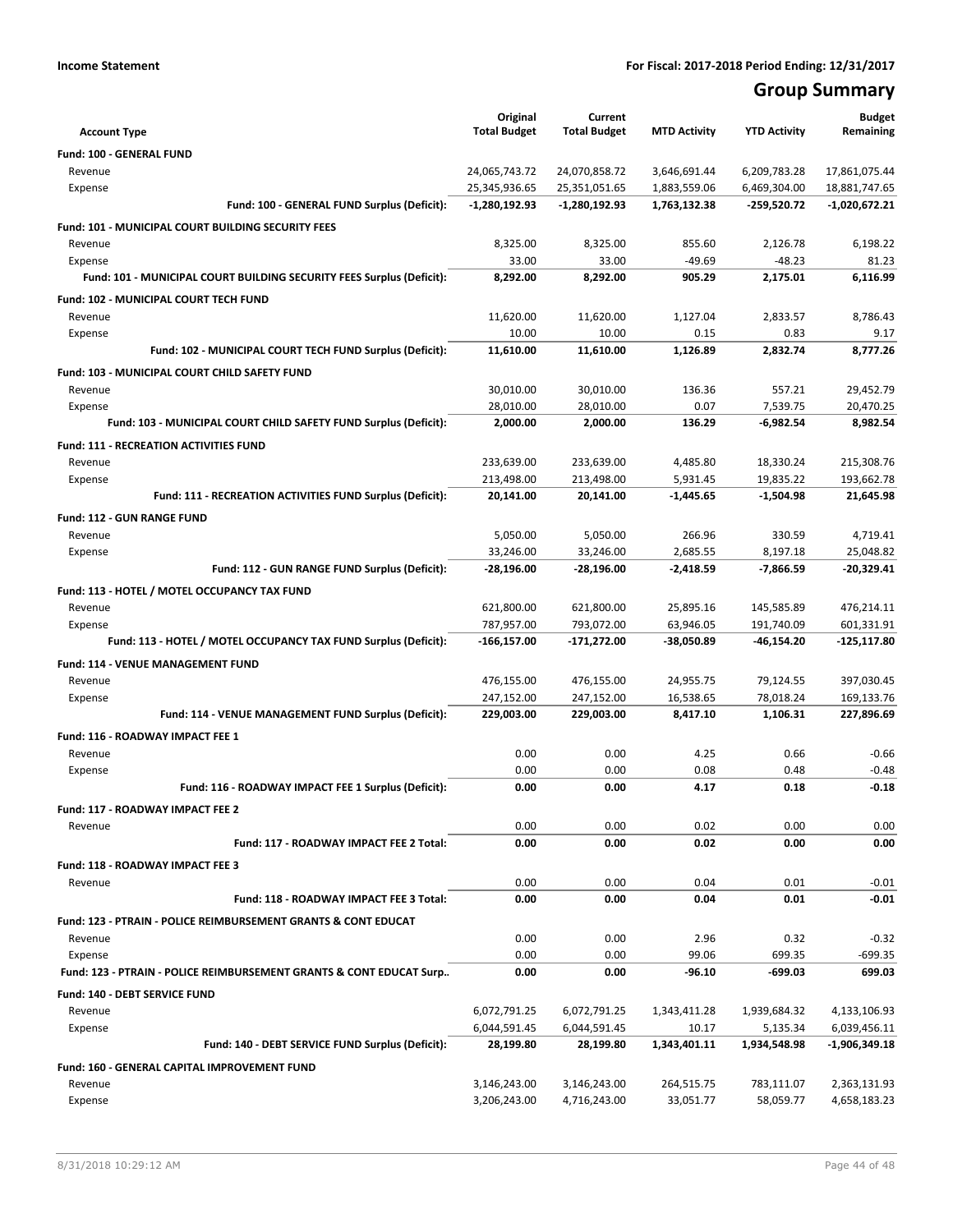| <b>Account Type</b>                                               | Original<br><b>Total Budget</b> | Current<br><b>Total Budget</b> | <b>MTD Activity</b>       | <b>YTD Activity</b>      | <b>Budget</b><br>Remaining   |
|-------------------------------------------------------------------|---------------------------------|--------------------------------|---------------------------|--------------------------|------------------------------|
| Fund: 160 - GENERAL CAPITAL IMPROVEMENT FUND Surplus (Deficit):   | $-60,000.00$                    | $-1,570,000.00$                | 231,463.98                | 725,051.30               | -2,295,051.30                |
| Fund: 161 - STREET CONSTRUCTION FUND                              |                                 |                                |                           |                          |                              |
| Revenue                                                           | 500.00                          | 500.00                         | 273.57                    | 42.43                    | 457.57                       |
| Expense                                                           | 0.00                            | 0.00                           | 5.22                      | 30.45                    | $-30.45$                     |
| Fund: 161 - STREET CONSTRUCTION FUND Surplus (Deficit):           | 500.00                          | 500.00                         | 268.35                    | 11.98                    | 488.02                       |
| Fund: 164 - 2013 CO CAPITAL FUND                                  |                                 |                                |                           |                          |                              |
| Revenue<br>Expense                                                | 200.00<br>0.00                  | 200.00<br>0.00                 | 12.29<br>0.20             | 7.19<br>1.14             | 192.81<br>$-1.14$            |
| Fund: 164 - 2013 CO CAPITAL FUND Surplus (Deficit):               | 200.00                          | 200.00                         | 12.09                     | 6.05                     | 193.95                       |
| Fund: 165 - 2014 GO FUND                                          |                                 |                                |                           |                          |                              |
| Revenue                                                           | 50,000.00                       | 50,000.00                      | 789.01                    | 2,266.59                 | 47,733.41                    |
| <b>Fund: 165 - 2014 GO FUND Total:</b>                            | 50,000.00                       | 50,000.00                      | 789.01                    | 2,266.59                 | 47,733.41                    |
| Fund: 171 - MAIN STREET SPECIAL REVENUE                           |                                 |                                |                           |                          |                              |
| Expense                                                           | 0.00                            | 75,000.00                      | 0.00                      | 3,433.00                 | 71,567.00                    |
| Fund: 171 - MAIN STREET SPECIAL REVENUE Total:                    | 0.00                            | 75,000.00                      | 0.00                      | 3,433.00                 | 71.567.00                    |
| <b>Fund: 172 - MINOR GRANTS FUND</b>                              |                                 |                                |                           |                          |                              |
| Revenue                                                           | 15,000.00                       | 15,000.00                      | 0.00                      | 0.00                     | 15,000.00                    |
| <b>Fund: 172 - MINOR GRANTS FUND Total:</b>                       | 15,000.00                       | 15,000.00                      | 0.00                      | 0.00                     | 15.000.00                    |
| Fund: 200 - WATER / WASTEWATER FUND                               |                                 |                                |                           |                          |                              |
| Revenue                                                           | 13,213,170.00                   | 13,213,170.00                  | 1,107,493.37              | 3,465,780.25             | 9,747,389.75                 |
| Expense                                                           | 10,205,614.13                   | 10,236,819.13                  | 892,068.46                | 2,665,193.96             | 7,571,625.17                 |
| Fund: 200 - WATER / WASTEWATER FUND Surplus (Deficit):            | 3,007,555.87                    | 2,976,350.87                   | 215,424.91                | 800,586.29               | 2,175,764.58                 |
| <b>Fund: 210 - WATER IMPACT FEES</b><br>Revenue                   | 0.00                            | 0.00                           | 0.01                      | 0.00                     | 0.00                         |
| Fund: 210 - WATER IMPACT FEES Total:                              | 0.00                            | 0.00                           | 0.01                      | 0.00                     | 0.00                         |
| <b>Fund: 211 - WASTEWATER IMPACT FEES</b>                         |                                 |                                |                           |                          |                              |
| Revenue                                                           | 0.00                            | 0.00                           | 0.60                      | 0.10                     | $-0.10$                      |
| Expense                                                           | 10.00                           | 10.00                          | 0.01                      | 0.07                     | 9.93                         |
| Fund: 211 - WASTEWATER IMPACT FEES Surplus (Deficit):             | $-10.00$                        | $-10.00$                       | 0.59                      | 0.03                     | $-10.03$                     |
| Fund: 212 - TX COMMUNITY DEV SWR SYSTEM IMPROV PROG GRANT         |                                 |                                |                           |                          |                              |
| Revenue                                                           | 0.00                            | 306,205.00                     | 31,205.00                 | 31,205.00                | 275,000.00                   |
| Expense                                                           | 0.00                            | 330,000.00                     | 0.00                      | 0.00                     | 330,000.00                   |
| Fund: 212 - TX COMMUNITY DEV SWR SYSTEM IMPROV PROG GRANT Surplus | 0.00                            | $-23,795.00$                   | 31,205.00                 | 31,205.00                | $-55,000.00$                 |
| Fund: 216 - UTILIITY CIP FUND                                     |                                 |                                |                           |                          |                              |
| Revenue                                                           | 13,368,117.00                   | 13,368,117.00                  | 32,178.31                 | 91,081.33                | 13,277,035.67                |
| Expense<br>Fund: 216 - UTILIITY CIP FUND Surplus (Deficit):       | 13,499,717.00<br>$-131,600.00$  | 14,296,686.00<br>-928,569.00   | 51,385.38<br>$-19,207.07$ | 118,613.75<br>-27,532.42 | 14,178,072.25<br>-901,036.58 |
| <b>Fund: 217 - WASTEWATER RECLAMATION FUND</b>                    |                                 |                                |                           |                          |                              |
| Revenue                                                           | 5,000.00                        | 5,000.00                       | 765.43                    | 2,090.29                 | 2,909.71                     |
| Fund: 217 - WASTEWATER RECLAMATION FUND Total:                    | 5,000.00                        | 5,000.00                       | 765.43                    | 2,090.29                 | 2,909.71                     |
| Fund: 300 - AIRPORT FUND                                          |                                 |                                |                           |                          |                              |
| Revenue                                                           | 720,740.00                      | 720,740.00                     | 58,198.47                 | 169,623.63               | 551,116.37                   |
| Expense                                                           | 174,632.00                      | 174,632.00                     | 11,455.03                 | 40,295.23                | 134,336.77                   |
| Fund: 300 - AIRPORT FUND Surplus (Deficit):                       | 546,108.00                      | 546,108.00                     | 46,743.44                 | 129,328.40               | 416,779.60                   |
| Fund: 360 - AIRPORT CAPITAL FUND                                  |                                 |                                |                           |                          |                              |
| Revenue                                                           | 62,000.00                       | 62,000.00                      | 2,336.25                  | 1,809.29                 | 60,190.71                    |
| Expense                                                           | 1,500.00                        | 1,500.00                       | 165,815.61                | 171,474.86               | $-169,974.86$                |
| Fund: 360 - AIRPORT CAPITAL FUND Surplus (Deficit):               | 60,500.00                       | 60,500.00                      | -163,479.36               | $-169,665.57$            | 230,165.57                   |
| Fund: 362 - AIRPORT FBO FUEL                                      |                                 |                                |                           |                          |                              |
| Revenue<br>Expense                                                | 60.00<br>50.00                  | 60.00<br>50.00                 | 33,343.56<br>1,033.35     | 113,874.05<br>4,933.83   | -113,814.05<br>$-4,883.83$   |
| Fund: 362 - AIRPORT FBO FUEL Surplus (Deficit):                   | 10.00                           | 10.00                          | 32,310.21                 | 108,940.22               | -108,930.22                  |
| Fund: 400 - GOLF FUND                                             |                                 |                                |                           |                          |                              |
| Revenue                                                           | 272,201.00                      | 272,201.00                     | 9,585.16                  | 46,686.04                | 225,514.96                   |
|                                                                   |                                 |                                |                           |                          |                              |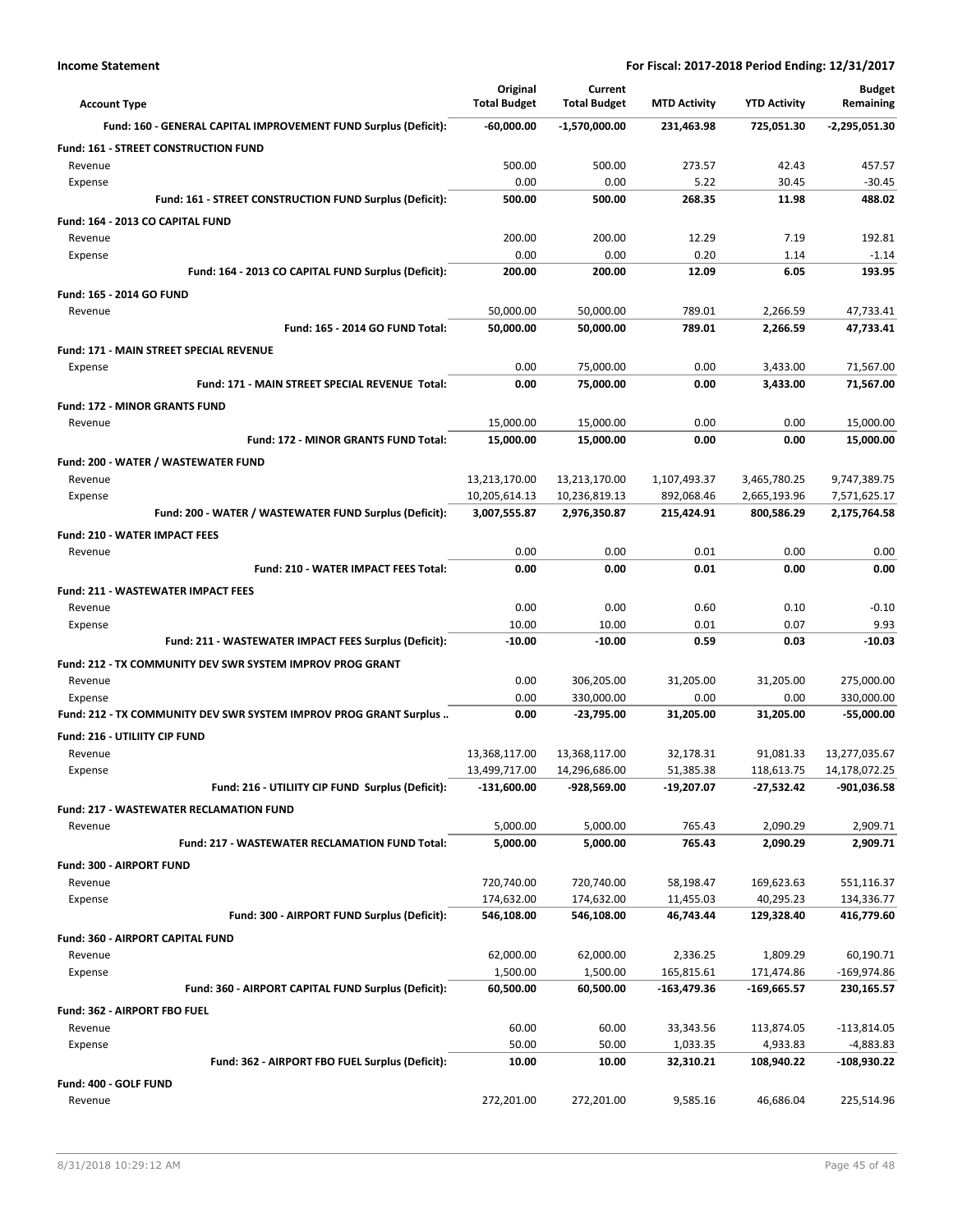| <b>Account Type</b>                        |                                                                            | Original<br><b>Total Budget</b> | Current<br><b>Total Budget</b> | <b>MTD Activity</b>         | <b>YTD Activity</b>           | <b>Budget</b><br>Remaining     |
|--------------------------------------------|----------------------------------------------------------------------------|---------------------------------|--------------------------------|-----------------------------|-------------------------------|--------------------------------|
| Expense                                    |                                                                            | 275,668.00                      | 275,668.00                     | 19,560.55                   | 67,550.24                     | 208,117.76                     |
|                                            | Fund: 400 - GOLF FUND Surplus (Deficit):                                   | $-3,467.00$                     | $-3,467.00$                    | $-9,975.39$                 | -20,864.20                    | 17,397.20                      |
| <b>Fund: 500 - SANITATION FUND</b>         |                                                                            |                                 |                                |                             |                               |                                |
| Revenue                                    |                                                                            | 3,952,000.00                    | 3,952,000.00                   | 320,501.10                  | 998,762.48                    | 2,953,237.52                   |
| Expense                                    |                                                                            | 3,771,072.25                    | 3,771,072.25                   | 128,418.61                  | 343,618.63                    | 3,427,453.62                   |
|                                            | Fund: 500 - SANITATION FUND Surplus (Deficit):                             | 180,927.75                      | 180,927.75                     | 192,082.49                  | 655,143.85                    | -474,216.10                    |
| <b>Fund: 601 - CENTRAL SERVICE FUND</b>    |                                                                            |                                 |                                |                             |                               |                                |
| Revenue                                    |                                                                            | 889,545.00                      | 889,545.00                     | 74,128.76                   | 222,386.28                    | 667,158.72                     |
| Expense                                    |                                                                            | 903,210.00                      | 903,210.00                     | 100,227.96                  | 261,864.70                    | 641,345.30                     |
|                                            | Fund: 601 - CENTRAL SERVICE FUND Surplus (Deficit):                        | $-13,665.00$                    | $-13,665.00$                   | $-26,099.20$                | -39,478.42                    | 25,813.42                      |
| <b>Fund: 602 - INSURANCE FUND</b>          |                                                                            |                                 |                                |                             |                               |                                |
| Revenue                                    |                                                                            | 5,829,718.50                    | 5,829,718.50                   | 453,440.57                  | 1,360,853.23                  | 4,468,865.27                   |
| Expense                                    |                                                                            | 5,660,214.00                    | 5,660,214.00                   | 22,143.61                   | 1,900,431.79                  | 3,759,782.21                   |
|                                            | Fund: 602 - INSURANCE FUND Surplus (Deficit):                              | 169,504.50                      | 169,504.50                     | 431,296.96                  | -539,578.56                   | 709,083.06                     |
|                                            |                                                                            |                                 |                                |                             |                               |                                |
| Fund: 604 - MIS FUND                       |                                                                            |                                 |                                |                             |                               |                                |
| Revenue<br>Expense                         |                                                                            | 831,113.00<br>856,480.00        | 831,113.00<br>856,480.00       | 69,259.42<br>57,382.03      | 207,778.26<br>259,011.37      | 623,334.74<br>597,468.63       |
|                                            | Fund: 604 - MIS FUND Surplus (Deficit):                                    | $-25,367.00$                    | $-25,367.00$                   | 11,877.39                   | $-51,233.11$                  | 25,866.11                      |
|                                            |                                                                            |                                 |                                |                             |                               |                                |
| Fund: 660 - VEHICLE REPLACEMENT FUND       |                                                                            |                                 |                                |                             |                               |                                |
| Revenue                                    |                                                                            | 820,348.00                      | 820,348.00                     | 68,836.23                   | 210,558.60                    | 609,789.40                     |
| Expense                                    | Fund: 660 - VEHICLE REPLACEMENT FUND Surplus (Deficit):                    | 1,060,348.00                    | 1,060,348.00                   | 594,437.28                  | 605,279.66                    | 455,068.34                     |
|                                            |                                                                            | $-240,000.00$                   | $-240,000.00$                  | -525,601.05                 | -394,721.06                   | 154,721.06                     |
| Fund: 800 - SPENCE FUND                    |                                                                            |                                 |                                |                             |                               |                                |
| Revenue                                    |                                                                            | 600.00                          | 600.00                         | 613.74                      | 1,639.24                      | $-1,039.24$                    |
| Expense                                    |                                                                            | 600.00                          | 600.00                         | 50.00                       | 150.00                        | 450.00                         |
|                                            | Fund: 800 - SPENCE FUND Surplus (Deficit):                                 | 0.00                            | 0.00                           | 563.74                      | 1,489.24                      | $-1,489.24$                    |
| Fund: 801 - JONES LIBRARY TRUST            |                                                                            |                                 |                                |                             |                               |                                |
| Revenue                                    |                                                                            | 10.00                           | 10.00                          | 4.99                        | 0.77                          | 9.23                           |
| Expense                                    |                                                                            | 0.00                            | 0.00                           | 0.10                        | 0.49                          | $-0.49$                        |
|                                            | Fund: 801 - JONES LIBRARY TRUST Surplus (Deficit):                         | 10.00                           | 10.00                          | 4.89                        | 0.28                          | 9.72                           |
| Fund: 809 - GREENVILLE IDC (L-3)           |                                                                            |                                 |                                |                             |                               |                                |
| Revenue                                    |                                                                            | 0.00                            | 0.00                           | 1,107,066.53                | 1,614,220.88                  | $-1,614,220.88$                |
| Expense                                    |                                                                            | 0.00                            | 0.00                           | 1,106,278.59                | 1,613,432.94                  | $-1,613,432.94$                |
|                                            | Fund: 809 - GREENVILLE IDC (L-3) Surplus (Deficit):                        | 0.00                            | 0.00                           | 787.94                      | 787.94                        | -787.94                        |
| Fund: 810 - SEIZURE FUNDS - STATE RULES    |                                                                            |                                 |                                |                             |                               |                                |
| Revenue                                    |                                                                            | 148.00                          | 148.00                         | 85.21                       | 977.85                        | $-829.85$                      |
| Expense                                    |                                                                            | 0.00                            | 0.00                           | 1.63                        | 19.59                         | $-19.59$                       |
|                                            | Fund: 810 - SEIZURE FUNDS - STATE RULES Surplus (Deficit):                 | 148.00                          | 148.00                         | 83.58                       | 958.26                        | $-810.26$                      |
| Fund: 811 - SEIZURE FUNDS - FED RULES      |                                                                            |                                 |                                |                             |                               |                                |
| Revenue                                    |                                                                            | 100.00                          | 100.00                         | 50.65                       | 7.86                          | 92.14                          |
| Expense                                    |                                                                            | 0.00                            | 0.00                           | 0.97                        | 5.64                          | $-5.64$                        |
|                                            | Fund: 811 - SEIZURE FUNDS - FED RULES Surplus (Deficit):                   | 100.00                          | 100.00                         | 49.68                       | 2.22                          | 97.78                          |
|                                            | Fund: 820 - TIRZ FUND (Tax Increment Reinvestment Zone)                    |                                 |                                |                             |                               |                                |
| Revenue                                    |                                                                            | 624,433.00                      | 624,433.00                     | 19,900.60                   | 30,107.81                     | 594,325.19                     |
| Expense                                    |                                                                            | 114,822.11                      | 114,822.11                     | 7.93                        | 45.79                         | 114,776.32                     |
|                                            | Fund: 820 - TIRZ FUND (Tax Increment Reinvestment Zone) Surplus (Deficit): | 509,610.89                      | 509,610.89                     | 19,892.67                   | 30,062.02                     | 479,548.87                     |
| Fund: 899 - POOLED CASH                    |                                                                            |                                 |                                |                             |                               |                                |
| Revenue                                    |                                                                            | 0.00                            | 0.00                           | $-0.01$                     | 0.00                          | 0.00                           |
|                                            | Fund: 899 - POOLED CASH Total:                                             | 0.00                            | 0.00                           | $-0.01$                     | 0.00                          | 0.00                           |
|                                            |                                                                            |                                 |                                |                             |                               |                                |
| <b>Fund: 910 - ELECTRIC OPERATING FUND</b> |                                                                            |                                 |                                |                             |                               |                                |
| Revenue                                    |                                                                            | 60,325,342.00<br>60,559,922.00  | 60,325,342.00<br>60,559,922.00 | 3,893,478.19                | 12,666,210.83                 | 47,659,131.17                  |
| Expense                                    | Fund: 910 - ELECTRIC OPERATING FUND Surplus (Deficit):                     | -234,580.00                     | -234,580.00                    | 4,170,982.92<br>-277,504.73 | 11,144,614.57<br>1,521,596.26 | 49,415,307.43<br>-1,756,176.26 |
|                                            |                                                                            |                                 |                                |                             |                               |                                |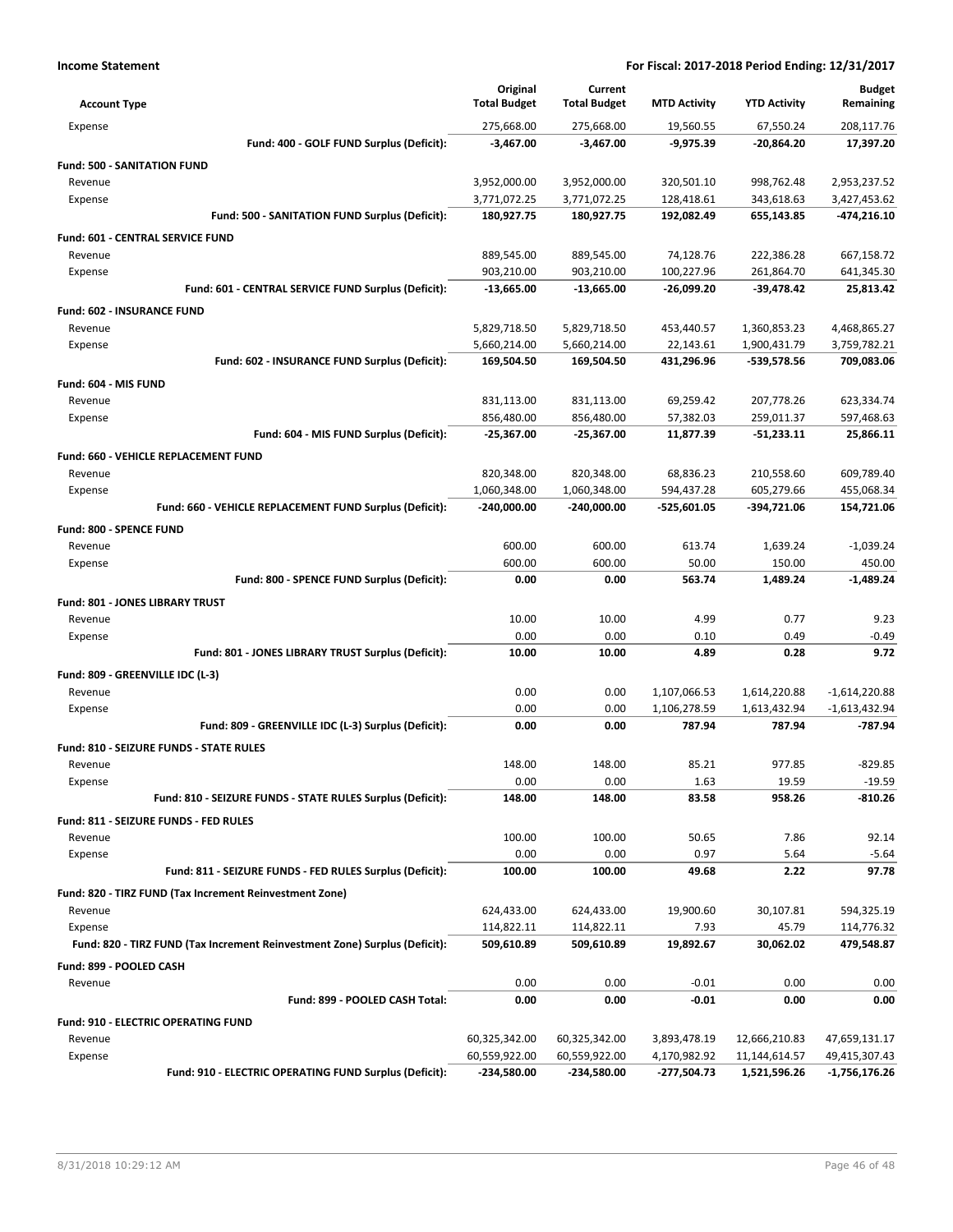| <b>Account Type</b>                           |                                                      | Original<br><b>Total Budget</b> | Current<br><b>Total Budget</b> | <b>MTD Activity</b> | <b>YTD Activity</b> | <b>Budget</b><br>Remaining |
|-----------------------------------------------|------------------------------------------------------|---------------------------------|--------------------------------|---------------------|---------------------|----------------------------|
|                                               |                                                      |                                 |                                |                     |                     |                            |
| <b>Fund: 911 - ELECTRIC DEBT REDUCTION</b>    |                                                      |                                 |                                |                     |                     |                            |
| Revenue                                       |                                                      | 850.00                          | 850.00                         | 960.34              | 42.88               | 807.12                     |
|                                               | <b>Fund: 911 - ELECTRIC DEBT REDUCTION Total:</b>    | 850.00                          | 850.00                         | 960.34              | 42.88               | 807.12                     |
| <b>Fund: 912 - ELECTRIC DEBT SERVICE</b>      |                                                      |                                 |                                |                     |                     |                            |
| Revenue                                       |                                                      | 3,840,000.00                    | 3,840,000.00                   | 320,000.00          | 960,000.00          | 2,880,000.00               |
| Expense                                       |                                                      | 3,834,880.00                    | 3,834,880.00                   | 4,800.00            | 4,800.00            | 3,830,080.00               |
|                                               | Fund: 912 - ELECTRIC DEBT SERVICE Surplus (Deficit): | 5,120.00                        | 5,120.00                       | 315,200.00          | 955,200.00          | -950,080.00                |
| <b>Fund: 913 - ELECTRIC CONSTRUCTION FUND</b> |                                                      |                                 |                                |                     |                     |                            |
| Revenue                                       |                                                      | 125.00                          | 125.00                         | 32.05               | 1.43                | 123.57                     |
|                                               | <b>Fund: 913 - ELECTRIC CONSTRUCTION FUND Total:</b> | 125.00                          | 125.00                         | 32.05               | 1.43                | 123.57                     |
| Fund: 950 - CABLE / INTERNET                  |                                                      |                                 |                                |                     |                     |                            |
| Revenue                                       |                                                      | 6,528,740.00                    | 6,528,740.00                   | 412,330.88          | 1,484,302.75        | 5,044,437.25               |
| Expense                                       |                                                      | 6,937,767.00                    | 6,937,767.00                   | 406,714.45          | 1,186,824.60        | 5,750,942.40               |
|                                               | Fund: 950 - CABLE / INTERNET Surplus (Deficit):      | -409,027.00                     | -409,027.00                    | 5,616.43            | 297,478.15          | $-706,505.15$              |
|                                               | <b>Total Surplus (Deficit):</b>                      | 2,258,253.88                    | -183,830.12                    | 3,590,676.43        | 5,633,677.51        | $-5,817,507.63$            |